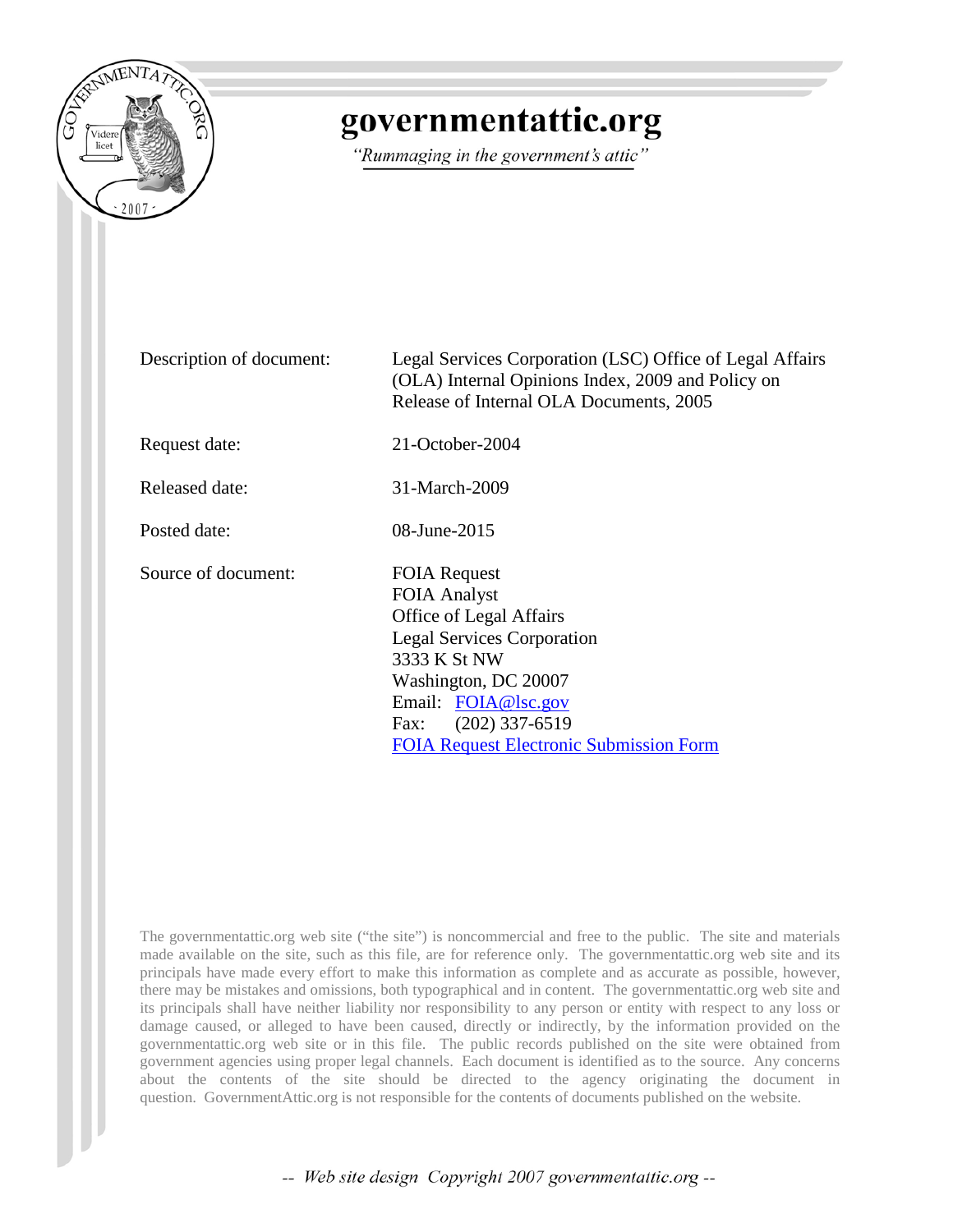

#### President Helaine M. Barnett

Board of Directors Frank B. Strickland Atlanta, GA Chairman

Lillian R. BeVier Charlottesville, VA Vice Chair

Jonann C. Chiles Little Rock, AR

Thomas A. Fuentes Lake Forest, CA

Herbert S. Garten Baltimore, MD

David Hall Boston, MA

Michael D. McKay Seattle, WA

Thomas R. Meites Chicago, IL

Bernice Phillips Buffalo, NY Sarah M. Singleton

Santa Fe, NM

March 31, 2009

### RE: Freedom of Information Act Request, **Reference Number 2004-43**

Thank you for your requests for records you believe to be in the possession of the Legal Services Corporation (hereinafter "LSC" or "Corporation"), made pursuant to the Freedom of Information Act (hereinafter "FOIA"). Your requests were received by LSC on October 21, 2004 and have been consoidated and treated as one request. The Corporation is currently endeavoring to reduce a FOIA backlog. Thank you again for your patience as we do the work necessary to meet that objective.

In your letters you requested:

"1) *any documents describing the policy on the public release of "internal" LSC legal opinions;" and 2) the database or list of "internal legal opinions* ", *identifying titles, opinion numbers and dates.* "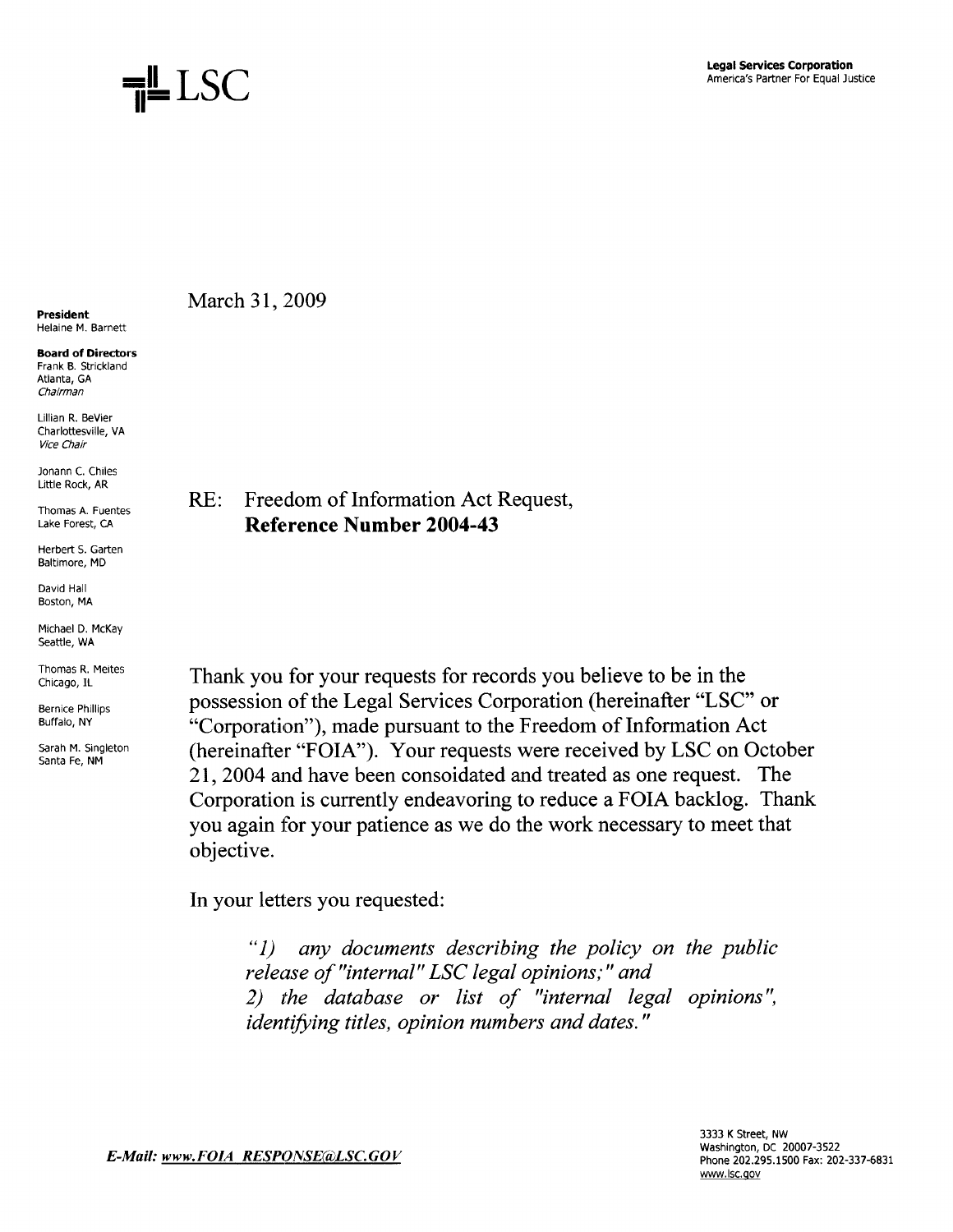#### **RECORDS PROVIDED:**

A total of two (2) responsive records totaling seventy-two (72) pages were identified. Both records were released in their entirety. A listing of the records provided appears below for your information.

# **INDEX OF RECORD(S) PROVIDED**

1. Office of Legal Affairs Internal Opinions Index [Total number of pages in record: 71; total number of pages provided: 71]; and 2. April 22, 2005 Policy on Release of OLA Documents [Total number of pages in record: 1; total number of pages provided: l]

#### **FEES ASSESSED:**

No fee has been assessed in connection with LSC's production of records responsive to your requests.

If you are not satisfied with this response, you may appeal in writing to the President of the Legal Services Corporation within 90 days from the date of this letter. Both your letter and envelope should be clearly marked "Freedom of Information Act Appeal" in compliance with 45 C.F.R. §1602.12. Please update your records to reflect the current contact information, as the Corporation relocated recently and staff telephone numbers have changed.

Again, thank you for your request and note that it is designated **FOIA Reference Number 2004-43.** Please refer to this number in the future should it become necessary for you to contact the Corporation in writing or otherwise regarding your request or LSC's response thereto.

Sincerely. *<u>Stattulud du</u>*<br>Patricia Batie

Manager of Board Operations & FOIA Officer Office of Legal Affairs

Enclosures

FOIA *2004-43*  Page 2 of 2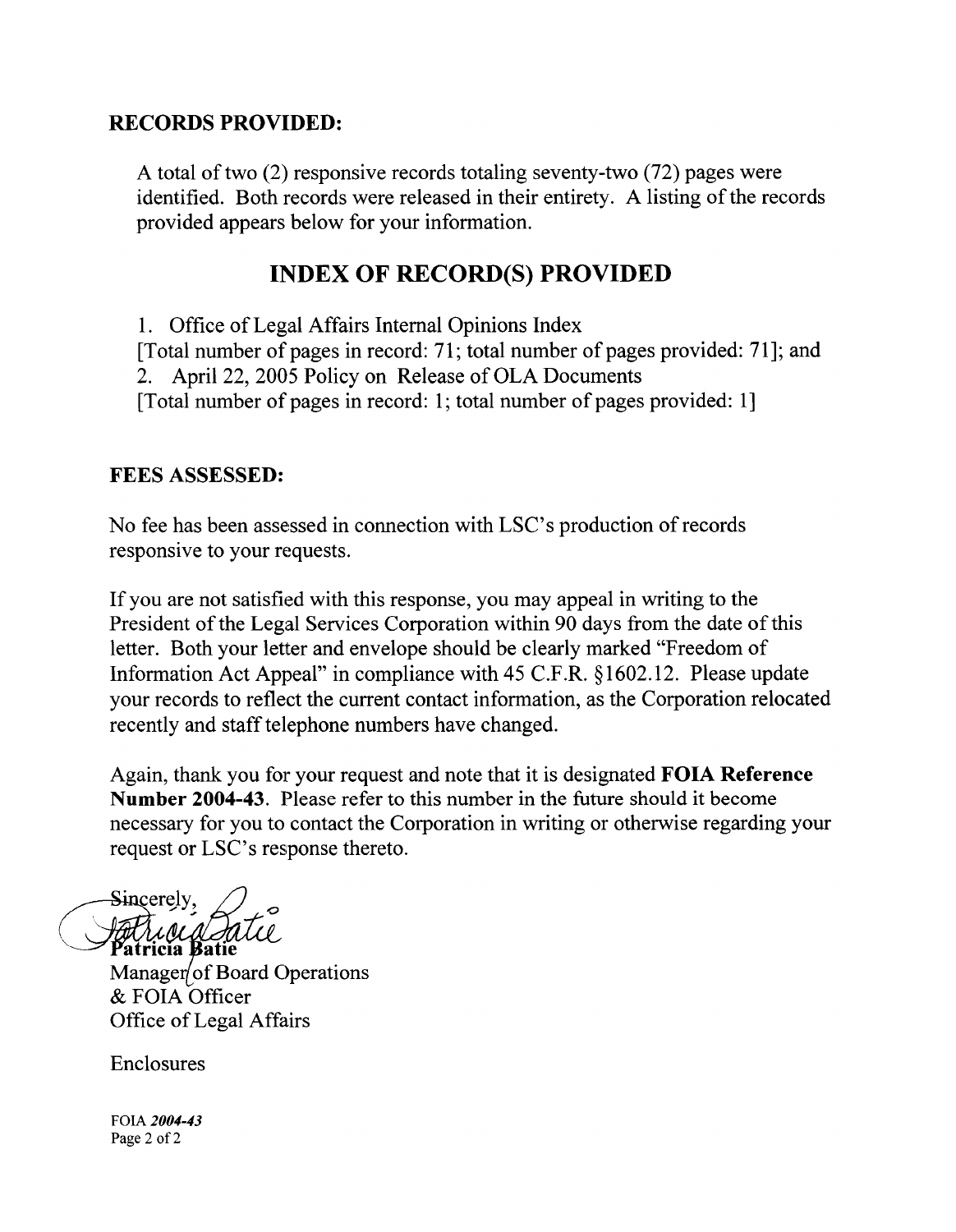Grouped by reference to sections of the LSC Act, sections of the LSC regulations and miscellaneous categories. Opinions are listed by date within each grouping (groupings are by main section number not by subsections).

| <b>Primary Reference</b> Date $\text{Op } H \big _{\text{begin in year 2000.}}$ |  |  | .<br>Opinion numbers |  | <b>Subject</b> | <b>Other Sections</b> |
|---------------------------------------------------------------------------------|--|--|----------------------|--|----------------|-----------------------|
|                                                                                 |  |  |                      |  |                |                       |

#### *Opinions by LSC Act Section*

| \$1001    | 10/7/1994              | Propriety of a subrecipient charging an<br>administrative fee for legal services to eligible<br>clients in PAI context.                                                                                             | § 1600, § 1614, §<br>1001                                                                                                                                                                                                                                                                                           |
|-----------|------------------------|---------------------------------------------------------------------------------------------------------------------------------------------------------------------------------------------------------------------|---------------------------------------------------------------------------------------------------------------------------------------------------------------------------------------------------------------------------------------------------------------------------------------------------------------------|
| \$1002(3) | 3/1/2000 IN-2000-2005  | Charging eligible clients a small fee or co-pay (\$50<br>or less).                                                                                                                                                  | Misc.; 42 U.S.C. $\S$<br>2996a(3), 1002(3);<br>45 C.F.R. Part 1600;                                                                                                                                                                                                                                                 |
| \$1002(5) | 1/16/2001 IN-2001-2001 | "Matters" and eligibility determinations.                                                                                                                                                                           | 42 U.S.C. §<br>2996a(5), 1002(5);<br>42 U.S.C. §<br>2996b(a), 1003(a);<br>42 U.S.C. §<br>$2996e(a)(1)$ ,<br>$1006(a)(1)$ ; 42<br>$U.S.C.$ §<br>$2996f(a)(2)$ ,<br>$1007(a)(2)$ ; 45<br>C.F.R. Part 1611,<br>$1611.5(a)$ ; 45 C.F.R.<br>Part 1620,<br>$1620.3(a)$ ; 45 C.F.R.<br>§ 1620.3(a); 45<br>C.F.R. Part 1635 |
| \$1003(a) | 1/16/2001 IN-2001-2001 | "Matters" and eligibility determinations.                                                                                                                                                                           | 42 U.S.C. §<br>2996a(5), 1002(5);<br>42 U.S.C. §<br>2996b(a), 1003(a);<br>42 U.S.C. §<br>2996e(a)(1),<br>$1006(a)(1)$ ; 42<br>$U.S.C.$ §<br>$2996f(a)(2)$ ,<br>$1007(a)(2)$ ; 45<br>C.F.R. Part 1611,<br>$1611.5(a)$ ; 45 C.F.R.<br>Part 1620,<br>$1620.3(a)$ ; 45 C.F.R.<br>§ 1620.3(a); 45<br>C.F.R. Part 1635    |
| \$1003(a) | 7/10/2007 IN-2007-2005 | A summary of LSC's history and the rationale<br>behind favoring LSC's structure as a DC non-profit<br>corporation with an 11-member board of directors<br>appointed by the President and confirmed by the<br>Senate |                                                                                                                                                                                                                                                                                                                     |

Notes:

• An asterisk (i.e., \*) indicates that an opinion is actually filed in another referenced section.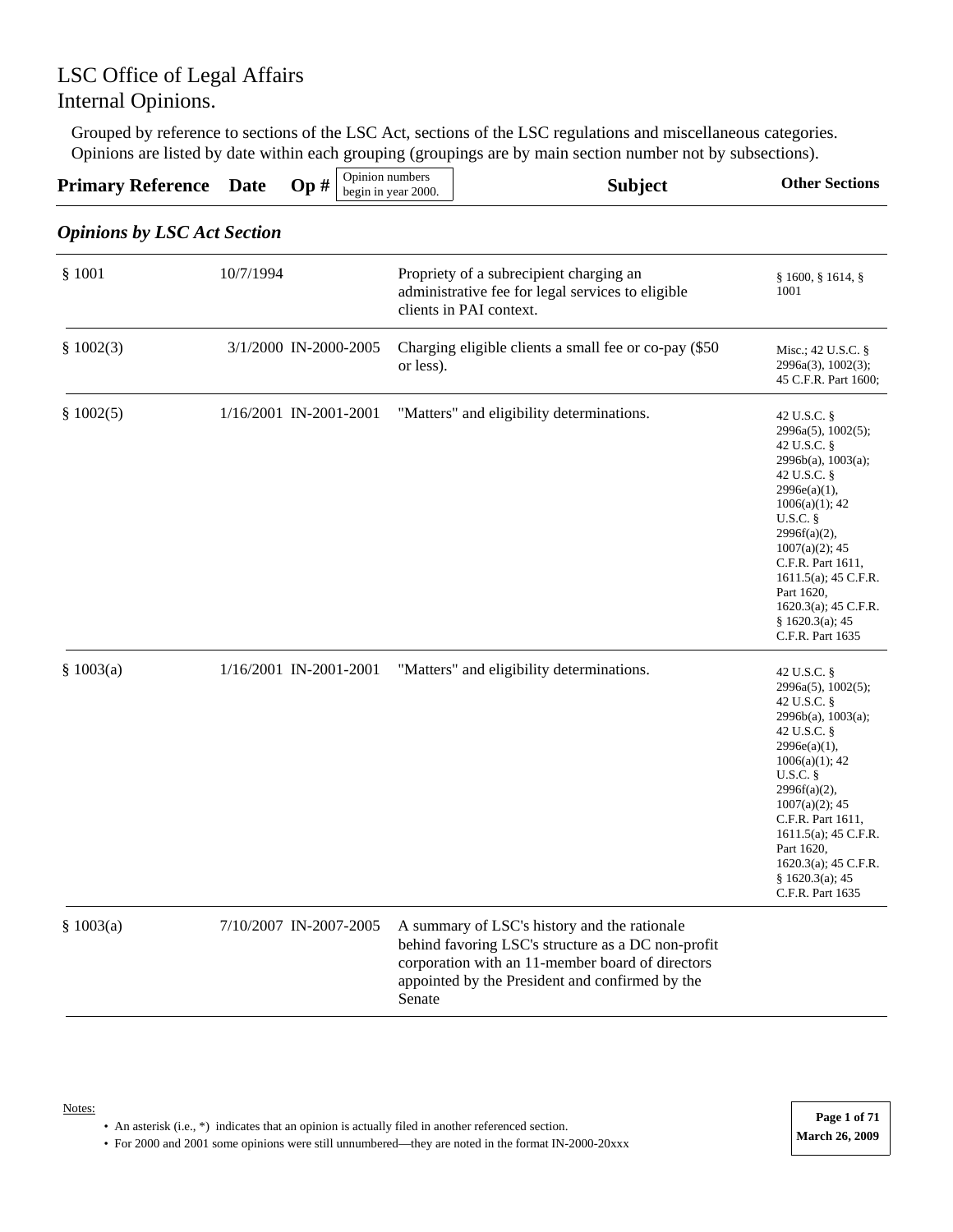Grouped by reference to sections of the LSC Act, sections of the LSC regulations and miscellaneous categories. Opinions are listed by date within each grouping (groupings are by main section number not by subsections).

| <b>Primary Reference</b> | Date       | Op# | Opinion numbers<br>begin in year 2000.    | <b>Subject</b>                                                                                                                                                                      | <b>Other Sections</b>                                                                                           |
|--------------------------|------------|-----|-------------------------------------------|-------------------------------------------------------------------------------------------------------------------------------------------------------------------------------------|-----------------------------------------------------------------------------------------------------------------|
| \$1004                   | 2/22/1983  |     |                                           | Status of holdover board members.                                                                                                                                                   | U.S. Const. Art II, $\S$<br>2 U.S. Const. Art II,<br>$\S$ 3; 42 U.S.C. $\S$<br>2996c(b); 45 C.F.R.<br>§ 1601.10 |
| \$1004(a)                | 10/20/1983 |     |                                           | Does continuing resolution prohibit LSC from<br>paying fees & expenses incurred by new Board<br>nominees to attend an orientation meeting?                                          | FY 1983                                                                                                         |
| \$1004                   | 10/7/1988  |     | President's recess appointment authority. | Const. Art II, $\S$ 2; 5<br>U.S.C. $\S 5503(a)$                                                                                                                                     |                                                                                                                 |
| \$1004(g)                | 10/25/1989 |     |                                           | Sunshine Act requirements re: LSC Board meeting.                                                                                                                                    | 5 U.S.C. 552(b)                                                                                                 |
| \$1004(g)                | 9/4/1991   |     |                                           | Sunshine Act exemptions 2 and 6.                                                                                                                                                    | 5 U.S.C. § 552(b); 5<br>U.S.C. § 552                                                                            |
| \$1005(e)(1)             | 1/16/1976  |     |                                           | Anti-Deficiency Act                                                                                                                                                                 | 31 U.S.C. § 665                                                                                                 |
| § $1005(d)$              | 10/21/1976 |     |                                           | Maximum salary level for officers.                                                                                                                                                  |                                                                                                                 |
| \$1005(f)                | 6/13/1977  |     | to employees.                             | LSC non-federal health, life, & retirement benefits                                                                                                                                 | 5 U.S.C. § 8331; 5<br>U.S.C. § 8334; 5<br>U.S.C. § 8901; 5<br>U.S.C. § 8906                                     |
| \$1005(a)                | 9/29/1980  |     |                                           | Congress' failure to pass new LSC authorization<br>prior to September 30, 1980.                                                                                                     |                                                                                                                 |
| \$1005(b)                | 2/15/1983  |     |                                           | Personnel procedures manual.                                                                                                                                                        | § 1005(b)(1);<br>$1005(b)(2)$ ; 45<br>C.F.R. $1601.33(a)$                                                       |
| \$1005(f)                | 3/21/1983  |     |                                           | Effect of Corporation Employment on Federal<br>Annuitants and pensions (ex-federal employees<br>with federal pensions taking permanent salaried<br>positions with the Corporation). | 5 U.S.C. § 8334; 5<br>U.S.C. § 8335                                                                             |
| \$1005(f)                | 4/25/1983  |     | employees                                 | Effect of 1983 Social Security Amends on LSC                                                                                                                                        | 26 U.S.C. §<br>3121(b); 42 U.S.C.<br>\$410(a)(6)                                                                |
| \$1005(e)(1)             | 3/27/1984  |     |                                           | Application of federal bidding requirements to LSC.                                                                                                                                 | \$1007(f)                                                                                                       |
| \$1005(b)                | 10/11/1984 |     |                                           | Clarifying the term "at will" employment.                                                                                                                                           |                                                                                                                 |
| \$1005(a)                | 11/12/1984 |     | employment.                               | LSC corporate officers and simultaneous outside                                                                                                                                     | 45 C.F.R. § 1601.37                                                                                             |

Notes:

• An asterisk (i.e., \*) indicates that an opinion is actually filed in another referenced section.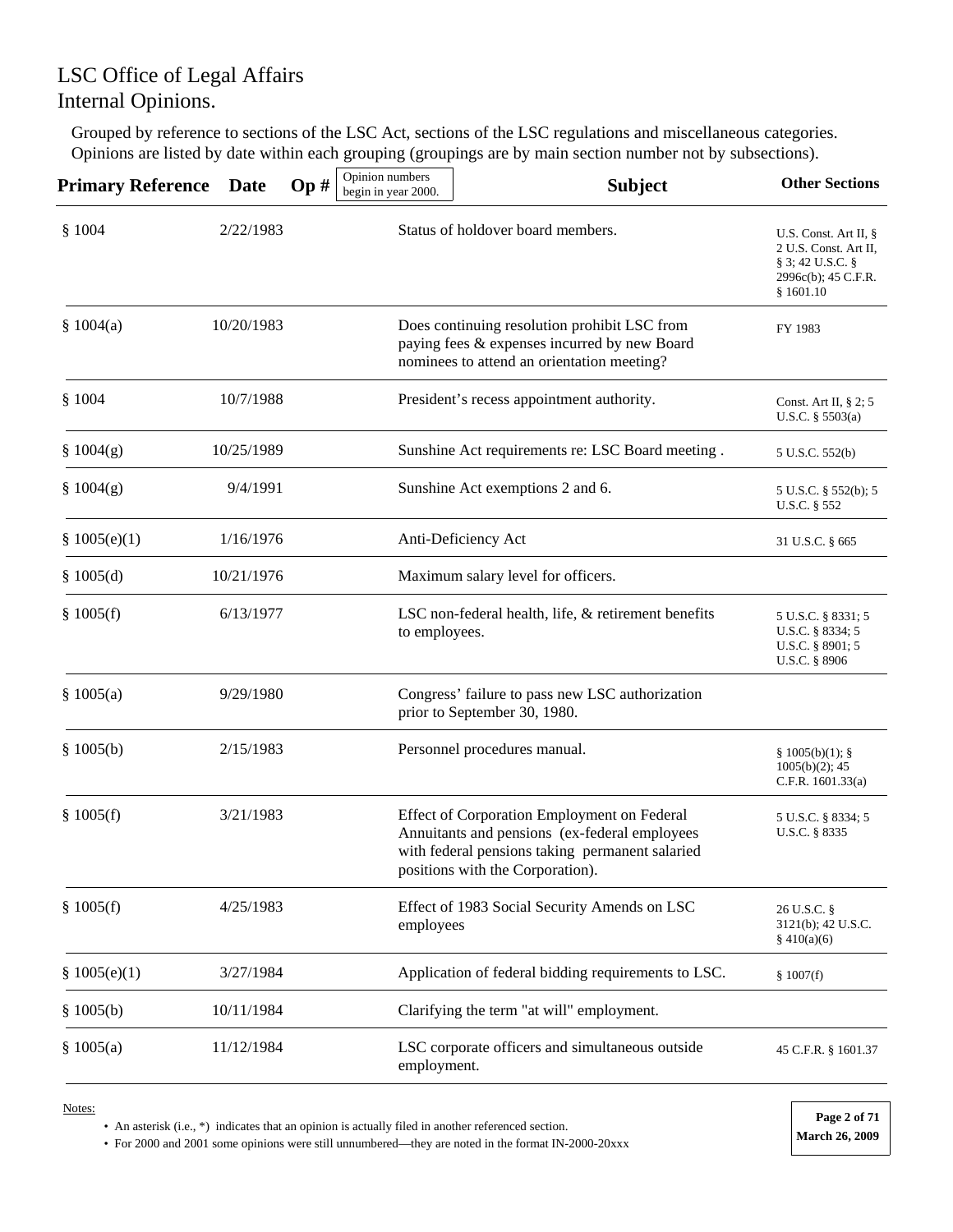Grouped by reference to sections of the LSC Act, sections of the LSC regulations and miscellaneous categories. Opinions are listed by date within each grouping (groupings are by main section number not by subsections).

| <b>Primary Reference</b> | <b>Date</b> | Op# | Opinion numbers<br>begin in year 2000. | <b>Subject</b>                                                                                                                    | <b>Other Sections</b>                                                                     |
|--------------------------|-------------|-----|----------------------------------------|-----------------------------------------------------------------------------------------------------------------------------------|-------------------------------------------------------------------------------------------|
| \$1005(e)(1)             | 11/12/1984  |     |                                        | Whether LSC needs clearance from OMB prior to<br>conducting legal needs survey                                                    |                                                                                           |
| \$1005(f)                | 2/22/1985   |     |                                        | Applicability of certain federal regulations to LSC                                                                               |                                                                                           |
| \$1005(f)                | 11/16/1987  |     | counsel.                               | Benefits due contract employee who was LSC                                                                                        | Attached memo<br>dated 4/21/87                                                            |
| \$1005(f)                | 8/10/1988   |     |                                        | Employee's freedom to change health benefit plans.                                                                                | 5 U.S.C. § 8914                                                                           |
| \$1005(e)(2)             | 7/31/1989   |     |                                        | LSC submission of LSC budget directly to<br>Congress. Pres. including LSC in his budget. LSC<br>sumbission of budget to OMB.      |                                                                                           |
| \$1005(c)                | 1/31/1990   |     |                                        | Issues that arise when state or local government<br>officials serve on LSC board.                                                 | \$1601                                                                                    |
| § 1005(e)(1);<br>1005(g) | 1/31/1991   |     |                                        | FOIA and LSC employees salaries.                                                                                                  | 5 U.S.C. § 552(a);<br>42 U.S.C. § 2996d                                                   |
| \$1005(g)                | 1/23/1992   |     | documents.                             | FOIA, IRS and DC requirements on maintenance<br>and disposal/disposition of LSC records and other                                 | \$1008(d); 42<br>U.S.C. § 2996g; 45<br>C.F.R. 1602; 44<br>U.S.C. § 3101; IRC<br>§ 6501    |
| \$1005(f)                | 5/6/1992    |     |                                        | Personnel files of former LSC employees enrolled<br>in CSRS Offset plans and National Archives &<br><b>Records Administration</b> | 5 C.F.R. § 293.307;<br>42 U.S.C. §<br>2996d(f); 5 U.S.C. §<br>8331; 5 U.S.C. §<br>8347(o) |
| \$1005(c)                | 5/12/1992   |     |                                        | Ethical considerations re: board attendance at<br>reception hosted by outside counsel.                                            | 5 U.S.C. § 7353; 5<br>C.F.R. § 735.101; 5<br>C.F.R. $§ 202$                               |
| \$1005(e)(1)             | 9/27/1995   |     | permitted.                             | Salary and severance in relation to maximum                                                                                       | \$1005(d)                                                                                 |
| § $1005(e)(1)$           | 6/8/1998    |     | related expenses.                      | Applicability to LSC of acceptance & travel of                                                                                    | 31 U.S.C. § 1353                                                                          |

#### Notes:

- An asterisk (i.e., \*) indicates that an opinion is actually filed in another referenced section.
- For 2000 and 2001 some opinions were still unnumbered—they are noted in the format IN-2000-20xxx **March 26, 2009**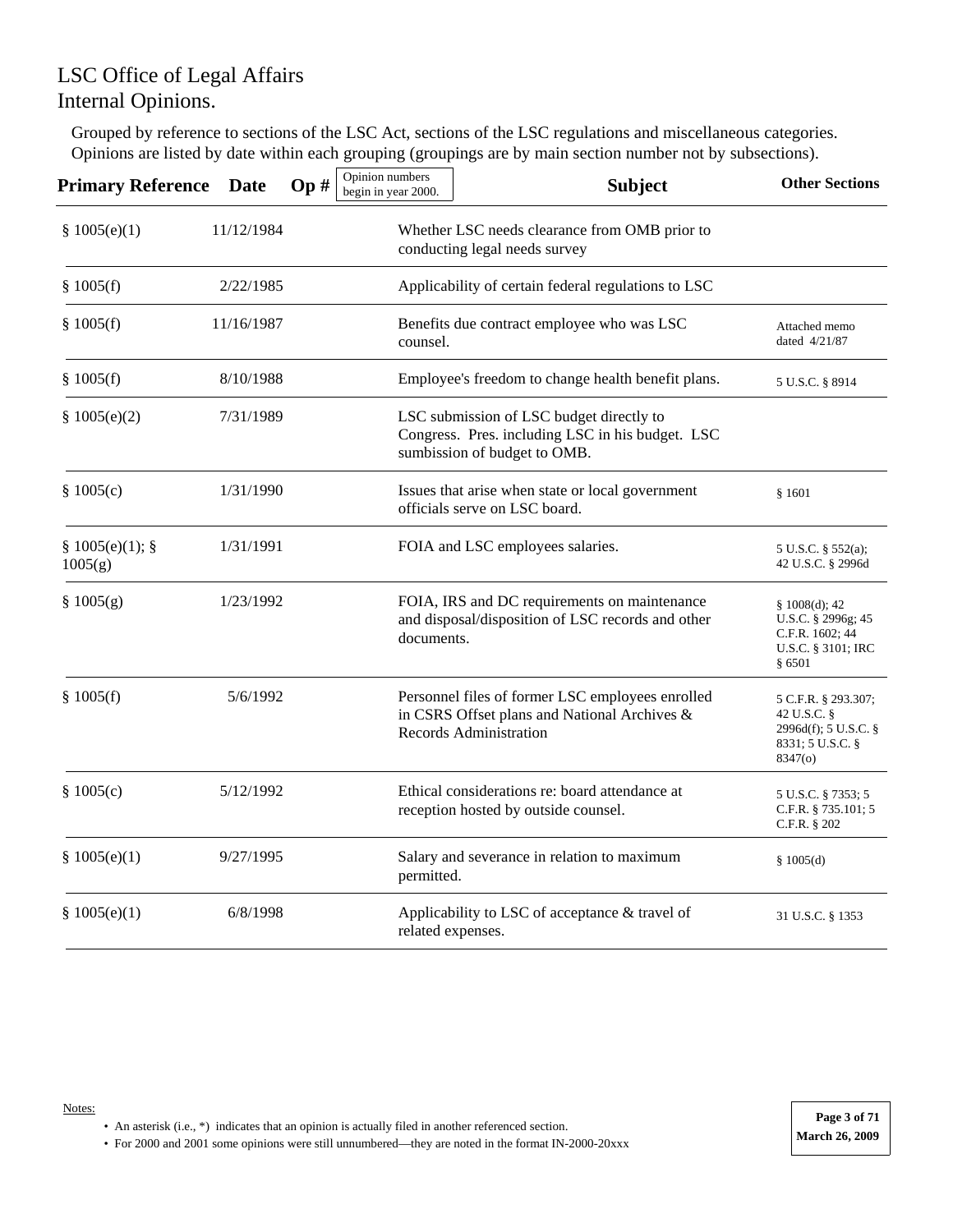Grouped by reference to sections of the LSC Act, sections of the LSC regulations and miscellaneous categories. Opinions are listed by date within each grouping (groupings are by main section number not by subsections).

| <b>Primary Reference</b>                   | <b>Date</b>             | Op# | Opinion numbers<br>begin in year 2000. |                 | <b>Subject</b>                                                                                                                                              | <b>Other Sections</b>                                                                                                                                                      |
|--------------------------------------------|-------------------------|-----|----------------------------------------|-----------------|-------------------------------------------------------------------------------------------------------------------------------------------------------------|----------------------------------------------------------------------------------------------------------------------------------------------------------------------------|
| \$1005(g)                                  |                         |     |                                        |                 | 3/10/2000 IN-2000-20xxx Application of the Electronic Freedom of<br>Information Act Amendments of 1996 (EFOIA<br>Amendments) and reading room requirements. | 5 U.S.C. § 552(a)(2)<br>(FOIA Reading<br>Room);42 U.S.C. §<br>$2996d(g);$ Preamble<br>to § 1602.5, 63 Fed.<br>Reg. 41193; Pub.<br>Law No. 104-<br>231; DOJ FOIA<br>Updates |
| \$1005(d)                                  | 7/6/2000 IN-2000-2012   |     |                                        |                 | Payment of retention allowances and<br>"compensation" for purposes of statutory cap on<br>LSC employee salaries.                                            | 5 U.S.C. § 531.202;<br>5 U.S.C. § 575.301;<br>5 U.S.C. §<br>575.306(a); 5 U.S.C.<br>\$5754                                                                                 |
| \$1005(d)                                  | 7/6/2000 IN-2000-2013   |     |                                        |                 | Reimbursement of an employee's non-LSC health<br>care premiums, up to the LSC equivilant, and<br>"compensation" under the LSC pay cap.                      |                                                                                                                                                                            |
| \$1005(f)                                  | 7/23/2003 IN-2003-2006  |     |                                        | site shower.    | Workers compensation claims and use of LSC on-                                                                                                              | Personnel                                                                                                                                                                  |
| \$1005(d)                                  | 10/2/2003 IN-2003-2009  |     |                                        | 12/28/99 memo). | LSC President and locality pay. (Follow up on                                                                                                               | 5 U.S.C. § 531.202                                                                                                                                                         |
| \$1005(g)                                  | 12/30/2004 IN-2004-2010 |     |                                        |                 | Applicability of FOIA to LSC grantees.                                                                                                                      | § 1619, § 1005(g)                                                                                                                                                          |
| \$1005(d)                                  | 10/30/2007 IN-2007-2005 |     |                                        |                 | How the LSC statutory salary cap applies to LSC's<br>part-time employees in connection with locality pay                                                    |                                                                                                                                                                            |
| \$1006(b)(4)                               | 12/16/1975              |     |                                        |                 | Application of restrictions on unauthorized practice<br>to special funding program.                                                                         | \$1008(e)                                                                                                                                                                  |
| § 1006(c);<br>1006(a)(1)(A);<br>1006(a)(3) | 2/17/1976               |     |                                        |                 | Litigation provisions of LSC Act                                                                                                                            | \$1007(a); \$1007(b)<br>\$1010(c)                                                                                                                                          |
| § 1006(a)(1);<br>1006(a)(3)                | 8/26/1976               |     |                                        |                 | Corporation contracting with paid consultants.                                                                                                              | \$1007(g)                                                                                                                                                                  |
| § 1006(a)(3);<br>1006(a)(1)                | 9/9/1976                |     |                                        |                 | Renewal of Corporation-sponsored subscriptions to<br>poverty publication for programs.                                                                      |                                                                                                                                                                            |
| \$1006(a)(1)                               | 11/1/1976               |     |                                        |                 | Corporation employees and working by contract at<br>recipient programs for a period of time, possibly<br>including litigating.                              | $§ 1007(a)(8);$ § 1011                                                                                                                                                     |

• An asterisk (i.e., \*) indicates that an opinion is actually filed in another referenced section.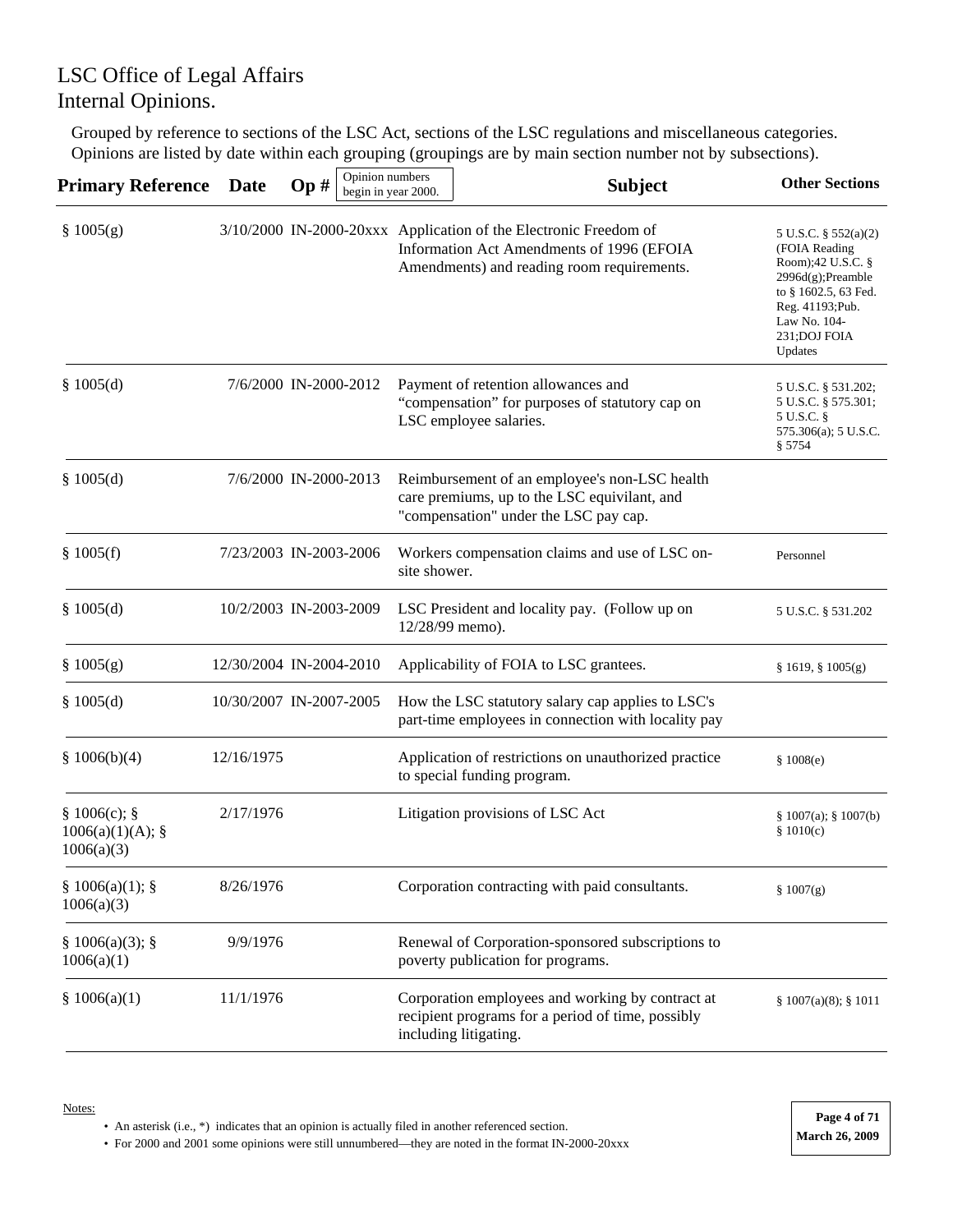Grouped by reference to sections of the LSC Act, sections of the LSC regulations and miscellaneous categories. Opinions are listed by date within each grouping (groupings are by main section number not by subsections).

| <b>Primary Reference</b> | Date       | Op# | Opinion numbers<br>begin in year 2000. | <b>Subject</b>                                                                                                                                | <b>Other Sections</b>                                               |  |  |
|--------------------------|------------|-----|----------------------------------------|-----------------------------------------------------------------------------------------------------------------------------------------------|---------------------------------------------------------------------|--|--|
| \$1006(a)(3)             | 12/8/1976  |     |                                        | Continued funding of a private publication.                                                                                                   | Attached<br>concurrence from<br>General Counsel                     |  |  |
| \$1006(a)(3)             | 4/27/1977  |     | \$1007(b)(5)                           |                                                                                                                                               |                                                                     |  |  |
| \$1006(a)(3)             | 5/5/1977   |     |                                        | Use of LSC funds to support a local clients' council.                                                                                         |                                                                     |  |  |
| \$1006(f)                | 5/30/1977  |     | fees.                                  | Roe v. Grossmann dismissed as moot; case finished<br>unless defendants elect to pursue appeal or attys'                                       |                                                                     |  |  |
| \$1006                   | 7/13/1977  |     |                                        | Authority of LSC to offer nonfederal benefits.                                                                                                |                                                                     |  |  |
| \$1006(b)(6)             | 11/11/1977 |     | English.                               | Provision of services in languages other than                                                                                                 | Part 1616; (1616.7)                                                 |  |  |
| § $1006(a)(1)(A)$        | 1/5/1978   |     |                                        | Use of program facilities by outside persons and/or<br>organizations.                                                                         |                                                                     |  |  |
| § $1006(a)(1)(A)$        | 3/14/1979  |     |                                        | Incorpoation of recipients.                                                                                                                   |                                                                     |  |  |
| \$1006(b)(2)             | 3/20/1979  |     |                                        | Grantee employee termination requirements.                                                                                                    |                                                                     |  |  |
| \$1006                   | 1/10/1980  |     |                                        | Judges and client eligibility.                                                                                                                |                                                                     |  |  |
| \$1006(f)                | 2/25/1980  |     | the Corporation.                       | Amendment to 1006(f)-and attorneys' fees against                                                                                              |                                                                     |  |  |
| \$1006(a)(3)             | 9/19/1980  |     | 12 memo).                              | Recovering fund balances & transfer of fund<br>balances between programs (follow-up from Sept                                                 | $§ 1011;$ §<br>1606.2(b)(2)                                         |  |  |
| \$1006(a)(3)             | 10/9/1980  |     |                                        | Recovering fund balances & set-offs. (follow-up<br>from Sept 12 memo).                                                                        | § 1011; § 1010(b); §<br>$1606.2(b)(2)$ ; 45<br>C.F.R. $§ 1610.5(a)$ |  |  |
| \$1006(a)(3)             | 10/20/1980 |     |                                        | Recovery of fund balances and section 1011 hearing<br>requirements. (follow-up from Sept 12 memo).                                            | $§ 1011;$ §<br>1606.2(b)(2)                                         |  |  |
| \$1006(f)                | 11/7/1980  |     |                                        | Award of fees & costs against the Corporation;<br>proposed Huckaby amendment (award whenever<br>bad faith or the Christianberg standard met). |                                                                     |  |  |

• An asterisk (i.e., \*) indicates that an opinion is actually filed in another referenced section.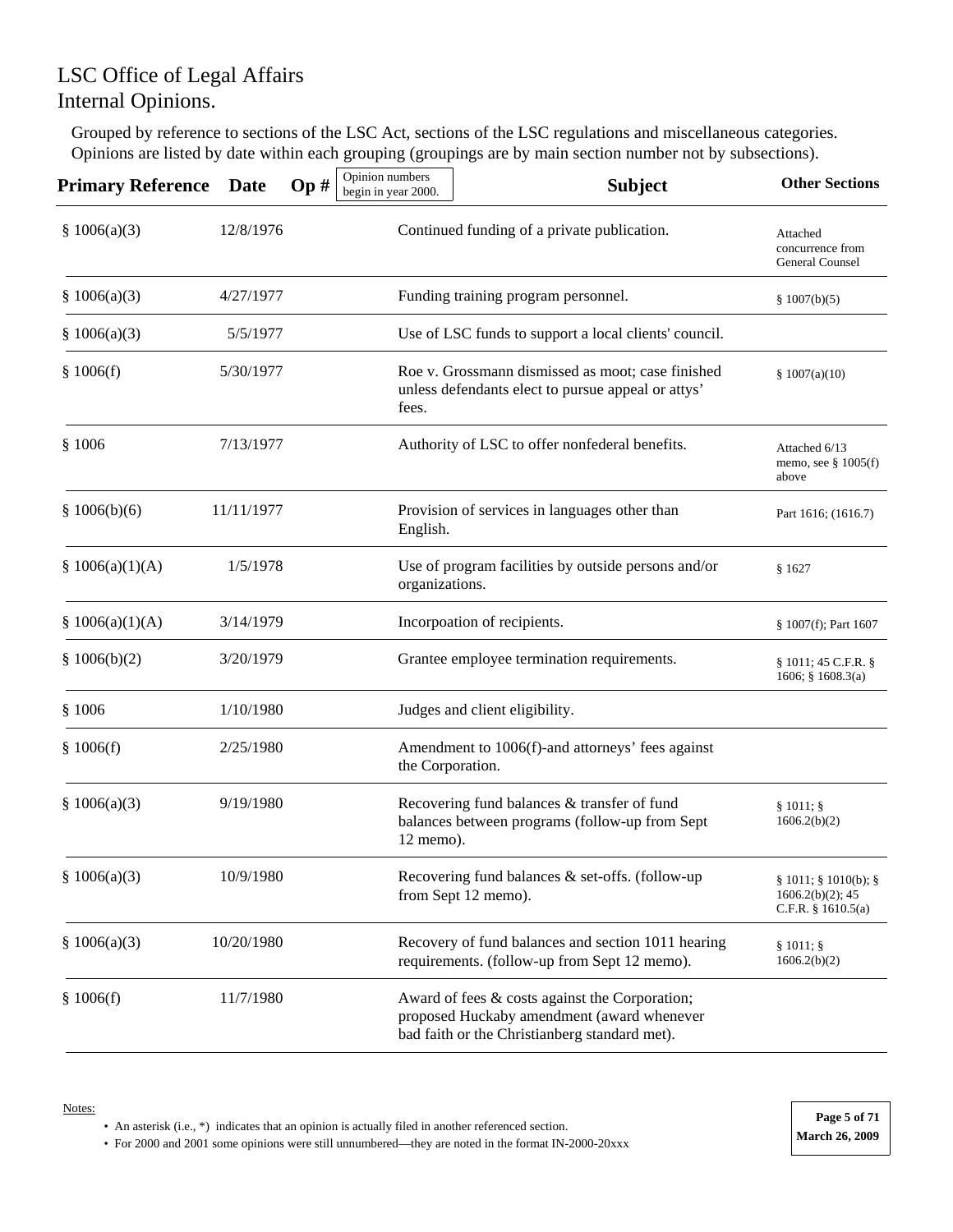Grouped by reference to sections of the LSC Act, sections of the LSC regulations and miscellaneous categories. Opinions are listed by date within each grouping (groupings are by main section number not by subsections).

| <b>Primary Reference</b>                              | <b>Date</b> | Op# | Opinion numbers<br>begin in year 2000. | <b>Subject</b>                                                                                                                                                 | <b>Other Sections</b>                                                                                                                 |
|-------------------------------------------------------|-------------|-----|----------------------------------------|----------------------------------------------------------------------------------------------------------------------------------------------------------------|---------------------------------------------------------------------------------------------------------------------------------------|
| § 1006(a)(1);<br>1006(a)(3)                           | 5/19/1981   |     | eligible clients."                     | Impact of McCollum amendment; construing "for<br>the sole purpose of furnishing legal assistance to                                                            | $§ 1007(c);$ § 1010(d)                                                                                                                |
| \$1006(a)(3)(A)                                       | 5/19/1982   |     | the LSC.                               | Funding for a manual by the Research Institute of                                                                                                              |                                                                                                                                       |
| § 1006(f);<br>1006(b)(1)(A)                           | 1/26/1983   |     |                                        | Assessment of Corporation Liability for Attorneys'<br>Fees Under § 1006(f); discussion of cases in which<br>defendants sought to recover fees under § 1006(f). | \$1007(a)(1)                                                                                                                          |
| \$1006(e)(1)                                          | 5/19/1983   |     | office.                                | Restrictions on staff members' candidacy for public                                                                                                            | 5 U.S.C. § $1502(a)$ ;<br>$§ 1502(b);$ § 1503;                                                                                        |
| § 1006(a)(1)(A);<br>$1006(a)(1)(B)$ ; §<br>1006(a)(3) | 10/24/1983  |     |                                        | Re-funding rights and denials of refunding.                                                                                                                    |                                                                                                                                       |
| § 1006(a)(1)(A);<br>1006(a)(1)(B)                     | 10/25/1983  |     |                                        | Application of LSC Act & continuing resolution to<br>National Clients' Council (NCC).                                                                          | $§ 1011;$ §<br>$1007(b)(4)$ ; §<br>$1007(b)(5)$ ; §<br>$1007(b)(6)$ ; §<br>$1007(b)(7)$ ; §<br>$1008(a)$ ; § $1008(b)$ ;<br>\$1009(c) |
| § 1006(a)(1);<br>1006(a)(3)                           | 12/6/1983   |     | contractors.                           | "Affirmative rider" on 1984 appropriation and<br>guarantees it may provide particular grantees/                                                                | 45 C.F.R. 1606.3(c)/<br>1626.3(c)                                                                                                     |
| § 1006(a)(1);<br>1006(a)(3)                           | 12/20/1983  |     |                                        | Status of one-time grantees under 1983<br>appropriations rider; interpreting "each such current<br>grantee and contractor".                                    | $§ 1004(a);$ § 1011;<br>Pub. Law No. 98-<br>166; 45 C.F.R. §<br>$1606.3(c)$ ; 45 C.F.R.<br>\$1626.3(c)                                |
| § 1006(e)(1);<br>1006(e)(2)                           | 1/5/1984    |     |                                        | Employees' political activities                                                                                                                                | 5 U.S.C. § 1502(a);<br>$§ 1502(b);$ § 1503                                                                                            |
| \$1006(a)(1)                                          | 2/14/1984   |     |                                        | Request for opinion regarding Propriety of LSC-<br>Funded Staff Members sitting on Support Recipient<br>Governing Bodies                                       | \$1007(c)                                                                                                                             |
| § 1006(e)(1);<br>1006(e)(2)                           | 4/10/1984   |     | activities.                            | Hatch Act application to LSC employees' political                                                                                                              | 5 U.S.C. Chap 15;<br>45 C.F.R. § 1608.5                                                                                               |
| \$1006(e)(2)                                          | 4/13/1984   |     |                                        | Hatch Act and LSC employees' political<br>paraphernalia in office during work hours.                                                                           | 45 C.F.R. 1608.4                                                                                                                      |

Notes:

• An asterisk (i.e., \*) indicates that an opinion is actually filed in another referenced section.

• For 2000 and 2001 some opinions were still unnumbered—they are noted in the format IN-2000-20xxx **March 26, 2009** 

**Page 6 of 71**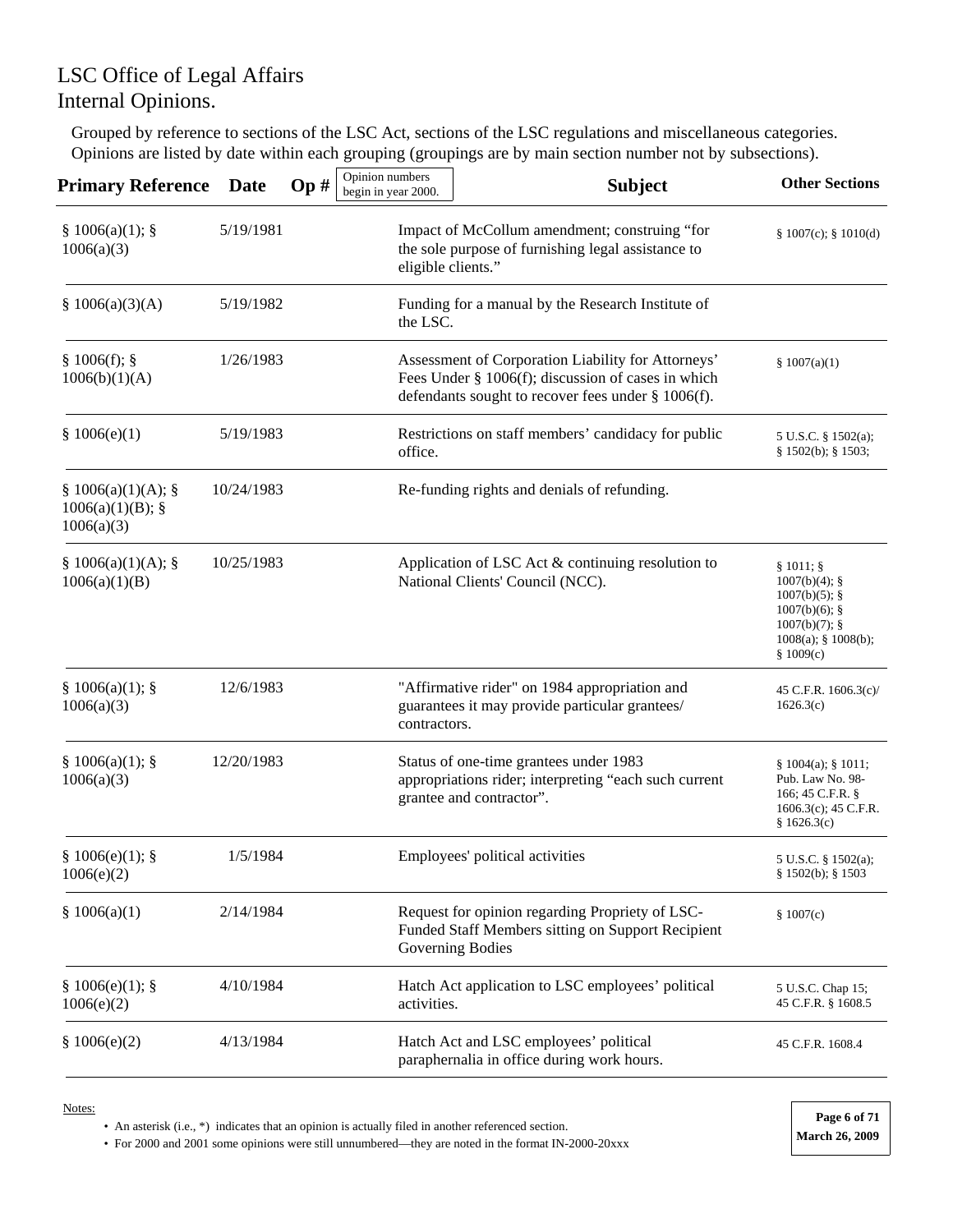Grouped by reference to sections of the LSC Act, sections of the LSC regulations and miscellaneous categories. Opinions are listed by date within each grouping (groupings are by main section number not by subsections).

| <b>Primary Reference</b>                                           | <b>Date</b> | Op# | Opinion numbers<br>begin in year 2000. | <b>Subject</b>                                                                                                                                   | <b>Other Sections</b>                                                                                                                                                                                                                                                                                   |
|--------------------------------------------------------------------|-------------|-----|----------------------------------------|--------------------------------------------------------------------------------------------------------------------------------------------------|---------------------------------------------------------------------------------------------------------------------------------------------------------------------------------------------------------------------------------------------------------------------------------------------------------|
| \$1006(a)(1)(B)                                                    | 5/31/1984   |     |                                        | Application of 1984 appropriations rider to 1979<br>fellowship contract; "funded in 1983." LSC<br>authority to vary terms of contract funding.   | Pub.L. No. 98-166                                                                                                                                                                                                                                                                                       |
| § 1006(d)(3);<br>1006(b)(5)(B)(iv);<br>§ 1006(e)(1);<br>1006(e)(2) | 10/2/1984   |     |                                        | Political activities of grantee staff.                                                                                                           | § 1007(b)(4);<br>1007(a)(6)(A); 42<br>U.S.C. $\S$ 501(a); 42<br>U.S.C. $§ 501(c)(3)$<br>(IRS Code)                                                                                                                                                                                                      |
| \$1006(a)                                                          | 12/12/1984  |     | regulations.                           | Clarification of LSC board motion to "table"<br>implementation of reprogramming regulations.<br>Board authority to postpone enforcement of these | § 1008(c);<br>1008(e); D.C. Code<br>§ 29-505; § 29-513<br>(re: non-profits & by-<br>laws)                                                                                                                                                                                                               |
| \$1006(d)(2)                                                       | 2/15/1985   |     |                                        | Board member/Director refusal option for<br>compensation for services rendered to LSC?                                                           |                                                                                                                                                                                                                                                                                                         |
| § 1006(a)(1)(B);<br>1006 (a)(3)(A)                                 | 4/19/1985   |     |                                        | Review of solicitation for ADR/Mediation project.<br>1607 governing body requirement.                                                            | $\S 1007(g)$ ; $\S 1607$ ; $\S$<br>1611; § 1626; Pub.<br>Law 98-411                                                                                                                                                                                                                                     |
| $§ 1006(a)(1);$ §<br>1006(a)(3)                                    | 8/12/1985   |     | 1984.                                  | Status and 1985 refunding of national support<br>centers funded with one-time grants made in Sept.                                               | \$1011                                                                                                                                                                                                                                                                                                  |
| § 1006(a)(1)(A);<br>1006(a)(3)                                     | 6/22/1987   |     | Act.                                   | ADR program for criminal & civil cases and<br>definition of "legal services/assistance" in the LSC                                               | § 1002(5);<br>$1007(g)$ ; § $1010(c)$                                                                                                                                                                                                                                                                   |
| \$1006(e)(2)                                                       | 6/25/1987   |     | staff attorneys.                       | Applicability of Hatch Act to LSC employees &                                                                                                    | 5 U.S.C. § 1501; 5<br>U.S.C. § 1502; 5<br>U.S.C. § 1503; 5<br>U.S.C. § 1504; 5<br>U.S.C. § 1505; 5<br>U.S.C. § 1506; 5<br>U.S.C. § 1507; 5<br>U.S.C. § 1508; 5<br>U.S.C. § 7321; 5<br>U.S.C. § 7322; 5<br>U.S.C. § 7323; 5<br>U.S.C. § 7324; 5<br>U.S.C. § 7325; 5<br>U.S.C. § 7326; 5<br>U.S.C. § 7327 |
| \$1006(d)(2)                                                       | 8/17/1987   |     |                                        | LSC policy re: purchase of flowers using LSC funds.                                                                                              |                                                                                                                                                                                                                                                                                                         |
| \$1006(d)(2)                                                       | 8/25/1987   |     |                                        | LSC policy re: purchase of flowers using LSC funds.                                                                                              | 42 U.S.C. §<br>$2996e(d)(2)$ ; IRS §<br>132(e)(1)                                                                                                                                                                                                                                                       |
| Notes:                                                             |             |     |                                        |                                                                                                                                                  |                                                                                                                                                                                                                                                                                                         |

• An asterisk (i.e., \*) indicates that an opinion is actually filed in another referenced section.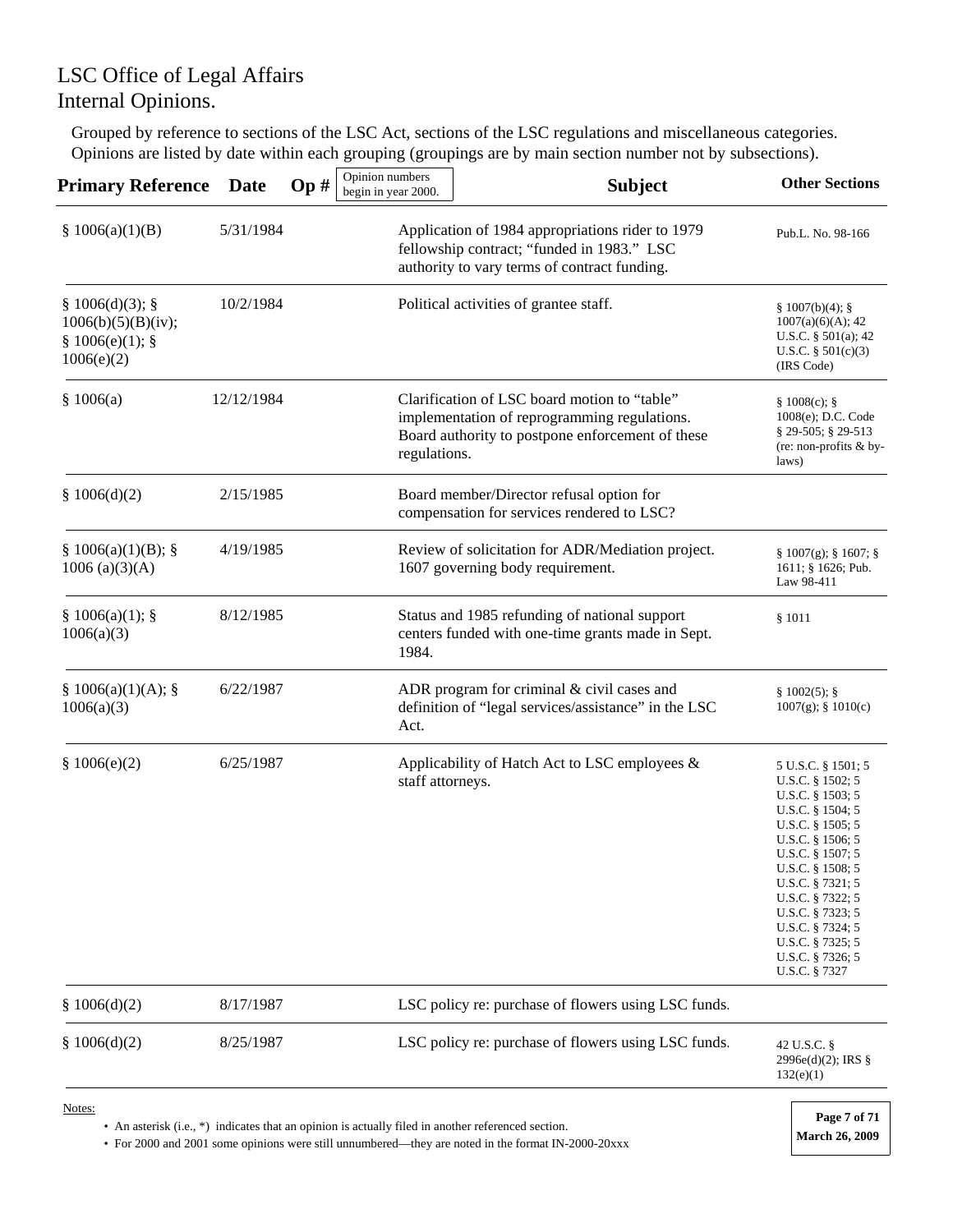Grouped by reference to sections of the LSC Act, sections of the LSC regulations and miscellaneous categories. Opinions are listed by date within each grouping (groupings are by main section number not by subsections).

| <b>Primary Reference</b>              | <b>Date</b> | Op# | Opinion numbers<br>begin in year 2000.                                                          | <b>Subject</b>                                                                                                                                                    | <b>Other Sections</b>                                                                                                                                         |
|---------------------------------------|-------------|-----|-------------------------------------------------------------------------------------------------|-------------------------------------------------------------------------------------------------------------------------------------------------------------------|---------------------------------------------------------------------------------------------------------------------------------------------------------------|
| \$1006(a)(3)(A)                       | 5/10/1988   |     |                                                                                                 | Unsolicited grant proposal to revise a manual,<br>which is broader than for just eligible clients.                                                                |                                                                                                                                                               |
| \$1006(c)(2);<br>missing pages        | 6/17/1988   |     | Effect of 6/7/88 ComptGen Op. on LSC ability to<br>hire outside counsel law firms for lobbying. | 42 U.S.C. § 2996(e)                                                                                                                                               |                                                                                                                                                               |
| \$1006(a)(1)(A)                       | 9/16/1988   |     | organizations.                                                                                  | Significance of the language "organized solely for<br>the purpose of providing legal assistance" and scope<br>of Act and regulation restrictions applying to such | 42 U.S.C. § 2996a §<br>$1002(6)$ ; § $1002(7)$ ;<br>$§ 1007(c)$ ; Pub. L.<br>No. 100-202; §<br>1607(3)(b)                                                     |
| $§ 1006(a)(3)(A);$ §<br>1006(a)(1)(B) | 3/24/1989   |     |                                                                                                 | Methods of requiring grantee participation in<br>special LSC projects.                                                                                            | § 1008(a);<br>$1008(b)$ ; § $1008(e)$ ;<br>GAO B-202116<br>3/8/88; 49 Fed. Reg.<br>6943; 49 Fed. Reg.<br>$22651$ ; § 1612; §<br>1614.6                        |
| \$1006(e)(2)                          | 4/3/1989    |     |                                                                                                 | Hatch Act & LSC prohibitions on staff attorneys<br>running for public office in partisan elections.                                                               | 5 U.S.C. § 1501; 5<br>U.S.C. $§$ 1502; 5<br>U.S.C. § 1503; 5<br>U.S.C. § 1504; 5<br>U.S.C. § 1505; 5<br>U.S.C. § 1506; 5<br>U.S.C. § 1507; 5<br>U.S.C. § 1508 |
| \$1006(a)(3)(B)                       | 5/16/1989   |     |                                                                                                 | Authority to use LSC funds for client training and<br>assembling self-sufficiency resources.                                                                      | \$1007(b)(6); 26<br>U.S.C. $§ 501(c)(3)$                                                                                                                      |
| \$1006(c)(1)                          | 10/12/1989  |     | amends.                                                                                         | Restriction on LSC involvement in litigation post-<br>1977 Amends; discussion of proposed (not adopted)                                                           |                                                                                                                                                               |
| \$1006(e)(2)                          | 2/7/1990    |     | LSC "Directors."                                                                                | Hatch Act restrictions in LSC Act $\S 1006(e)(2)$ and                                                                                                             | 5 U.S.C. Ch.15 &<br>73; 42 U.S.C. §<br>2996e(e)(2); Pub. L.<br>101-162; 42 U.S.C.<br>\$2996a(7)                                                               |
| \$1006(e)(2)                          | 10/23/1990  |     | public office.                                                                                  | LSC employee and candidacy for non-partisan                                                                                                                       | 42 U.S.C. §<br>2996e(e)(2); 5<br>U.S.C. Ch.15; $§$<br>1006(d)(3);<br>Attached memo<br>10/22                                                                   |
| \$1006(a)(3)                          | 2/20/1991   |     | budget line.                                                                                    | LSC authority to reallocate funds within a single                                                                                                                 | 42 U.S.C. §<br>2996i(d) (a.k.a. §<br>$1010(d)$ ; § 1601                                                                                                       |

Notes:

• An asterisk (i.e., \*) indicates that an opinion is actually filed in another referenced section.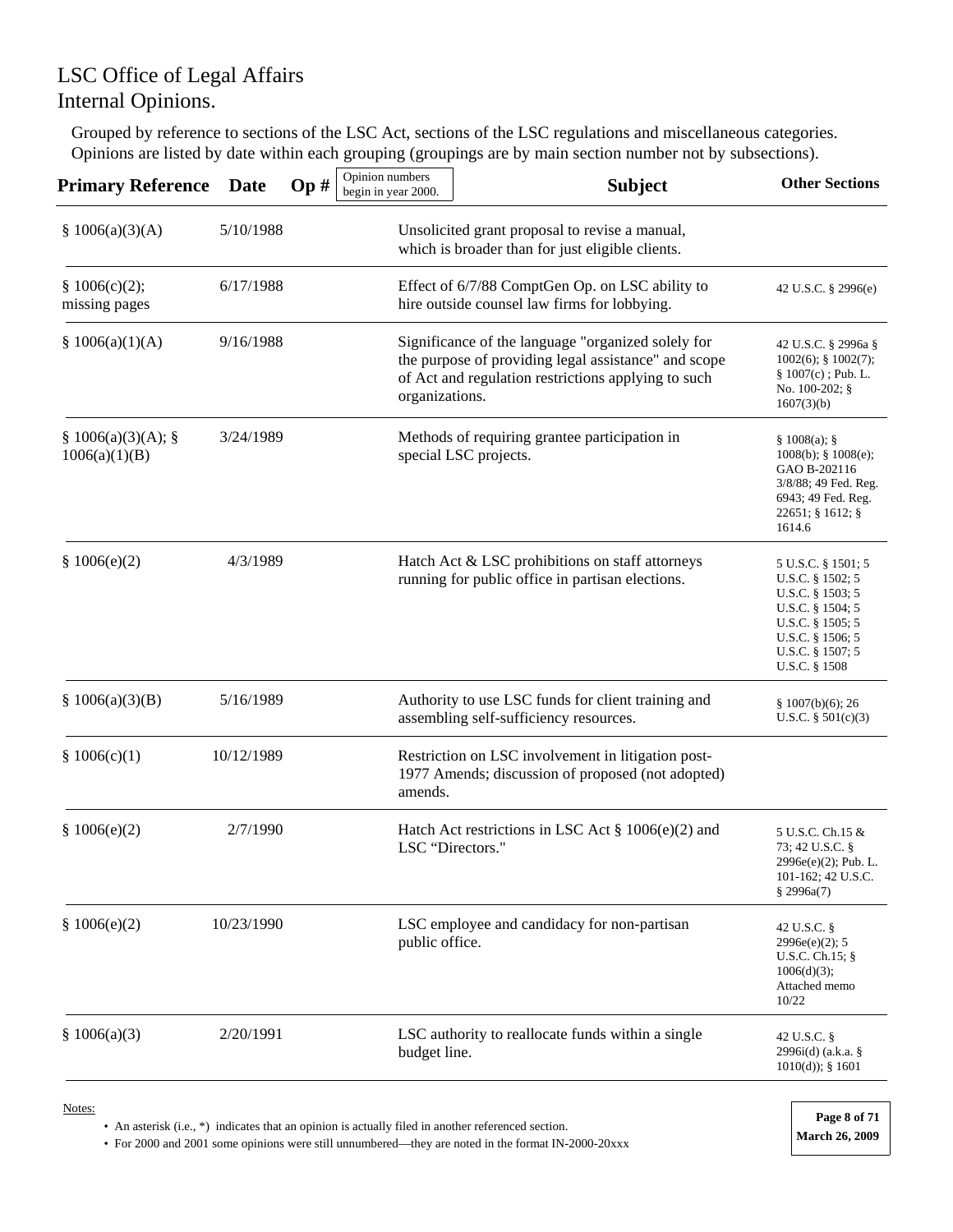Grouped by reference to sections of the LSC Act, sections of the LSC regulations and miscellaneous categories. Opinions are listed by date within each grouping (groupings are by main section number not by subsections).

| <b>Primary Reference</b>                                 | Date                    | Op#                                                                       | Opinion numbers<br>begin in year 2000. |                    | <b>Subject</b>                                                                                                                                               | <b>Other Sections</b>                                                                                                                                                                                                                                                                                            |
|----------------------------------------------------------|-------------------------|---------------------------------------------------------------------------|----------------------------------------|--------------------|--------------------------------------------------------------------------------------------------------------------------------------------------------------|------------------------------------------------------------------------------------------------------------------------------------------------------------------------------------------------------------------------------------------------------------------------------------------------------------------|
| \$1006(d)(2)                                             | 5/1/1992                |                                                                           |                                        |                    | LSC funds and Board members attending Awards<br>Dinner held by legal aid advocacy group.                                                                     | 45 C.F.R. §<br>1601.14; 26 U.S.C.<br>\$501(c)(3)                                                                                                                                                                                                                                                                 |
| \$1006(a)(2)                                             | 11/5/1997               |                                                                           |                                        |                    | Staff attorney and bequest from a former client.                                                                                                             | § 1010(c);<br>1007(a)(10)                                                                                                                                                                                                                                                                                        |
| \$1006(a)                                                | 11/6/1997               |                                                                           |                                        | furniture in bulk. | Corporation non-profit status and selling its used                                                                                                           | § 1010(c);<br>1007(a)(10)                                                                                                                                                                                                                                                                                        |
| \$1006(b)(3)                                             |                         | **Released<br>Internal<br>Opinion.<br>**Superseded<br>by IN-2003-<br>2014 |                                        |                    | 1/12/2000 IN-2000-20xxx Access to client names, CSR problem codes and<br>retainer agreements. . **Released Internal<br>Opinion. **Superseded by IN-2003-2014 | 42 U.S.C. §<br>2996e(b)(3); 42<br>U.S.C. $\S$ 2996h(d);<br>Pub.L. No. 104-134,<br>§509(h), 110 Stat.<br>1321, 1321-59<br>(1996).                                                                                                                                                                                 |
| § 1006(a)(1)(B);<br>$1006(a)(2)$ ; §<br>1006(b)(6)(C)(2) | 9/15/2000 IN-2000-2015  |                                                                           |                                        |                    | Using LSC appropriated funds for flowers of thanks<br>outside of LSC for LSC related matters.                                                                | 31 U.S.C. § 1301(a)                                                                                                                                                                                                                                                                                              |
| \$1006(a)(1)                                             | 1/16/2001 IN-2001-2001  |                                                                           |                                        |                    | "Matters" and eligibility determinations.                                                                                                                    | 42 U.S.C. §<br>2996a(5), 1002(5);<br>42 U.S.C. §<br>2996b(a), 1003(a);<br>42 U.S.C. §<br>2996e(a)(1),<br>$1006(a)(1)$ ; 42<br>$U.S.C.$ §<br>$2996f(a)(2)$ ,<br>$1007(a)(2)$ ; 45<br>C.F.R. Part 1611,<br>$1611.5(a)$ ; 45 C.F.R.<br>Part 1620,<br>$1620.3(a)$ ; 45 C.F.R.<br>§ 1620.3(a); 45<br>C.F.R. Part 1635 |
| \$1006(b)(3)                                             | 12/31/2003 IN-2003-2014 | **Released<br>Internal<br>Opinion.                                        |                                        |                    | Access to client names, CSR problem codes and<br>retainer agreements. **Released Internal Opinion.                                                           | 42 U.S.C. §<br>2996e(b)(3); 42<br>U.S.C. $\S$ 2996h(d);<br>Pub.L. No. 104-134,<br>§509(h), 110 Stat.<br>1321, 1321-59<br>(1996).                                                                                                                                                                                 |
| \$1006(b)(3)                                             | 1/16/2004 IN-2004-2002  |                                                                           |                                        |                    | Federal pre-emption and access under §509(h).                                                                                                                | \$1006(b)(3), 1996<br>Appropriations<br>§509(h).                                                                                                                                                                                                                                                                 |

• An asterisk (i.e., \*) indicates that an opinion is actually filed in another referenced section.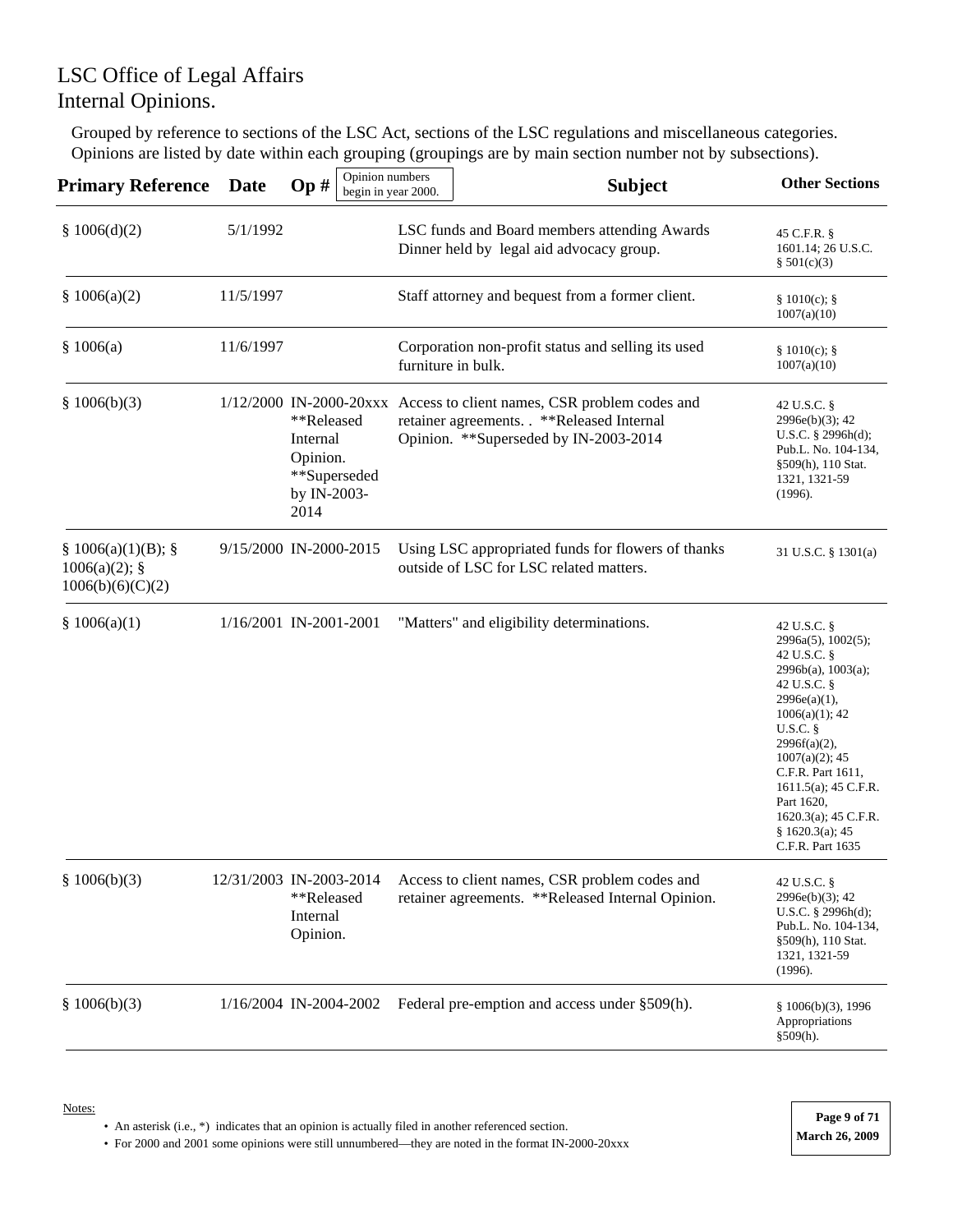Grouped by reference to sections of the LSC Act, sections of the LSC regulations and miscellaneous categories. Opinions are listed by date within each grouping (groupings are by main section number not by subsections).

| <b>Primary Reference</b>                        | Date                    | Op# | Opinion numbers | begin in year 2000. | <b>Subject</b>                                                                                                                                            | <b>Other Sections</b>                                                                                                                            |
|-------------------------------------------------|-------------------------|-----|-----------------|---------------------|-----------------------------------------------------------------------------------------------------------------------------------------------------------|--------------------------------------------------------------------------------------------------------------------------------------------------|
| \$1006(b)                                       | 1/21/2004 IN-2004-2003  |     |                 | retainers.          | Access to client file information in Florida--public<br>documents and summaries of services absent                                                        | Access to grantee<br>informaiton, §<br>$1006(b)$ , §1611,<br>§1009(d), 1996<br>Appropriation §<br>$509(h)$ .                                     |
| § $1006(a)(1)(A)$                               | 12/16/2005 IN-2005-2004 |     |                 | attorneys.          | Costs and expenses under the "Pro Bono<br>Exception" to Part 1642 for uncompensated private                                                               | § 1642; § 1614; §<br>1610; $§ 1610.7(a);$<br>$1610.8$ ; § 1610.7; §<br>504(a)(13); $§$<br>$504(a)(6)$ ; § 504(a);<br>$1006(a)(1)(A);$ §<br>1612; |
| \$1007(a)(4)                                    | 7/29/1975               |     |                 |                     | Statutory prohibitions on unauthorized outside<br>practice of law and outside counsel.                                                                    | § 1005(a);; §<br>$1002(5)$ ; § $1002(7)$                                                                                                         |
| \$1007(e)                                       | 7/13/1976               |     |                 |                     | LSC President authority to delegate authority to<br>make grants & enter into contracts.                                                                   | § 1006(a);<br>1601.33-1601.36                                                                                                                    |
| § 1007(a)(1);<br>$1007(a)(3)$ ; §<br>1007(d)    | 6/21/1977               |     |                 | activities.         | Statutory basis of monitoring & evaluation                                                                                                                |                                                                                                                                                  |
| \$1007(b)(8)                                    | 7/19/1977               |     |                 |                     | Interpreting restriction on abortion & adoption<br>cases, incorporation of organization, abortion and<br>adoption activities.                             |                                                                                                                                                  |
| \$1007(c)                                       | 9/26/1977               |     |                 |                     | Law professors' service on governing boards and<br>the 60% requirement.                                                                                   |                                                                                                                                                  |
| \$1007                                          | 10/4/1977               |     |                 |                     | Case supervision & review in relation to the Code<br>of Professional Responsibility?                                                                      | ABA Op. 334                                                                                                                                      |
| \$1007(b)(8)                                    | 12/19/1978              |     |                 |                     | Therapeutic abortion cases.                                                                                                                               |                                                                                                                                                  |
| $§ 1007(a)(1);$ §<br>1007(a)(3)                 | 3/13/1979               |     |                 |                     | Regional Office's authority to reject by-laws.                                                                                                            | \$1607.4                                                                                                                                         |
| § 1007(a)(5);<br>$1007(b)(6)$ ; §<br>1007(b)(7) | 5/8/1979                |     |                 | advocacy.           | Training grants for legislative and administrative                                                                                                        | § 1611.5(c); §<br>1609.5                                                                                                                         |
| \$1007(a)(5)(B)(ii)                             | 4/1/1980                |     |                 |                     | Limited legislative advocacy in the context of no<br>eligible client, but where gov't action directly<br>affects the Corporation or potential recipients. |                                                                                                                                                  |

Notes:

• An asterisk (i.e., \*) indicates that an opinion is actually filed in another referenced section.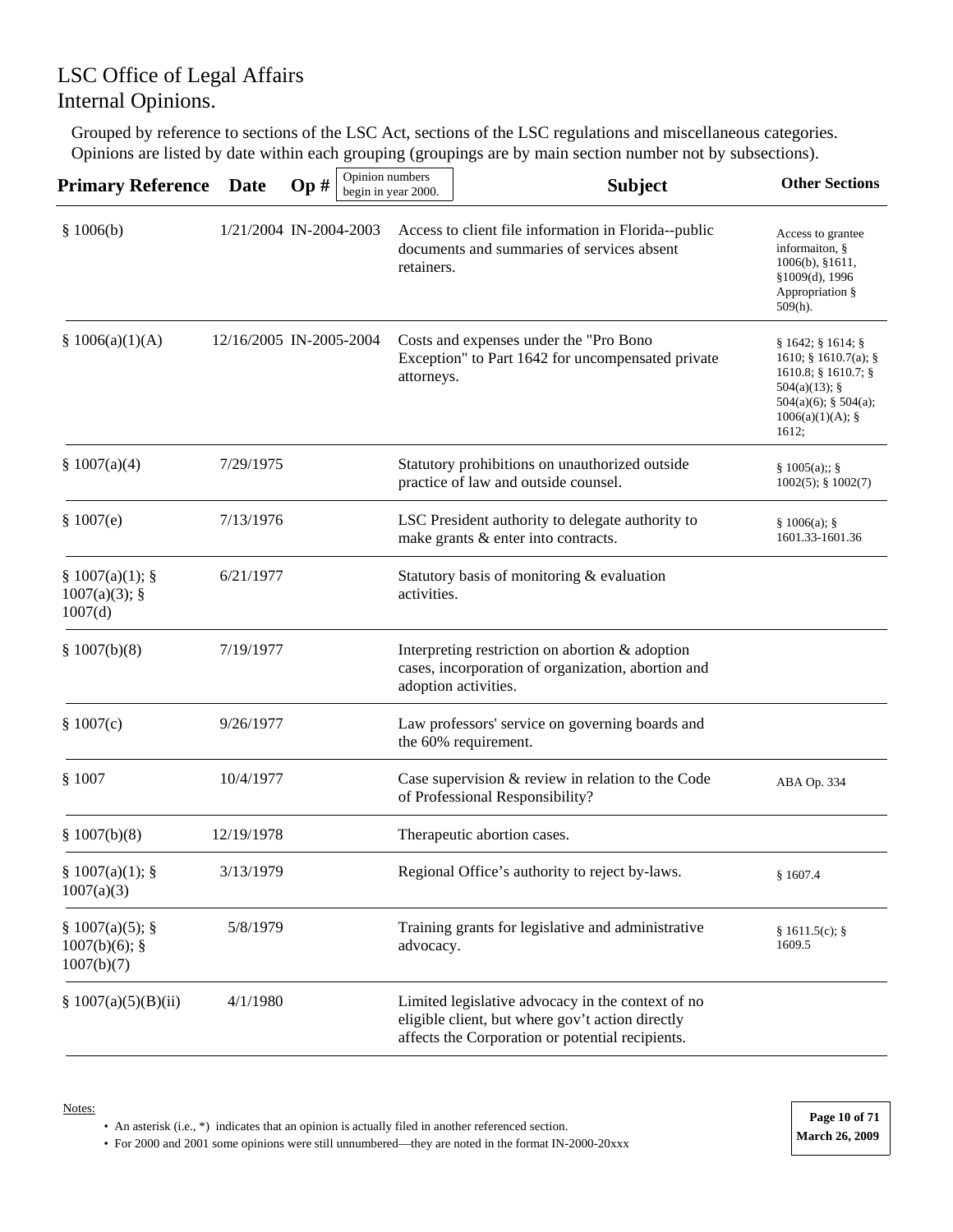Grouped by reference to sections of the LSC Act, sections of the LSC regulations and miscellaneous categories. Opinions are listed by date within each grouping (groupings are by main section number not by subsections).

| <b>Primary Reference</b> | <b>Date</b> | Op# | Opinion numbers<br>begin in year 2000. | <b>Subject</b>                                                                                                                                             | <b>Other Sections</b>                                     |
|--------------------------|-------------|-----|----------------------------------------|------------------------------------------------------------------------------------------------------------------------------------------------------------|-----------------------------------------------------------|
| \$1007(b)(10)            | 8/4/1980    |     |                                        | Application of § 1007(b)(10) LSC Act prohibitions<br>on draft registration procedures.                                                                     |                                                           |
| \$1007(a)(5)             | 9/12/1980   |     |                                        | Application of the Moorhead amendment to LSC<br>(re: legislative advocacy).                                                                                |                                                           |
| § 1007(a);<br>1007(c)    | 2/19/1981   |     | attorneys.                             | Waiver of requirement that recipient board be 60%                                                                                                          | § 1002(3);<br>$1002(5)$ ; § 1607.5(b)                     |
| \$1007(b)(10)            | 2/25/1982   |     |                                        | Representation of discharged Veteran.                                                                                                                      | Note: only cover<br>memo in binder-the<br>rest is missing |
| \$1007                   | 2/9/1983    |     |                                        | Potential for conflict of interest when program<br>refers an eligible client to PAI representation when<br>a staff attorney represents the opposing party. | \$1614                                                    |
| \$1007(a)(4)             | 5/25/1983   |     |                                        | Carry-over funds and changing appropriations<br>riders. Subgrants and restrictions.                                                                        | § 1006(b)(5);<br>$1006(e)(1)$ ; §<br>1006(e)(2); § 1610.? |
| \$1007(f)                | 11/30/1983  |     |                                        | Notice requirements for legal $&$ law school clinics                                                                                                       |                                                           |
| \$1007(c)                | 2/2/1984    |     |                                        | LSC-funded programs' staff members sitting on<br>governing bodies of LSC-funded support providers.                                                         | \$1005(c)                                                 |
| \$1007(c)                | 2/21/1984   |     |                                        | LSC-funded programs' staff members sitting on<br>governing bodies of LSC-funded support providers.                                                         | $§ 1002(6);$ §<br>1006(a)(1)(A)                           |
| \$1007(c)                | 3/26/1984   |     |                                        | Program board member (or a partner of a member)<br>serving on a judicare panel.                                                                            | \$1607.6                                                  |
| \$1007(f)                | 3/27/1984   |     |                                        | Application of federal bidding requirements to LSC.                                                                                                        | \$1005(e)(1)                                              |
| \$1007(c)                | 4/20/1984   |     | hearings.                              | Corporation policy regarding reimbursing nominee<br>for travel expenses related to appointment and                                                         | $Spending - See also$<br>"Costs"                          |
| \$1007(f)                | 5/7/1984    |     | activities                             | Applicability of notice requirement for non-grant                                                                                                          |                                                           |
| \$1007(b)(7)             | 6/8/1984    |     | foundation.                            | Use of LSC funds to organize an education                                                                                                                  | § 1010(c);<br>1006(a)(1)(A)                               |
| \$1007(e)                | 6/18/1984   |     |                                        | Comments/questions re: consultant agreement for<br>automated non-profit financial reporting system.                                                        | \$1006(a)(3)(B)                                           |

Notes:

• An asterisk (i.e., \*) indicates that an opinion is actually filed in another referenced section.

• For 2000 and 2001 some opinions were still unnumbered—they are noted in the format IN-2000-20xxx **March 26, 2009** 

**Page 11 of 71**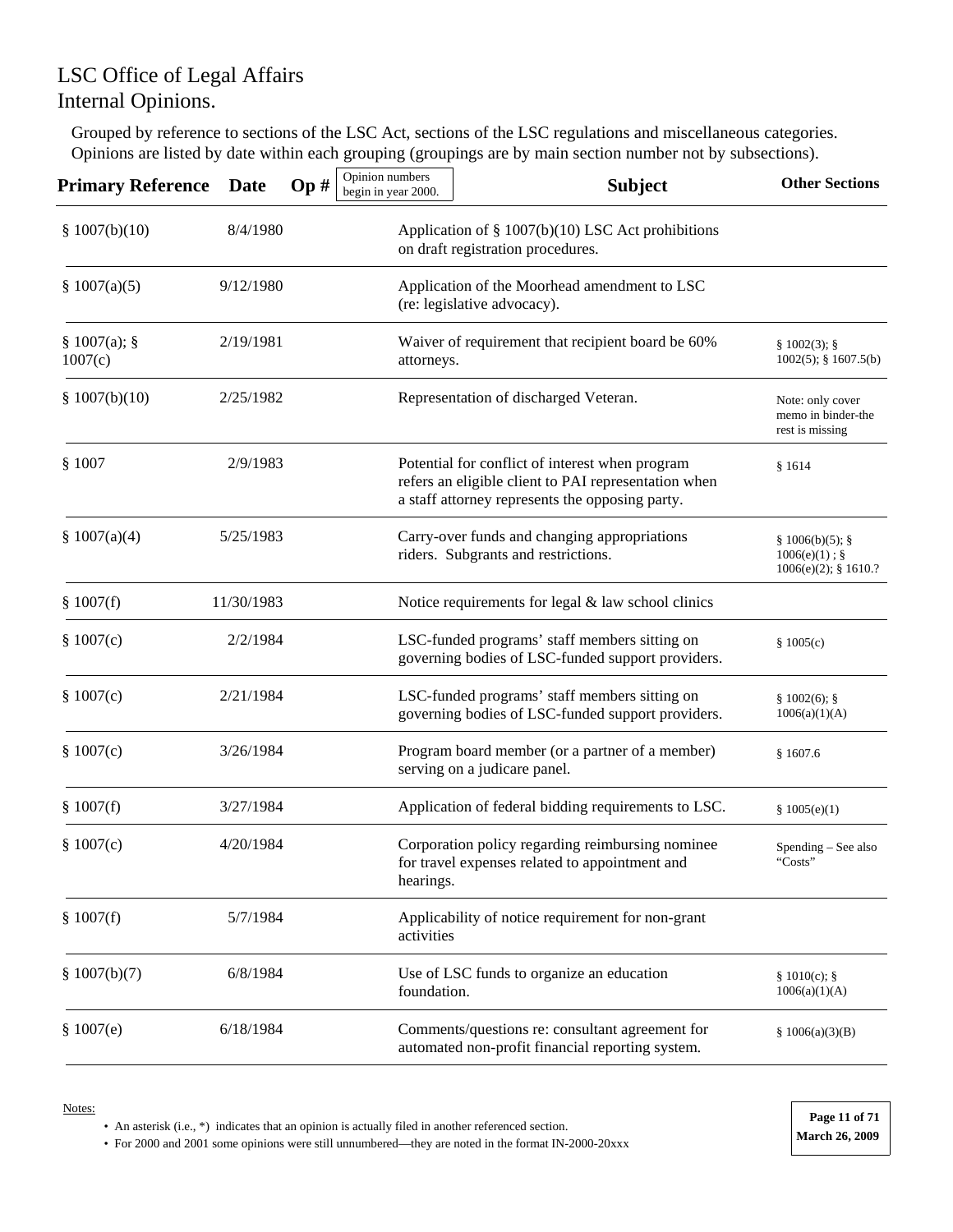Grouped by reference to sections of the LSC Act, sections of the LSC regulations and miscellaneous categories. Opinions are listed by date within each grouping (groupings are by main section number not by subsections).

| <b>Primary Reference</b>       | <b>Date</b> | Op# | Opinion numbers<br>begin in year 2000. | <b>Subject</b>                                                                                                                                                                                             | <b>Other Sections</b>                                                             |
|--------------------------------|-------------|-----|----------------------------------------|------------------------------------------------------------------------------------------------------------------------------------------------------------------------------------------------------------|-----------------------------------------------------------------------------------|
| \$1007(c)                      | 7/13/1984   |     | governing board                        | Program employee's service on another program's                                                                                                                                                            | \$1607.6                                                                          |
| \$1007(c)                      | 8/9/1984    |     | governing board.                       | Program employees' service on another program's                                                                                                                                                            | \$1607.6                                                                          |
| \$1007(f)                      | 9/5/1984    |     |                                        | Explanation/interpretation of notice requirement for<br>grants & contracts.                                                                                                                                |                                                                                   |
| § 1007(b)(4);<br>1007(a)(6)(A) | 10/2/1984   |     |                                        | Political activities of grantee staff.                                                                                                                                                                     | § 1006(d)(3);<br>$1006(e)(2)$ ; 26<br>U.S.C. § 501(a); 26<br>U.S.C. $§ 501(c)(3)$ |
| \$1007                         | 10/9/1984   |     | requirments.                           | LSC employment of a relocation consultant for<br>"professional services" and competitive bidding                                                                                                           | § 1610; 41 C.F.R. §<br>$1-3.204(a)(1); 41$<br>$C.F.R. § 1-$<br>3.209(a)(9)        |
| \$1007(f)                      | 10/17/1984  |     |                                        | Status of support center grants, notice requirement<br>and remedial options.                                                                                                                               | \$1011                                                                            |
| \$1007(f)                      | 10/18/1984  |     |                                        | Notice given to Governor, State Bar & principal<br>local bar re: establishing a support center                                                                                                             |                                                                                   |
| \$1007(f)                      | 10/22/1984  |     | 11/19/84                               | Memo requesting info. Provided in memo of                                                                                                                                                                  |                                                                                   |
| \$1007(c)                      | 10/29/1984  |     | (exemption?)                           | Notice requirement and an IOLTA grant to Mn Bar                                                                                                                                                            |                                                                                   |
| \$1007(b)(5)                   | 11/13/1984  |     | interest law firm.                     | Funding for support center, which is a public                                                                                                                                                              |                                                                                   |
| \$1007(f)                      | 11/16/1984  |     |                                        | Notice requirement and contract for accounting/<br>management services.                                                                                                                                    |                                                                                   |
| \$1007(f)                      | 11/19/1984  |     |                                        | Applicability of notice requirement under $\S 1007(f)$<br>for re-funding of a program; for funding of a new<br>support center; for technical assistance grants to<br>new recipients (Response to 10/22/84) |                                                                                   |
| § 1007(b)(6); §<br>1007(a)(7)  | 12/10/1984  |     |                                        | Advoacy training program and prohibition on<br>political activity & lobbying.                                                                                                                              |                                                                                   |
| \$1007(b)                      | 7/14/1987   |     |                                        | Pohibition on attorneys' fees and cases where only<br>statutory benefits are sought.                                                                                                                       | § 1609; 41 Fed. Reg.<br>38505                                                     |

Notes:

• An asterisk (i.e., \*) indicates that an opinion is actually filed in another referenced section.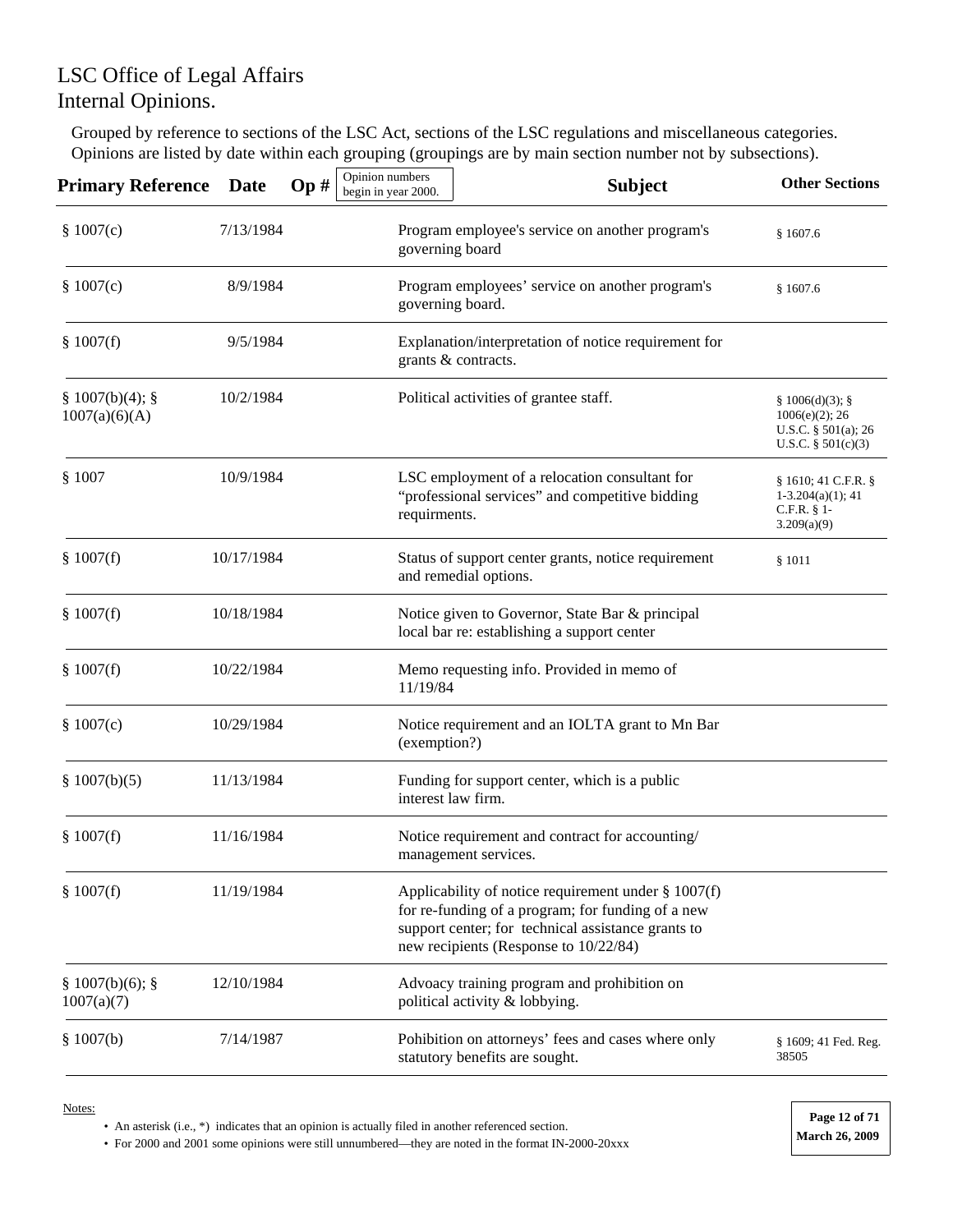Grouped by reference to sections of the LSC Act, sections of the LSC regulations and miscellaneous categories. Opinions are listed by date within each grouping (groupings are by main section number not by subsections).

| <b>Primary Reference</b>                                                                | <b>Date</b> | Op# | Opinion numbers<br>begin in year 2000. | <b>Subject</b>                                                                                                                                                                 | <b>Other Sections</b>                                                                                                      |
|-----------------------------------------------------------------------------------------|-------------|-----|----------------------------------------|--------------------------------------------------------------------------------------------------------------------------------------------------------------------------------|----------------------------------------------------------------------------------------------------------------------------|
| \$1007(f)                                                                               | 9/16/1987   |     |                                        | Necessity for public comment period for law school<br>civil clinic project grants.                                                                                             |                                                                                                                            |
| § 1007(e);<br>1007(f)                                                                   | 12/8/1987   |     |                                        | Issues regarding dates for a grant, effective date,<br>execution date, etc.                                                                                                    | \$1010(c)                                                                                                                  |
| § 1007(b)(4);<br>$1007(b)(5)$ ; §<br>$1007(b)(6)$ ; §<br>$1007(b)(7)$ ; §<br>1007(a)(5) | 6/3/1988    |     |                                        | Eligibility of groups or organizations as clients.                                                                                                                             | 42 U.S.C. § 2996f; §<br>1607.3                                                                                             |
| \$1007(f)                                                                               | 6/22/1988   |     |                                        | Notice requirement and a second notice/publication<br>for LSC grants to interim providers.                                                                                     | \$1011                                                                                                                     |
| \$1007(c)                                                                               | 7/8/1988    |     |                                        | Compensation of recipient board members for lost<br>wages--question of out-of-pocket definition<br>especially as to client board members.                                      | 42 U.S.C. §<br>2996f(c); 45 C.F.R.<br>\$1607.6                                                                             |
| \$1007(c)                                                                               | 7/28/1988   |     |                                        | Grantee board member resignation status and<br>payment for other services to grantee.                                                                                          | \$1607.6                                                                                                                   |
| \$1007(c);                                                                              | 9/16/1988   |     | organizations.                         | Significance of the language "organized solely for<br>the purpose of providing legal assistance" and scope<br>of Act and regulation restrictions applying to such              | 42 U.S.C. § 2996a §<br>$1002(6)$ ; § $1002(7)$ ;<br>§ 1006(a)(1)(A);<br>1002(7); Pub. L. No.<br>$100-202;$ §<br>1607(3)(b) |
| \$1007(c)                                                                               | 9/26/1988   |     |                                        | Program employees as governing body members.                                                                                                                                   | Part 1607                                                                                                                  |
| \$1007(g)                                                                               | 5/9/1989    |     |                                        | Assessment of authority to develop competition<br>model as grant award system.                                                                                                 |                                                                                                                            |
| § 1007(b)(6);                                                                           | 5/16/1989   |     |                                        | Authority to use LSC funds for client training and<br>assembling self-sufficiency resources.                                                                                   | \$1006(a)(3)(B); 26<br>U.S.C. $§ 501(c)(3)$                                                                                |
| \$1007(c)                                                                               | 8/25/1989   |     |                                        | Reimbursement of client board members for child<br>care costs as out-of-pocket expenses incurred while<br>fulfilling obligation.                                               | 45 C.F.R. § 1607.6;<br>Attached 7/8/88<br>Glasow memo re:<br>compensation                                                  |
| \$1007(c)                                                                               | 9/26/1989   |     |                                        | Application of § 1007(c) & McCollum Amend to a<br>Support Grant. One-time grant option for grantee<br>not satisfying $\S$ 1007(c) or the 9th Proviso of the<br>McCollum amend. | $§ 1002(6);$ §<br>$1006(a)(1)$ ; §<br>1006(a)(3)                                                                           |

• An asterisk (i.e., \*) indicates that an opinion is actually filed in another referenced section.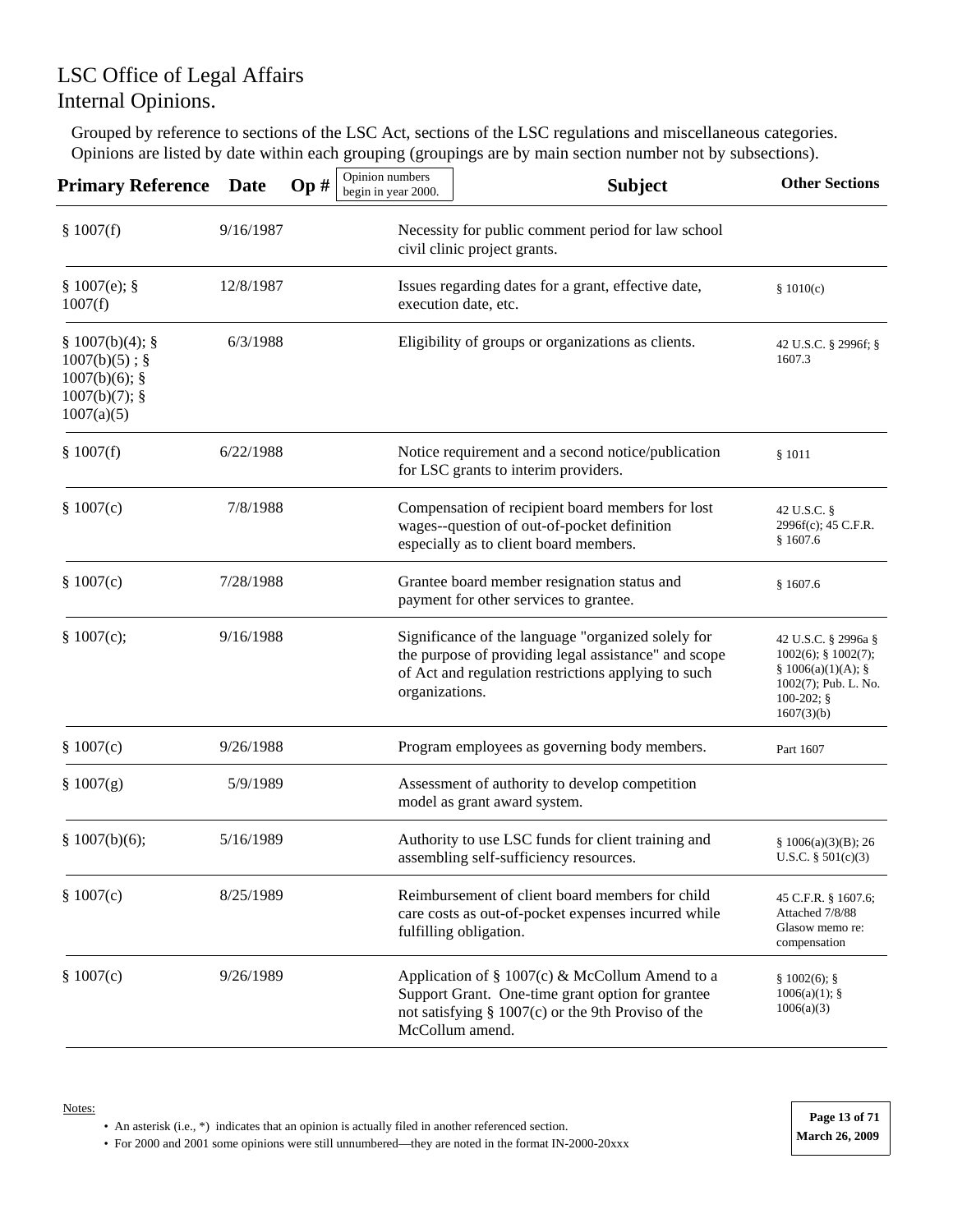Grouped by reference to sections of the LSC Act, sections of the LSC regulations and miscellaneous categories. Opinions are listed by date within each grouping (groupings are by main section number not by subsections).

| <b>Primary Reference</b> | <b>Date</b> | Op#                    | Opinion numbers<br>begin in year 2000. | <b>Subject</b>                                                                                                                             | <b>Other Sections</b>                                                                                                                                                                                                                                                                                        |
|--------------------------|-------------|------------------------|----------------------------------------|--------------------------------------------------------------------------------------------------------------------------------------------|--------------------------------------------------------------------------------------------------------------------------------------------------------------------------------------------------------------------------------------------------------------------------------------------------------------|
| \$1007(c)                | 5/22/1991   |                        | to grantee.                            | Applicability of certain restrictions/governing body                                                                                       |                                                                                                                                                                                                                                                                                                              |
| \$1007(h)                | 2/14/1992   |                        |                                        | For what clients and purposes may LSC Native<br>American grant funds be used?                                                              | \$1008(e) 9/14<br>memo; $42$ U.S.C. $\S$<br>2991a; 42 U.S.C. §<br>3057k; 25 U.S.C. §<br>$450b$ ; 25 U.S.C. §<br>2651(4)                                                                                                                                                                                      |
| \$1007(a)(5)(B)          | 2/28/1992   |                        |                                        | Confidentiality and privilege involving grantee<br>responses to legislative bodies and LSC access.<br>NOTE: Superseded by the 4/2/92 memo. |                                                                                                                                                                                                                                                                                                              |
| \$1007(a)(5)(B)          | 4/2/1992    |                        |                                        | Confidentiality and privilege involving grantee<br>responses to legislative bodies and LSC access.<br>Superscedes 2/18/92 opinion.         | 45 C.F.R. § 1612.6                                                                                                                                                                                                                                                                                           |
| \$1007(f)                | 10/6/1992   |                        |                                        | Need for public notice following change from<br>annual contract to annual funding.                                                         |                                                                                                                                                                                                                                                                                                              |
| \$1007(a)(10)            | 11/5/1997   |                        |                                        | Staff attorney and bequest from a former client.                                                                                           | § 1010(c);<br>1006(a)(2)                                                                                                                                                                                                                                                                                     |
| \$1007(f)                | 9/16/1998   |                        |                                        | Notice requirement for grants or contracts awarded<br>by the Corporation under authority to take short-<br>term or iterim action.          | § 1634.8; § 1634.11                                                                                                                                                                                                                                                                                          |
| \$1007(a)(1)             | 4/22/1999   |                        |                                        | Complaints to LSC by opposing counsel alleging<br>the provision of incorrect legal advice to clients.                                      | Complaint Review -<br>Miscellaneous                                                                                                                                                                                                                                                                          |
| \$1007(c)                |             | 6/26/2000 IN-2000-2023 | Programs.                              | (Re)appointment Requirements for Governing<br>Board Resulting from Merger of Two Michigan                                                  | \$1607.3                                                                                                                                                                                                                                                                                                     |
| \$1007(a)(2)             |             | 1/16/2001 IN-2001-2001 |                                        | "Matters" and eligibility determinations.                                                                                                  | 42 U.S.C. §<br>2996a(5), 1002(5);<br>42 U.S.C. §<br>2996b(a), 1003(a);<br>42 U.S.C. §<br>$2996e(a)(1)$ ,<br>1006(a)(1); 42<br>U.S.C.<br>$2996f(a)(2)$ ,<br>$1007(a)(2)$ ; 45<br>C.F.R. Part 1611,<br>$1611.5(a)$ ; 45 C.F.R.<br>Part 1620,<br>$1620.3(a)$ ; 45 C.F.R.<br>§ 1620.3(a); 45<br>C.F.R. Part 1635 |

• An asterisk (i.e., \*) indicates that an opinion is actually filed in another referenced section. • For 2000 and 2001 some opinions were still unnumbered—they are noted in the format IN-2000-20xxx **March 26, 2009 Page 14 of 71**

Notes: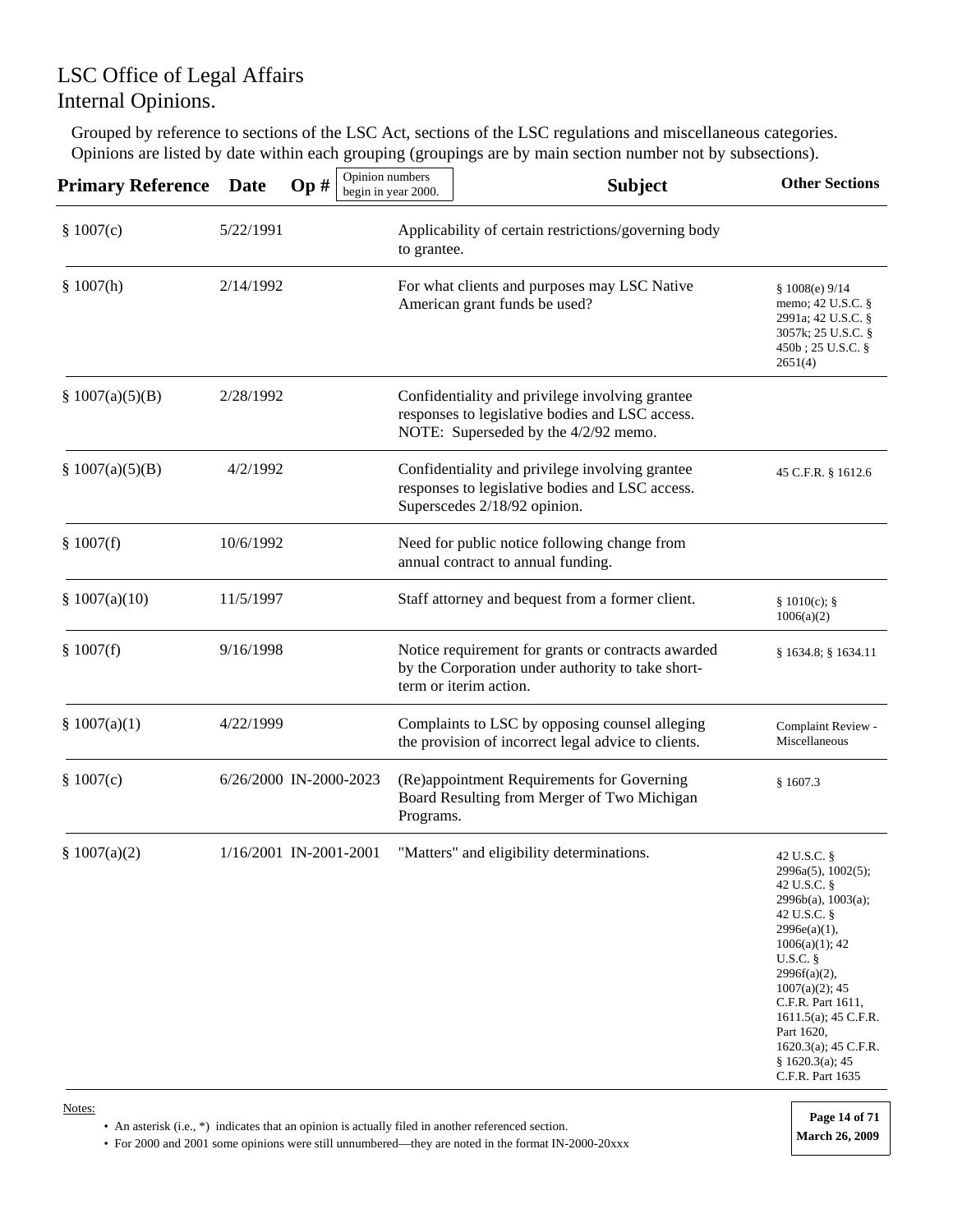Grouped by reference to sections of the LSC Act, sections of the LSC regulations and miscellaneous categories. Opinions are listed by date within each grouping (groupings are by main section number not by subsections).

| <b>Primary Reference</b>        | <b>Date</b>            | Op# | Opinion numbers | begin in year 2000. | <b>Subject</b>                                                                                                                                                             | <b>Other Sections</b>                                                                                                                                                                                  |
|---------------------------------|------------------------|-----|-----------------|---------------------|----------------------------------------------------------------------------------------------------------------------------------------------------------------------------|--------------------------------------------------------------------------------------------------------------------------------------------------------------------------------------------------------|
| \$1007(b)(1)                    | 7/16/2008 IN-2008-2003 |     |                 |                     | Disallowed Costs for Cases involving Part 1642<br>Attorneys' Fees Violations                                                                                               | \$1007(b)(1); 42<br>USC §2996f(b)(1)<br>§1609<br>\$1630<br>§1642                                                                                                                                       |
| \$1007(c)                       | 1/14/2009 IN-2009-2001 |     |                 |                     | Waiver of McCollum Amendment board member<br>bar associations attorney appointment requirement<br>for tribal advocates appointed to boards of Native<br>American programs. | \$1007(c);<br>§ 1607.3(b);<br>$§502(2)(B)$ , Pub. L.<br>104-134 (1996)                                                                                                                                 |
| \$1008(e)                       | 4/22/1976              |     |                 |                     | Federal Register reporting requirement.                                                                                                                                    | 5 U.S.C. § 551(4)<br>APA; §<br>1007(a)(2)(B)                                                                                                                                                           |
| \$1008(e)                       | 5/15/1978              |     |                 |                     | Publication requirements for Federal Register.                                                                                                                             | § 1007(d);<br>1106(b)(1)(A)                                                                                                                                                                            |
| \$1008(e)                       | 5/18/1983              |     |                 |                     | Federal Register publication requirement: rules,<br>regulations, guidelines and instructions.                                                                              | 5 U.S.C. § 551(4)<br>$APA$ ;                                                                                                                                                                           |
| \$1008(e)                       | 9/6/1984               |     |                 |                     | Distinction between regulation $\&$ instruction.                                                                                                                           | Instruction 83-9                                                                                                                                                                                       |
| \$1008(b)                       | 11/13/1987             |     |                 |                     | Grantee employment discrimination, LSC access to<br>grantee personnel records, LSC remedial options.                                                                       | $$1007(e);$ PMB<br>Circ. A-110;<br>Instruction 83-3; $\S$<br>1616.7; 42 C.F.R.<br>60-1 et seq.; $E.O.$<br>11246; Grant<br>assurances 4-7; 5<br>U.S.C. § 522a<br>(FOIA)                                 |
| § 1008, generally;<br>\$1008(e) | 8/1/1991               |     |                 |                     | Analysis of rulemaking resolutions.                                                                                                                                        | Parts: 1607; 1609;<br>1610; 1611; 1612;<br>1626; LSC Audit<br>Guide; $5$ U.S.C. $\S$<br>551(5) APA on<br>Rulemaking; 5<br>U.S.C. § 553; 42<br>U.S.C. § 2996d<br>$(e)(1)$ ; 54 Fed. Reg.<br>9683 (1989) |

• An asterisk (i.e., \*) indicates that an opinion is actually filed in another referenced section.

• For 2000 and 2001 some opinions were still unnumbered—they are noted in the format IN-2000-20xxx **March 26, 2009** 

Notes: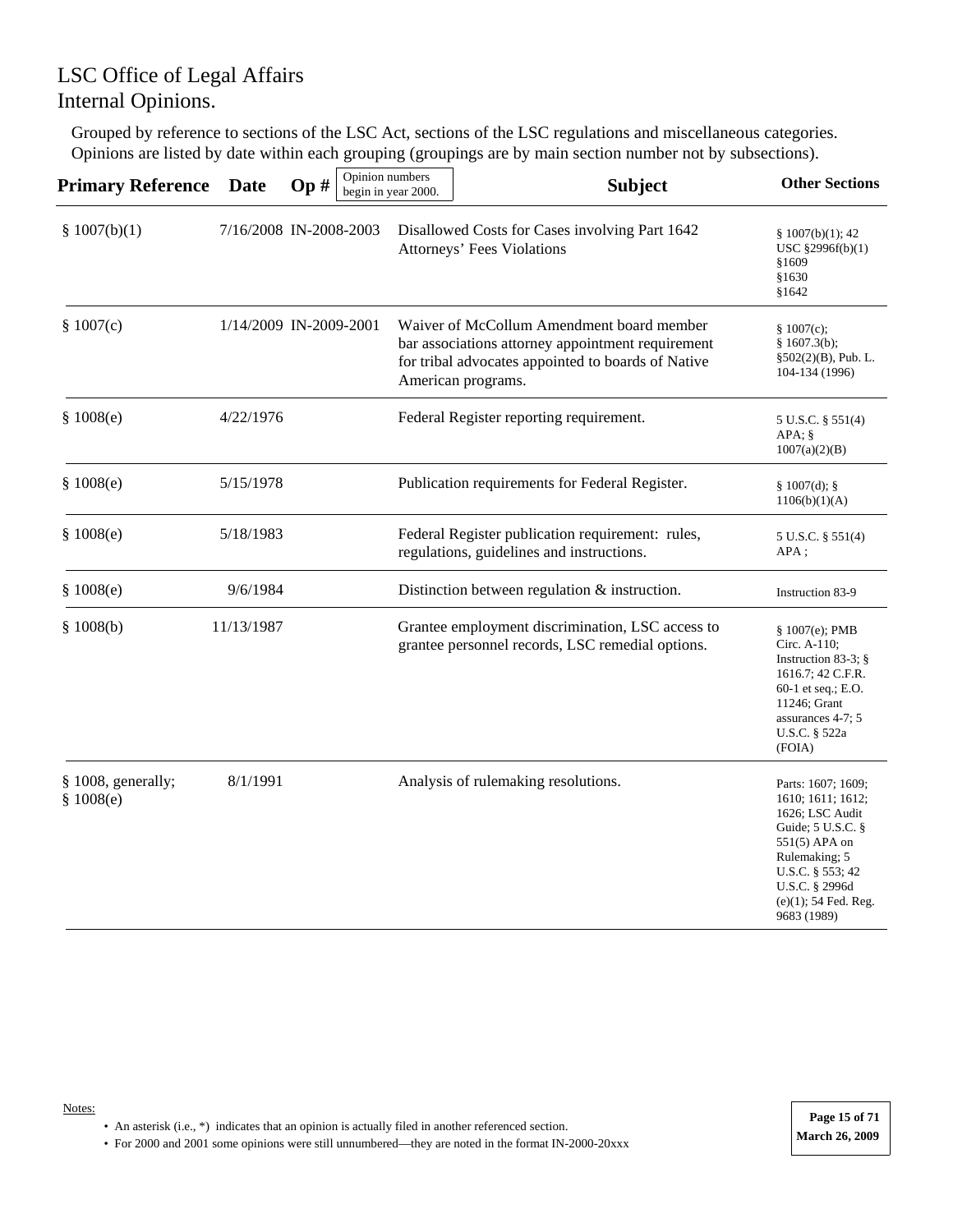Grouped by reference to sections of the LSC Act, sections of the LSC regulations and miscellaneous categories. Opinions are listed by date within each grouping (groupings are by main section number not by subsections).

| <b>Primary Reference Date</b> |            | Op# | Opinion numbers<br>begin in year 2000. | <b>Subject</b>                                                                                                                                                                                 | <b>Other Sections</b>                                                                                                                                                                                                                  |
|-------------------------------|------------|-----|----------------------------------------|------------------------------------------------------------------------------------------------------------------------------------------------------------------------------------------------|----------------------------------------------------------------------------------------------------------------------------------------------------------------------------------------------------------------------------------------|
| \$1008(d)                     | 1/23/1992  |     | documents.                             | FOIA, IRS and DC requirements on maintenance<br>and disposal/disposition of LSC records and other                                                                                              | $§ 1005(g);$ § 1009;<br>42 U.S.C. § 2996g;<br>42 U.S.C. § 2996h;<br><b>Federal Records</b><br>Act:; 44 U.S.C. §<br>3301 &; $44$ U.S.C.<br>$\S$ 3301 ; 5 U.S.C. $\S$<br>552(b)(5) FOIA; IRS<br>Code $§$ 6104(e); 45<br>C.F.R. Part 1602 |
| \$1008(e)                     | 6/23/1992  |     |                                        | Process issues for revising and/or repealing<br>disfavored regulations                                                                                                                         | Parts 1607; 1609;<br>1610; 1611; 1612;<br>1626                                                                                                                                                                                         |
| \$1008(e)                     | 9/14/1992  |     |                                        | Follow-up to $02/14/92$ § 1007(h) memo re: lack of<br>est'd definition for Native American.                                                                                                    | $§ 1007(h);$ See<br>02/14/92 memo; 44<br>Fed. Reg. 74946                                                                                                                                                                               |
| \$1008(d)                     | 10/7/1992  |     |                                        | Retention requirements for records relating to the<br>LSC's review of its grantee's fiscal records<br>including OIG records.                                                                   | § 1009(c)(1);<br>1005(e)(1)                                                                                                                                                                                                            |
| \$1008(e)                     | 5/13/1994  |     | LSC's bylaws.                          | $1008(e)$ 's notice and comment requirements and                                                                                                                                               | § 1007(a)(2)(B);<br>$1007(a)(4)$ ; Part<br>1611; 5 U.S.C. §<br>551; 5 U.S.C. § 553<br>(APA)                                                                                                                                            |
| \$1009(c)                     | 5/31/1979  |     | question.                              | Applicability of the requirements to Research<br>Institute Fellowships/Grants and audit authority                                                                                              | 1006(a)(3); 1002(6);<br>1006(a)(1)(A);<br>1008(b)                                                                                                                                                                                      |
| \$1009                        | 11/12/1984 |     | approval.                              | Revised LSC Audit Guide:. Difference b/n<br>enforcing the revised Audit Guide & using it to<br>terminate/deny funding. Meaning of "guideline or<br>regulation." Publication requirement. Board | 45 C.F.R. § 1606;<br>45 C.F.R. § 1606;                                                                                                                                                                                                 |
| \$1009(b)(2)                  | 4/23/1986  |     |                                        | LSC depositing corporate funds in MD & VA banks.                                                                                                                                               | 42 U.S.C. § 2996;<br>DC Non-profit Corp<br>Act DC Code § 29-<br>501; 45 C.F.R. §<br>1601.36                                                                                                                                            |

• An asterisk (i.e., \*) indicates that an opinion is actually filed in another referenced section.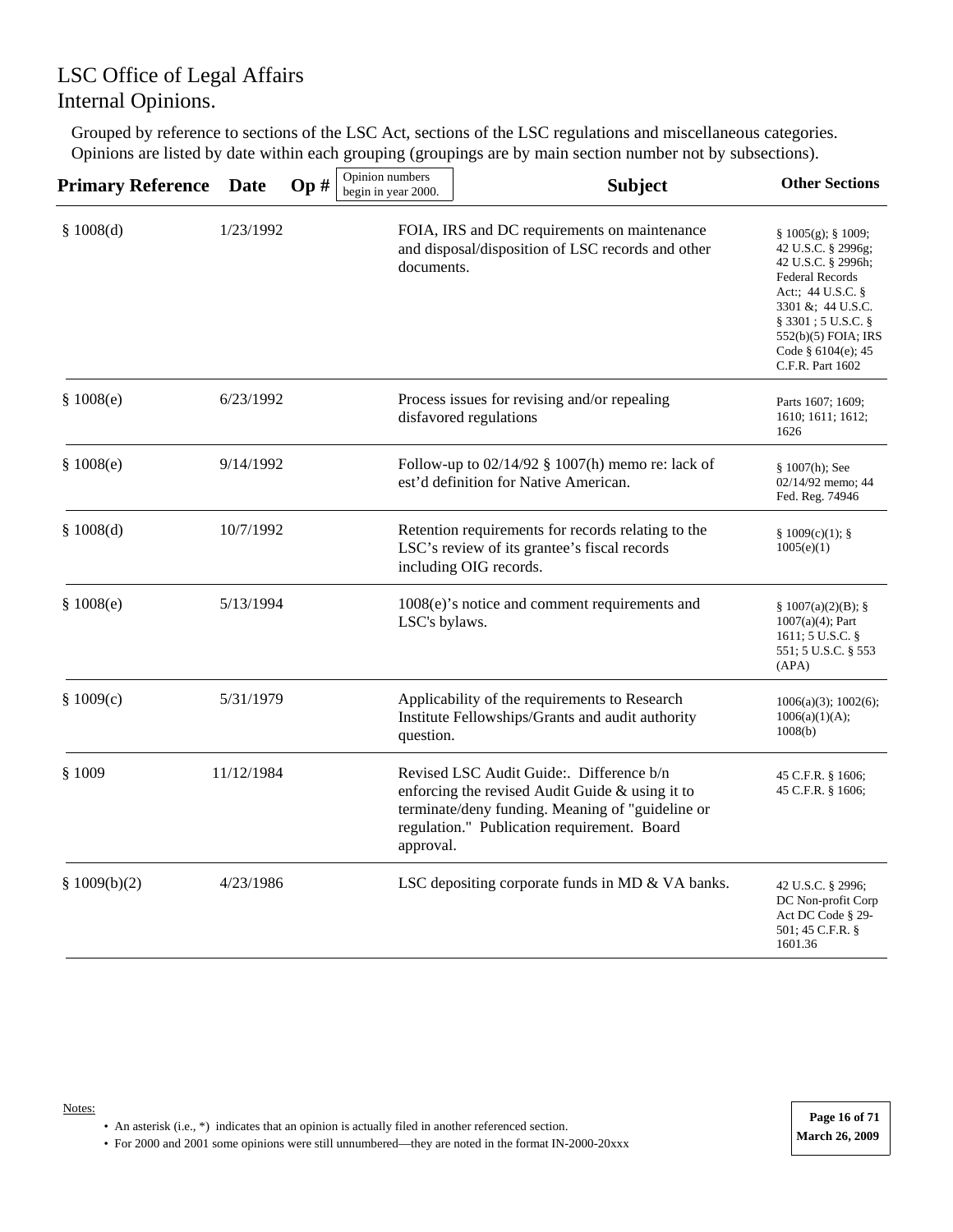Grouped by reference to sections of the LSC Act, sections of the LSC regulations and miscellaneous categories. Opinions are listed by date within each grouping (groupings are by main section number not by subsections).

| <b>Primary Reference</b> | <b>Date</b> | Op#                                                                       | Opinion numbers<br>begin in year 2000. | <b>Subject</b>                                                                                                                                               | <b>Other Sections</b>                                                                                                                                                                                                                |
|--------------------------|-------------|---------------------------------------------------------------------------|----------------------------------------|--------------------------------------------------------------------------------------------------------------------------------------------------------------|--------------------------------------------------------------------------------------------------------------------------------------------------------------------------------------------------------------------------------------|
| § $1009(c)(1)$           | 1/23/1992   |                                                                           | documents.                             | FOIA, IRS and DC requirements on maintenance<br>and disposal/disposition of LSC records and other                                                            | § 1005(g);<br>$1008(d)$ ; 42 U.S.C.<br>§ 2996g; 42 U.S.C.<br>§ 2996h; Federal<br>Records Act:; 44<br>U.S.C. $\S 3301 \&$ ;<br>44 U.S.C. § 3301; 5<br>U.S.C. $\S 552(b)(5)$<br>FOIA; IRS Code §<br>$6104(e)$ ; 45 C.F.R.<br>Part 1602 |
| § $1009(c)(1)$           | 10/7/1992   |                                                                           |                                        | Retention requirements for records relating to the<br>LSC's review of its grantee's fiscal records<br>including OIG records.                                 | 42 U.S.C. §<br>2996h(c)(1); 42<br>U.S.C. 2996g(d); 42<br>U.S.C. 2996g(e)(1);<br>§ 1009(c)(1)                                                                                                                                         |
| § $1009(d)$              |             | **Released<br>Internal<br>Opinion.<br>**Superseded<br>by IN-2003-<br>2014 |                                        | 1/12/2000 IN-2000-20xxx Access to client names, CSR problem codes and<br>retainer agreements. . **Released Internal<br>Opinion. **Superseded by IN-2003-2014 | 42 U.S.C. §<br>$2996e(b)(3)$ ; 42<br>U.S.C. $\S$ 2996h(d);<br>Pub.L. No. 104-134,<br>§509(h), 110 Stat.<br>1321, 1321-59<br>(1996).                                                                                                  |
| \$1009(d)                |             | 12/31/2003 IN-2003-2014<br>**Released<br>Internal<br>Opinion.             |                                        | Access to client names, CSR problem codes and<br>retainer agreements. **Released Internal Opinion.                                                           | 42 U.S.C. §<br>2996e(b)(3); 42<br>U.S.C. $\S$ 2996h(d);<br>Pub.L. No. 104-134,<br>§509(h), 110 Stat.<br>1321, 1321-59<br>(1996).                                                                                                     |
| § $1009(d)$              |             | 1/21/2004 IN-2004-2003                                                    | retainers.                             | Access to client file information in Florida--public<br>documents and summaries of services absent                                                           | Access to grantee<br>informaiton, §<br>$1006(b)$ , §1611,<br>§1009(d), 1996<br>Appropriation §<br>$509(h)$ .                                                                                                                         |
| \$1010(c)                | 11/30/1976  |                                                                           |                                        | LSC Act and Regs affect on specific grants.                                                                                                                  | § 1610.3; 1610.2;<br>1006(a)(1)(A)                                                                                                                                                                                                   |

• An asterisk (i.e., \*) indicates that an opinion is actually filed in another referenced section.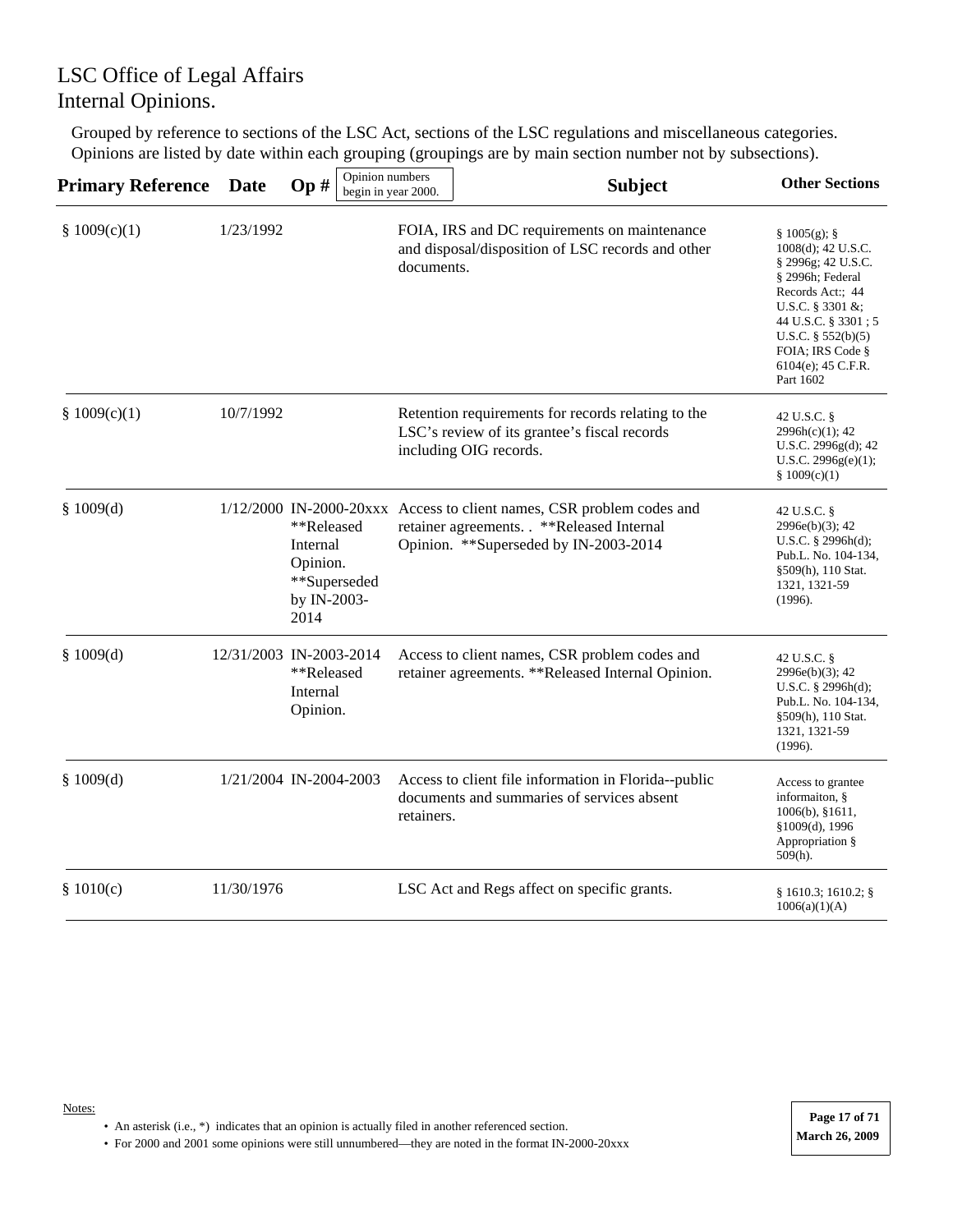Grouped by reference to sections of the LSC Act, sections of the LSC regulations and miscellaneous categories. Opinions are listed by date within each grouping (groupings are by main section number not by subsections).

| <b>Primary Reference</b> | <b>Date</b> | Op# | Opinion numbers<br>begin in year 2000. | <b>Subject</b>                                                                                                                                      | <b>Other Sections</b>                                                                                                                                                                                                                                                                                                 |
|--------------------------|-------------|-----|----------------------------------------|-----------------------------------------------------------------------------------------------------------------------------------------------------|-----------------------------------------------------------------------------------------------------------------------------------------------------------------------------------------------------------------------------------------------------------------------------------------------------------------------|
| \$1010(c)                | 4/6/1983    |     |                                        | Applicability of continuing resolution restrictions<br>on non-LSC funds & pro bono programs.                                                        | § 1010(a);<br>$1006(d)(5)$ ; §<br>$1007(a)(7)$ ; §<br>$1007(b)(4)$ ; §<br>1007(a)(2)(A);<br>$1007(a)(5)$ ; §<br>$1007(b)(9)$ ; §<br>$1007(b)(8)$ ; 42<br>U.S.C. 2996I(c);<br>Parts 1610; 1617;<br>$1605$ ; § 1610.1(e); §<br>1611.3; § 1612.4;<br>$1612.4(d)$ ; §<br>$1612.4(e)$ ; §<br>1612.4(f)(1);<br>1612.4(f)(2) |
| \$1010(c)                | 4/14/1983   |     |                                        | Scope and applicability of $\S$ 1010(c), especially<br>with respect to private bar involvement efforts                                              | § 1002(6);<br>$1007(b)(8);$ §<br>$1007(b)(10)$ ; 45<br>C.F.R. $§$ 1600.1; 45<br>C.F.R. $§$ 1609.7(c);<br>45 C.F.R. § 1610.5;<br>42 U.S.C. 2996a(7)                                                                                                                                                                    |
| \$1010(c)                | 9/1/1983    |     |                                        | Applicability of the citizenship attestation<br>requirement of section 1626.5 to clients served with<br>with Title III (Older Americans Act) funds. | Title III: Pub. Law<br>97-377; § 1626.1                                                                                                                                                                                                                                                                               |
| \$1010(c)                | 6/8/1984    |     | foundation.                            | Use of LSC funds to organize an education                                                                                                           | § 1006(a)(1)(A);<br>1007(b)(7)                                                                                                                                                                                                                                                                                        |
| \$1010(c)                | 7/17/1984   |     |                                        | How LSC Act and new lobbying regulations affect<br>Law School Clinical programs                                                                     | 45 C.F.R. Part 1612                                                                                                                                                                                                                                                                                                   |
| \$1010(c)                | 10/29/1984  |     | $1010(c)$ .                            | Clarification of restrictions on non-public funds in §                                                                                              |                                                                                                                                                                                                                                                                                                                       |
| \$1010(c)                | 12/17/1984  |     |                                        | Branch office and LSC funding restrictions.                                                                                                         | Meyer memo<br>4/14/83, interrelated<br>organizations                                                                                                                                                                                                                                                                  |

• An asterisk (i.e., \*) indicates that an opinion is actually filed in another referenced section.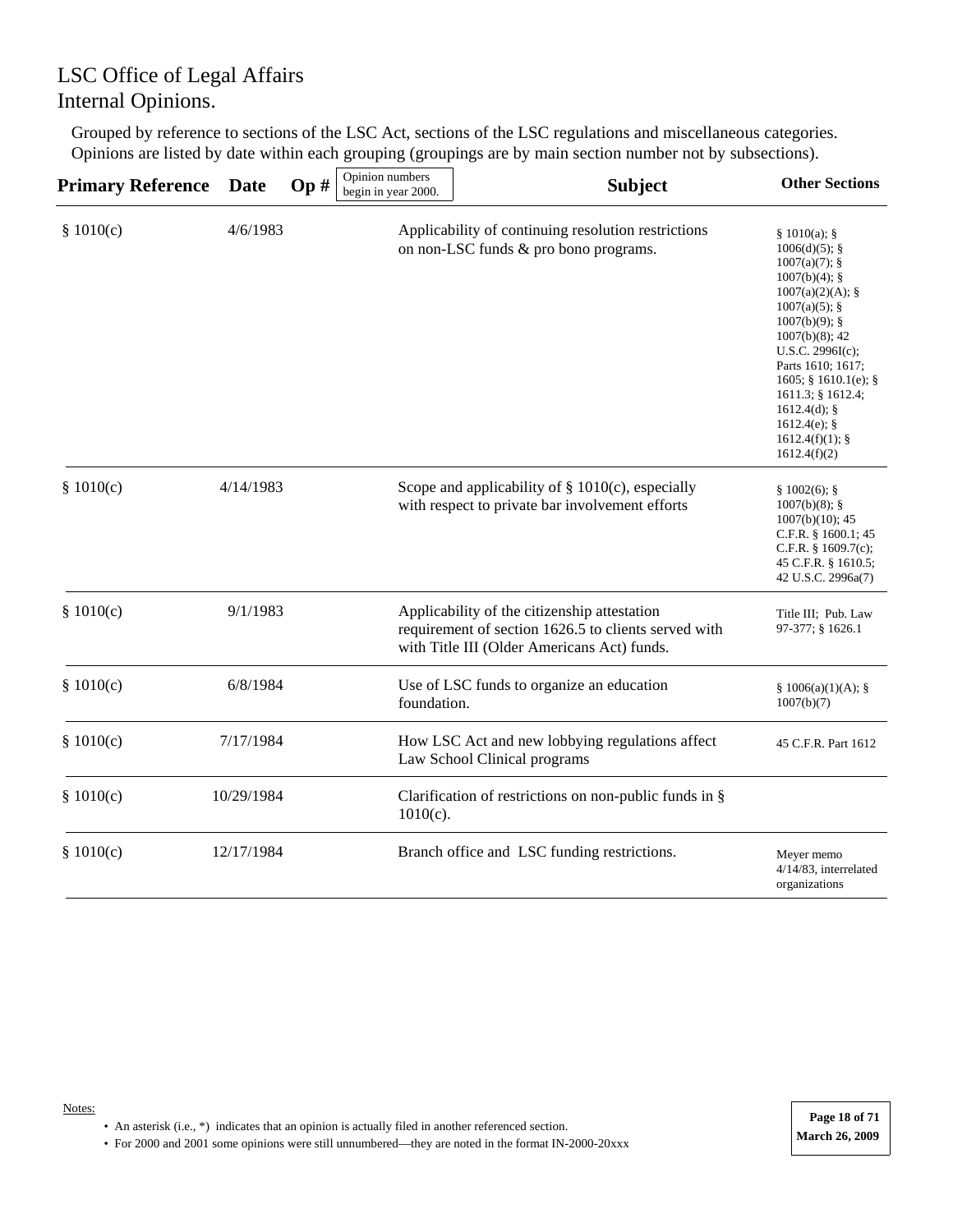Grouped by reference to sections of the LSC Act, sections of the LSC regulations and miscellaneous categories. Opinions are listed by date within each grouping (groupings are by main section number not by subsections).

| <b>Primary Reference</b> | <b>Date</b> | Op#                     | Opinion numbers<br>begin in year 2000. | <b>Subject</b>                                                                                                                                                                             | <b>Other Sections</b>                                                                                                                                                                                                                  |
|--------------------------|-------------|-------------------------|----------------------------------------|--------------------------------------------------------------------------------------------------------------------------------------------------------------------------------------------|----------------------------------------------------------------------------------------------------------------------------------------------------------------------------------------------------------------------------------------|
| \$1010(c)                | 7/18/1985   |                         |                                        | Using federal funds to raise non-federal funds.                                                                                                                                            | \$1009(b)(1);<br>$1007(a)(3)$ ; 47<br>U.S.C. § 390; 47<br>U.S.C. § 391; 47<br>U.S.C. § 392; 47<br>U.S.C. § 393; 47<br>U.S.C. § 394; 47<br>U.S.C. § 395; 47<br>U.S.C. § 396; 47<br>U.S.C. § 397; 47<br>U.S.C. § 398; 47<br>U.S.C. § 399 |
| \$1010(c)                | 6/22/1987   |                         | Act.                                   | ADR program for criminal & civil cases and<br>definition of "legal services/assistance" in the LSC                                                                                         | \$1002(5)                                                                                                                                                                                                                              |
| \$1010(c)                | 8/25/1987   |                         |                                        | Applicability of LSC funding regs to Bar<br>Association funding.                                                                                                                           | Parts 1610; 1612;<br>See also 08/31/87<br>memo                                                                                                                                                                                         |
| \$1010(c)                | 8/31/1987   |                         |                                        | Treatment of bar association funds from mandatory<br>bar for restriction purposes. Application of<br>restrictions to LSC and non-LSC funds grantee<br>provides to bar association for PAI. | Parts 1610; 1612;<br>See also 08/25/87<br>memo. Part 1614                                                                                                                                                                              |
| \$1010(c)                | 12/8/1987   |                         |                                        | Issues regarding dates for a grant, effective date,<br>execution date, etc.                                                                                                                | \$1007(f); \$1007(e)                                                                                                                                                                                                                   |
| \$1010(c)                | 4/6/1988    |                         |                                        | Funding for Native American ADR program when<br>legal services are provided by non-attorneys.                                                                                              | § 1007(b)(2);<br>$1007(h)$ ; § $1007(c)$ ;<br>42 U.S.C. 2996f                                                                                                                                                                          |
| \$1010(c)                | 10/4/1988   |                         |                                        | LSC oversight regarding sub-recipient including<br>question of non-LSC funds.                                                                                                              | 45 C.F.R. § 1627.3;<br>45 C.F.R. §<br>1630.4(a); 45 C.F.R.<br>§ 1627.5; Part 1627;                                                                                                                                                     |
| \$1010(c)                | 11/5/1997   |                         |                                        | Staff attorney and bequest from a former client.                                                                                                                                           | § 1006(a)(2);<br>1007(a)(10)                                                                                                                                                                                                           |
| \$1010(c)                |             | 12/31/2002 IN-2002-2009 |                                        | Restrictions on Tribal grant derivative funds.                                                                                                                                             | § 1600.1; 1610.2;<br>1610.9; 1630.2;<br>1630.12; § 504(d)<br>(1996 Approp).                                                                                                                                                            |
| \$1011                   | 11/1/1976   |                         |                                        | Corporation employees and working by contract at<br>recipient programs for a period of time, possibly<br>including litigating.                                                             | § 1006(a)(1);<br>1007(a)(8);                                                                                                                                                                                                           |

• An asterisk (i.e., \*) indicates that an opinion is actually filed in another referenced section.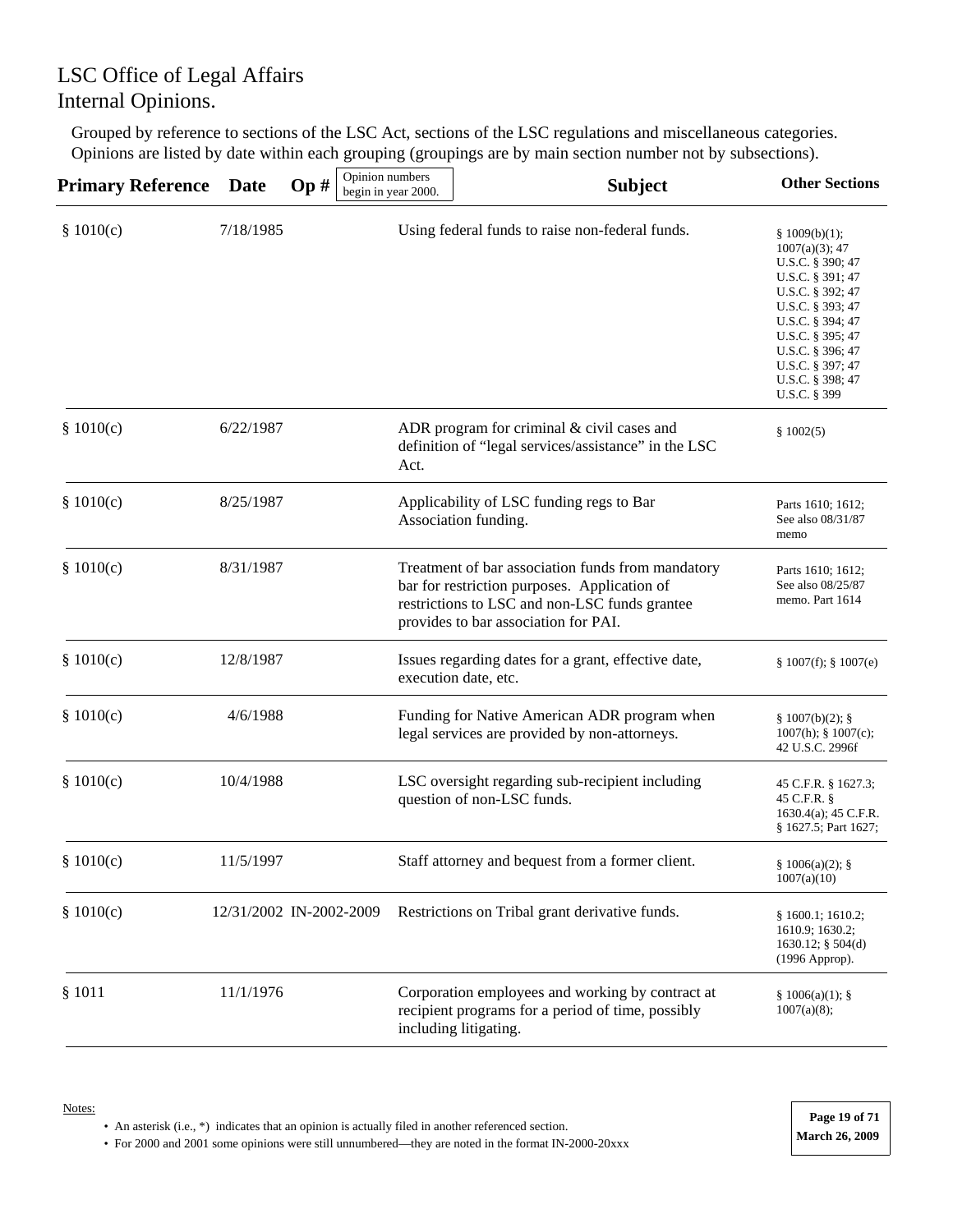Grouped by reference to sections of the LSC Act, sections of the LSC regulations and miscellaneous categories. Opinions are listed by date within each grouping (groupings are by main section number not by subsections).

| <b>Primary Reference Date</b> |            | Op# | Opinion numbers<br>begin in year 2000. | <b>Subject</b>                                                                                                                                                                                                                                                                  | <b>Other Sections</b>                                                               |
|-------------------------------|------------|-----|----------------------------------------|---------------------------------------------------------------------------------------------------------------------------------------------------------------------------------------------------------------------------------------------------------------------------------|-------------------------------------------------------------------------------------|
| \$1011                        | 9/12/1980  |     |                                        | Spending fund balances.                                                                                                                                                                                                                                                         | Audit Guide; §<br>1606.2(b)(2)                                                      |
| \$1011                        | 10/20/1980 |     |                                        | Recovery of fund balances and section 1011 hearing<br>requirements. (follow-up from Sept 12 memo).                                                                                                                                                                              | § 1006(a)(3);<br>1606.2(b)(2)                                                       |
| \$1011                        | 5/5/1983   |     |                                        | Hearing rights under § 1011; what constitutes<br>"financial assistance under this title;"                                                                                                                                                                                       | § 1006(a)(1)(A);<br>$1006(a)(1)(B)$ ; §<br>1002(5)                                  |
| \$1011                        | 12/20/1983 |     |                                        | Status of one-time grantees under 1983<br>appropriations rider; interpreting "each such current<br>grantee and contractor".                                                                                                                                                     | § 1006(a)(1);<br>$1006(a)(3)$ ; Pub.<br>Law 98-166                                  |
| \$1011                        | 6/28/1984  |     |                                        | Propriety and legality under Public Law 98-166, of<br>"lobbying" Congress for issues concerning LSC.                                                                                                                                                                            | Pub. Law 98-166                                                                     |
| \$1011                        | 10/17/1984 |     |                                        | Status of support center grants, notice requirement<br>and remedial options.                                                                                                                                                                                                    | \$1007(f)                                                                           |
| \$1011                        | 5/21/1985  |     |                                        | Assessment of the implications of denying<br>refunding for LSC's FY 1986 budget request, in<br>which certain classes of grantees would have their<br>funding reduced pursuant to a formula of general<br>application. Denial of refunding and process<br>protections of § 1011. | \$1625.2(a)                                                                         |
| § 1011(1);<br>1011(2)         | 7/16/1985  |     | Census Bureau.                         | Changing funding formula for all states to equalize<br>the level of such funding by tying it to the number<br>of poor people in each state as determined by the                                                                                                                 | 42 U.S.C. 2996j(2);<br>§ 1606.2(a); §<br>$1625.2(a)(2)$ ; 48<br>Fed. Reg. 54196     |
| \$1011                        | 3/22/1988  |     |                                        | Change in status of support center from a sub-<br>grantee to a direct grantee.                                                                                                                                                                                                  | 45 C.F.R. Part 1627;<br>42 U.S.C. 2996j                                             |
| \$1011                        | 1/25/1993  |     |                                        | Successor-In-Interest Agreement for grantee.                                                                                                                                                                                                                                    | 45 C.F.R. Part 1627;<br>42 U.S.C. 2996j                                             |
| \$1011(2)                     | 10/26/1993 |     |                                        | Refunding rights under $\S$ 1011 where the previous<br>annual grants were one-time grants.                                                                                                                                                                                      | $§ 1006(a)(1);$ Pub.<br>Law 102-395; 45<br>C.F.R. $§$ 1606.2; 45<br>C.F.R. § 1623.2 |

• An asterisk (i.e., \*) indicates that an opinion is actually filed in another referenced section.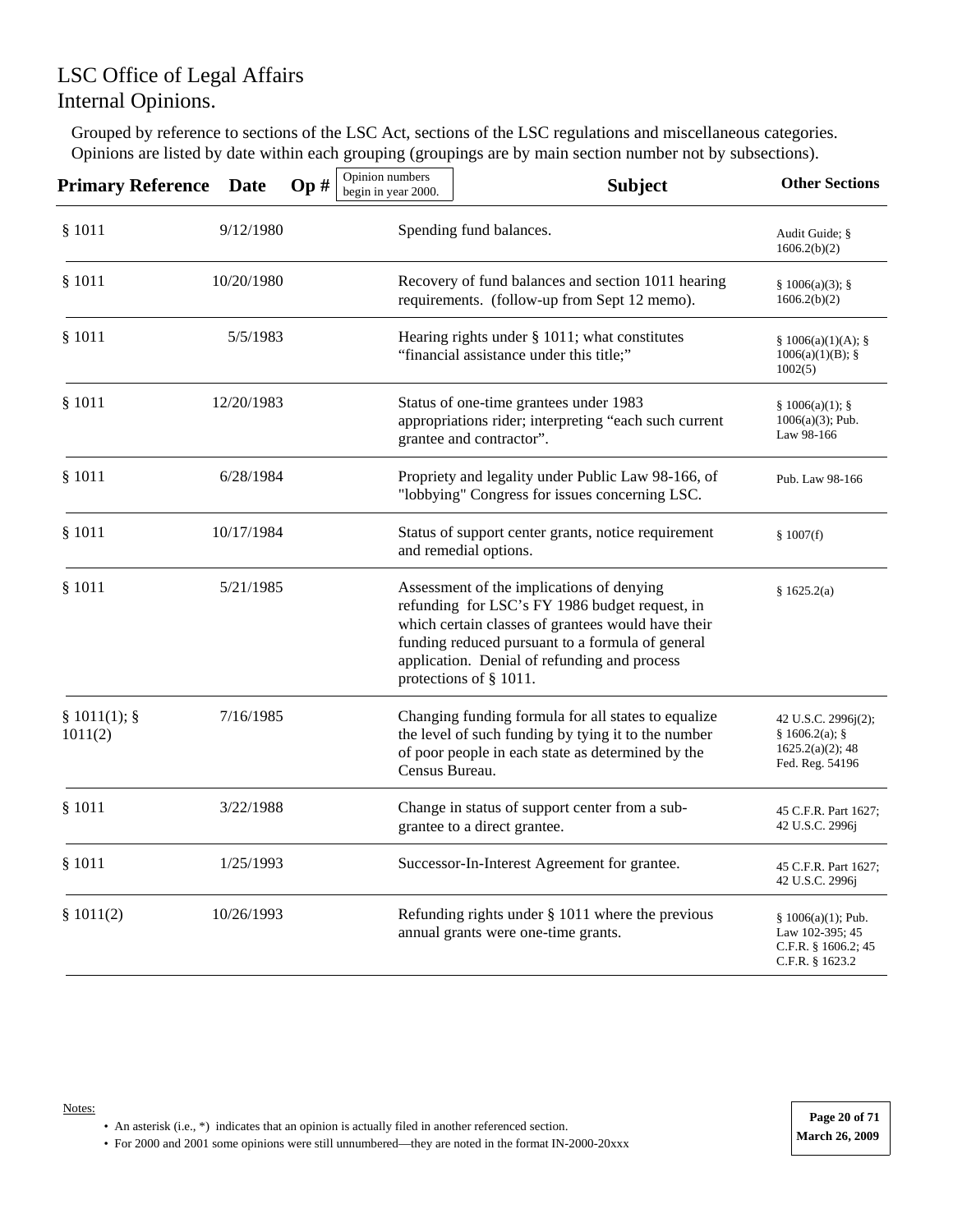Grouped by reference to sections of the LSC Act, sections of the LSC regulations and miscellaneous categories. Opinions are listed by date within each grouping (groupings are by main section number not by subsections).

| <b>Primary Reference Date</b> |            | Op# | Opinion numbers<br>begin in year 2000. | <b>Subject</b>                                                                                                                                                                             | <b>Other Sections</b>                                                                                                                     |
|-------------------------------|------------|-----|----------------------------------------|--------------------------------------------------------------------------------------------------------------------------------------------------------------------------------------------|-------------------------------------------------------------------------------------------------------------------------------------------|
| \$1011                        | 10/12/1995 |     |                                        | Monthly funding and legal entitlements that LSC<br>should list as a financial liabilities.                                                                                                 | 1994 GAAP Guide:<br>$§ 1618.5(b);$ Pub.<br>Law 103-317; Pub.<br>Law $103-121$ §<br>$608(a)(1)$ ; § 1007; §<br>$1006(a)(1)$ ; Part<br>1625 |
| \$1614                        | 8/31/1987  |     |                                        | Treatment of bar association funds from mandatory<br>bar for restriction purposes. Application of<br>restrictions to LSC and non-LSC funds grantee<br>provides to bar association for PAI. | 8/31/87 § 1010©                                                                                                                           |
| \$1006                        | 5/22/1991  |     | to grantee.                            | Applicability of certain restrictions/governing body                                                                                                                                       | 5/22/91 §1607.2                                                                                                                           |

• An asterisk (i.e., \*) indicates that an opinion is actually filed in another referenced section.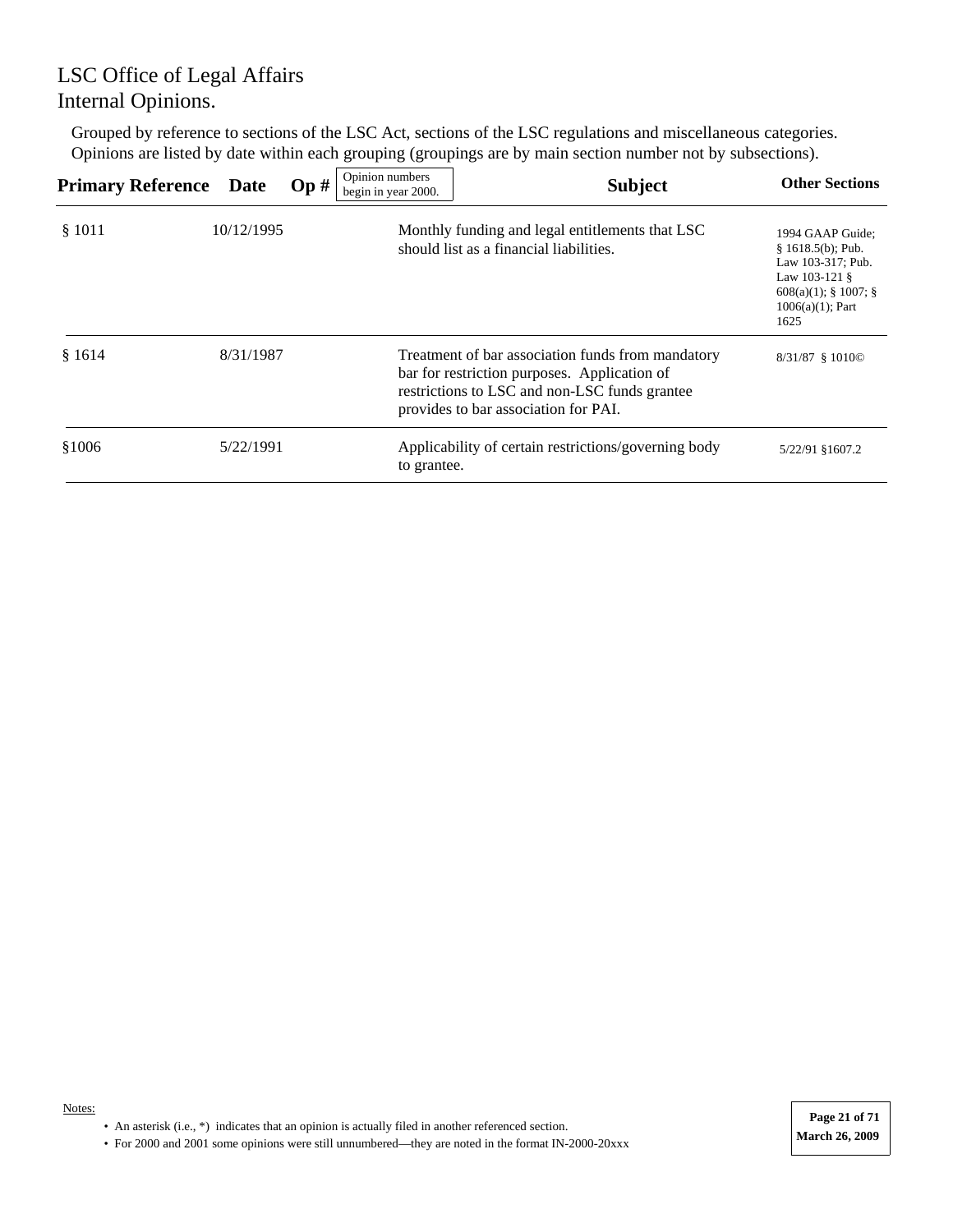Grouped by reference to sections of the LSC Act, sections of the LSC regulations and miscellaneous categories. Opinions are listed by date within each grouping (groupings are by main section number not by subsections).

| <b>Primary Reference Date</b>     |           | Op# | Opinion numbers<br>begin in year 2000. | <b>Subject</b>                                                                                                                                                                                   | <b>Other Sections</b>                                                                                                                                                                                |
|-----------------------------------|-----------|-----|----------------------------------------|--------------------------------------------------------------------------------------------------------------------------------------------------------------------------------------------------|------------------------------------------------------------------------------------------------------------------------------------------------------------------------------------------------------|
| <b>Opinions by LSC Regulation</b> |           |     |                                        |                                                                                                                                                                                                  |                                                                                                                                                                                                      |
| \$1002                            | 3/24/1998 |     |                                        | Distinguishing/defining "attorney" and "staff<br>attorney" in the context of Part 1610 prohibitions &<br>part-time employment elsewhere. (There is a<br>Second Memo on same date and subject)    | Part 1604; Part<br>1610; § 1608.5; §<br>1614.1; § 1002                                                                                                                                               |
| \$1002                            | 3/24/1998 |     |                                        | Distinguishing/defining "attorney" and "staff<br>attorney" in the context of Part 1610 prohibitions &<br>part-time employment elsewhere. (There is a<br>Second Memo on same date and subject)    | Part 1604; Part<br>1610; § 1608.5; §<br>$1614.1$ ; § $1002$                                                                                                                                          |
| \$1007(c)                         | 7/12/1999 |     |                                        | Waiver of governing body composition<br>requirements for attorneys and for eligible clients.                                                                                                     | 1607.3; 1607.6;<br>1007(c)                                                                                                                                                                           |
| \$1600.1                          | 2/14/1992 |     |                                        | For what clients and purposes may LSC Native<br>American grant funds be used?                                                                                                                    | § 1007(h);42 U.S.C.<br>§ 2996f(h)(2);42<br>U.S.C. § 2991;42<br>U.S.C. § 2992;42<br>$U.S.C.$ §<br>2996g(e);25 U.S.C.<br>$§$ 2651(4);25 U.S.C.<br>$§ 450b(e);$ Pub. Law<br>99-591; Pub. Law<br>100-175 |
| \$1600                            | 10/7/1994 |     |                                        | Propriety of a subrecipient charging an<br>administrative fee for legal services to eligible<br>clients in PAI context.                                                                          | $\S$ 1600, $\S$ 1614, $\S$<br>1001                                                                                                                                                                   |
| \$1600.1                          | 3/11/1998 |     |                                        | Meaning of "employee" and employee of a<br>subrecipent whose salary is not paid (even in part)<br>with LSC funding.                                                                              | \$1608                                                                                                                                                                                               |
| \$1600.1                          | 3/24/1998 |     |                                        | Distinguishing/defining "attorney" and "staff<br>attorney" in the context of Part 1610 prohibitions &<br>part-time employment elsewhere. (There is a<br>Second Memo on same date and subject)    | Part 1604; Part<br>1610; § 1608.5; §<br>$1614.1$ ; § $1002$                                                                                                                                          |
| \$1600.1                          | 3/24/1998 |     |                                        | Distinguishing/defining "attorney" and "staff<br>attorney" in the context of Part 1610 prohibitions $\&$<br>part-time employment elsewhere. (There is a<br>Second Memo on same date and subject) | Part 1604; Part<br>1610; § 1608.5; §<br>1614.1; § 1002                                                                                                                                               |
| \$1600.1                          | 4/28/1998 |     |                                        | Definition of the term "employee" for purposes of<br>subgrantee's staff.                                                                                                                         | § 1608.4(a); § 1627.3                                                                                                                                                                                |

Notes:

• An asterisk (i.e., \*) indicates that an opinion is actually filed in another referenced section.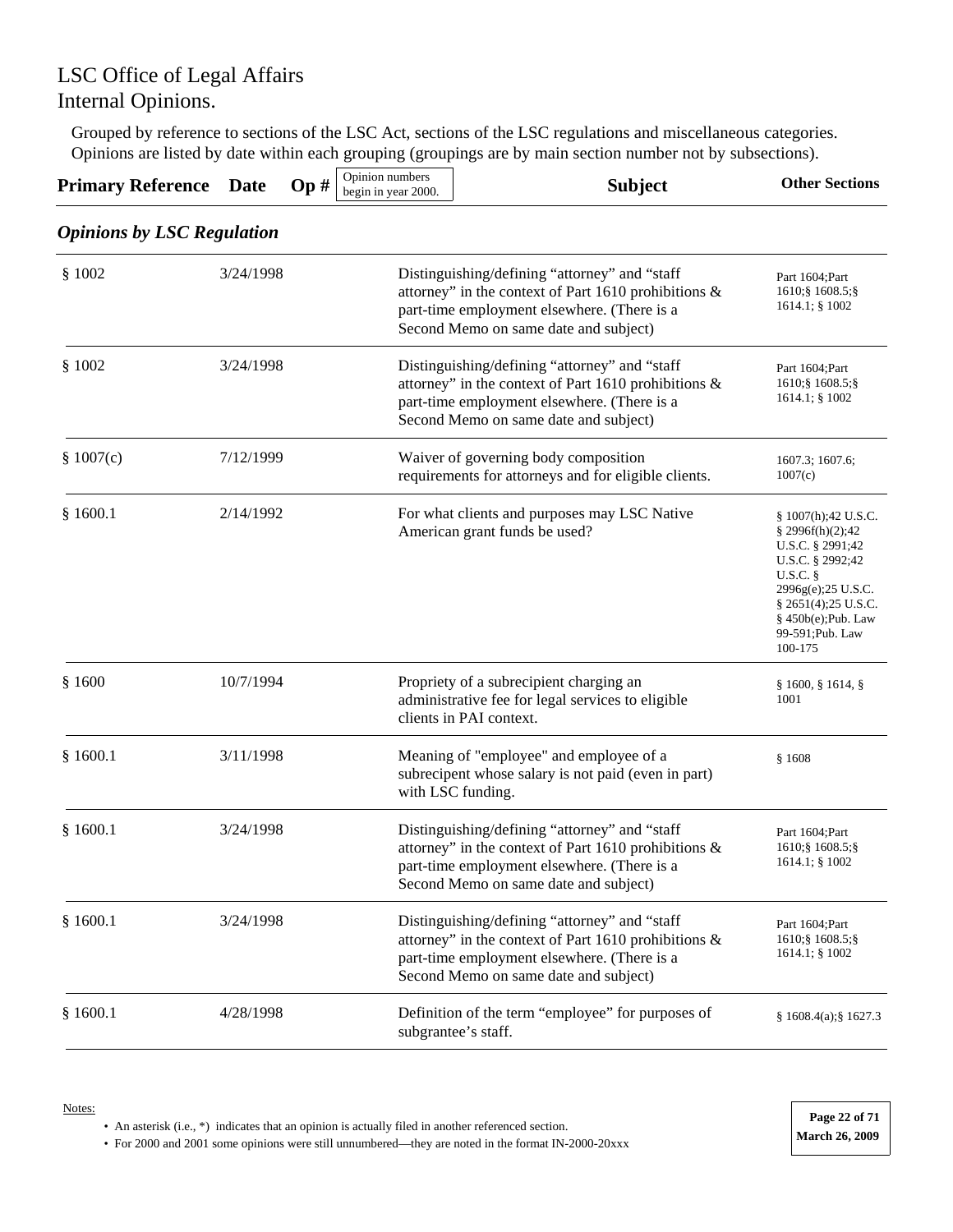Grouped by reference to sections of the LSC Act, sections of the LSC regulations and miscellaneous categories. Opinions are listed by date within each grouping (groupings are by main section number not by subsections).

| <b>Primary Reference</b>                                                     | <b>Date</b>             | Op# | Opinion numbers | begin in year 2000. | <b>Subject</b>                                                                                                                                                                        | <b>Other Sections</b>                                                                                                 |
|------------------------------------------------------------------------------|-------------------------|-----|-----------------|---------------------|---------------------------------------------------------------------------------------------------------------------------------------------------------------------------------------|-----------------------------------------------------------------------------------------------------------------------|
| \$1600                                                                       | 3/1/2000 IN-2000-2005   |     |                 | or less).           | Charging eligible clients a small fee or co-pay (\$50)                                                                                                                                | Misc.; 42 U.S.C. $\S$<br>2996a(3), 1002(3);<br>45 C.F.R. Part 1600;                                                   |
| \$1600.1                                                                     | 12/31/2002 IN-2002-2009 |     |                 |                     | Restrictions on Tribal grant derivative funds.                                                                                                                                        | § 1600.1; 1610.2;<br>1610.9; 1630.2;<br>$1630.12$ ; $\frac{1}{2}1010(c)$ ; $\frac{5}{2}$<br>504(d) (1996)<br>Approp). |
| § 1601.34;<br>1601.35                                                        | 5/22/1976               |     |                 | treasurer.          | DC Code statutory duties on LSC secretary and                                                                                                                                         | Pub. Law No. 87-<br>569; D.C. Code § 29-<br>1024(d)                                                                   |
| \$1601.14                                                                    | 12/1/1976               |     |                 | reimbursement.      | Regarding travel outside limits of continental US,<br>LSC regulations--director and employee                                                                                          |                                                                                                                       |
| \$1601                                                                       | 4/11/1980               |     |                 |                     | Part 1601, which governs conflicts of interest,<br>application to programs' Boards. LSC authority to<br>penalize for improper use of LSC funds.                                       |                                                                                                                       |
| \$1601.11                                                                    | 9/12/1980               |     |                 |                     | Clarification of "members of immediate family"<br>regarding board members.                                                                                                            |                                                                                                                       |
| § 1601.43(d);<br>1601.43(c)                                                  | 2/1/1982                |     |                 |                     | Representing board members in suits challenging<br>their appointment. Indemnification of directors,<br>officer, or employees for lawsuit expenses.                                    |                                                                                                                       |
| § 1601.9;<br>1601.29; §<br>1601.44; §<br>$1601.15$ ; §<br>1601.18; § 1601.10 | 9/1/1982                |     |                 |                     | Process by which the Board should conduct its<br>annual election of board chairman, as well as some<br>historical explanation of the process in the late<br>1970s and the early 1980s | \$1004(d)                                                                                                             |
| $§ 1601.9;$ §<br>1601.18                                                     | 9/10/1982               |     |                 |                     | Authority to prepare Board meeting agendas.                                                                                                                                           | 1622.4(d)                                                                                                             |
| § 1601.28;<br>1601.30                                                        | 2/17/1983               |     |                 |                     | History of officers/positions at LSC.                                                                                                                                                 |                                                                                                                       |
| \$1601.10                                                                    | 2/22/1983               |     |                 |                     | Status of holdover board members.                                                                                                                                                     | § 1004; U.S. Const.<br>Art II, § 2 U.S.<br>Const. Art II, $\S 3;42$<br>U.S.C. $\S 2996c(b)$                           |
| § 1601.26;<br>1601.27(a)                                                     | 4/26/1983               |     |                 |                     | Chairman's voting status on committees.                                                                                                                                               |                                                                                                                       |

Notes:

• An asterisk (i.e., \*) indicates that an opinion is actually filed in another referenced section.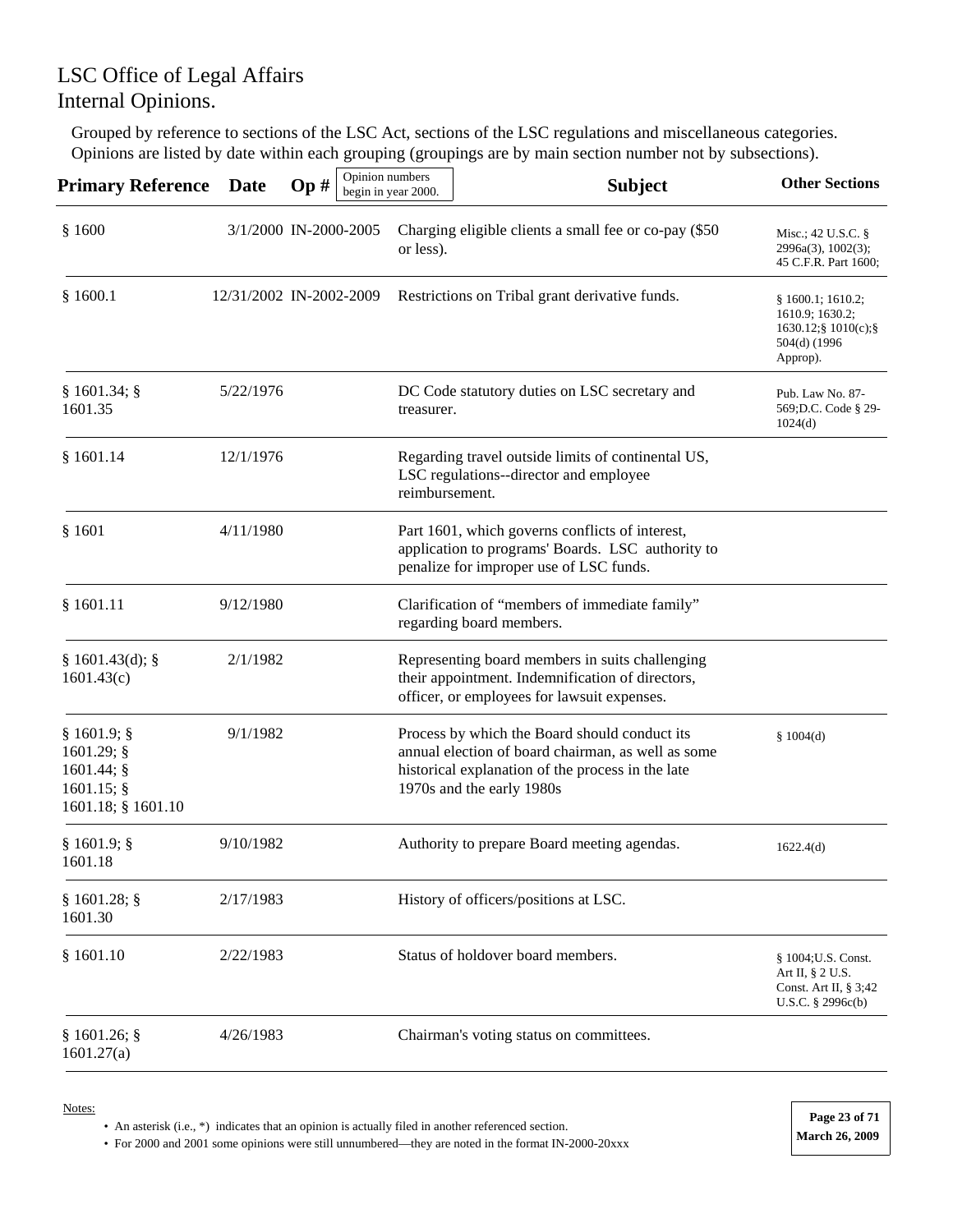Grouped by reference to sections of the LSC Act, sections of the LSC regulations and miscellaneous categories. Opinions are listed by date within each grouping (groupings are by main section number not by subsections).

| <b>Primary Reference</b>                                         | <b>Date</b> | Op# | Opinion numbers<br>begin in year 2000. | <b>Subject</b>                                                                                                           | <b>Other Sections</b>                                                                                                                                                    |
|------------------------------------------------------------------|-------------|-----|----------------------------------------|--------------------------------------------------------------------------------------------------------------------------|--------------------------------------------------------------------------------------------------------------------------------------------------------------------------|
| \$1601                                                           | 11/18/1983  |     |                                        | Compensation of Board Members for cancelled<br>meetings due to a temporary restraining order<br>prohibiting the meeting. |                                                                                                                                                                          |
| \$1601                                                           | 11/12/1984  |     |                                        | Whether LSC corporate officers may have<br>simultaneous outside employment.                                              | \$1005(a)                                                                                                                                                                |
| $§ 1601.11;$ §<br>1601.3(g)                                      | 12/13/1984  |     |                                        | Outside interest of board members, defining<br>"member of the immediate family."                                         |                                                                                                                                                                          |
| § 1601.29;<br>1601.30; § 1601.31                                 | 1/29/1985   |     | president.                             | Salary for LSC interim president and scope of<br>powers or responsibilities of "interim" or "acting"                     | Pub. Law 93-<br>355; Pub. Law 95-<br>222;                                                                                                                                |
| \$1601.41                                                        | 4/2/1987    |     |                                        | Signature authority for LSC bank accounts<br>regarding President, Vice President, Comptroller,<br>and Board Chairperson. |                                                                                                                                                                          |
| \$1601                                                           | 10/7/1988   |     |                                        | President's recess appointment authority.                                                                                | § 1004; Const. Art II,<br>$\S 2;5 \text{ U.S.C.}$<br>5503(a)                                                                                                             |
| $§ 1601.7;$ §<br>1601.33(a)(1);<br>$1601.33(a)(2);$ §<br>1601.29 | 9/29/1989   |     |                                        | "Head" of LSC for IG Act, as amended in 1978.                                                                            | 5 U.S.C. app. 3 IG<br>Act;IG Act §<br>$8E(a)(4)$ ; IG Act §<br>$8E(f)(1);$ Pub. Law<br>No. 100-504;42<br>U.S.C. § 2996b;42<br>U.S.C.<br>2996d(b)(1);42<br>U.S.C. § 2996e |
| \$1601.44                                                        | 10/3/1989   |     | of LSC.                                | 1601.44 indmnification of independent contractors                                                                        | <b>LSC</b> Personnel<br>Manual;                                                                                                                                          |
| \$1601                                                           | 1/31/1990   |     |                                        | Issues that arise when state or local government<br>officials serve on LSC board.                                        | \$1005(a)                                                                                                                                                                |
| \$1601                                                           | 2/20/1991   |     | budget line.                           | LSC authority to reallocate funds within a single                                                                        | \$1006(a)(3);42<br>U.S.C. § 2996i(d)<br>(a.k.a. § 1010(d))                                                                                                               |
| \$1601.25                                                        | 3/4/1992    |     | sessions.                              | LSC by-laws requirements regarding minutes for<br>each meeting of the Board, including executive                         | 45 C.F.R. §<br>1601.25;5 U.S.C.<br>3552b (Sunshine)                                                                                                                      |

• An asterisk (i.e., \*) indicates that an opinion is actually filed in another referenced section.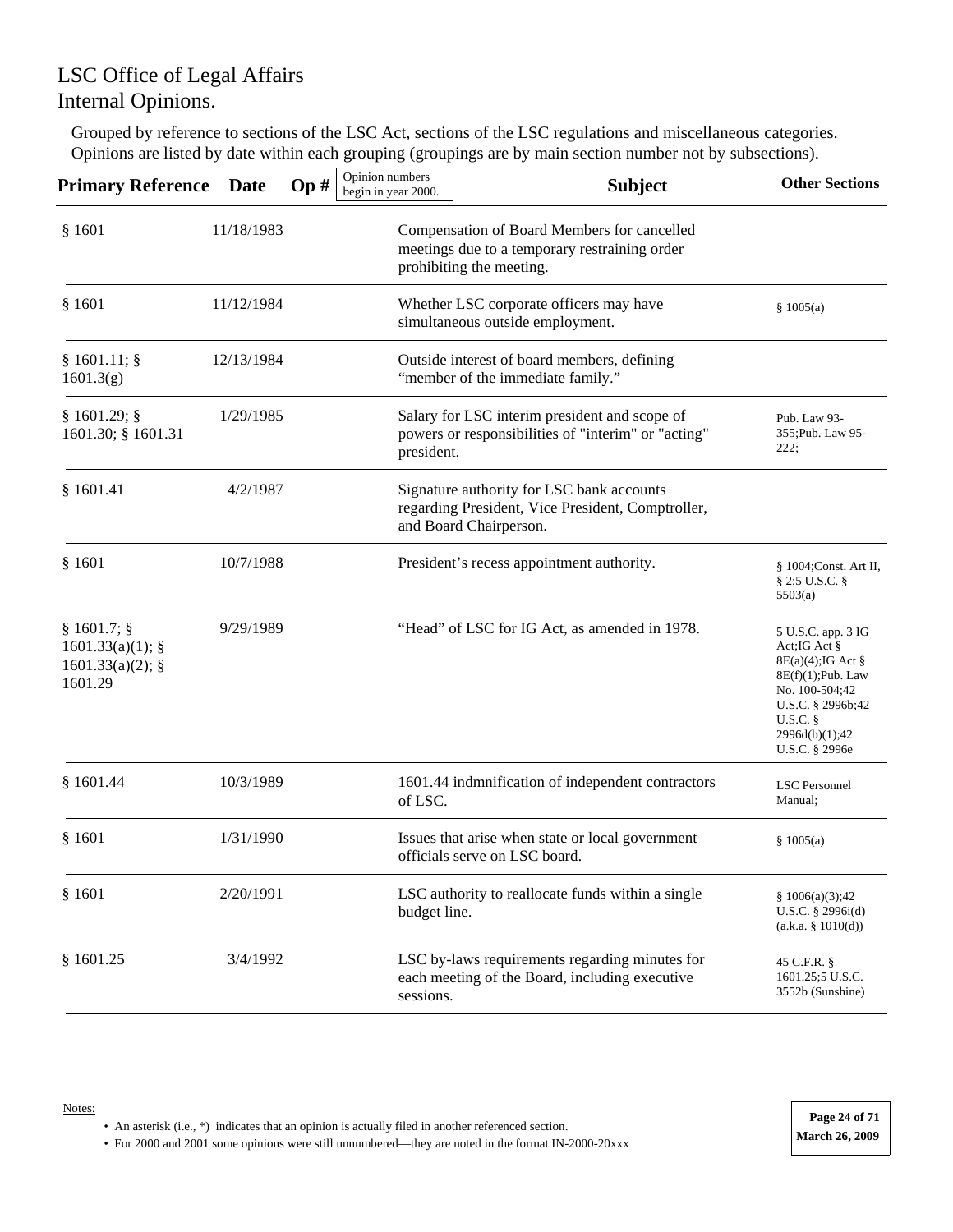Grouped by reference to sections of the LSC Act, sections of the LSC regulations and miscellaneous categories. Opinions are listed by date within each grouping (groupings are by main section number not by subsections).

| <b>Primary Reference</b>                                                                               | <b>Date</b> | Op# | Opinion numbers<br>begin in year 2000. | <b>Subject</b>                                                                                                                                                                          | <b>Other Sections</b>                                                                                                                          |
|--------------------------------------------------------------------------------------------------------|-------------|-----|----------------------------------------|-----------------------------------------------------------------------------------------------------------------------------------------------------------------------------------------|------------------------------------------------------------------------------------------------------------------------------------------------|
| § 1601 generally;<br>\$1601.11(a)                                                                      | 3/5/1992    |     |                                        | Board Member's friendship with partner in law firm<br>representing individual litigating against LSC                                                                                    | § 1005(c);42 U.S.C.<br>§ 2996 et seq;42<br>U.S.C. 2996d(c);45<br>C.F.R. Part 1601;DC<br>Rules of<br>Professional<br>Conduct Rule 1.7;<br>1.6   |
| \$1601                                                                                                 | 5/1/1992    |     |                                        | LSC funds and Board members attending Awards<br>Dinner held by legal aid advocacy group.                                                                                                | \$1006(d)(2);26<br>U.S.C. $§ 501(c)(3)$                                                                                                        |
| $§ 1601.7;$ §<br>1601.11; § 1601.14                                                                    | 3/3/1993    |     |                                        | Issues involving Board Members' participation in<br>program monitoring and evaluation.                                                                                                  | 42 U.S.C. §<br>2996e(a);42 U.S.C.<br>$§$ 2996f(d);DC Code<br>§ 29-518;LSC<br>Monitoring<br>Guidebook                                           |
| § 1601.27;<br>$1601.28(a)$ ; §<br>1601.28(d)                                                           | 11/20/1993  |     |                                        | Legal requirements and recommendations for<br>structure of the LSC Board:. Establishment of<br>Committees. Subcommittees. Impact of Gov't in<br>the Sunshine Act on Committee Procedure | $$1004(g);$ Part<br>1622;45 C.F.R. §<br>1602.7;45 C.F.R. §<br>1622.2;DC Code §<br>29-522;DC Code §<br>29-505(16);5 U.S.C.<br>3552b (Sunshine); |
| \$1601                                                                                                 | 4/28/1995   |     |                                        | Publication requirements under 5 U.S.C. § 552<br>(FOIA) and LSC bylaws.                                                                                                                 | 5 U.S.C. §<br>552(a)(1);5 U.S.C. §<br>552(a)(2);Part 1602                                                                                      |
| \$1602                                                                                                 | 1/31/1979   |     |                                        | Release of Monitoring Reports.                                                                                                                                                          |                                                                                                                                                |
| $§ 1602;$ $§ 1602.2;$<br>§ 1602.5;<br>1602.6; § 1602.8;<br>§ 1602.9;<br>1602.11;<br>1602.12; § 1602.13 | 6/1/1979    |     |                                        | How FOIA affects LSC.                                                                                                                                                                   | 5 U.S.C. § 552 ;5<br>U.S.C. $\S$ 552(a)(3);5<br>$U.S.C.\$ § 552(b); §<br>$1005(g);42$ U.S.C. §<br>2996d(g);42 U.S.C.<br>$§$ 2996g(d);§ 1008(d) |
| \$1602.9(4)                                                                                            | 5/19/1980   |     |                                        | FOIA exemption and consultant's report on<br>monitoring a grantee.                                                                                                                      |                                                                                                                                                |
| § 1602.9(4);<br>1602.9(6)                                                                              | 9/11/1984   |     | complainant.                           | Request for correspondence between Office of<br>Compliance and Review and regional office and                                                                                           | \$1006.b(1)B3                                                                                                                                  |
| § 1602.9(4);<br>1602.9(6)                                                                              | 10/29/1984  |     | investigation.                         | FOIA request for correspondence by the Office of<br>Compliance & Review to Regional and<br>Compliance Offices re: a currently on-going                                                  |                                                                                                                                                |

Notes:

• An asterisk (i.e., \*) indicates that an opinion is actually filed in another referenced section.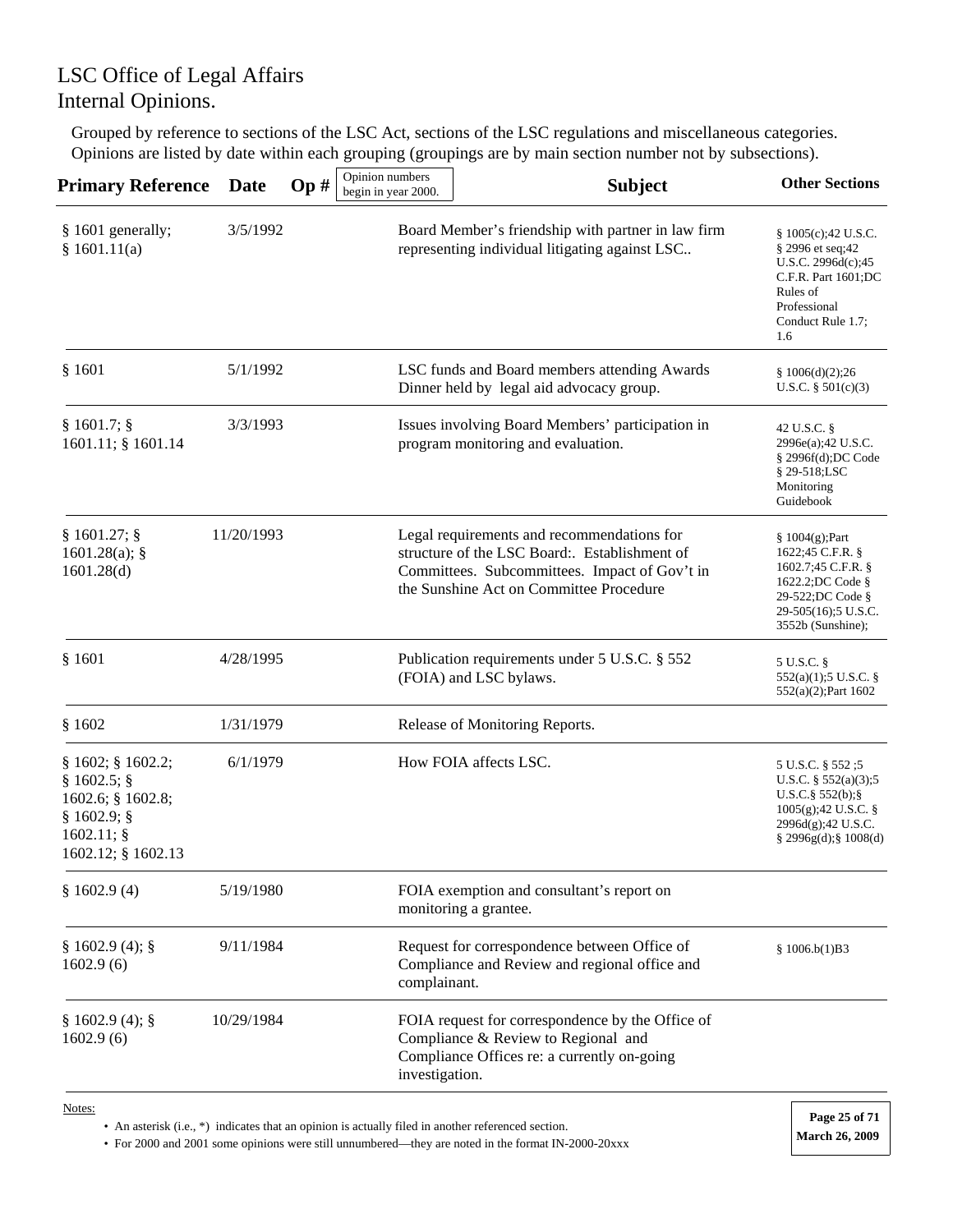Grouped by reference to sections of the LSC Act, sections of the LSC regulations and miscellaneous categories. Opinions are listed by date within each grouping (groupings are by main section number not by subsections).

| <b>Primary Reference</b>        | Date       | Op# | Opinion numbers<br>begin in year 2000. | <b>Subject</b>                                                                                                                                                                     | <b>Other Sections</b>                                                                                                                                                                                                                              |
|---------------------------------|------------|-----|----------------------------------------|------------------------------------------------------------------------------------------------------------------------------------------------------------------------------------|----------------------------------------------------------------------------------------------------------------------------------------------------------------------------------------------------------------------------------------------------|
| \$1602                          | 7/22/1985  |     | request.                               | FOIA request for successful proposals for contract<br>for research demonstration project. Format of                                                                                |                                                                                                                                                                                                                                                    |
| § 1602.9(a)(1);<br>1602.9(a)(5) | 5/5/1987   |     |                                        | Jackson FOIA appeal re: personnel and salary data<br>sought for a former Deputy Regional Director and<br>double compensation policy.                                               | 5 U.S.C. §<br>552(b)(6);5 U.S.C. §<br>552(b)(2)                                                                                                                                                                                                    |
| \$1602                          | 5/3/1990   |     |                                        | Applicability of the Sunshine Act and FOIA to<br>actions of presidential selection committee.                                                                                      | 45 C.F.R. §<br>1601.27;45 C.F.R. §<br>1601.28(a);45<br>$C.F.R.$ §<br>1622.4(a);45 C.F.R.<br>$§$ 1622.3;45 C.F.R.<br>§ 1622.5;45 C.F.R.<br>\$1622.6(b);5<br>U.S.C. $\S 552b;5$<br>U.S.C. § 552                                                      |
| \$1602                          | 1/31/1991  |     |                                        | FOIA and LSC employees salaries.                                                                                                                                                   | 5 U.S.C. § 552(a);42<br><b>U.S.C.</b> §<br>2996d(e)(1);42<br>U.S.C. § 2996d(g);5<br>C.F.R. $\S$ 294.702(a)                                                                                                                                         |
| \$1602                          | 1/23/1992  |     | documents.                             | FOIA, IRS and DC requirements on maintenance<br>and disposal/disposition of LSC records and other                                                                                  | $§ 1005(g);$ §<br>$1008(d);42$ U.S.C. §<br>2996g;44 U.S.C. §<br>3101; IRC § 6501                                                                                                                                                                   |
| \$1602                          | 11/23/1993 |     |                                        | Status of 1993 revisions to Part 1602 and 1612<br>under proviso 22 that any regulation adopted or<br>revised could not become effective for two years<br>(instead of thirty days). | Part 1602;Part<br>1612; Proviso 22; 42<br>U.S.C.<br>$2996g(e); 58$ Fed.<br>Reg. 21403;58 Fed.<br>Reg. 52918;42<br>$U.S.C.$ §<br>$2996g(e);$ Pub. Law<br>101-162; Pub. Law<br>101-515; Pub. Law<br>102-140; Pub. Law<br>102-395; Pub. Law<br>103-88 |
| \$1602                          | 4/28/1995  |     |                                        | Publication requirements under 5 U.S.C. § 552<br>(FOIA) and LSC bylaws.                                                                                                            | 5 U.S.C. §<br>552(a)(1);5 U.S.C. §<br>552(a)(2); Part 1601                                                                                                                                                                                         |
| \$1602                          | 10/9/1997  |     | Act for FY1997.                        | Application to LSC of § 821 of Pub. Law No. 104-<br>201, amending that National Defense Authorization                                                                              | $$1005(e)(1);$ Pub.<br>Law 104-201 §<br>821(b); 5 U.S.C.<br>552;41 U.S.C. §<br>253b;41 U.S.C. §<br>601;41 U.S.C. § 602                                                                                                                             |
| Notes:                          |            |     |                                        |                                                                                                                                                                                    |                                                                                                                                                                                                                                                    |

• An asterisk (i.e., \*) indicates that an opinion is actually filed in another referenced section.

• For 2000 and 2001 some opinions were still unnumbered—they are noted in the format IN-2000-20xxx **March 26, 2009** 

**Page 26 of 71**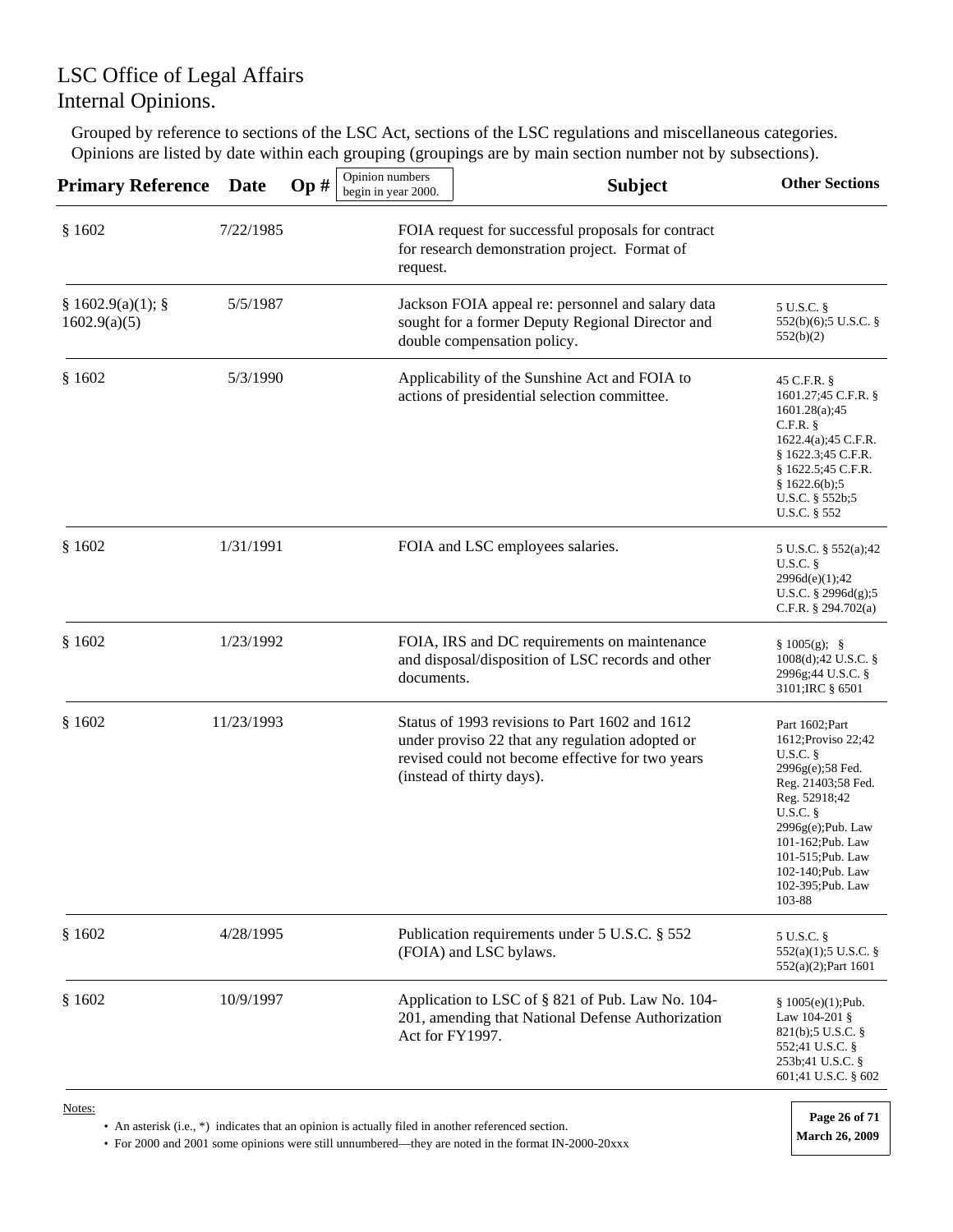Grouped by reference to sections of the LSC Act, sections of the LSC regulations and miscellaneous categories. Opinions are listed by date within each grouping (groupings are by main section number not by subsections).

| <b>Primary Reference</b>                  | Date       | Op# | Opinion numbers<br>begin in year 2000. | <b>Subject</b>                                                                                                                                                                                | <b>Other Sections</b>                                                                                                                                                               |
|-------------------------------------------|------------|-----|----------------------------------------|-----------------------------------------------------------------------------------------------------------------------------------------------------------------------------------------------|-------------------------------------------------------------------------------------------------------------------------------------------------------------------------------------|
| \$1602                                    | 10/14/1997 |     |                                        | Application of records maintenance and disclosure<br>laws 44 USC 3506(b)(4) and 26 cfr 1228.22(b).                                                                                            | $\S 1005(g);44 U.S.C.$<br>§ 3506(b)(4);36<br>$C.F.R.$ §<br>1228.22(b);36<br>C.F.R. $§$ 1228.20;5<br>U.S.C. $\S 552(g)$ ;44<br>U.S.C. § 2905;44<br>U.S.C. § 3101;44<br>U.S.C. § 3314 |
| $§ 1602;$ § 1602.5;<br>§ 1602.6; § 1602.7 |            |     |                                        | 3/10/2000 IN-2000-20xxx Application of the Electronic Freedom of<br>Information Act Amendments of 1996 (EFOIA<br>Amendments) and reading room requirements.                                   | 5 U.S.C. § 552(a)(2)<br>(FOIA Reading<br>Room);42 U.S.C. $\S$<br>$2996d(g);$ Preamble<br>to § 1602.5, 63 Fed.<br>Reg. 41193; Pub.<br>Law No. 104-<br>231; DOJ FOIA<br>Updates       |
| \$1603                                    | 4/26/1977  |     |                                        | Role of state advisory councils.                                                                                                                                                              |                                                                                                                                                                                     |
| \$1603                                    | 11/21/1991 |     |                                        | Questions and concerns re: board appointment and<br>client appointing organizations.                                                                                                          | Pub. Law 101-<br>515;42 U.S.C. §<br>$2996f(c)$ ; Opinion<br>letter $04/01/87$ , §<br>1607.3                                                                                         |
| \$1604                                    | 5/10/1976  |     |                                        | Act's prohibition on the outside practice of law and<br>grantee employment agreements.                                                                                                        | \$1007(a)(4);42<br>U.S.C. § 2996f                                                                                                                                                   |
| \$1604                                    | 11/4/1977  |     |                                        | Outside practice of law and paralegals. LSC policy<br>on "moonlighting."                                                                                                                      |                                                                                                                                                                                     |
| § $1604.5(b)$                             | 11/4/1977  |     |                                        | Legal services lawyers and legal assistance to non-<br>attorney employees of a program.                                                                                                       |                                                                                                                                                                                     |
| § 1604;<br>1604.3(a)                      | 6/2/1981   |     |                                        | Part 1604 prohibition on compensation for outside<br>practice of law. Definition of "attorney."                                                                                               |                                                                                                                                                                                     |
| § 1604; § 1604.3;<br>§ 1604.4; § 1604.5   | 10/26/1987 |     |                                        | Criteria for application of restrictions on outside<br>practice on program attorneys.                                                                                                         | § $1007(a)(4);42$<br>U.S.C. § 2669f                                                                                                                                                 |
| § 1604.3;<br>$1604.4$ ; §<br>1604.5(b)    | 7/31/1992  |     |                                        | LSC Act prohibition on the outside practice of law.                                                                                                                                           | \$1618.4(c)                                                                                                                                                                         |
| \$1604                                    | 3/24/1998  |     |                                        | Distinguishing/defining "attorney" and "staff<br>attorney" in the context of Part 1610 prohibitions &<br>part-time employment elsewhere. (There is a<br>Second Memo on same date and subject) | Part 1604; Part<br>1610; § 1608.5; §<br>$1614.1$ ; § $1002$                                                                                                                         |
|                                           |            |     |                                        |                                                                                                                                                                                               |                                                                                                                                                                                     |

Notes:

• An asterisk (i.e., \*) indicates that an opinion is actually filed in another referenced section.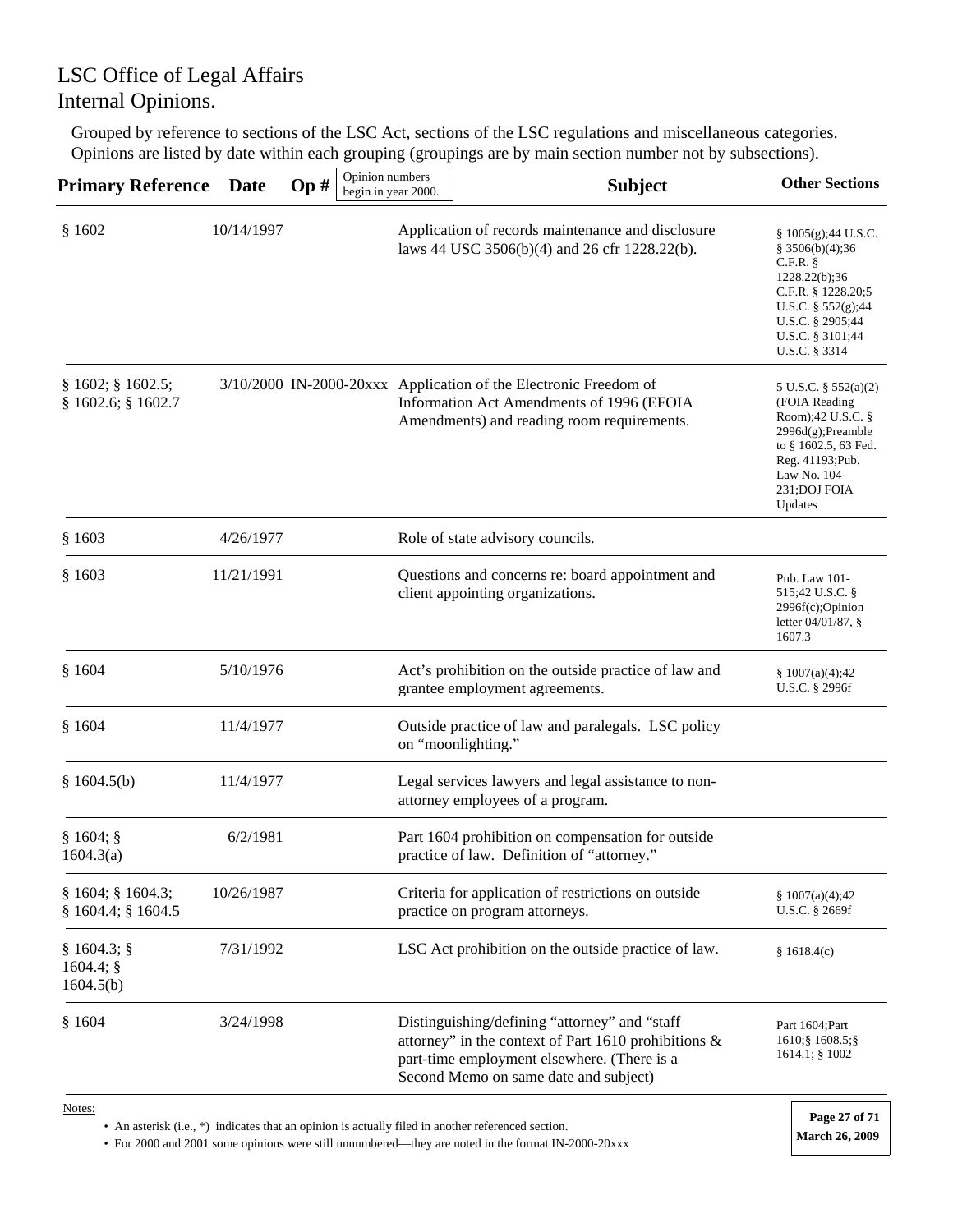Grouped by reference to sections of the LSC Act, sections of the LSC regulations and miscellaneous categories. Opinions are listed by date within each grouping (groupings are by main section number not by subsections).

| <b>Primary Reference Date</b> |                        | Op# | Opinion numbers<br>begin in year 2000. |               | <b>Subject</b>                                                                                                                                                                                    | <b>Other Sections</b>                                                                       |
|-------------------------------|------------------------|-----|----------------------------------------|---------------|---------------------------------------------------------------------------------------------------------------------------------------------------------------------------------------------------|---------------------------------------------------------------------------------------------|
| \$1604                        | 3/24/1998              |     |                                        |               | Distinguishing/defining "attorney" and "staff<br>attorney" in the context of Part 1610 prohibitions &<br>part-time employment elsewhere. (There is a<br>Second Memo on same date and subject)     |                                                                                             |
| \$1604                        | 9/11/2002 IN-2002-2004 |     |                                        | Used in 1604  | Meaning of the Term "Employee Full Time" as                                                                                                                                                       |                                                                                             |
| \$1605                        | 10/5/1977              |     |                                        |               | Program discretion to appeal case.                                                                                                                                                                |                                                                                             |
| § 1606;<br>1606.8(a)          | 9/4/1980               |     |                                        |               | "Independent hearing examiner" as used in Part<br>1618 of LSC's regulations.                                                                                                                      | 42 U.S.C. § 2996j                                                                           |
| \$1606                        | 3/10/1981              |     |                                        |               | Questions about $\S$ 1618.4(b).                                                                                                                                                                   | § 1618.4(b);<br>1011;See also<br>09/04/80 letter                                            |
| \$1606                        | 2/24/1983              |     |                                        |               | Process afforded to funding denials and refunding.                                                                                                                                                | § 1011(2);Part<br>1625; Pub. Law 97-<br>276; Pub. Law 97-<br>377                            |
| \$1606.3(c)                   | 12/20/1983             |     |                                        |               | Status of one-time grantees under 1983<br>appropriations rider; interpreting "each such current<br>grantee and contractor".                                                                       | $§ 1004(a);$ § 1011;§<br>$1006(a)(1);$ §<br>$1006(a)(3);$ §<br>1626.3(c);Pub. Law<br>98-166 |
| § 1606; § 1606.2              | 10/26/1984             |     |                                        |               | Hearing requirement for reductions in funding:<br>appropriate formula, threshold, relationship to<br>disallowed costs, method of recovery, version of<br>1606. Note then-pending EALS litigation. | $§ 1623.2$ ; $§ 1625.2$ ; $§$<br>1628.2; Part 1606;<br>Part 1625                            |
| § 1607.3; § 1607.5            | 11/3/1976              |     |                                        | incorporated. | Waiver of $§$ 1607.3 requirement that a recipient be                                                                                                                                              | § $1006(a)(1)(A)(i)$                                                                        |
| § 1607.5; § 1607.3            | 11/3/1976              |     |                                        | incorporated. | Waiver of $\S$ 1607.3 requirement that a recipient be                                                                                                                                             | \$1006(a)(1)(A)(i)                                                                          |
| \$1607                        | 11/30/1976             |     |                                        | requirements. | Three matters involving grantee board members and<br>notice of funding decisions publication                                                                                                      | \$1007(f)                                                                                   |
| \$1607.4(b)                   | 8/8/1977               |     |                                        |               | Scope of policy-making authority of Board of<br>Directors and required staff.                                                                                                                     |                                                                                             |

• An asterisk (i.e., \*) indicates that an opinion is actually filed in another referenced section.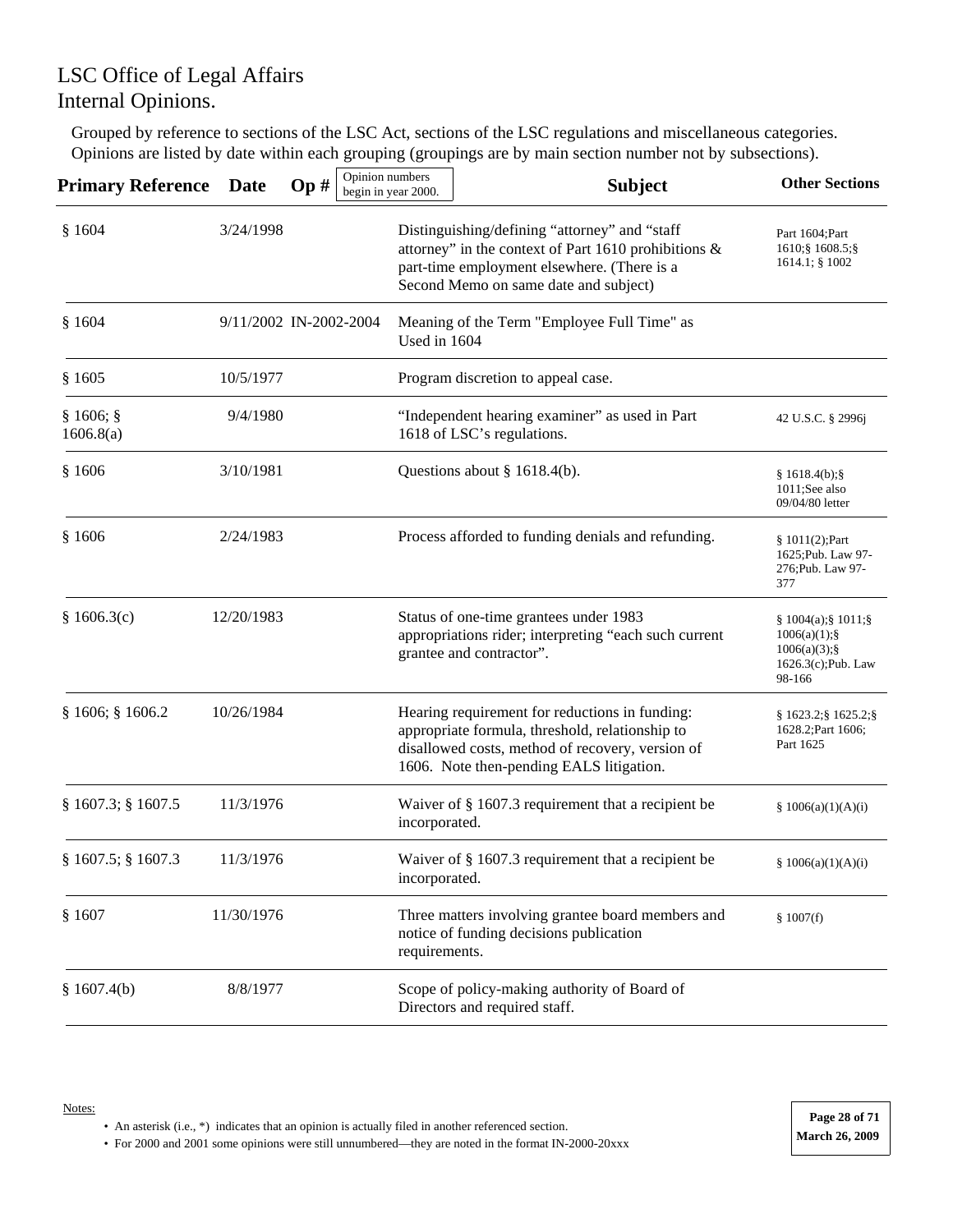Grouped by reference to sections of the LSC Act, sections of the LSC regulations and miscellaneous categories. Opinions are listed by date within each grouping (groupings are by main section number not by subsections).

| <b>Primary Reference</b>  | <b>Date</b> | Op# | Opinion numbers<br>begin in year 2000. | <b>Subject</b>                                                                                                                                  | <b>Other Sections</b>                                                   |
|---------------------------|-------------|-----|----------------------------------------|-------------------------------------------------------------------------------------------------------------------------------------------------|-------------------------------------------------------------------------|
| \$1607.5(b)               | 11/28/1977  |     | attorneys?                             | Correction of earlier release: can LSC waive the<br>requirement that 60% of governing boards be                                                 |                                                                         |
| § 1607; § 1607.6          | 12/6/1977   |     |                                        | Waiver granted to grantee (earlier letter 10/20/77).                                                                                            |                                                                         |
| § 1607.3(d);<br>1607.3(e) | 7/26/1978   |     | 1607.                                  | Requests for extension of time to comply with Part                                                                                              |                                                                         |
| \$1607.6                  | 8/7/1980    |     |                                        | Waivability of section 1607.3's prohibition on<br>compensation for recipient board members.                                                     |                                                                         |
| \$1607.6                  | 1/28/1981   |     |                                        | Response to program's violation of § 1607.6<br>prohibition against local board member accepting<br>compensation from a legal services programs. | Part 1618;§<br>1618.5(a)                                                |
| § 1607.6;<br>1607.5(b)    | 2/19/1981   |     | attorneys.                             | Waiver of requirement that recipient board be 60%                                                                                               | § $1007(c);$ §<br>$1002(3)$ ; § $1007(a)$ ; §<br>1002(5)                |
| § 1607.3(g)               | 7/8/1983    |     |                                        | Revisions of grantee bylaws.                                                                                                                    |                                                                         |
| § 1607                    | 2/2/1984    |     |                                        | LSC-funded programs' staff members sitting on<br>governing bodies of LSC-funded support providers.                                              | § 1005(c);§ 1007(c)                                                     |
| § 1607                    | 2/21/1984   |     |                                        | Request for opinion regarding Propriety of LSC-<br>Funded Staff Members sitting on Support Recipient<br>Governing Bodies                        | § $1007(c);$ §<br>$1006(a)(1);$ \$ $1002(6)$                            |
| § 1607.3(c)               | 5/18/1984   |     | 1607.                                  | Governor of a state appointing Recipient Board<br>Members under § 1001(5) & § 1007(a)(1) & Part                                                 | \$1001(5);<br>1007(a)(1)                                                |
| § 1607                    | 10/10/1984  |     |                                        | Appointment of grantee board members.                                                                                                           | Guidance 83-1;                                                          |
| \$1607                    | 3/11/1985   |     |                                        | Paying recipient Board Members via Private<br>Attorney Involvement efforts (PAI).                                                               |                                                                         |
| § 1607                    | 4/19/1985   |     |                                        | Review of solicitation for ADR/Mediation project.<br>1607 governing body requirement.                                                           | Part 1611; Part<br>16262;§ 1007(g);§<br>1006(a)(1)(B);<br>1006(a)(3)(A) |
| \$1607                    | 7/15/1985   |     |                                        | Appointing groups for client board members under<br>the LSC Act & Regulations.                                                                  |                                                                         |

• An asterisk (i.e., \*) indicates that an opinion is actually filed in another referenced section.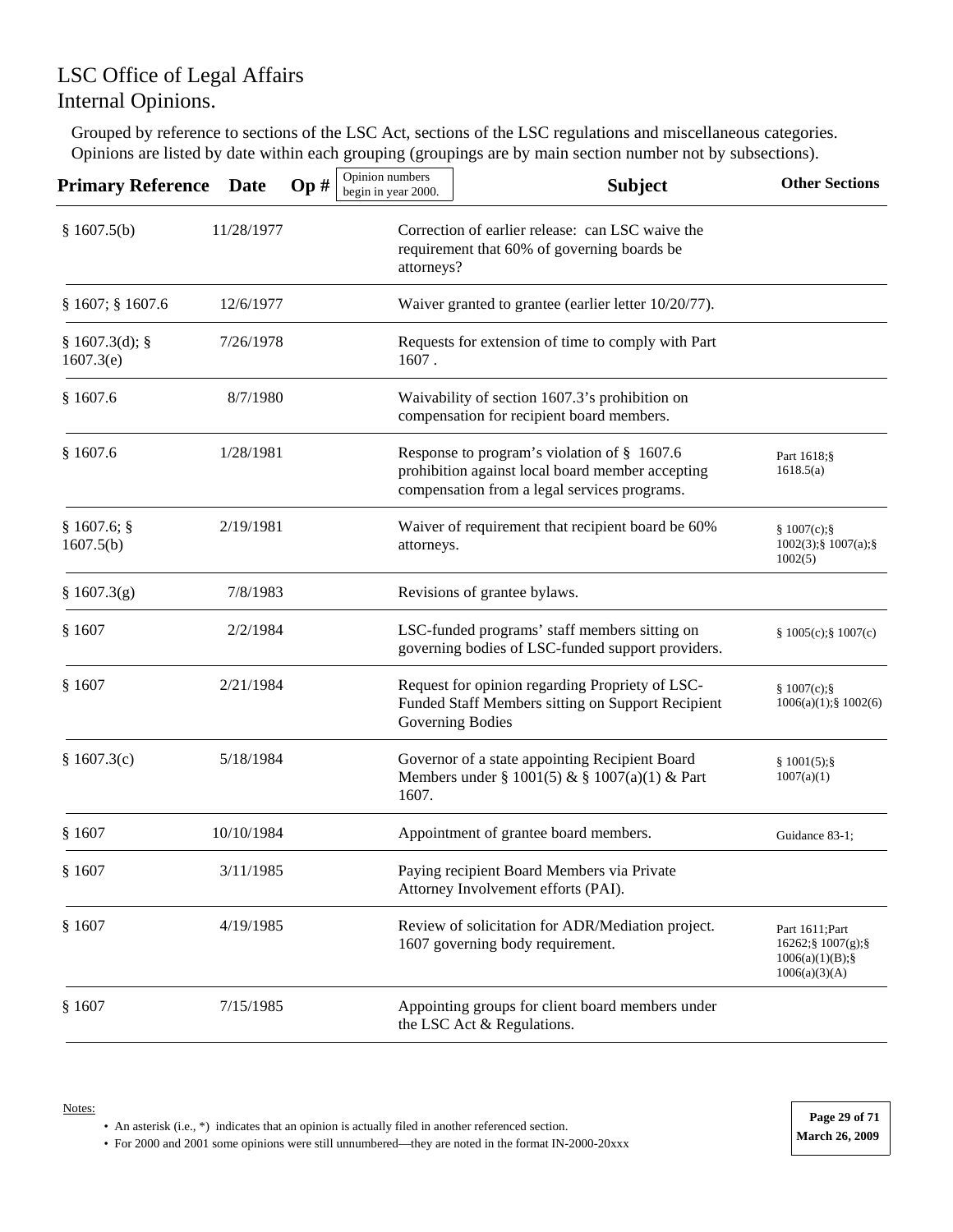Grouped by reference to sections of the LSC Act, sections of the LSC regulations and miscellaneous categories. Opinions are listed by date within each grouping (groupings are by main section number not by subsections).

| <b>Primary Reference</b>                                     | <b>Date</b> | Op# | Opinion numbers<br>begin in year 2000.                 | <b>Subject</b>                                                                                                                                  | <b>Other Sections</b>                                                                                                                                         |
|--------------------------------------------------------------|-------------|-----|--------------------------------------------------------|-------------------------------------------------------------------------------------------------------------------------------------------------|---------------------------------------------------------------------------------------------------------------------------------------------------------------|
| \$1607.6                                                     | 9/18/1985   |     | Waiver of Part 1607 board composition<br>requirements. |                                                                                                                                                 |                                                                                                                                                               |
| § 1607.3(d);<br>1607.3(e)                                    | 4/1/1987    |     | $1607.3(e)$ .                                          | Interpretation of "appropriate groups" in §                                                                                                     | Part 1611;§<br>$1611.5(c)$ ; §<br>1007(c);42 U.S.C. §<br>2996f;External Op.<br>Glomb 1/3/83;41<br>Fed. Reg. 25900;43<br>Fed. Reg. 32772;48<br>Fed. Reg. 54203 |
| \$1607.3(e)                                                  | 4/9/1987    |     |                                                        | Scope of "appropriate groups" as used in §<br>$1607.3(e)$ in reference to makeup of the recipient<br>governing board's client eligible members. | Part 1611                                                                                                                                                     |
| § 1607.3(e)                                                  | 2/5/1988    |     |                                                        | Criteria for selection of appointing Organizations of<br>Client Board Members.                                                                  |                                                                                                                                                               |
| \$1607.6                                                     | 5/23/1988   |     |                                                        | Program board member's firm and representation of<br>the program. Opinion superceded by 5/25.                                                   | none                                                                                                                                                          |
| \$1607.6                                                     | 5/25/1988   |     |                                                        | Program board member's firm and representation of<br>the program. Opinion supercedes 5/23.                                                      | 42 U.S.C. § 2996f;§<br>1007(a)(1);                                                                                                                            |
| § 1607.3(e)                                                  | 6/3/1988    |     |                                                        | Eligibility of groups or organizations as clients.                                                                                              | § 1007(a)(2)(C);§<br>$1007(a)(5);$ §<br>$1007(b)(6)$ ;§<br>$1007(b)(4)$ ; §<br>1007(b)(5);42<br>U.S.C. § 2996f                                                |
| \$1607.6                                                     | 7/8/1988    |     |                                                        | Compensation of recipient board members for lost<br>wages--question of out-of-pocket definition<br>especially as to client board members.       | § 1007(c);42 U.S.C.<br>§ 2996f(c); External<br>Op<br>04/14/78; Preamble<br>to 41 Fed. Reg.<br>25,900                                                          |
| \$1607.6                                                     | 7/28/1988   |     |                                                        | Grantee board member resignation status and<br>payment for other services to grantee.                                                           | § 1007(c);42 U.S.C.<br>§ 2996f                                                                                                                                |
| § 1607.4(b);<br>$1607.3(b)$ ; §<br>$1607.3(e)$ ; §<br>1607.6 | 9/26/1988   |     |                                                        | Program employees as governing body members.                                                                                                    | § 1007;§ 1007(c);42<br>U.S.C. § 2996f                                                                                                                         |

**Page 30 of 71**

#### Notes:

• An asterisk (i.e., \*) indicates that an opinion is actually filed in another referenced section.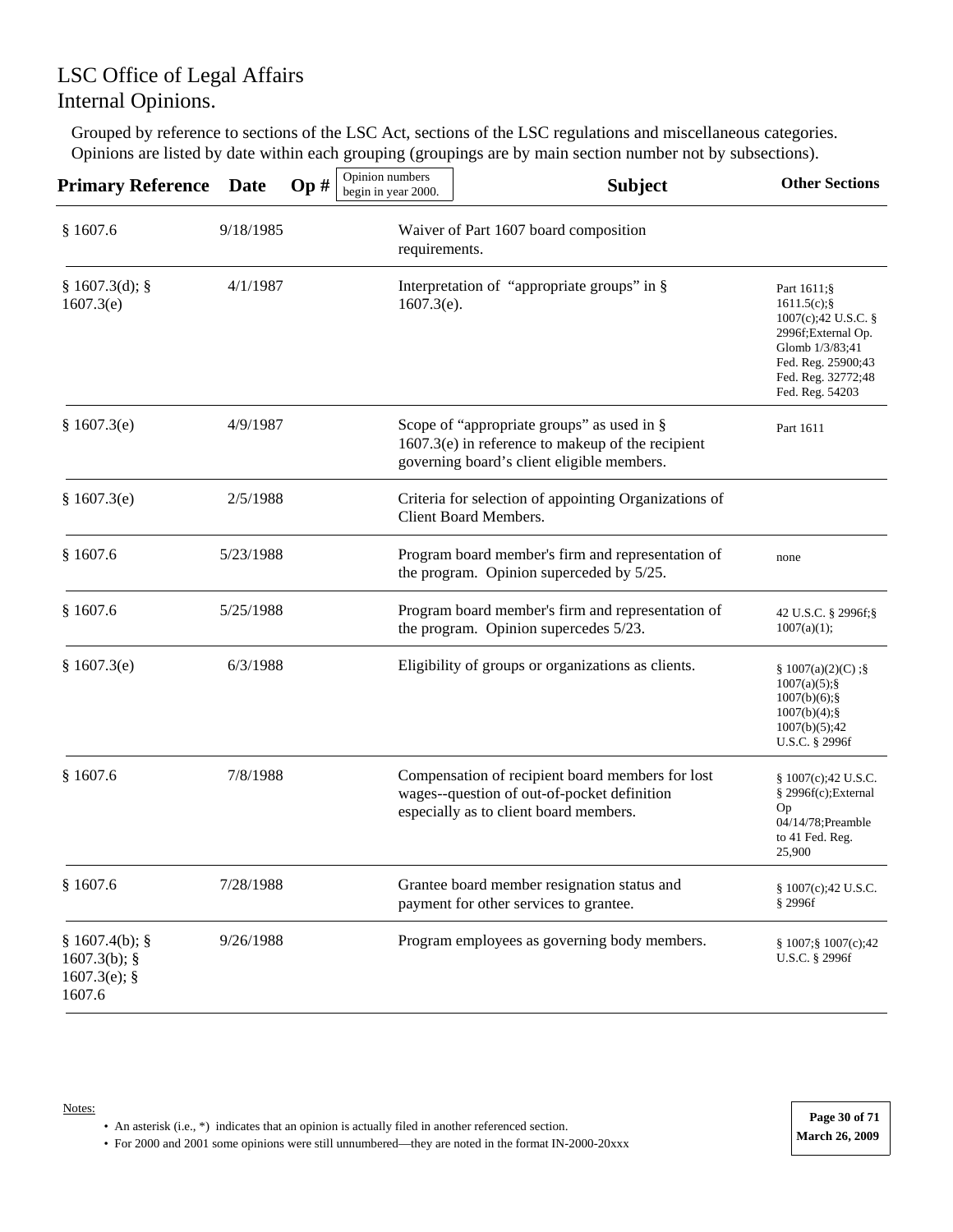Grouped by reference to sections of the LSC Act, sections of the LSC regulations and miscellaneous categories. Opinions are listed by date within each grouping (groupings are by main section number not by subsections).

| <b>Primary Reference</b> | <b>Date</b> | Op# | Opinion numbers<br>begin in year 2000. | <b>Subject</b>                                                                                                                                                                 | <b>Other Sections</b>                                                                                                                                                                                            |
|--------------------------|-------------|-----|----------------------------------------|--------------------------------------------------------------------------------------------------------------------------------------------------------------------------------|------------------------------------------------------------------------------------------------------------------------------------------------------------------------------------------------------------------|
| § 1607.3(a)              | 10/20/1988  |     |                                        | Representation of permanent residents of the US<br>(green card holders) who reside in Mexico?                                                                                  | Pub. Law 100-<br>459;1977 Lillisand<br>Study; Part 1620; §<br>$1620.2(a)(1);$ Part<br>1611                                                                                                                       |
| § 1607                   | 1/18/1989   |     |                                        | Grantee board member resignation and payment for<br>services to grantee.                                                                                                       |                                                                                                                                                                                                                  |
| § 1607.3(a);<br>1607.3   | 3/2/1989    |     |                                        | § 1607.3 and incorporation of grantee in Native<br>American Reservation.                                                                                                       | Pub. Law 100-<br>459;42 U.S.C. §<br>2996; § 1002(8); 25<br>U.S.C.A. § 286;32<br>U.S.C.A. § 101;15<br>U.S.C.A. § 77b;42<br>U.S.C.A. § 6736;10<br><b>U.S.C.A.</b> § 101                                            |
| \$1607                   | 7/25/1989   |     | provisions.                            | Enforceability of various LSC Regulations                                                                                                                                      | Part 1609; Part<br>1610; Part 1611; Part<br>1626; Part 1632; Pub.<br>Law 100-459                                                                                                                                 |
| \$1607.6                 | 8/25/1989   |     |                                        | Reimbursement of client board members for child<br>care costs as out-of-pocket expenses incurred while<br>fulfilling obligation.                                               | $§ 1007(c);$ Attached<br>7/8/88 Glasow<br>memo re:<br>compensation                                                                                                                                               |
| § 1607                   | 9/26/1989   |     |                                        | Application of § 1007(c) & McCollum Amend to a<br>Support Grant. One-time grant option for grantee<br>not satisfying $\S$ 1007(c) or the 9th Proviso of the<br>McCollum amend. | \$1006(a)(1)(A);<br>1006(a)(1)(B);<br>1006(a)(3);42<br>$U.S.C.$ §<br>2996a(6);42 U.S.C.<br>§ 2996e(a)(1)(A);42<br>U.S.C.<br>2996e(a)(1)(B);42<br>U.S.C. $\S$ 2996 $e$ (a)(3)                                     |
| \$1607.2                 | 5/22/1991   |     | to grantee.                            | Applicability of certain restrictions/governing body                                                                                                                           | Part 1600;§<br>$1007(c);$ §<br>$1006(a)(1);$ §<br>1010(c);42 U.S.C. §<br>2669i(c);42 U.C.S. §<br>2996f(c);42 U.S.C.<br>§ 2996a(5);42<br>U.S.C.<br>2996a(6);42 U.S.C.<br>§.<br>2669e(a)(1)(A);Pub.<br>Law 101-515 |

• An asterisk (i.e., \*) indicates that an opinion is actually filed in another referenced section.

Notes: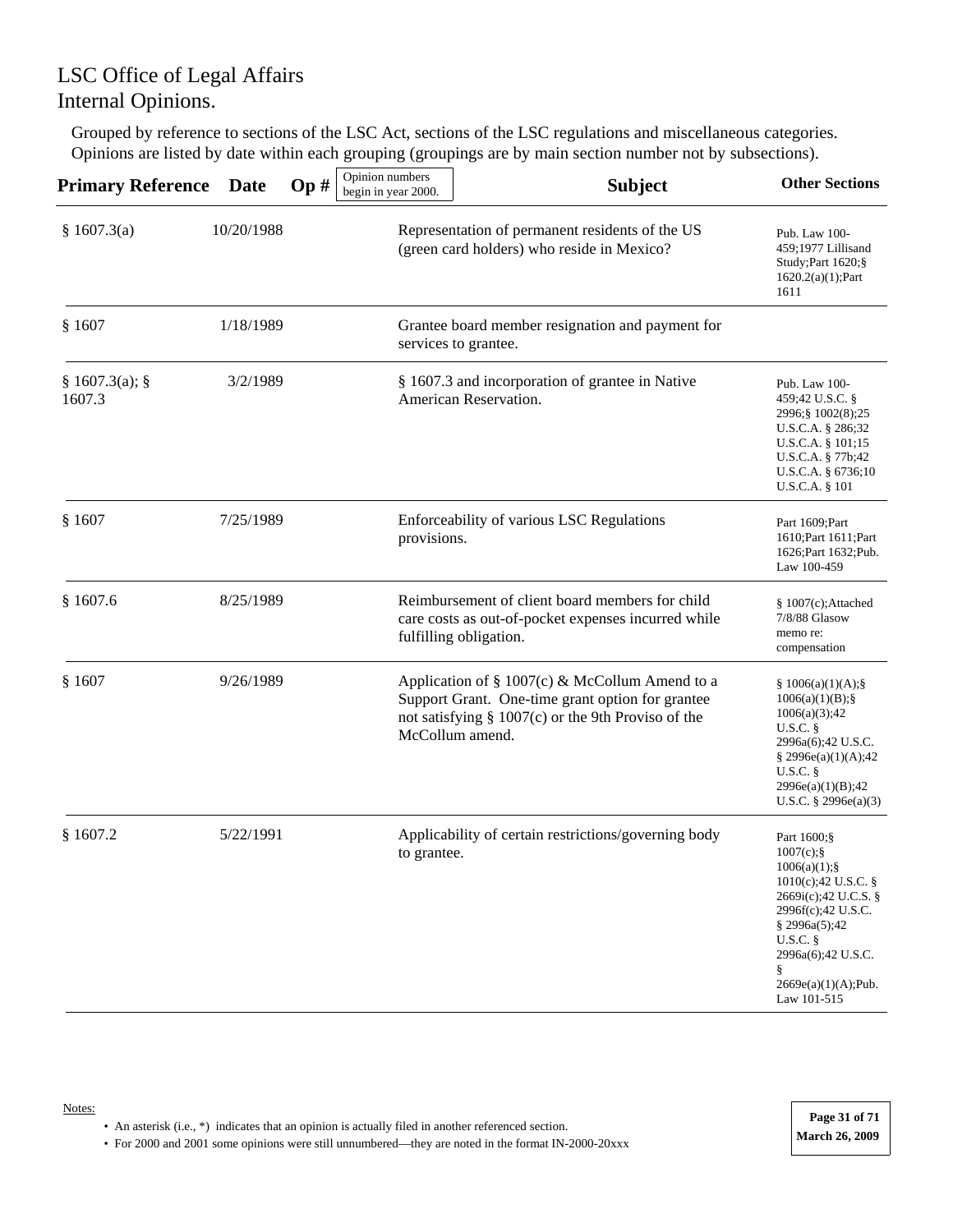Grouped by reference to sections of the LSC Act, sections of the LSC regulations and miscellaneous categories. Opinions are listed by date within each grouping (groupings are by main section number not by subsections).

| <b>Primary Reference</b>                                | Date       | Op# | Opinion numbers<br>begin in year 2000. | <b>Subject</b>                                                                                                                                                                                                                                                                                | <b>Other Sections</b>                                                                                                                                                                                                                                                     |
|---------------------------------------------------------|------------|-----|----------------------------------------|-----------------------------------------------------------------------------------------------------------------------------------------------------------------------------------------------------------------------------------------------------------------------------------------------|---------------------------------------------------------------------------------------------------------------------------------------------------------------------------------------------------------------------------------------------------------------------------|
| § 1607.3;<br>$1607.3(e)$ ; §<br>1607.3(h)               | 11/21/1991 |     |                                        | Questions and concerns re: board appointment and<br>client appointing organizations.                                                                                                                                                                                                          | Pub. Law 101-<br>515;42 U.S.C. §<br>2996f(c);Opinion<br>letter 04/01/87; §<br>1603                                                                                                                                                                                        |
| \$1607.3                                                | 6/9/1993   |     | 8/16/93 memo)                          | LSC's appropriations bill and enforcement of :<br>Governance of recipient boards (superceded by<br>Lobbying Restrictions:<br>Rudman Amendment<br>$§$ 1007(a)(5) and documentation of specific legal<br>interest of eligible clients in connection w/privately<br>funded Part 1612 activities. | \$1007(c);<br>$1007(a)(5)$ ; §<br>$1007(b)(6)$ ; §<br>1010(c); Part 1612; §<br>$1612.5(e)(3)$ ;Pub.<br>Law 102-395; Pub.<br>Law 101-<br>515;Attached<br>11/30/92 Memo:<br>"Possible 'Publicity<br>& Propaganda' in<br><b>PULP NEWS"</b>                                   |
| \$1607.6                                                | 6/18/1993  |     | Non-LSC funds.                         | Compensation of Recipient Board Members with                                                                                                                                                                                                                                                  | \$1007(c);42 U.S.C.<br>$§$ 2996f(c);§ 1010(c)                                                                                                                                                                                                                             |
| § 1607.3(g);<br>1607.3(h);<br>$1607.4(a)$ ; §<br>1607.6 | 8/16/1993  |     |                                        | Affect of the appropriations act on LSC's ability to<br>enforce 13 certain provisions of Part 1607.                                                                                                                                                                                           | 42 U.S.C. §<br>2996f(c);§ 1611.5;§<br>1611.6;§<br>$1614.2(c)$ ; §<br>$1620.2(1);$ §<br>1621.2; § 1620.5; §<br>$1621.2$ ; §<br>1006(b)(1)(A);42<br><b>U.S.C.</b> §<br>2996e(b)(1)(A);1993<br>grant assurance<br>12;1993 grant<br>assurance<br>21;Attached<br>06/09/93 Memo |
| § 1607.2(b);<br>1607.3;                                 | 10/25/1993 |     | time of review.                        | Statutory recipient board composition requirements,<br>recipient bylaws and actual board membership at                                                                                                                                                                                        | \$1007(c);<br>1006(a)(1)(A);42<br>U.S.C.<br>2009f(c);Pub. Law<br>103-395; Pub. Law<br>101-515; Attached<br>12/23/92 letter to<br>Mr. Spinks of E.<br>Miss.                                                                                                                |
| \$1607.6                                                | 11/19/1993 |     |                                        | § 1607.6, Attorney Board Members and referrals of<br>fee-generating cases.                                                                                                                                                                                                                    | 42 U.S.C. §<br>2996f(c);42 U.S.C.<br>§ 2996 et seq;Part<br>1609; Part 1614                                                                                                                                                                                                |

• An asterisk (i.e., \*) indicates that an opinion is actually filed in another referenced section.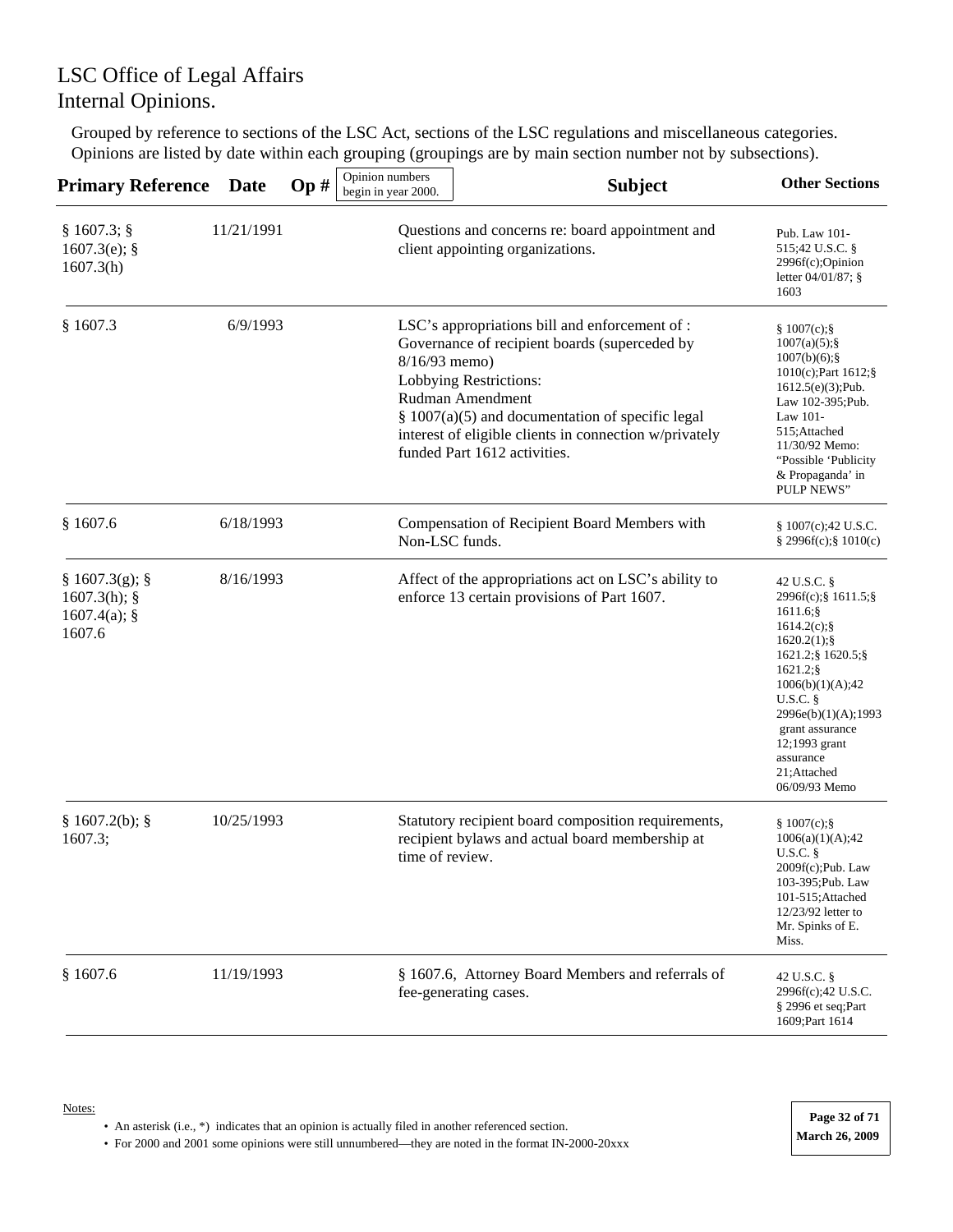Grouped by reference to sections of the LSC Act, sections of the LSC regulations and miscellaneous categories. Opinions are listed by date within each grouping (groupings are by main section number not by subsections).

| <b>Primary Reference</b>                                                                                                       | <b>Date</b> | Opinion numbers<br>Op# | begin in year 2000. | <b>Subject</b>                                                                                                                                                             | <b>Other Sections</b>                                                  |
|--------------------------------------------------------------------------------------------------------------------------------|-------------|------------------------|---------------------|----------------------------------------------------------------------------------------------------------------------------------------------------------------------------|------------------------------------------------------------------------|
| \$1607.6(b)(1)                                                                                                                 | 11/25/1997  |                        |                     | Waiver under § $1607.6(b)(1)$ of attorney board<br>membership requirement for grantee serving Native<br>American population.                                               | Attached OGC Op<br>4/6/88                                              |
| § 1607.5(a);<br>1607.6(b)(1)                                                                                                   | 1/2/1998    |                        |                     | Compensation of Attorney Board Members--hiring<br>law firm of board member.                                                                                                |                                                                        |
| \$1607                                                                                                                         | 7/12/1999   |                        |                     | Waiver of governing body composition<br>requirements for attorneys and for eligible clients.                                                                               | 1607.3; 1607.6;<br>1007(c)                                             |
| \$1607.3                                                                                                                       |             | 6/26/2000 IN-2000-2023 | Programs.           | (Re)appointment Requirements for Governing<br>Board Resulting from Merger of Two Michigan                                                                                  | \$1007(c)                                                              |
| $§ 1607.1;$ §<br>$1607.3$ ; §<br>$1607.3(a)$ ; §<br>$1607.3(b)(2);$ §<br>$1607.3(c)$ ; §<br>1607.3(f);<br>1607.3(h);<br>1607.6 |             |                        |                     | 3/29/2001 IN-2001-20xxx (Re)appointment of merged entity's board members.                                                                                                  | § 1007(c);42 U.S.C.<br>§ 2996f(c)                                      |
| § 1607.3(b)(1)                                                                                                                 |             | 7/16/2001 IN-2001-2014 |                     | Allocation of seats in realtion to county attorney<br>population or county poverty population.                                                                             |                                                                        |
| § 1607.5(a)                                                                                                                    |             | 8/7/2007 IN-2007-2004  |                     | Whether the \$100.00 per diem allowance grantee<br>extends to its Board members is reasonable.                                                                             | § 1607.5(a);<br>1630.3(b)                                              |
| \$1607.3(b)                                                                                                                    |             | 1/14/2009 IN-2009-2001 |                     | Waiver of McCollum Amendment board member<br>bar associations attorney appointment requirement<br>for tribal advocates appointed to boards of Native<br>American programs. | \$1007(c);<br>§ 1607.3(b);<br>$§502(2)(B)$ , Pub. L.<br>104-134 (1996) |
| \$1608.5                                                                                                                       | 1/5/1977    |                        |                     | Employee working for local government.<br>1616 and promotion of law clerk.<br>Certification of eligibility.                                                                | § 1616, 1611                                                           |
| $$1608.*$                                                                                                                      | 5/23/1979   |                        | advocacy.           | Training grants for legislative and administrative                                                                                                                         | § 1611.5(c);<br>1609.5, § 1007                                         |
| \$1608.4                                                                                                                       | 4/13/1984   |                        |                     | Hatch Act and LSC employees' political<br>paraphernalia in office during work hours.                                                                                       | \$1006(e)(2)                                                           |

• An asterisk (i.e., \*) indicates that an opinion is actually filed in another referenced section.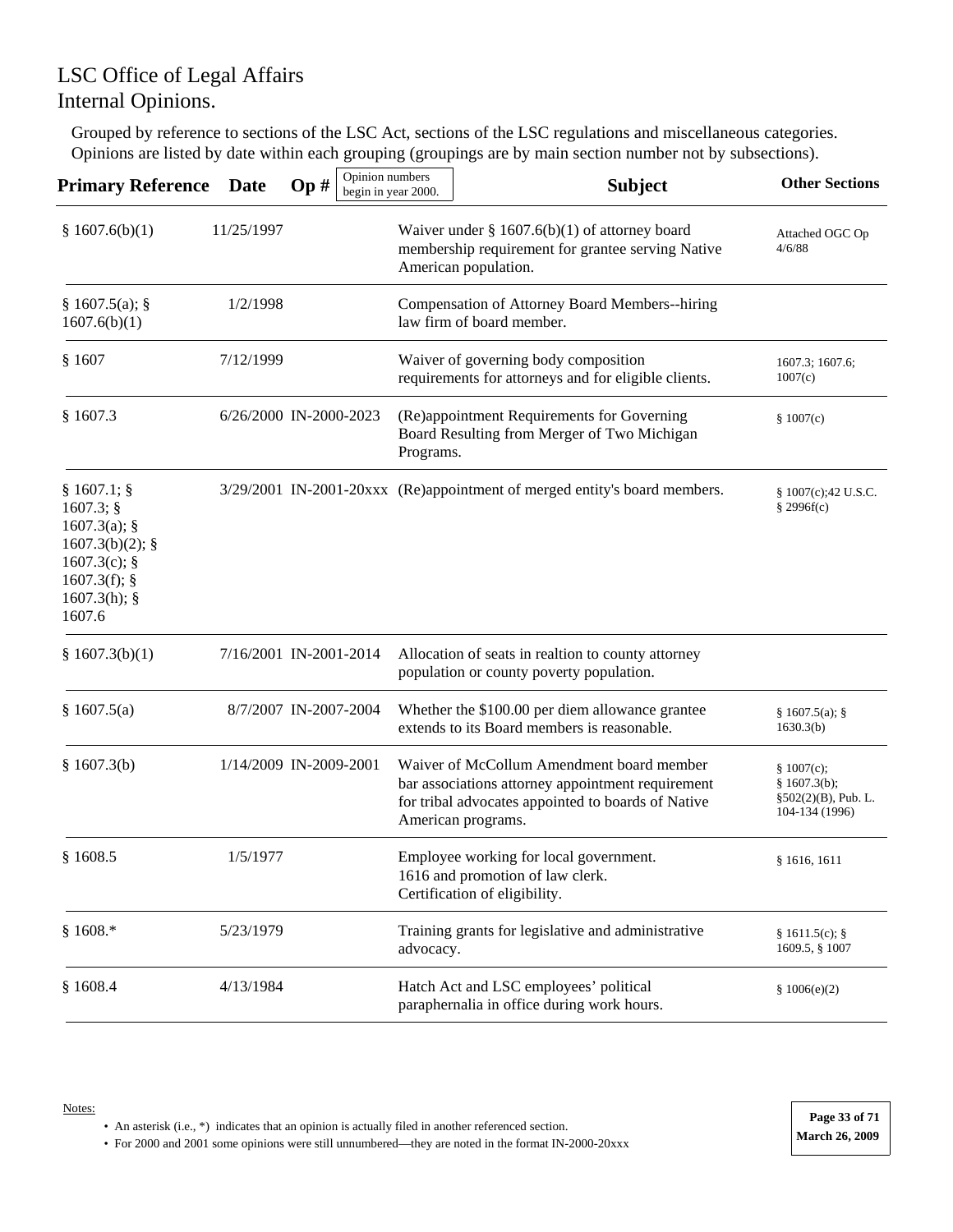Grouped by reference to sections of the LSC Act, sections of the LSC regulations and miscellaneous categories. Opinions are listed by date within each grouping (groupings are by main section number not by subsections).

| <b>Primary Reference</b>  | Date       | Op#                    | Opinion numbers<br>begin in year 2000. | <b>Subject</b>                                                                                                                                                                                            | <b>Other Sections</b>                                                                              |
|---------------------------|------------|------------------------|----------------------------------------|-----------------------------------------------------------------------------------------------------------------------------------------------------------------------------------------------------------|----------------------------------------------------------------------------------------------------|
| $$1608.*$                 | 2/7/1990   |                        | LSC "Directors."                       | Hatch Act restrictions in LSC Act § 1006(e)(2) and                                                                                                                                                        | 5 U.S.C. Ch.15 &<br>73; 42 U.S.C. §<br>$2996e(e)(2)$ ; Pub. L.<br>101-162; 42 U.S.C.<br>\$2996a(7) |
| \$1608.5                  | 3/24/1998  |                        |                                        | Distinguishing/defining "attorney" and "staff<br>attorney" in the context of Part 1610 prohibitions &<br>part-time employment elsewhere. (There is a<br>Second Memo on same date and subject)             | Part 1604; Part<br>1610; § 1608.5; §<br>$1614.1$ ; § 1002                                          |
| \$1608.5                  | 3/24/1998  |                        |                                        | Distinguishing/defining "attorney" and "staff<br>attorney" in the context of Part 1610 prohibitions &<br>part-time employment elsewhere. (There is a<br>Second Memo on same date and subject)             | Part 1604; Part<br>1610; § 1608.5; §<br>1614.1; § 1002                                             |
| \$1608.4(a)               | 4/28/1998  |                        |                                        | Definition of the term "employee" for purposes of<br>subgrantee's staff                                                                                                                                   | § 1600.1;§ 1627.3                                                                                  |
| § 1608.4(a);<br>1608.5(c) |            |                        |                                        | 3/29/2001 IN-2001-20xxx 45 C.F.R. § 1608.4(a) and an employee of recipient<br>who is running for re-election for public office<br>listing his/her employer as "[name of recipient]<br>Legal Aid Society." |                                                                                                    |
| \$1608.4(a)               |            | 5/8/2002 IN-2002-2001  |                                        | Meaning of "intentionally identify" in 1608.4(a).                                                                                                                                                         |                                                                                                    |
| \$1609.5                  | 4/25/1984  |                        |                                        | Attorneys' fees generated by PBI program.                                                                                                                                                                 | \$1614                                                                                             |
| §1609.5                   | 5/29/1984  |                        |                                        | Private attorneys and fees awarded in private<br>attorney involvement cases.                                                                                                                              | \$1614                                                                                             |
| \$1609                    | 7/14/1987  |                        |                                        | Pohibition on attorneys' fees and cases where only<br>statutory benefits are sought.                                                                                                                      | § 1007(b); 41 Fed.<br>Reg. 38505                                                                   |
| \$1609                    |            | 7/16/2008 IN-2008-2003 |                                        | Disallowed Costs for Cases involving Part 1642<br>Attorneys' Fees Violations                                                                                                                              | \$1007(b)(1); 42<br>USC §2996f(b)(1)<br>§1609<br>§1630<br>§1642                                    |
| \$1610.                   | 11/30/1976 |                        |                                        | LSC Act and Regs affect on specific types of grants.                                                                                                                                                      | \$1010(c)                                                                                          |
| $$1610*$                  | 5/25/1983  |                        |                                        | Carry-over funds and changing appropriations<br>riders. Subgrants and restrictions.                                                                                                                       | $§ 1006;$ $§ 1007$                                                                                 |
| \$1610.                   | 10/9/1984  |                        | requirments.                           | LSC employment of a relocation consultant for<br>"professional services" and competitive bidding                                                                                                          | § 1007; 41 C.F.R. §<br>$1-3.204(a)(1); 41$<br>$C.F.R. § 1-$<br>3.209(a)(9)                         |
| Notes:                    |            |                        |                                        |                                                                                                                                                                                                           | Page 34 of 71                                                                                      |

• An asterisk (i.e., \*) indicates that an opinion is actually filed in another referenced section.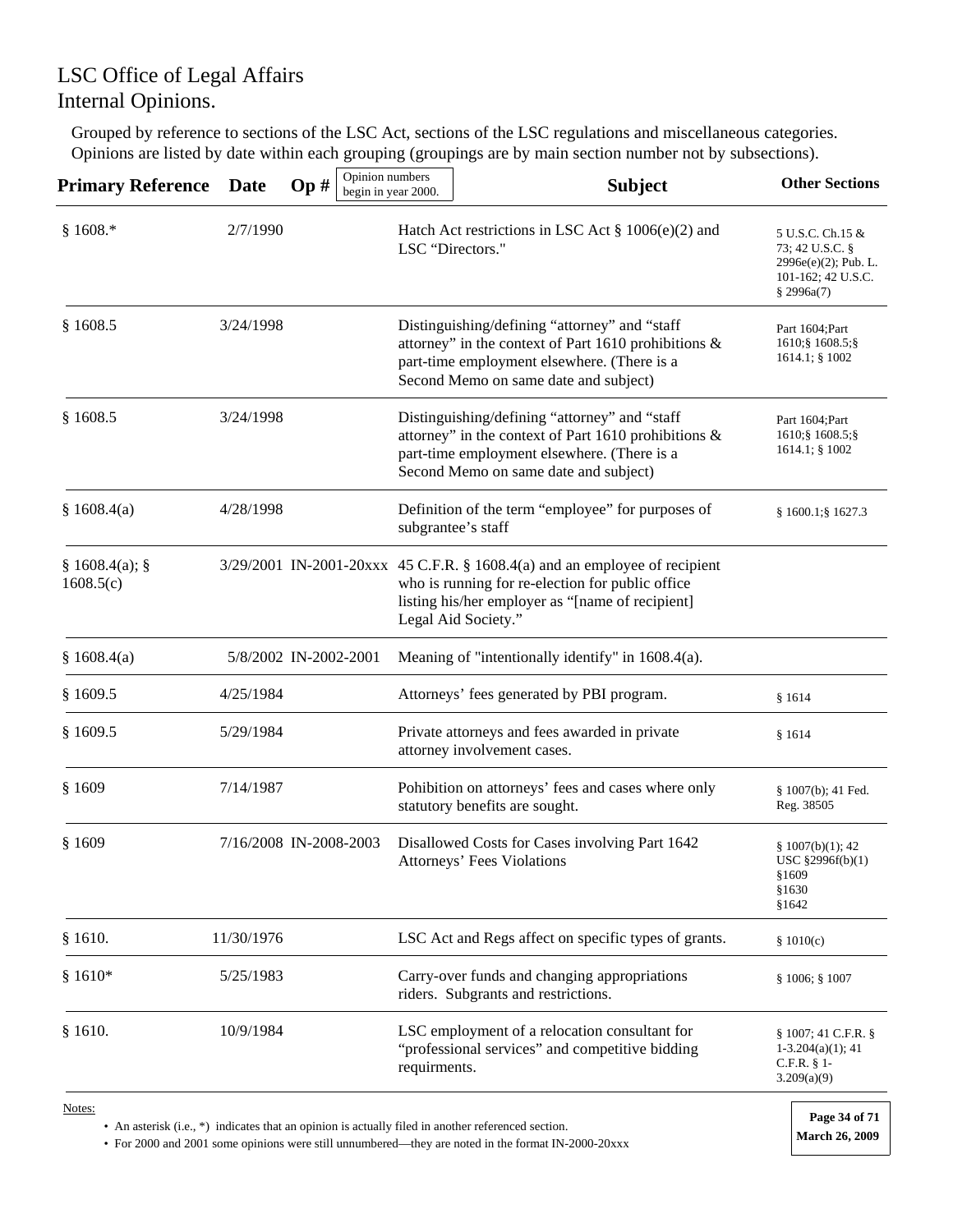Grouped by reference to sections of the LSC Act, sections of the LSC regulations and miscellaneous categories. Opinions are listed by date within each grouping (groupings are by main section number not by subsections).

| <b>Primary Reference</b>                                                    | <b>Date</b> | Op#                    | Opinion numbers<br>begin in year 2000. | <b>Subject</b>                                                                                                                                                                                | <b>Other Sections</b>                                                                                                                   |
|-----------------------------------------------------------------------------|-------------|------------------------|----------------------------------------|-----------------------------------------------------------------------------------------------------------------------------------------------------------------------------------------------|-----------------------------------------------------------------------------------------------------------------------------------------|
| \$1610                                                                      | 2/20/1985   |                        |                                        | Legislative redistricting cases.                                                                                                                                                              | ?1620 ?1632--<br>probably opinion in<br>those sections.                                                                                 |
| \$1610.3                                                                    | 8/25/1987   |                        |                                        | Applicability of LSC funding regs to Bar<br>Association funding.                                                                                                                              | § 1010(c);42 U.S.C.<br>§ 2996i;45 C.F.R. §<br>1612                                                                                      |
| § 1610. $*$                                                                 | 10/18/1996  |                        | funded activities.                     | Subgrantees and time records for LSC and non-LSC                                                                                                                                              |                                                                                                                                         |
| § 1610;                                                                     | 3/24/1998   |                        |                                        | Distinguishing/defining "attorney" and "staff<br>attorney" in the context of Part 1610 prohibitions &<br>part-time employment elsewhere. (There is a<br>Second Memo on same date and subject) | Part 1604; Part<br>1610; § 1608.5; §<br>$1614.1$ ; § $1002$                                                                             |
| § 1610;                                                                     | 3/24/1998   |                        |                                        | Distinguishing/defining "attorney" and "staff<br>attorney" in the context of Part 1610 prohibitions &<br>part-time employment elsewhere. (There is a<br>Second Memo on same date and subject) | Part 1604; Part<br>1610; § 1608.5; §<br>$1614.1$ ; § $1002$                                                                             |
| § 1610;<br>1610.8(a);<br>1610.8(a)(3)(iii)                                  | 1/4/1999    |                        | organizations.                         | Program integrity and sharing office space<br>(conference room) with non-recipient community                                                                                                  |                                                                                                                                         |
| \$1610                                                                      | 10/20/1999  |                        |                                        | Grantee contracting out for representation of HIV<br>positive prisoners under Part 1610 and Part 1637.                                                                                        | Part 1637; Attached<br>email<br>correspondence<br>containing the<br>official OGC<br>opinion; Attached<br>correspondence from<br>Atlanta |
| $§ 1610.8;$ §<br>$1610.8(a)(2)$ ; §<br>1610.8(a)(3)                         |             | 2/15/2000 IN-2000-2003 |                                        | Shared technical support staff between grantee and<br>unrestricted entity.                                                                                                                    | 45 C.F.R. § 1604                                                                                                                        |
| $§ 1610.3;$ §<br>1610.6;<br>1610.7(a);<br>1610.8                            |             |                        |                                        | 3/10/2000 IN-2000-20xxx Assessing the definition of "subsidize" as used in<br>Part 1610's prohibition on subsidizing restricted<br>activities with LSC funds.                                 | Pub. Law No. 104-<br>134 § 504;62 Fed.<br>Reg. 27698;                                                                                   |
| $§ 1610.2;$ §<br>$1610.2(g)$ ; §<br>1610.6;<br>$1610.6(c)$ ; §<br>1610.8(a) |             | 4/28/2000 IN-2000-2009 |                                        | LSC funded technology resources shared with non-<br>grantees and 1610/1627 subsidies or transfers.                                                                                            | 45 C.F.R. Part<br>1627;45 C.F.R. §<br>1627.2(b)(1);45<br>$C.F.R.$ §<br>1627.2(b)(2)                                                     |

Notes:

• An asterisk (i.e., \*) indicates that an opinion is actually filed in another referenced section.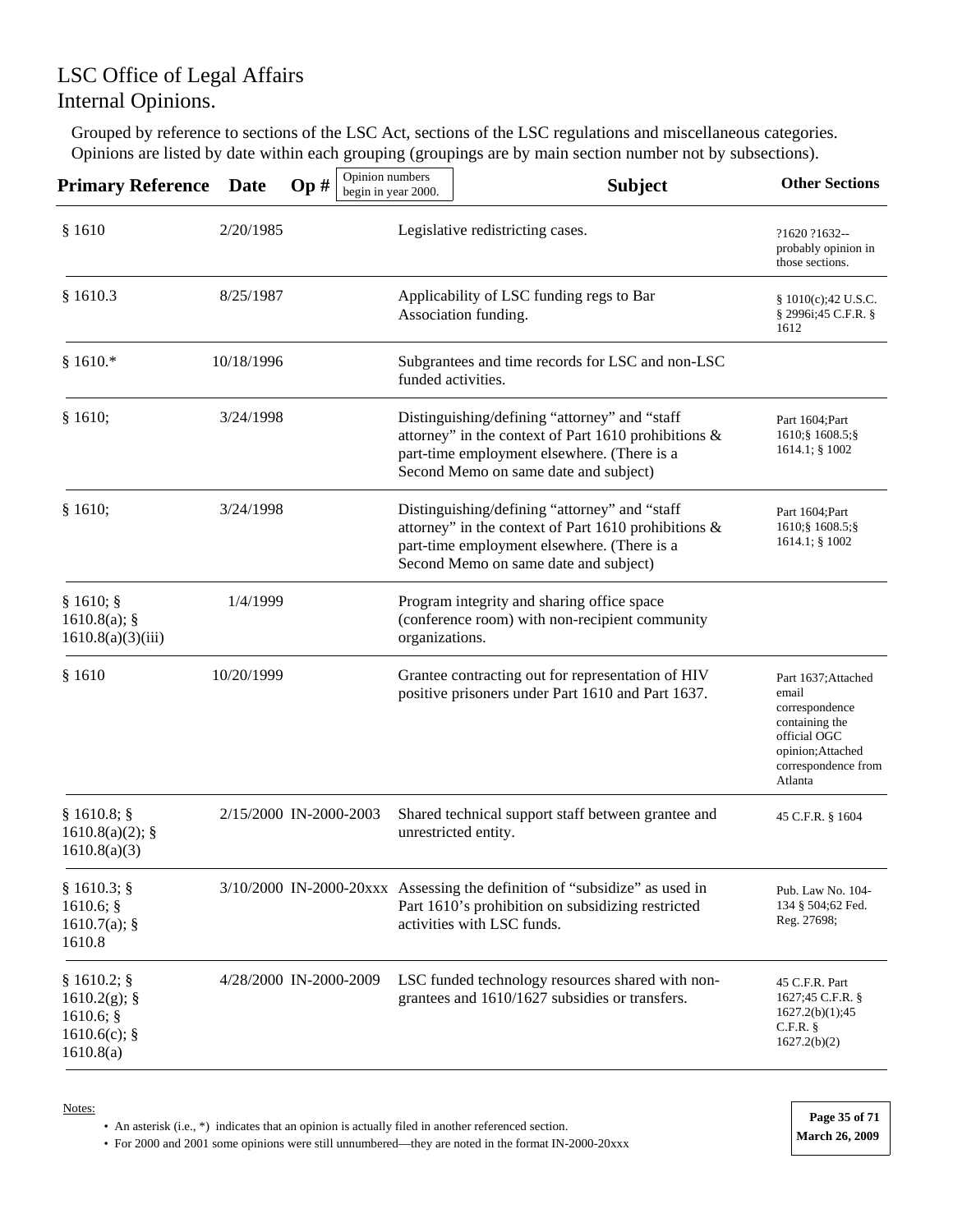Grouped by reference to sections of the LSC Act, sections of the LSC regulations and miscellaneous categories. Opinions are listed by date within each grouping (groupings are by main section number not by subsections).

| <b>Primary Reference</b>                                                           | <b>Date</b> | Op#                                   | Opinion numbers<br>begin in year 2000. | <b>Subject</b>                                                                                                                                                                                                                                                                                                | <b>Other Sections</b>                                                                                                                                                                                          |
|------------------------------------------------------------------------------------|-------------|---------------------------------------|----------------------------------------|---------------------------------------------------------------------------------------------------------------------------------------------------------------------------------------------------------------------------------------------------------------------------------------------------------------|----------------------------------------------------------------------------------------------------------------------------------------------------------------------------------------------------------------|
| § 1610.1; § 1610.3                                                                 |             | 8/1/2000 IN-2000-2014                 |                                        | § 1617 and representative actions that are not filed<br>or certified as class actions.                                                                                                                                                                                                                        | 45 C.F.R. Part<br>1611;45 C.F.R. §<br>1611.7;45 C.F.R. §<br>1611.8;45 C.F.R.<br>Part 1617;45 C.F.R.<br>§ 1617.2(a);45<br>C.F.R. Part 1626;45<br>C.F.R. $§$ 1629.7;45<br>C.F.R. Part 1636;45<br>C.F.R. § 1636.2 |
| § 1610.2(b)(9);<br>1610.7;<br>1610.7(a);<br>1610.7(c)                              |             | 6/13/2001 IN-2001-2009                | fee to recipient.                      | Fees restriction and judicare program through which<br>attorneys handling Social Security cases collect fees<br>from awarded benefits and then returns the judicare                                                                                                                                           | 45 C.F.R. Part<br>1614;45 C.F.R. §<br>1614.3;45 C.F.R. §<br>1614.5;45 C.F.R. §<br>1614.5(b);45 C.F.R.<br>§ 1642;45 C.F.R. §<br>1642.4(b)                                                                       |
| \$1610.7(a)                                                                        |             | 8/19/2002 IN-2002-2003                | subgrantees.                           | Grant application that does not cover entire service<br>area--issues of coverage, completeness and                                                                                                                                                                                                            |                                                                                                                                                                                                                |
| § 1610; § 1610.1;<br>§1610.2(g);<br>§1610.3(g);<br>§1610.8(a)(2);<br>§1610.8(a)(3) |             | 12/13/2002 IN-2002-2008<br>(Released) |                                        | Transfer, Subgrant and Subsidy Considerations for<br>LSC Grantees Participating in Statewide Websites<br>using LSC funds. Use of LSC funds for non-<br>programmatic services outside of 1610 & 1627.<br>Subsidy analysis for participation in statewide<br>websites by LSC grantees. ** released externally** | §1627;§1627.1;§162<br>$7.2(b);$ \$1627.2(b)(1)                                                                                                                                                                 |
| § 1610.2; § 1610.9                                                                 |             | 12/31/2002 IN-2002-2009               |                                        | Restrictions on Tribal grant derivative funds.                                                                                                                                                                                                                                                                | § 1600.1; 1610.2;<br>1610.9; 1630.2;<br>$1630.12$ ; $\frac{1}{2}1010(c)$ ; $\frac{5}{2}$<br>504(d) (1996)<br>Approp).                                                                                          |
| § 1610; § 1610.8                                                                   |             | 12/9/2003 IN-2003-2012                | itself.                                | Program Integrity of grantee when grantee<br>coordinates with law school to create state support<br>program that is not an incorporated entity unto                                                                                                                                                           |                                                                                                                                                                                                                |
| \$1610.7                                                                           |             | 12/16/2005 IN-2005-2004               | attorneys.                             | Costs and expenses under the "Pro Bono<br>Exception" to Part 1642 for uncompensated private                                                                                                                                                                                                                   | $§ 1642;$ $§ 1614;$ $§$<br>1610; § 1610.7(a); §<br>$1610.8$ ; § 1610.7; §<br>$504(a)(13)$ ; §<br>$504(a)(6)$ ; § 504(a);<br>1006(a)(1)(A);<br>1612;                                                            |

• An asterisk (i.e., \*) indicates that an opinion is actually filed in another referenced section.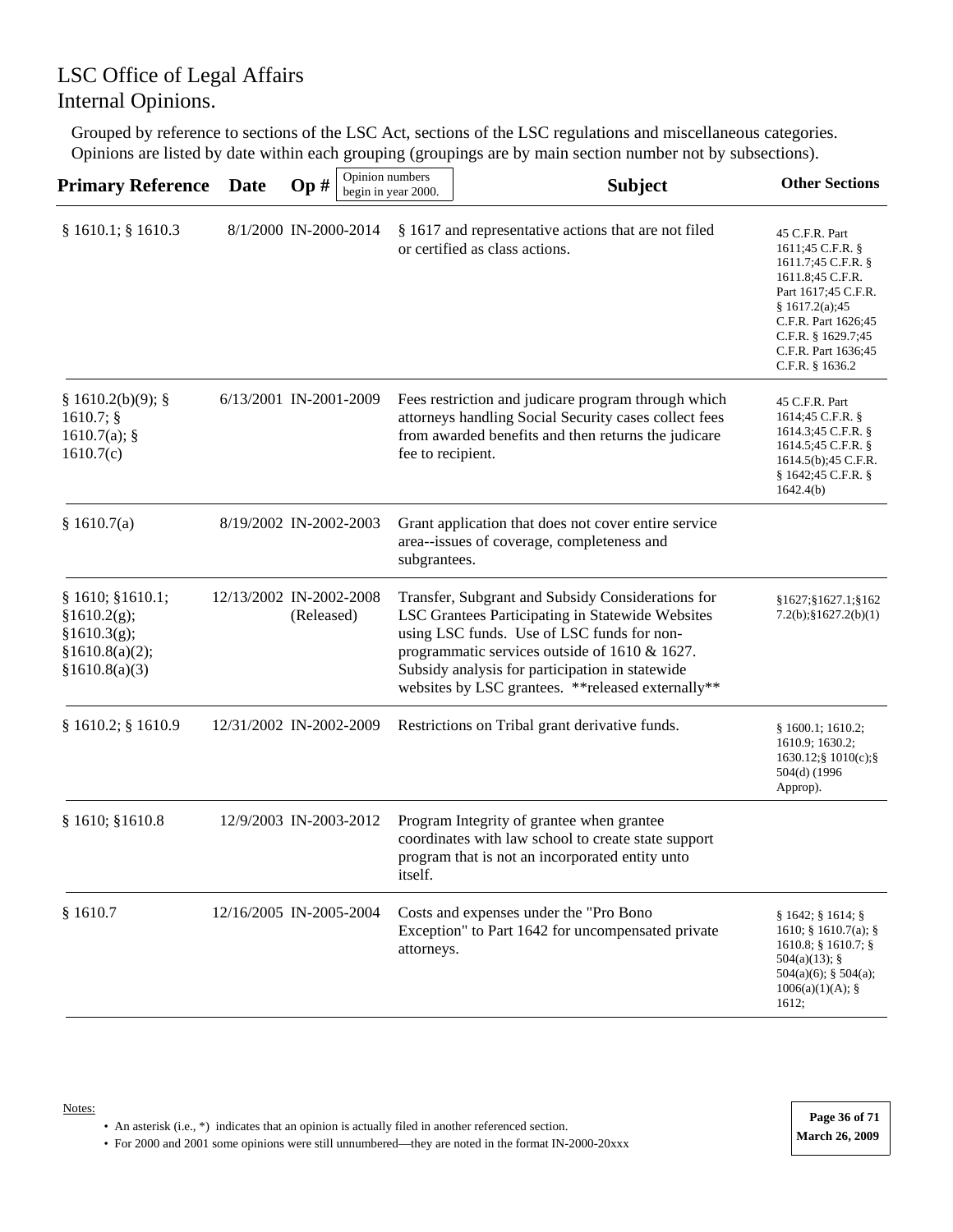Grouped by reference to sections of the LSC Act, sections of the LSC regulations and miscellaneous categories. Opinions are listed by date within each grouping (groupings are by main section number not by subsections).

| <b>Primary Reference Date</b> |                         | Op# | Opinion numbers<br>begin in year 2000. |            | <b>Subject</b>                                                                                                                   | <b>Other Sections</b>                                                                                                                              |
|-------------------------------|-------------------------|-----|----------------------------------------|------------|----------------------------------------------------------------------------------------------------------------------------------|----------------------------------------------------------------------------------------------------------------------------------------------------|
| \$1610.8                      | 12/16/2005 IN-2005-2004 |     |                                        | attorneys. | Costs and expenses under the "Pro Bono<br>Exception" to Part 1642 for uncompensated private                                      | $§ 1642;$ § 1614; §<br>1610; $§ 1610.7(a);$<br>$1610.8$ ; § 1610.7; §<br>$504(a)(13)$ ; §<br>$504(a)(6)$ ; § $504(a)$ ;<br>1006(a)(1)(A);<br>1612; |
| \$1610                        | 1/16/2008 IN-2008-2002  |     |                                        |            | Are funds from state office for native population<br>tribal funds excempt from 1996 restrictions,<br>especially attorneys' fees. | \$1610<br>\$1642<br>§ 504 of 1996<br>Appropriation                                                                                                 |
| § 1611                        | 1/5/1977                |     |                                        |            | Employee working for local government.<br>1616 and promotion of law clerk.<br>Certification of eligibility.                      | 1608, 1616                                                                                                                                         |
| § 1611                        | 2/6/1978                |     |                                        |            | Representation of a class, only some members of<br>which are eligible. Group representation issue.                               | 45 C.F.R. § 1617                                                                                                                                   |
| $§ 1611*$                     | 7/12/1983               |     |                                        |            | Subgrants to delegate corporations. Probably<br>7/12/1983 1627 subgrants decision.                                               |                                                                                                                                                    |
| § 1611.5(c)                   | 6/3/1988                |     |                                        |            | Eligibility of groups or organizations as clients.                                                                               | § 1607.3(e);<br>$1007(a)(2)(C)$ ;§<br>$1007(a)(5)$ ; §<br>$1007(b)(6);$ §<br>$1007(b)(4)$ ; §<br>1007(b)(5);42<br>U.S.C. § 2996f                   |
| § 1611                        | 10/20/1988              |     |                                        |            | Representation of permanent residents of the US<br>(green card holders) who reside in Mexico?                                    | 45 C.F.R. Part<br>1607;45 C.F.R. §<br>$1607.3(a)$ ; §<br>1620.2(a)(1)                                                                              |
| § $1611.*$                    | 8/13/1993               |     |                                        |            | Retainer agreements and minimum requirements.                                                                                    |                                                                                                                                                    |
| $§ 1611.*$                    | 8/16/1993               |     |                                        |            | Affect of the appropriations act on LSC's ability to<br>enforce 13 certain provisions of Part 1607.                              |                                                                                                                                                    |
| § 1611.2                      | 12/11/1997              |     |                                        |            | Veterans Disability Compensation for injuries as<br>income under Part 1611.                                                      | 38 U.CS.C. § 1110                                                                                                                                  |
| § 1611.6; § 1611.7            | 5/10/1999               |     |                                        | programs.  | Grantee asset determination system that would rely<br>on determinations made by the government poverty                           |                                                                                                                                                    |

• An asterisk (i.e., \*) indicates that an opinion is actually filed in another referenced section.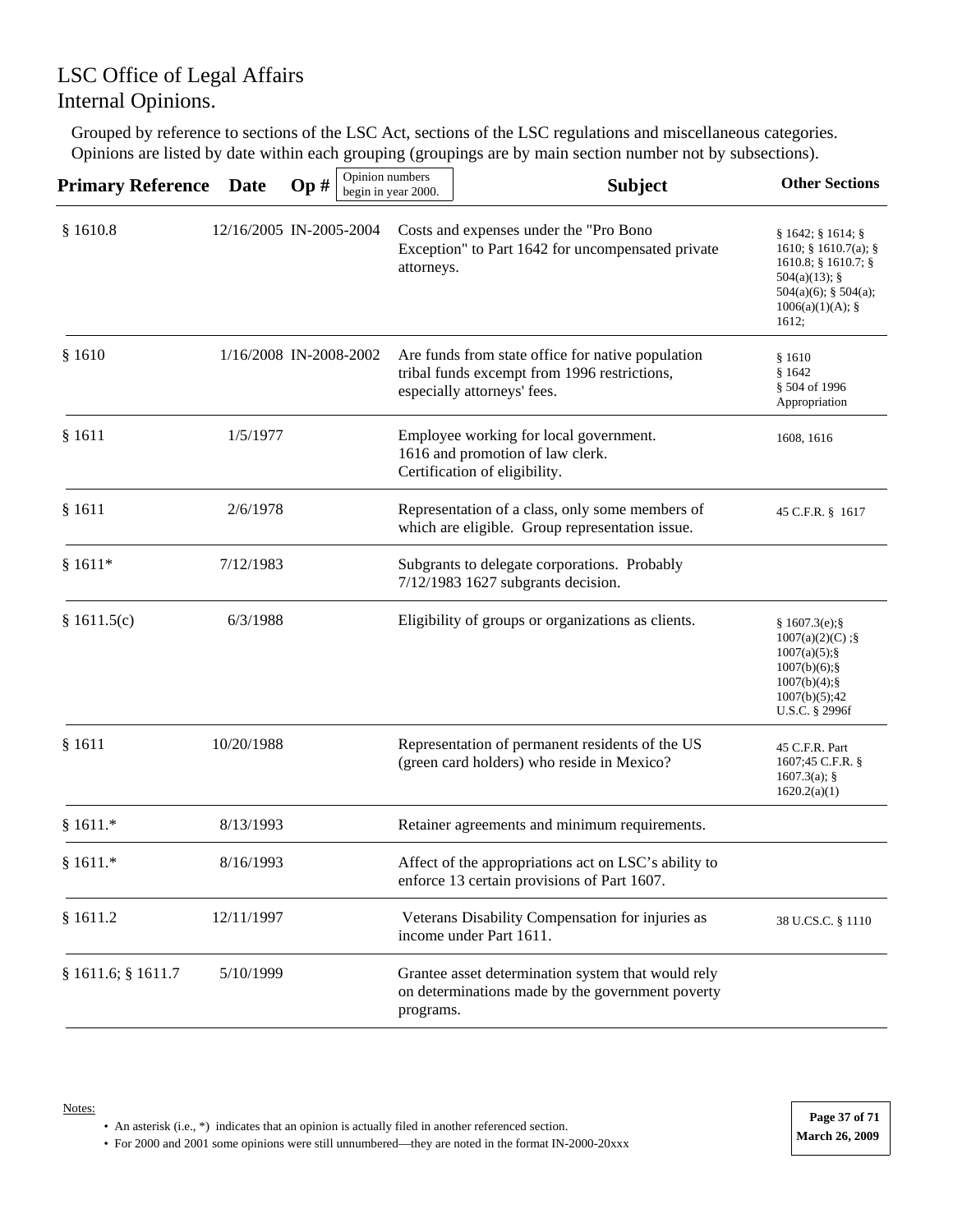Grouped by reference to sections of the LSC Act, sections of the LSC regulations and miscellaneous categories. Opinions are listed by date within each grouping (groupings are by main section number not by subsections).

| Primary Reference                                                                        | Date       | Opinion numbers<br>Op# | begin in year 2000. | <b>Subject</b>                                                                            | <b>Other Sections</b>                                                                                                                                                                                                                                                                                        |
|------------------------------------------------------------------------------------------|------------|------------------------|---------------------|-------------------------------------------------------------------------------------------|--------------------------------------------------------------------------------------------------------------------------------------------------------------------------------------------------------------------------------------------------------------------------------------------------------------|
| \$1611.5(c)                                                                              | 7/7/1999   |                        | Eligibility).       | Interrelationship between part 1626 (Alien<br>Eligibility) and section $1611.5(c)$ (Group | Part 1626;                                                                                                                                                                                                                                                                                                   |
| § 1611.8; § 1611.9                                                                       | 12/15/1999 |                        | Program Letter      | DRAFT of "Model Client Retainer Agreement"                                                | $§ 1621.3$ ; § 1609.3                                                                                                                                                                                                                                                                                        |
| § 1611.7; § 1611.8                                                                       |            | 8/1/2000 IN-2000-2014  |                     | § 1617 and representative actions that are not filed<br>or certified as class actions.    | 45 C.F.R. Part<br>1610;45 C.F.R. §<br>1610.1;45 C.F.R. §<br>1610.3;45 C.F.R.<br>Part 1617;45 C.F.R.<br>\$1617.2(a);45<br>C.F.R. Part 1626;45<br>C.F.R. $§$ 1626.9;45<br>C.F.R. Part 1636;45<br>C.F.R. § 1636.2                                                                                               |
| § 1611                                                                                   |            | 8/2/2000 IN-2000-2024  |                     | Partial child custody and eligibility.                                                    |                                                                                                                                                                                                                                                                                                              |
| \$1611.5(a)                                                                              |            | 1/16/2001 IN-2001-2001 |                     | "Matters" and eligibility determinations.                                                 | 42 U.S.C. §<br>2996a(5), 1002(5);<br>42 U.S.C. §<br>2996b(a), 1003(a);<br>42 U.S.C. §<br>2996e(a)(1),<br>$1006(a)(1)$ ; 42<br>U.S.C.<br>$2996f(a)(2)$ ,<br>$1007(a)(2)$ ; 45<br>C.F.R. Part 1611,<br>$1611.5(a)$ ; 45 C.F.R.<br>Part 1620,<br>$1620.3(a)$ ; 45 C.F.R.<br>§ 1620.3(a); 45<br>C.F.R. Part 1635 |
| § 1611                                                                                   |            |                        | of the time.        | 3/29/2001 IN-2001-20xxx Household number and custody of 2 children 50%                    |                                                                                                                                                                                                                                                                                                              |
| $§ 1611.3;$ §<br>$1611.4(b)$ ; §<br>1611.5;<br>1611.5(c); $§$<br>1611.7(a);<br>1611.8(a) |            | 6/6/2001 IN-2001-2005  |                     | Group eligibility determination standards.                                                |                                                                                                                                                                                                                                                                                                              |
| § 1611.2                                                                                 |            | 2/14/2003 IN-2003-2001 | income.             | Income eligibility and teenage son's part time                                            |                                                                                                                                                                                                                                                                                                              |

#### Notes:

• An asterisk (i.e., \*) indicates that an opinion is actually filed in another referenced section.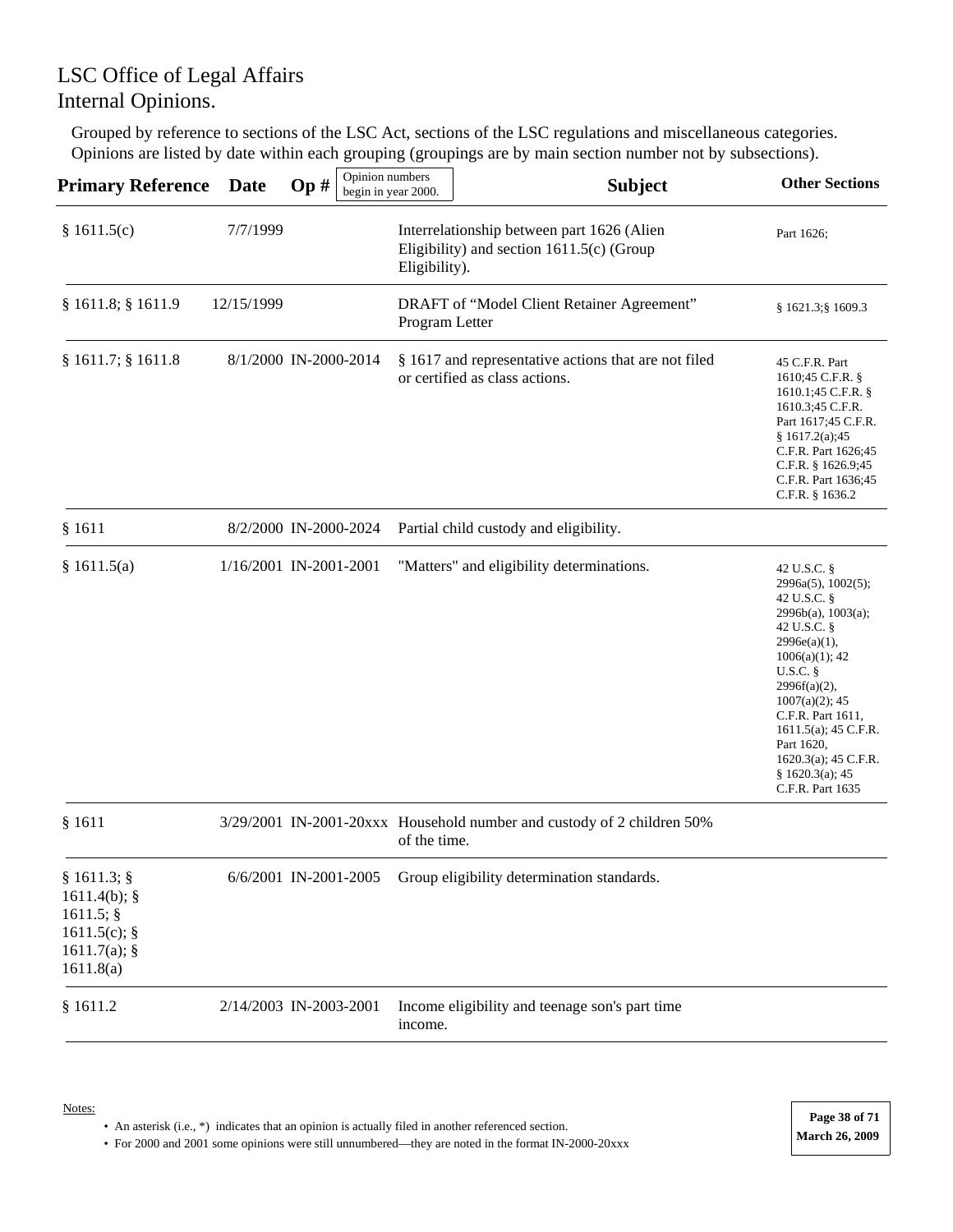Grouped by reference to sections of the LSC Act, sections of the LSC regulations and miscellaneous categories. Opinions are listed by date within each grouping (groupings are by main section number not by subsections).

| <b>Primary Reference</b>                          | <b>Date</b>            | Op# | Opinion numbers | begin in year 2000. | <b>Subject</b>                                                                                                                                                                  | <b>Other Sections</b>                                                                                                                                                                  |
|---------------------------------------------------|------------------------|-----|-----------------|---------------------|---------------------------------------------------------------------------------------------------------------------------------------------------------------------------------|----------------------------------------------------------------------------------------------------------------------------------------------------------------------------------------|
| §1611.                                            | 1/21/2004 IN-2004-2003 |     |                 | retainers.          | Access to client file information in Florida--public<br>documents and summaries of services absent                                                                              | Access to grantee<br>informaiton, §<br>$1006(b)$ , §1611,<br>§1009(d), 1996<br>Appropriation §<br>$509(h)$ .                                                                           |
| § 1611.5;                                         | 3/31/2004 IN-2004-2006 |     |                 |                     | Part 1611, spend down formulas and preferences.                                                                                                                                 |                                                                                                                                                                                        |
| \$1611.8                                          | 6/22/2004 IN-2004-2008 |     |                 |                     | Retainer agreements, unavailable parents,<br>abuse/neglect cases.                                                                                                               |                                                                                                                                                                                        |
| \$1612                                            | 7/17/1984              |     |                 |                     | Effect of LSC Act and new lobbying regulations on<br>law school clinical program                                                                                                | \$1010(c)                                                                                                                                                                              |
| § 1612.2(b)(2);<br>$1612.2(d)(1);$ §<br>1612.7(b) | 7/17/1984              |     |                 |                     | Review of program's policy statement and §<br>$1612.7(d)(1)$ requirement for periodic reports.                                                                                  |                                                                                                                                                                                        |
| \$1612                                            | 8/25/1987              |     |                 |                     | Applicability of LSC funding regs to Bar<br>Association funding.                                                                                                                | \$1010(c);42 U.S.C.<br>§ 2996i;45 C.F.R. §<br>1610.3                                                                                                                                   |
| $§ 1612.3;$ §<br>1612.1(h)(3);<br>1612.6; § 1612; | 9/12/1988              |     |                 |                     | Effect of the Rudman Amendment on LSC's<br>Authority to Implement and Regulate Private Funds<br>Provisions of Part 1612.                                                        | Pub. Law 99-<br>591; Pub. Law 100-<br>202;LSC Act §<br>1010(c);LSC Act §<br>$1007(a)(5)$ ; LSC Act<br>§ 1007(b)(6);LSC<br>Act $\frac{8}{3}$<br>$1007(b)(7)$ ; 'Private'<br>Funds Memo" |
| \$1612.3                                          | 10/18/1988             |     |                 | that lobby.         | LSC regulation on dues payment to organizations                                                                                                                                 | Pub. Law 99-591                                                                                                                                                                        |
| \$1612                                            | 1/6/1989               |     |                 |                     | Effect of the Rudman Amendment in LSC's Fiscal<br>Year 1989 Appropriations Act on LSC's Authority<br>to Implement and Enforce Certain Private Funds<br>Provisions of Part 1612. | Pub. Law 100-<br>459;42 U.S.C.<br>2996g(e);                                                                                                                                            |
| $§ 1612.1;$ §<br>1612.7;<br>1612.7(b)             | 12/13/1990             |     |                 |                     | Publications and § § 1612.1 and 1612.7 restrictions.                                                                                                                            |                                                                                                                                                                                        |

Notes: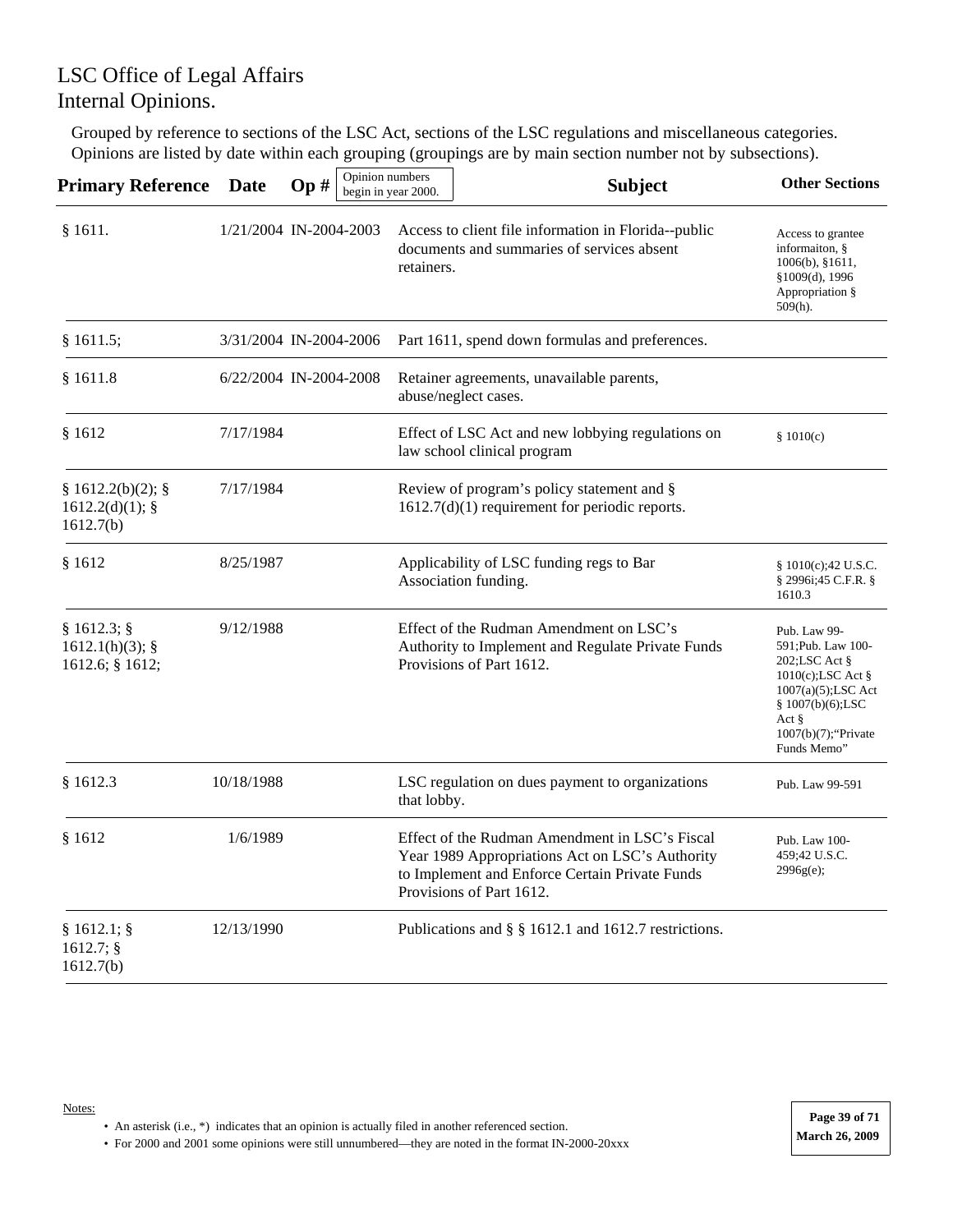Grouped by reference to sections of the LSC Act, sections of the LSC regulations and miscellaneous categories. Opinions are listed by date within each grouping (groupings are by main section number not by subsections).

| <b>Primary Reference</b>                  | <b>Date</b> | $\mathbf{Op} \#$       | Opinion numbers<br>begin in year 2000. | <b>Subject</b>                                                                                                                                                 | <b>Other Sections</b>                                                                                                                          |
|-------------------------------------------|-------------|------------------------|----------------------------------------|----------------------------------------------------------------------------------------------------------------------------------------------------------------|------------------------------------------------------------------------------------------------------------------------------------------------|
| \$1612.6(c)                               | 2/18/1992   |                        |                                        | Confidentiality and privilege involving grantee<br>responses to legislative bodies and LSC access.<br>NOTE: Superseded by the 4/2/92 memo.                     | § 1007(a)(5)(B) of<br>Act, 42 U.S.C. §<br>$2996f(a)(5)(B)$ , Pub.<br>Law 102-140, Pub.<br>Law 101-515, See<br>also 2/28 memo<br>below.         |
| § 1612.6(c)                               | 4/2/1992    |                        |                                        | Confidentiality and privilege involving grantee<br>responses to legislative bodies and LSC access.<br>Superscedes 2/18/92 opinion.                             | § 1007(a)(5)(B) of<br>Act;42 U.S.C. §<br>$2996f(a)(5)(B);$ Pub.<br>Law 102-140; Pub.<br>Law 101-515;See<br>also 2/28 memo<br>below             |
| \$1612                                    | 8/14/1992   |                        |                                        | Comments on the proposed revised<br>legislative/administrative advocacy reporting forms.                                                                       | $$1010$ of the LSC<br>Act;42 U.S.C. §<br>2996I(c)                                                                                              |
| § 1612.5(e)(3);<br>1612.2;                | 8/24/1992   |                        |                                        | Applicability of § 1611.8 and § 1612.5(e)(3) to<br>activities supported with non-LSC funds.                                                                    | § 1611.8(a); Part<br>1611;                                                                                                                     |
| \$1612.1(m)                               | 11/30/1992  |                        |                                        | Grantee publication and "publicity and<br>propaganda" prohibition.                                                                                             |                                                                                                                                                |
| § 1612.11(b);<br>1612.1                   | 6/9/1993    |                        | activities.                            | Effect of appropriations act on use of private finds<br>for legislative/administrative activities. Question<br>form for grantees regarding otherwise prohibied | Attached<br>questionaire:<br>Legislative and<br>Administrative<br><b>Advocacy Quarterly</b><br>Report                                          |
| \$1612.11(b)                              | 11/23/1993  |                        |                                        | Status of 1993 revisions to Part 1602 (FOIA) and<br>Part 1612 (re: Lobbying and related activities)                                                            | 42 U.S.C. §<br>$2996g(e);$ Part<br>1602; Pub. Law No.<br>102-140; Pub. Law<br>No. 101-515; Pub.<br>Law No. 102-<br>395; Pub. Law No.<br>103-88 |
| § 1612;                                   | 8/3/1995    |                        |                                        | General retainer agreement for misc. activities;<br>Compliance with Part 1612.                                                                                 | \$1611.8(3)                                                                                                                                    |
| § 1612.8(a);<br>$1612.8(b)$ ; §<br>1612.7 | 1/17/1996   |                        |                                        | Response and Analysis of complaint that grantee<br>engaged in unlawful and unethical activities in<br>violation of the LSC Act & regulations.                  | § 1620.3;42 U.S.C.<br>\$1006(b)(3)                                                                                                             |
| \$1612                                    |             | 12/9/2003 IN-2003-2013 |                                        | Placing grantees on month-to-month funding.                                                                                                                    | § 1612, 1618, 1623                                                                                                                             |

• An asterisk (i.e., \*) indicates that an opinion is actually filed in another referenced section.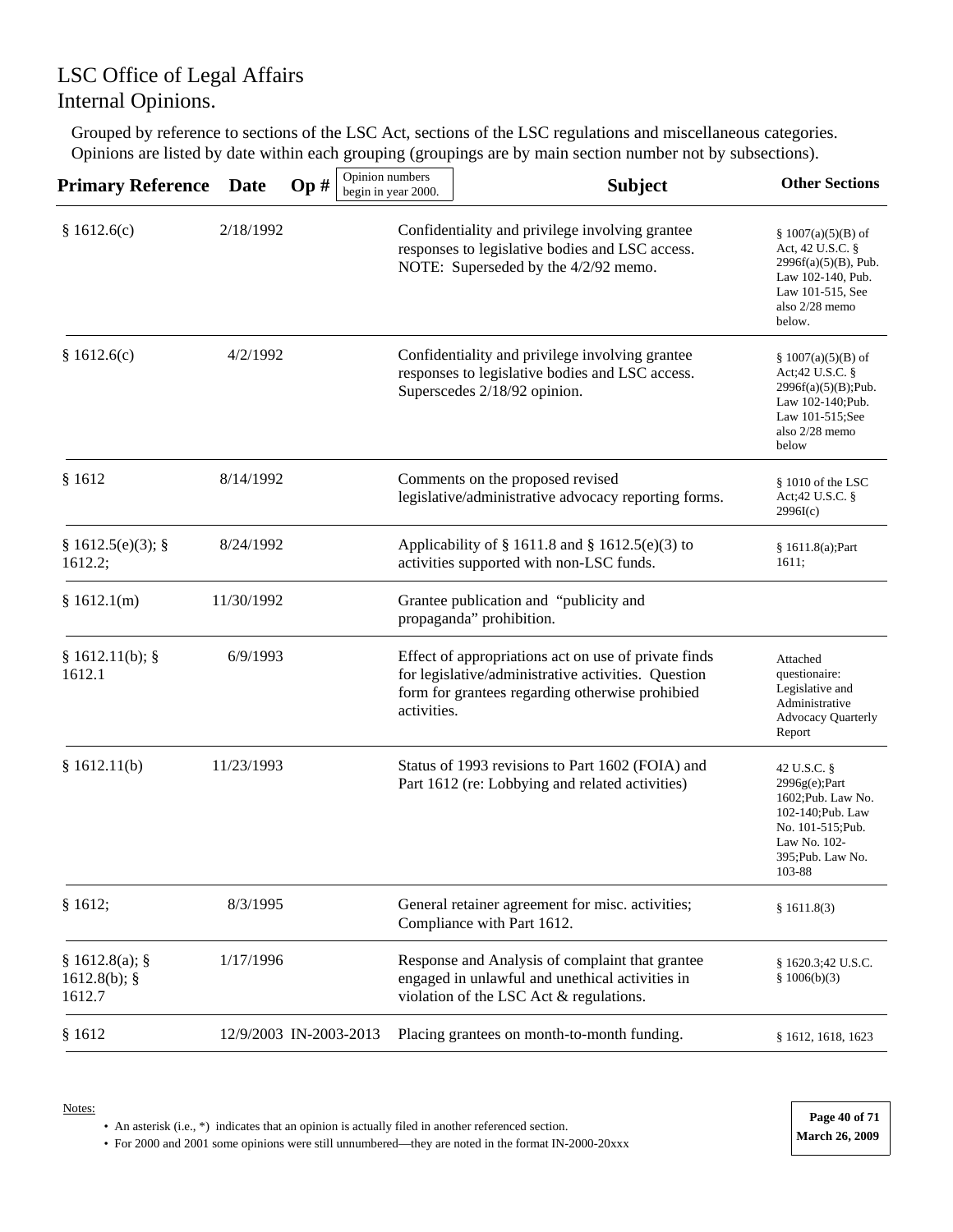Grouped by reference to sections of the LSC Act, sections of the LSC regulations and miscellaneous categories. Opinions are listed by date within each grouping (groupings are by main section number not by subsections).

| <b>Primary Reference</b>                      | Date                    | Op# | Opinion numbers | begin in year 2000. | <b>Subject</b>                                                                                                                                             | <b>Other Sections</b>                                                                       |
|-----------------------------------------------|-------------------------|-----|-----------------|---------------------|------------------------------------------------------------------------------------------------------------------------------------------------------------|---------------------------------------------------------------------------------------------|
| \$1612                                        | 10/31/2007 IN-2007-2006 |     |                 |                     | Whether grantee's participation in the Child Support<br>Guidelines Review Commission, pursuant to<br>statutory appointment, is permissible under 1612      |                                                                                             |
| \$1612                                        | 1/9/2008 IN-2008-2001   |     |                 | 1612 - LAFLA        | Scope of "requested testimony" exception and<br>organizing with non-LSC funds under 45 CFR Part                                                            |                                                                                             |
| § 1613                                        | 12/17/1976              |     |                 |                     | Collateral proceeding for appellate review of non-<br>eligibility for representation by public defender.                                                   |                                                                                             |
| § 1613                                        | 11/22/1977              |     |                 |                     | Amicus brief for a eligible client group involving a<br>writ of prohibition and meaning of "criminal<br>proceeding" in Part 1613.                          |                                                                                             |
| § 1613                                        | 12/22/1978              |     |                 |                     | Misdemeanor representation in tribal courts.                                                                                                               |                                                                                             |
| § 1613.4;<br>1613.4(b)                        | 6/18/1979               |     |                 |                     | Criminal representation restriction.                                                                                                                       | $\S$ 1007(b)(2);42<br>$U.S.C.$ §<br>2996f(b)(2);45<br>C.F.R. § 1606.3;45<br>C.F.R. § 1618.5 |
| \$1613                                        | 1/14/1980               |     |                 |                     | Informal assistance to public defender.                                                                                                                    |                                                                                             |
| § 1613.4                                      | 6/7/1988                |     |                 |                     | Court appointment of staff attorneys. Using LSC<br>funds to buy criminal malpractice insurance.                                                            | 42 U.S.C. §<br>2996f(b)(2)                                                                  |
| \$1614                                        | 2/9/1983                |     |                 |                     | Potential for conflict of interest when program<br>refers an eligible client to PAI representation when<br>a staff attorney represents the opposing party. | \$1007                                                                                      |
| \$1614                                        | 1/6/1984                |     |                 |                     | Interpretation of the instruction on PAI #83-6                                                                                                             |                                                                                             |
| § 1614                                        | 1/19/1984               |     |                 |                     | Private attorneys and PAI requirement under LSC<br>instruction 83-6. Referral to program with \$50 fee<br>and PAI requirement.                             |                                                                                             |
| \$1614                                        | 4/25/1984               |     |                 |                     | Attorneys' fees generated by PBI program.                                                                                                                  | 45 C.F.R. § 1609.5                                                                          |
| § 1614                                        | 5/29/1984               |     |                 |                     | Private attorneys and fees awarded in private<br>attorney involvement cases.                                                                               | \$1609.5                                                                                    |
| $§ 1614.1;$ §<br>$1614.1(a)$ ; §<br>1614.4(a) | 2/5/1985                |     |                 |                     | Waiver of the 12.5% PAI requirement.                                                                                                                       |                                                                                             |

Notes:

• An asterisk (i.e., \*) indicates that an opinion is actually filed in another referenced section.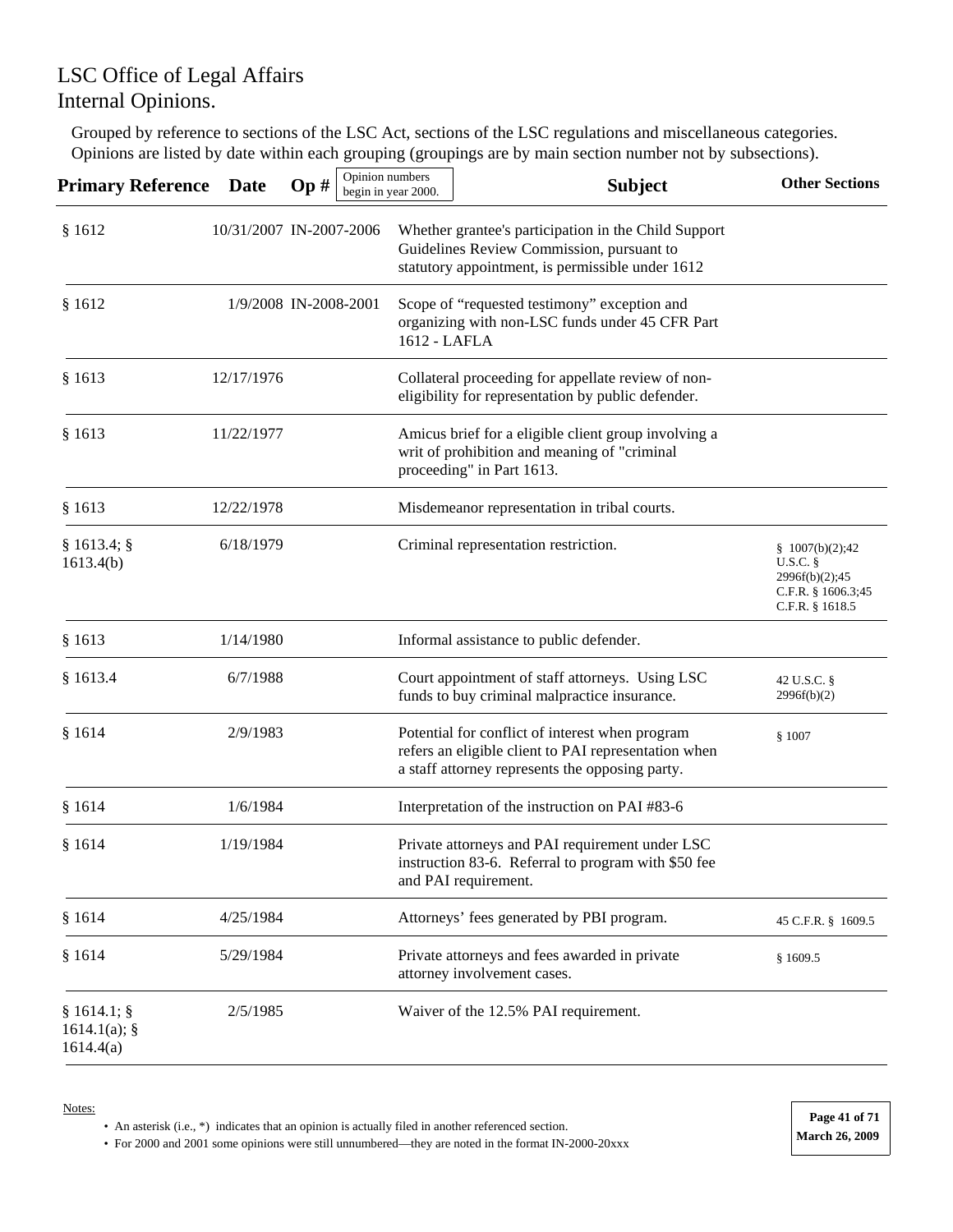Grouped by reference to sections of the LSC Act, sections of the LSC regulations and miscellaneous categories. Opinions are listed by date within each grouping (groupings are by main section number not by subsections).

| <b>Primary Reference</b>                                      | <b>Date</b> | Op# | Opinion numbers<br>begin in year 2000.           | <b>Subject</b>                                                                                                                               | <b>Other Sections</b>                                                                                                   |
|---------------------------------------------------------------|-------------|-----|--------------------------------------------------|----------------------------------------------------------------------------------------------------------------------------------------------|-------------------------------------------------------------------------------------------------------------------------|
| § 1614(d)(6);<br>1614(d)(9)                                   | 9/18/1985   |     | PAI expenditure.                                 | Whether subgrant agreement constitutes a legitimate                                                                                          | 45 C.F.R. Part 1627                                                                                                     |
| \$1614                                                        | 5/16/1986   |     | Private attorneys attending task force meetings. |                                                                                                                                              |                                                                                                                         |
| § 1614.7(b)                                                   | 8/4/1986    |     |                                                  | Request for waiver of 12.5% PAI requirement                                                                                                  |                                                                                                                         |
| \$1614.6(f)                                                   | 9/3/1987    |     | requirement.                                     | Review of denial of waiver based on notice                                                                                                   |                                                                                                                         |
| \$1614.5(d)                                                   | 6/15/1988   |     |                                                  | Private attorneys and attorneys' fees as part of a<br>recipient's PAI program.                                                               | 45 C.F.R. Part<br>1609;45 C.F.R. §<br>1609.5;45 C.F.R. §<br>1609.6;45 C.F.R.<br>Part 1627;45 C.F.R.<br>§ $1627.3(b)(1)$ |
| § 1614.7;<br>1614.7(a);<br>1614.7(b)                          | 1/24/1989   |     |                                                  | Grantees that failed to get PAI waivers.                                                                                                     |                                                                                                                         |
| \$1614.6                                                      | 3/24/1989   |     |                                                  | Methods of requiring grantee participation in<br>special LSC projects.                                                                       | § $1006(a)(1)(B);$ §<br>$1006(a)(3)(A);$ §<br>$1008(b);$ $1008(e)$                                                      |
| § 1614.6(c)(5);<br>$1614.6(e)$ ; §<br>1614.7(a);<br>1614.7(b) | 5/9/1989    |     |                                                  | Computing PAI expenditures.                                                                                                                  |                                                                                                                         |
| § 1614                                                        | 8/4/1989    |     | funds                                            | Meeting PAI requirements through public or private                                                                                           |                                                                                                                         |
| § 1614.5;<br>1614.5(d)                                        | 3/22/1990   |     |                                                  | Attorneys fees and litigation expesnes or<br>compensation for attorneys performing services for<br>recipients as part of the PAI initiative. | 45 C.F.R. Part<br>1628;45 C.F.R. §<br>1628.2;45 C.F.R.<br>Part 1630;45 C.F.R.<br>\$1630.4(e)                            |
| § 1614; § 1614.1;<br>§ $1614.3(b)(2)$                         | 3/26/1992   |     | PAI subgrant.                                    | Allocability of salaries paid to professors under a                                                                                          | § 1006(e)(1);<br>$1002(7)$ ; § 1600.1,<br>1627                                                                          |
| § 1614.1(a);<br>1614.1(b)                                     | 4/16/1992   |     |                                                  | Scope of application of Private Attorney<br>Involvement regulation.                                                                          | \$1006(a)(1)(A)                                                                                                         |

• An asterisk (i.e., \*) indicates that an opinion is actually filed in another referenced section.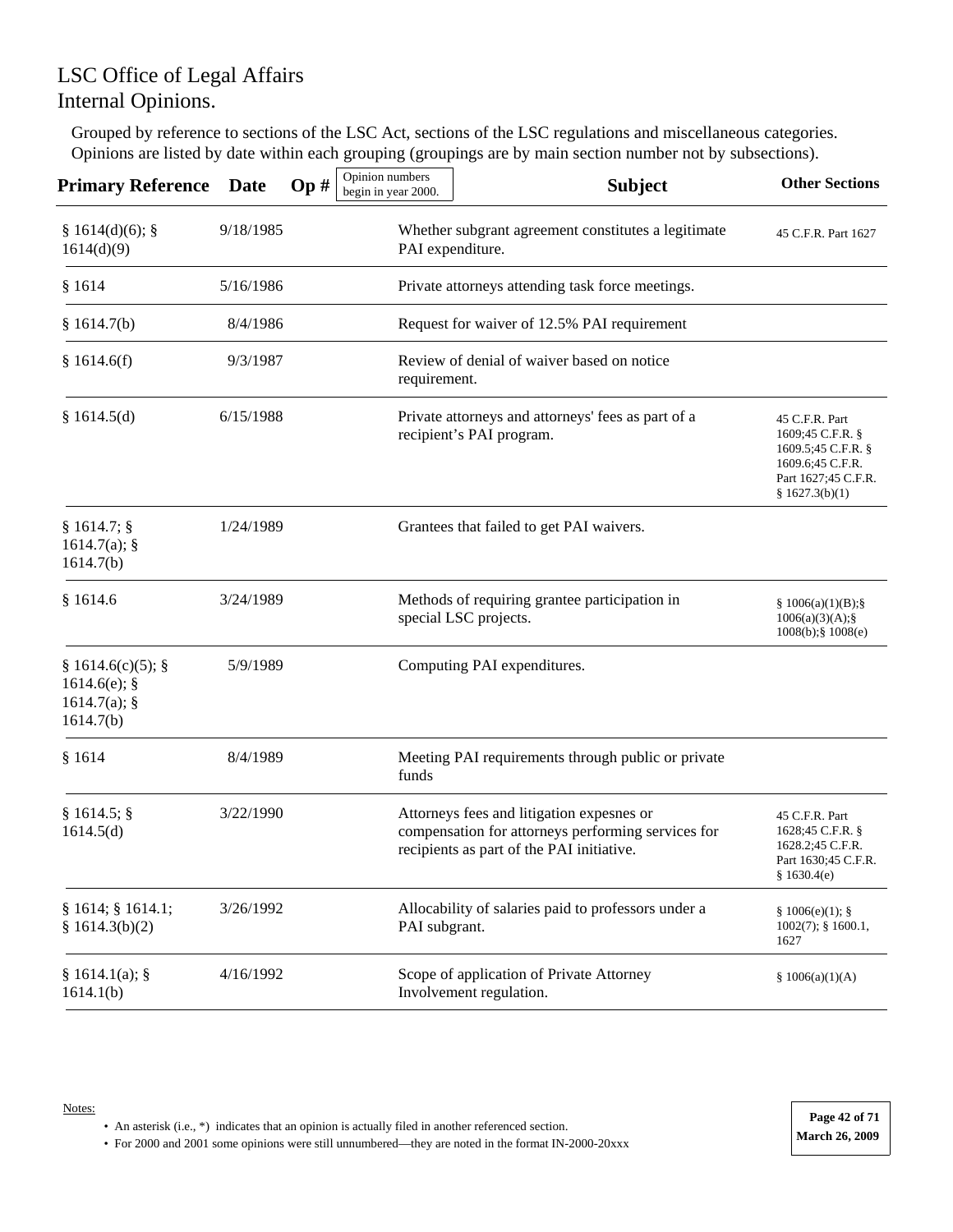Grouped by reference to sections of the LSC Act, sections of the LSC regulations and miscellaneous categories. Opinions are listed by date within each grouping (groupings are by main section number not by subsections).

| <b>Primary Reference</b>                                                                                                                                        | <b>Date</b> | Op# | Opinion numbers<br>begin in year 2000. | <b>Subject</b>                                                                                                                                                                                              | <b>Other Sections</b>                                                                                       |
|-----------------------------------------------------------------------------------------------------------------------------------------------------------------|-------------|-----|----------------------------------------|-------------------------------------------------------------------------------------------------------------------------------------------------------------------------------------------------------------|-------------------------------------------------------------------------------------------------------------|
| § 1614.1(a);<br>$1614.1(b)$ ; §<br>$1614.2(b)(1);$ §<br>1614.3;<br>$1614.3(b)$ ; §<br>$1614.3(b)(2)$ ; §<br>$1614.3(d)(1);$ §<br>1614.3(e); $§$<br>1614.3(e)(1) | 2/2/1993    |     |                                        | Allocation of costs for LSC's recipients' PAI<br>activities including intake for cases that do not get<br>referred to private attorneys.                                                                    |                                                                                                             |
| § 1614.1;<br>1614.3(e)                                                                                                                                          | 2/18/1993   |     |                                        | Part 1614, LSC instruction 83-6, PAI programs and<br>accounting requirements. Judicare program's<br>methods of accruing judicare costs and calculating<br>encumbrances and requirements of Part 1614.       |                                                                                                             |
| \$1614                                                                                                                                                          | 2/23/1993   |     | staff                                  | Propriety of recipient charging expenses and cases<br>closed toward PAI requirement when the expenses<br>relate to law school clinic supervised by recipient                                                |                                                                                                             |
| \$1614.3                                                                                                                                                        | 10/26/1993  |     |                                        | Part 1627 and meaning of "funds" and activity<br>expected to be conducted directly by the recipient<br>involving private law firm PAI client referral<br>system. Clarification of 8/12/93 memo.             | 45 C.F.R. Part<br>1627;45 C.F.R. §<br>1627.2(b)(1)                                                          |
| § 1614.1                                                                                                                                                        | 3/24/1998   |     |                                        | Distinguishing/defining "attorney" and "staff<br>attorney" in the context of Part 1610 prohibitions &<br>part-time employment elsewhere. (There is a<br>Second Memo on same date and subject)               | Part 1604; Part<br>1610; § 1608.5; §<br>1614.1; § 1002                                                      |
| \$1614.1                                                                                                                                                        | 3/24/1998   |     |                                        | Distinguishing/defining "attorney" and "staff<br>attorney" in the context of Part 1610 prohibitions &<br>part-time employment elsewhere. (There is a<br>Second Memo on same date and subject)               | Part 1604; Part<br>1610; § 1608.5; §<br>1614.1; § 1002                                                      |
| \$1614.1(a)                                                                                                                                                     | 6/25/1999   |     | requirement.                           | Scope of the exception in § $1627.2(b)(1)$ .<br>Clarification of term "private law firm or attorney."<br>Legal assistance to an eligible client by a public<br>interest law firm with program funds and PAI | 45 C.F.R. $\S$<br>1600.1;45 C.F.R. §<br>1627.2(b)(1);45<br>$C.F.R.$ §<br>1627.2(b)(2);45<br>C.F.R. § 1627.3 |

#### Notes:

• An asterisk (i.e., \*) indicates that an opinion is actually filed in another referenced section.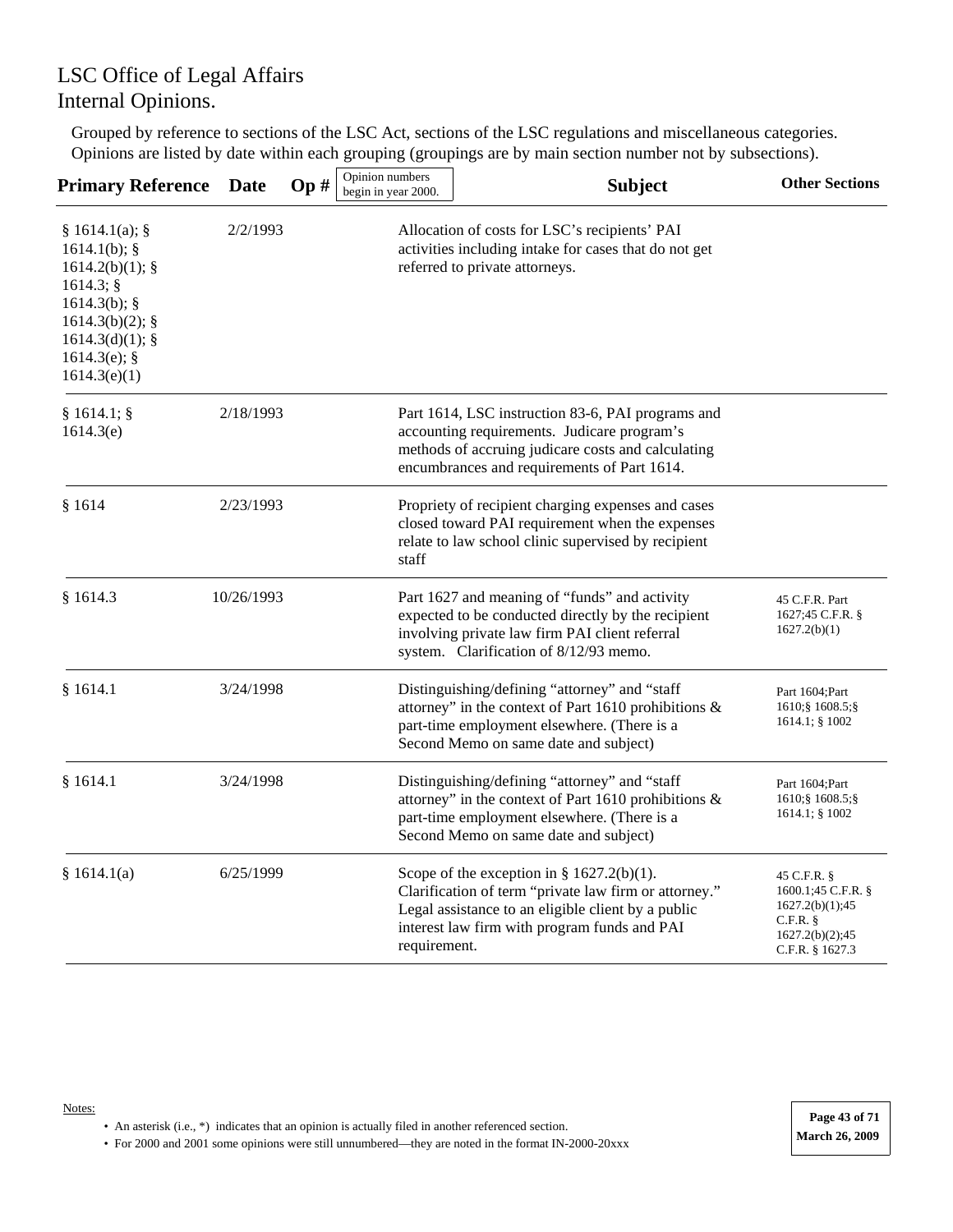Grouped by reference to sections of the LSC Act, sections of the LSC regulations and miscellaneous categories. Opinions are listed by date within each grouping (groupings are by main section number not by subsections).

| <b>Primary Reference</b>                                                | <b>Date</b>             | Op# | Opinion numbers | begin in year 2000. | <b>Subject</b>                                                                                                                                                      | <b>Other Sections</b>                                                                                                                                                                                                           |
|-------------------------------------------------------------------------|-------------------------|-----|-----------------|---------------------|---------------------------------------------------------------------------------------------------------------------------------------------------------------------|---------------------------------------------------------------------------------------------------------------------------------------------------------------------------------------------------------------------------------|
| § 1614.3;<br>1614.5;<br>$1614.5(a)$ ; §<br>$1614.5(b)$ ; §<br>1614.5(d) | 6/13/2001 IN-2001-2009  |     |                 | fee to recipient.   | Fees restriction and judicare program through which<br>attorneys handling Social Security cases collect fees<br>from awarded benefits and then returns the judicare | 45 C.F.R. Part<br>1610;45 C.F.R. §<br>1610.2(b)(9);45<br>C.F.R. $§$ 1610.7;45<br>$C.F.R.$ §<br>1610.7(a);45 C.F.R.<br>\$1610.7(c);45<br>C.F.R. Part 1642;45<br>$C.F.R.$ §<br>1642.2(a); 45 C.F.R.<br>\$1642.4(b)                |
| \$1614                                                                  | 2/17/2004 IN-2004-2004  |     |                 |                     | Handling of client through PAI when program is<br>conflicted out of representation itself.                                                                          |                                                                                                                                                                                                                                 |
| \$1614                                                                  | 3/3/2004 IN-2004-2005   |     |                 |                     | PAI DV clinics and issues of services and eligibility<br>in situations involve LSC funds, non-LSC funds,<br>PAI cases and non-PAI cases.                            | 45 CFR Part 1626                                                                                                                                                                                                                |
| \$1614                                                                  | 12/30/2004 IN-2004-2012 |     |                 |                     | PAI private attorneys providing brief advice and<br>counsel to prisoners but not litigation services.                                                               | § 1637                                                                                                                                                                                                                          |
| \$1614                                                                  | 12/16/2005 IN-2005-2004 |     |                 | attorneys.          | Costs and expenses under the "Pro Bono<br>Exception" to Part 1642 for uncompensated private                                                                         | § 1642; § 1614; §<br>1610; § 1610.7(a); §<br>$1610.8$ ; § 1610.7; §<br>$504(a)(13)$ ; §<br>$504(a)(6)$ ; § $504(a)$ ;<br>1006(a)(1)(A);<br>1612;                                                                                |
| \$1616                                                                  | 1/5/1977                |     |                 |                     | Employee working for local government.<br>1616 and promotion of law clerk.<br>Certification of eligibility.                                                         | 45 C.F.R. § 1608.5,<br>1611                                                                                                                                                                                                     |
| § 1617                                                                  | 2/6/1978                |     |                 |                     | Representation of a class, only some members of<br>which are eligible. Group representation issue.                                                                  | 45 C.F.R. §<br>1611.5(d)                                                                                                                                                                                                        |
| § 1617.2(a)                                                             | 8/1/2000 IN-2000-2014   |     |                 |                     | § 1617 and representative actions that are not filed<br>or certified as class actions.                                                                              | 45 C.F.R. Part<br>1610;45 C.F.R. §<br>1610.1;45 C.F.R. §<br>1610.3;45 C.F.R.<br>Part 1611;45 C.F.R.<br>§ 1611.7;45 C.F.R.<br>§ 1611.8;45 C.F.R.<br>§ 1611.9;45 C.F.R.<br>Part 1626;45 C.F.R.<br>Part 1636;45 C.F.R.<br>\$1636.2 |

• An asterisk (i.e., \*) indicates that an opinion is actually filed in another referenced section.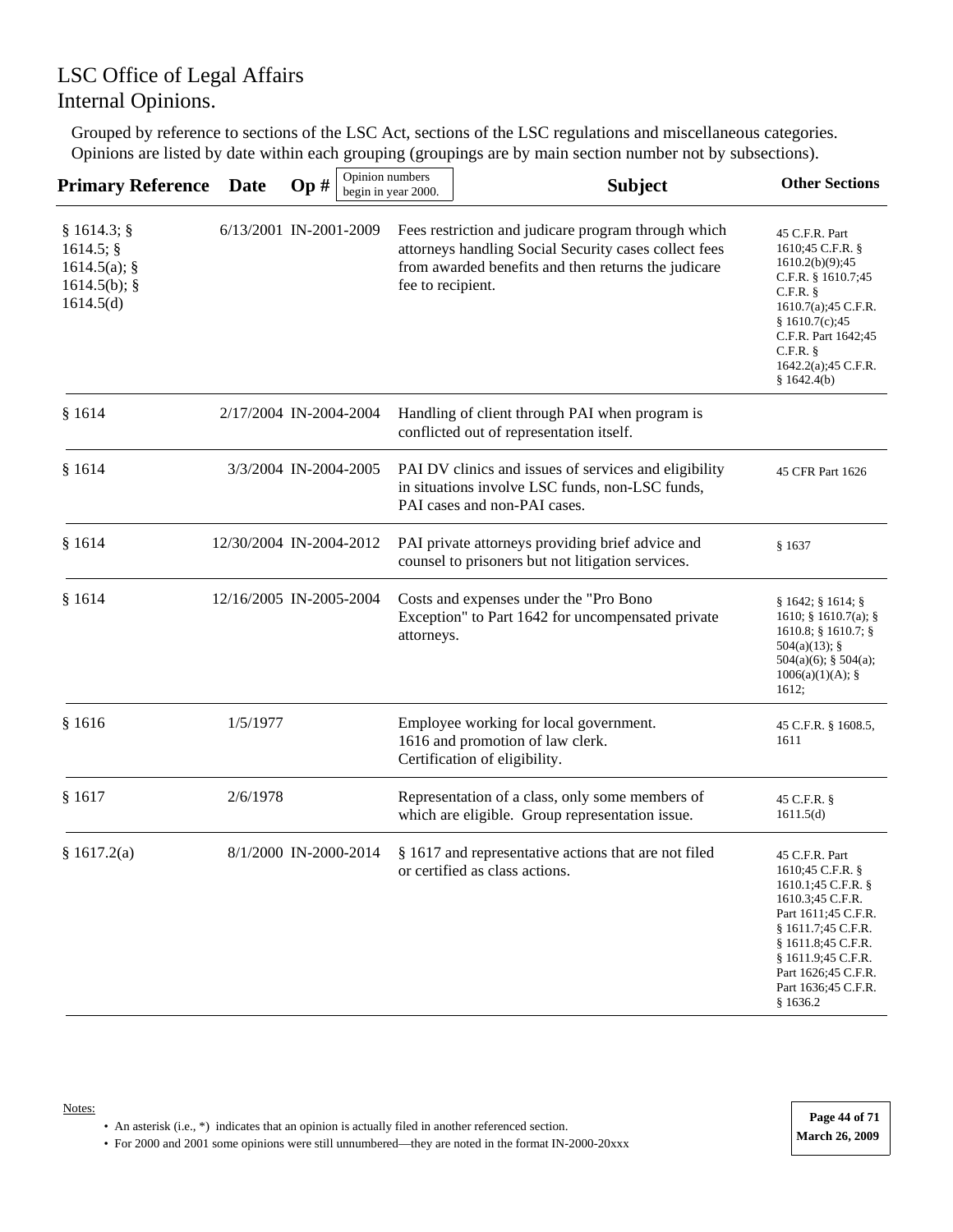Grouped by reference to sections of the LSC Act, sections of the LSC regulations and miscellaneous categories. Opinions are listed by date within each grouping (groupings are by main section number not by subsections).

| <b>Primary Reference</b>                  | Date                    | Op# | Opinion numbers | begin in year 2000. | <b>Subject</b>                                                                                                                                                                                                                                                                                                      | <b>Other Sections</b>                                                   |
|-------------------------------------------|-------------------------|-----|-----------------|---------------------|---------------------------------------------------------------------------------------------------------------------------------------------------------------------------------------------------------------------------------------------------------------------------------------------------------------------|-------------------------------------------------------------------------|
| \$1618                                    | 9/4/1980                |     |                 |                     | "Independent hearing examiner" as used in Part<br>1618 of LSC's regulations.                                                                                                                                                                                                                                        | 42 U.S.C. §<br>2996j;45 C.F.R. Part<br>1606;45 C.F.R. §<br>1606.8(a)    |
| \$1618.5(a)                               | 1/28/1981               |     |                 |                     | Response to program's violation of § 1607.6<br>prohibition against local board member accepting<br>compensation from a legal services programs.                                                                                                                                                                     | 45 C.F.R. § 1607.6                                                      |
| § 1618.4;<br>$1618.4(a)$ ; §<br>1618.4(c) | 9/27/1988               |     |                 |                     | Applicability of 45 C.F.R § 1618.4(c) to program's<br>suspension of attorney for violating program policy<br>prohibiting the outside practice of law.                                                                                                                                                               | \$1007(a)(4);45<br>C.F.R. Part 1604                                     |
| \$1618.4(c)                               | 7/31/1992               |     |                 |                     | LSC Act prohibition on the outside practice of law.                                                                                                                                                                                                                                                                 | 45 C.F.R. §<br>1604.3;45 C.F.R. §<br>1604.4;45 C.F.R. §<br>1604.5(b)    |
| § 1618; § 1624                            | 10/4/2001 IN-2001-2010  |     |                 |                     | Scope of LSC's responsibility to investigate<br>complaints of and take enforcement action against<br>LSC grantees for alleged instances of discrimination<br>on the basis of disability, including alleged<br>violations of LSC regulations at 45 CFR Part 1624<br>and the Americans with Disabilities Act ("ADA"). |                                                                         |
| \$1618                                    | 12/9/2003 IN-2003-2013  |     |                 |                     | Placing grantees on month-to-month funding.                                                                                                                                                                                                                                                                         | § 1612, 1618, 1623                                                      |
| §1619                                     | 12/30/2004 IN-2004-2010 |     |                 |                     | Applicability of FOIA to LSC grantees.                                                                                                                                                                                                                                                                              | § 1619, § 1005(g)                                                       |
| \$1620                                    | 8/30/1983               |     |                 |                     | LSC policy regarding program restricting delivery<br>of services to institutionalized persons.                                                                                                                                                                                                                      | 45 C.F.R. Part 1626                                                     |
| \$1620                                    | 2/20/1985               |     |                 |                     | Legislative redistricting cases.                                                                                                                                                                                                                                                                                    | §1632                                                                   |
| § 1620.1;<br>1620.2(b)(6)                 | 9/15/1988               |     |                 |                     | Ranking priorities under 45 C.F.R. Part 1620.                                                                                                                                                                                                                                                                       | § $1007(a)(2)(c);42$<br>U.S.C.<br>2996f(a)(2)(c);                       |
| § 1620.2(a)(1)                            | 10/20/1988              |     |                 |                     | Representation of permanent residents of the US<br>(green card holders) who reside in Mexico?                                                                                                                                                                                                                       | 45 C.F.R. Part<br>1607;45 C.F.R. §<br>1607.3(a); 45 C.F.R.<br>Part 1611 |

Notes: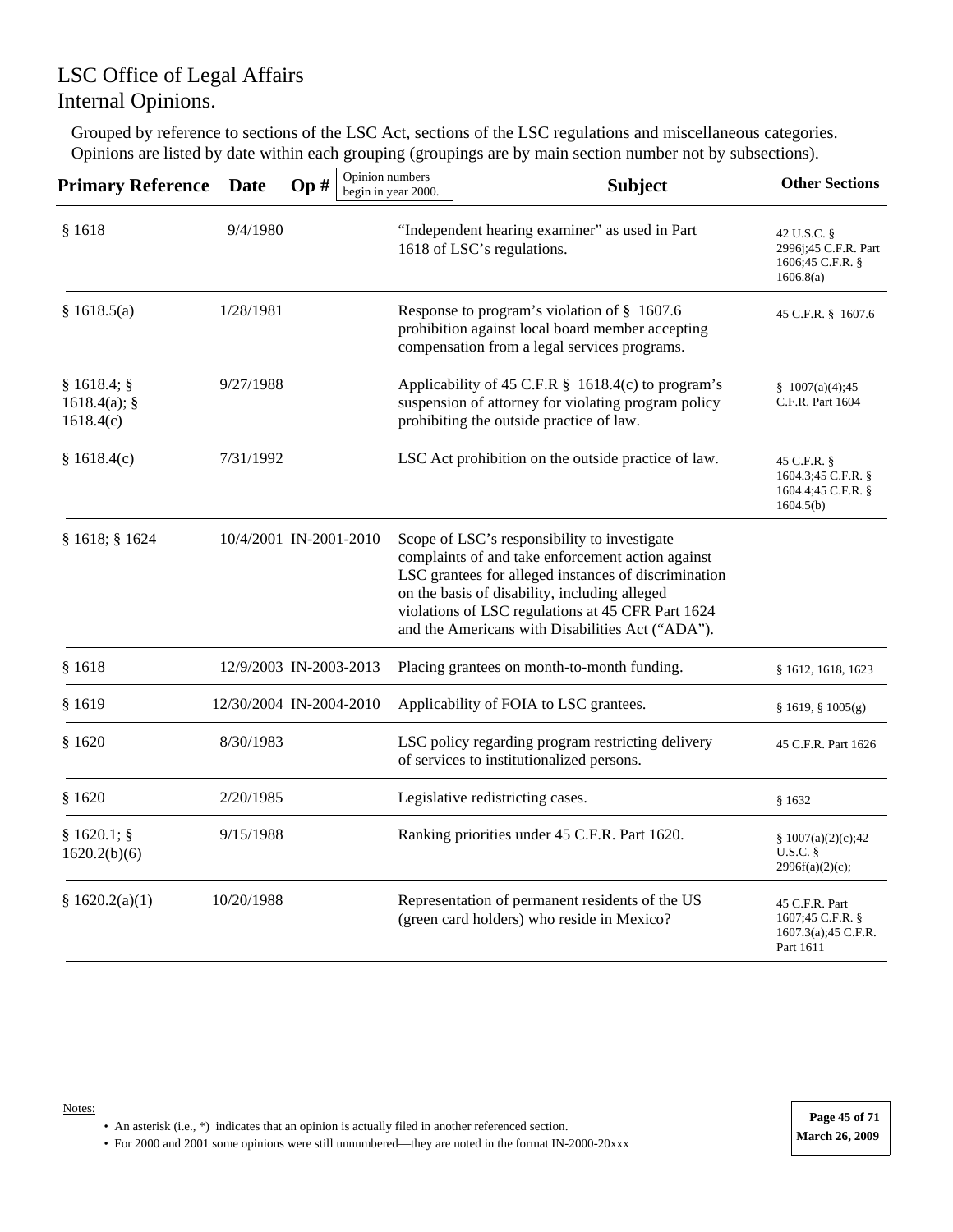Grouped by reference to sections of the LSC Act, sections of the LSC regulations and miscellaneous categories. Opinions are listed by date within each grouping (groupings are by main section number not by subsections).

| <b>Primary Reference</b>                                        | Date                    | Op# | Opinion numbers | begin in year 2000. | <b>Subject</b>                                                                                                                                | <b>Other Sections</b>                                                                                                                                                                                                                                                                                                         |
|-----------------------------------------------------------------|-------------------------|-----|-----------------|---------------------|-----------------------------------------------------------------------------------------------------------------------------------------------|-------------------------------------------------------------------------------------------------------------------------------------------------------------------------------------------------------------------------------------------------------------------------------------------------------------------------------|
| § 1620.2(1);<br>1620.4; § 1620.5;                               | 8/16/1993               |     |                 |                     | Affect of the appropriations act on LSC's ability to<br>enforce 13 certain provisions of Part 1607.                                           | § 1006(b)(1);<br>$1006(b)(1)(A);$ §<br>$1006(b)(3)$ ; §<br>$1007(a)(1);$ §<br>$1007(a)(2);$ §<br>1007(a)(2)(B);42<br>U.S.C.<br>2996e(b)(1)(A);42<br>$U.S.C.$ §<br>2996f(c);45 C.F.R. §<br>1607.3(g);45 C.F.R.<br>\$1607.3(h);45<br>$C.F.R.$ §<br>1607.4(a);45 C.F.R.<br>$§$ 1607.6;45 C.F.R.<br>§ 1611.5;45 C.F.R.<br>§1611.6 |
| \$1620                                                          | 1/17/1996               |     |                 |                     | Response and Analysis of complaint that grantee<br>engaged in unlawful and unethical activities in<br>violation of the LSC Act & regulations. | § $1006(b)(1)(B);42$<br>$U.S.C.$ §<br>1006(b)(3);45<br>C.F.R. Part 1608;45<br>C.F.R. § 1612.7;45<br>$C.F.R.$ §<br>1612.8(a);45 C.F.R.<br>\$1612.8(b);45<br>C.F.R. § 1620.3                                                                                                                                                    |
| \$1620                                                          | 10/27/2000 IN-2000-2018 |     |                 |                     | Collection of eligibility data from recipients for<br>services reported to LSC as "matters".                                                  | 42 U.S.C. §<br>2996(g)(a);45<br>C.F.R. Part 1635                                                                                                                                                                                                                                                                              |
| § 1620.3(a)                                                     | 1/16/2001 IN-2001-2001  |     |                 |                     | "Matters" and eligibility determinations.                                                                                                     | 42 U.S.C. §<br>2996a(5), 1002(5);<br>42 U.S.C. §<br>$2996b(a)$ , 1003(a);<br>42 U.S.C. §<br>2996e(a)(1),<br>$1006(a)(1)$ ; 42<br>$U.S.C.$ §<br>$2996f(a)(2)$ ,<br>$1007(a)(2)$ ; 45<br>C.F.R. Part 1611,<br>1611.5(a); 45 C.F.R.<br>Part 1620,<br>1620.3(a); 45 C.F.R.<br>§ 1620.3(a); 45<br>C.F.R. Part 1635                 |
| \$1621                                                          | 2/27/1979               |     |                 |                     | Grantee grievance procedure.                                                                                                                  |                                                                                                                                                                                                                                                                                                                               |
| $§ 1621.1;$ §<br>1621.2; § 1621.3;<br>§ 1621.3(b)(1);<br>1621.4 | 2/12/1993               |     |                 |                     | Grantee requirements for notification of grievance<br>rights to applications.                                                                 |                                                                                                                                                                                                                                                                                                                               |
|                                                                 |                         |     |                 |                     |                                                                                                                                               |                                                                                                                                                                                                                                                                                                                               |

Notes:

• An asterisk (i.e., \*) indicates that an opinion is actually filed in another referenced section.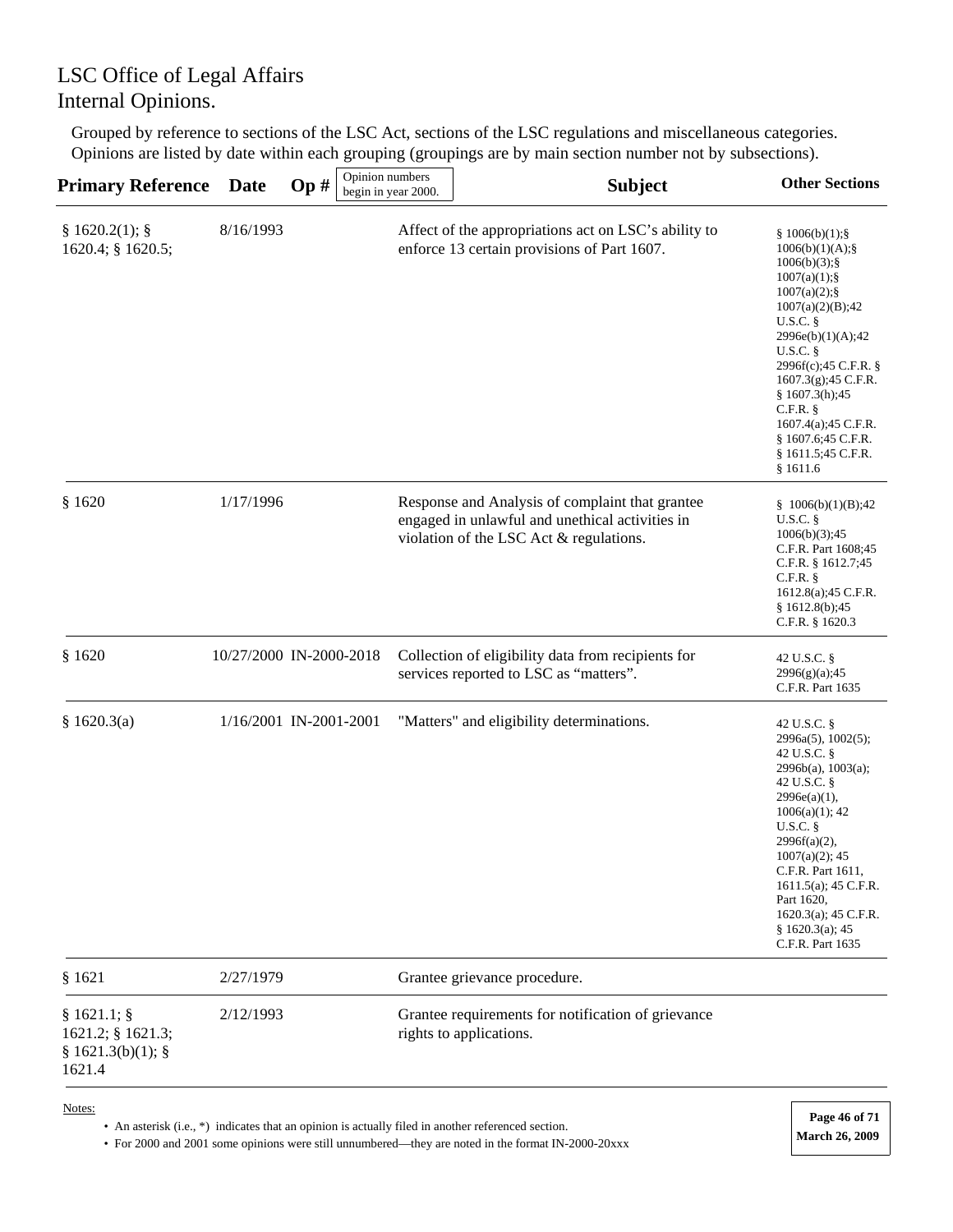Grouped by reference to sections of the LSC Act, sections of the LSC regulations and miscellaneous categories. Opinions are listed by date within each grouping (groupings are by main section number not by subsections).

| <b>Primary Reference</b>      | <b>Date</b> | Op# | Opinion numbers<br>begin in year 2000. | <b>Subject</b>                                                                                                                                                                               | <b>Other Sections</b>                                                                                                                                                                                                                                                                                                  |
|-------------------------------|-------------|-----|----------------------------------------|----------------------------------------------------------------------------------------------------------------------------------------------------------------------------------------------|------------------------------------------------------------------------------------------------------------------------------------------------------------------------------------------------------------------------------------------------------------------------------------------------------------------------|
| \$1621.2                      | 6/10/1993   |     |                                        | Whether program's grievance procedures comply<br>with 45 C.F.R. Part 1621's grievance committee<br>composition requirements.                                                                 |                                                                                                                                                                                                                                                                                                                        |
| \$1621.2                      | 8/16/1993   |     |                                        | Affect of the appropriations act on LSC's ability to<br>enforce 13 certain provisions of Part 1607.                                                                                          | \$1006(b)(1);<br>1006(b)(1)(A);<br>$1006(b)(3)$ ; §<br>1007(a)(1);<br>$1007(a)(2)$ ; §<br>1007(a)(2)(B);42<br>U.S.C.<br>2996e(b)(1)(A);42<br>U.S.C.<br>2996f(c);45 C.F.R. §<br>$1607.3(g)$ ; 45 C.F.R.<br>\$1607.3(h);45<br>$C.F.R.$ §<br>1607.4(a);45 C.F.R.<br>$§$ 1607.6;45 C.F.R.<br>§ 1611.5;45 C.F.R.<br>§1611.6 |
| \$1621.3(c)                   | 10/19/1993  |     | those files.                           | Part 1621 preservation of information in the client<br>grievance files for LSC review and LSC review of                                                                                      | 42 U.S.C. §<br>2996f(d);42 U.S.C.<br>$§$ 2996g(b);42<br>U.S.C. $\S$ 2996h(d)                                                                                                                                                                                                                                           |
| \$1621.4                      | 5/23/1994   |     | applicants.                            | Burden of client grievance procedures on grantees<br>and providing "adequate notice" of them to                                                                                              |                                                                                                                                                                                                                                                                                                                        |
| \$1622.8                      | 3/30/1982   |     |                                        | Government in the Sunshine Act requirements for<br>records of executive session.                                                                                                             | 5 U.S.C. $\S$ 552b(f)(1)                                                                                                                                                                                                                                                                                               |
| \$1622.2                      | 6/24/1982   |     |                                        | Sunshine Act and Board members' informal<br>discussions with one another and with the staff with<br>respect to preliminary issue identification and<br>attaining consensus on staff project. | $§1601.26;5$ U.S.C. §<br>552b(a)(2)                                                                                                                                                                                                                                                                                    |
| \$1622.2                      | 2/22/1983   |     |                                        | Definition of meeting under the Government in the<br>Sunshine Act, legislative history, etc.                                                                                                 | 5 U.S.C. §<br>552b(a)(2)                                                                                                                                                                                                                                                                                               |
| \$1622                        | 2/23/1983   |     |                                        | The Sunshine Act as applied to LSC's authority to<br>close meetings following public disruption.                                                                                             | 5 U.S.C. $\S 552b(c)$ ;5<br>$U.S.C.$ § 552b(h)(2)                                                                                                                                                                                                                                                                      |
| § 1622.5;<br>1622.6; § 1622.8 | 5/14/1984   |     | Sunshine Act                           | Making portions of transcripts, electronic<br>recordings, or minutes of executive sessions<br>publicly available under the Government in the                                                 | 5 U.S.C. §<br>552b(b);5 U.S.C. $\S$<br>552(c);5 U.S.C. §<br>$552b(f)(2);$ \$1005 of<br>the LSC Act                                                                                                                                                                                                                     |

Notes:

• An asterisk (i.e., \*) indicates that an opinion is actually filed in another referenced section.

• For 2000 and 2001 some opinions were still unnumbered—they are noted in the format IN-2000-20xxx **March 26, 2009** 

**Page 47 of 71**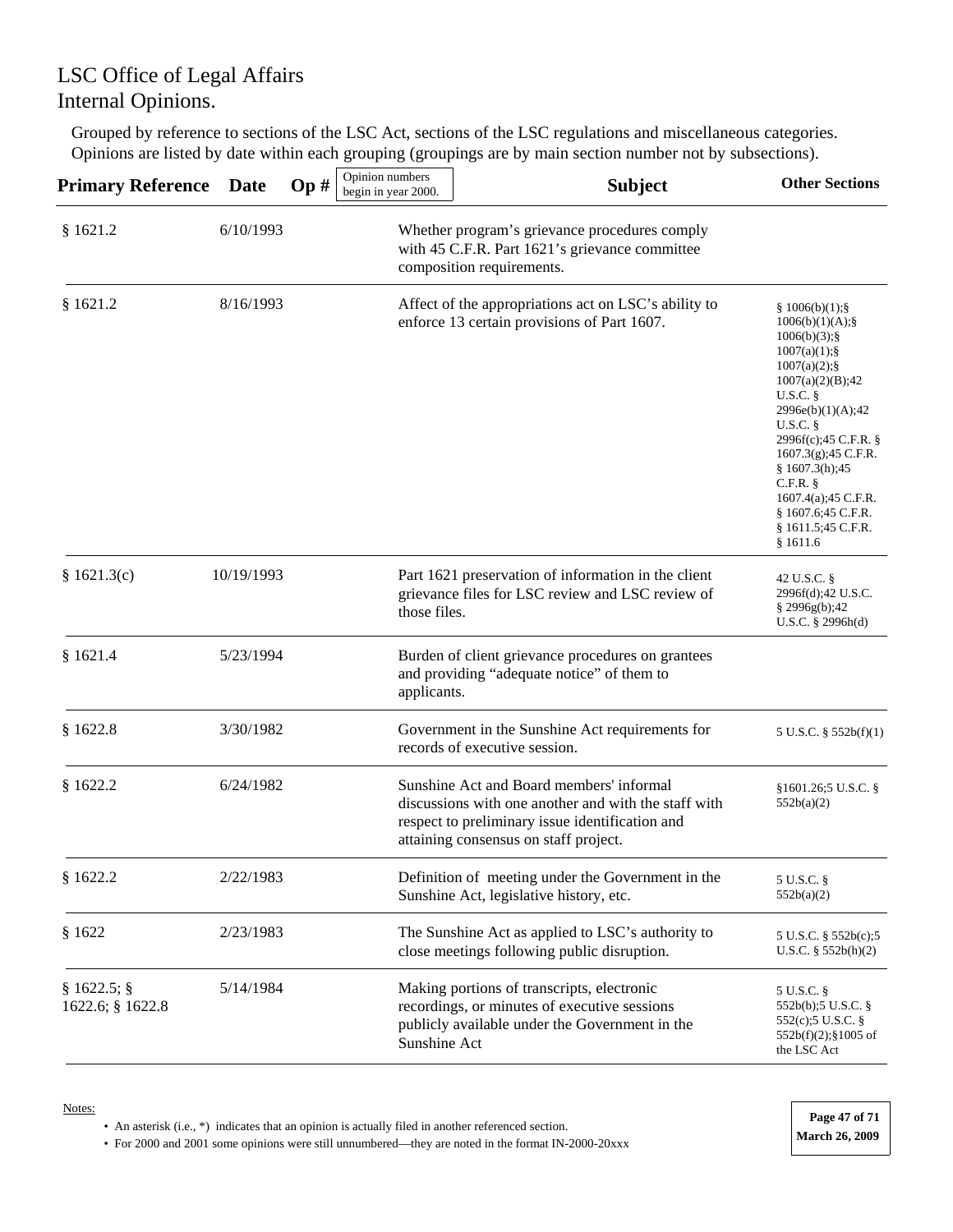Grouped by reference to sections of the LSC Act, sections of the LSC regulations and miscellaneous categories. Opinions are listed by date within each grouping (groupings are by main section number not by subsections).

| <b>Primary Reference</b>                                                                                                     | <b>Date</b> | Opinion numbers<br>Op# | begin in year 2000. | <b>Subject</b>                                                                                                                                                                                    | <b>Other Sections</b>                                                                                                                       |
|------------------------------------------------------------------------------------------------------------------------------|-------------|------------------------|---------------------|---------------------------------------------------------------------------------------------------------------------------------------------------------------------------------------------------|---------------------------------------------------------------------------------------------------------------------------------------------|
| \$1622.2                                                                                                                     | 2/17/1988   |                        |                     | Informal meeting with three members of the Board<br>and Sunshine Act notices, Part 1622 applicability<br>and compensation for members.                                                            | §1601.14                                                                                                                                    |
| \$1622                                                                                                                       | 6/26/1988   |                        | president.          | Application of the Sunshine Act to the Board<br>deliberations of candidate selection for LSC                                                                                                      | 5 U.S.C. § 552b;16<br>C.F.R. $§$ 4.14(a);17<br>$C.F.R.$ §<br>200.41(b);28 C.F.R.<br>\$16.201(b)                                             |
| § 1622.5(c);<br>$1622.5(d)$ ; §<br>$1622.5(e)$ ; §<br>1622.5(h);<br>1622.5(f)                                                | 10/27/1989  |                        |                     | Government in the Sunshine Act and closing<br>portions of a Board Meeting.                                                                                                                        | $\S 1004(g)$ ;5 U.S.C. $\S$<br>552b(c)                                                                                                      |
| § 1622.2;<br>1622.3;<br>1622.4(a);<br>1622.5;<br>1622.5(a);<br>$1622.5(e)$ ; §<br>1622.5(g);<br>$1622.6(b)$ ; §<br>1622.8(a) | 5/3/1990    |                        |                     | Applicability of the Sunshine Act and FOIA to<br>actions of presidential selection committee.                                                                                                     | 5 U.S.C. § 552;5<br>U.S.C. § 552b;5<br>U.S.C. $§$ 552b(6);45<br>C.F.R. § 1601.27;45<br>$C.F.R.$ §<br>1601.28(a);45<br>C.F.R. $§$ 1601.28(c) |
| § 1622                                                                                                                       | 9/4/1991    |                        |                     | Sunshine Act exemptions 2 and 6.                                                                                                                                                                  | 5 U.S.C. § 552;5<br>U.S.C. § 552b                                                                                                           |
| § 1622                                                                                                                       | 3/4/1992    |                        |                     | Issues regarding purchases of real property using<br>LSC funds pursuant to 1630 and requirements.                                                                                                 | 45 C.F.R. § 1601.25                                                                                                                         |
| \$1622.5                                                                                                                     | 12/5/1997   |                        |                     | Sunshine Act and Board's President and IG<br>performance evaluation committee meetings.                                                                                                           | 5 U.S.C. 552(b)(c)                                                                                                                          |
| \$1623                                                                                                                       | 10/26/1984  |                        |                     | Hearing requirement for reductions in funding:<br>appropriate formula, threshold, relationship to<br>disallowed costs, method of recovery, version of<br>1606. Note then-pending EALS litigation. | Part 1606:Part<br>1625; § 1606.2; §<br>1625.6; \$1628.2(a)                                                                                  |
| § 1623; § 1623.2                                                                                                             | 1/21/1992   |                        | specified funds.    | "Suspension" of funding pursuant to 45 Part 1623<br>and temporary or permanent withholding of                                                                                                     | 42 U.S.C. § 2996j;§<br>$1625.2(b)$ ; Part<br>1606;43 Fed. Reg.<br>21883                                                                     |
| \$1623                                                                                                                       |             | 12/9/2003 IN-2003-2013 |                     | Placing grantees on month-to-month funding.                                                                                                                                                       | $§$ 1612, 1618, 1623                                                                                                                        |

• An asterisk (i.e., \*) indicates that an opinion is actually filed in another referenced section.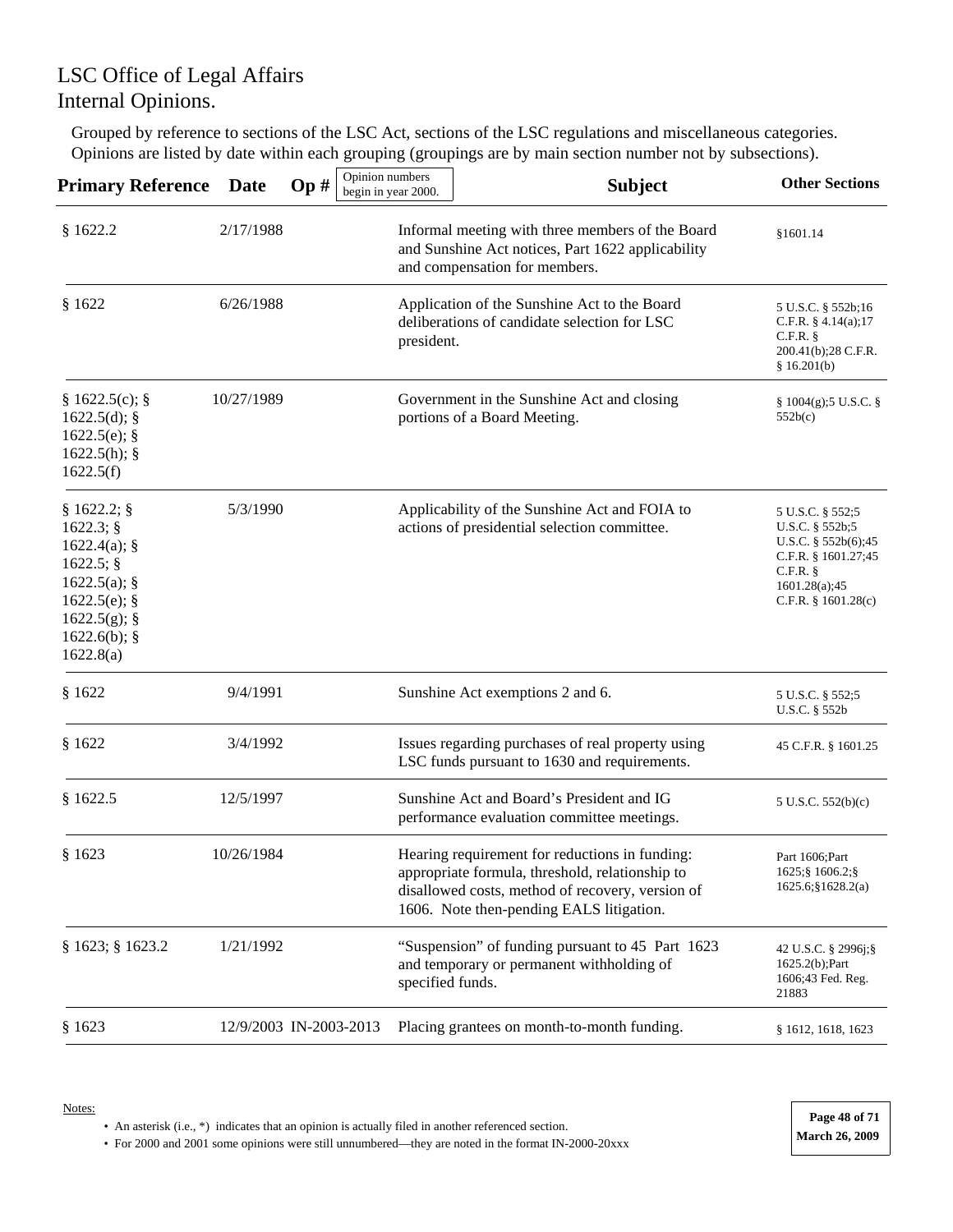Grouped by reference to sections of the LSC Act, sections of the LSC regulations and miscellaneous categories. Opinions are listed by date within each grouping (groupings are by main section number not by subsections).

| <b>Primary Reference</b>                              | <b>Date</b>            | Op# | Opinion numbers<br>begin in year 2000. | <b>Subject</b>                                                                                                                                                                                                                                                                                                      | <b>Other Sections</b>                                                                                                                                                                |
|-------------------------------------------------------|------------------------|-----|----------------------------------------|---------------------------------------------------------------------------------------------------------------------------------------------------------------------------------------------------------------------------------------------------------------------------------------------------------------------|--------------------------------------------------------------------------------------------------------------------------------------------------------------------------------------|
| § 1624.3(c)(2)(ii);<br>§ 1624.3(d);<br>\$1624.3(c)(1) | 6/18/1998              |     |                                        | Significant restriction on a person's ability to lift,<br>work, or perform any other major life activity as<br>defined by 45 CFR $\S$ 1624.3(c)(2)(ii) (in the context<br>of alleged disability discrimination).                                                                                                    | 29 U.S.C. § 794;29<br>U.S.C.<br>706(8)(B);29 C.F.R.<br>\$1630.2(j)(1);29<br>$C.F.R.$ $§$<br>1630.2(i);44 Fed.<br>Reg. 55175;45<br>C.F.R. §§ 85.1-<br>85.58; Executive<br>Order 12250 |
| § 1624; § 1618                                        | 10/4/2001 IN-2001-2010 |     |                                        | Scope of LSC's responsibility to investigate<br>complaints of and take enforcement action against<br>LSC grantees for alleged instances of discrimination<br>on the basis of disability, including alleged<br>violations of LSC regulations at 45 CFR Part 1624<br>and the Americans with Disabilities Act ("ADA"). |                                                                                                                                                                                      |
| § 1625.6; § 1625                                      | 10/26/1984             |     |                                        | Hearing requirement for reductions in funding:<br>appropriate formula, threshold, relationship to<br>disallowed costs, method of recovery, version of<br>1606. Note then-pending EALS litigation.                                                                                                                   | Part 1606; Part<br>1623;<br>$1606.2$ ; \$1628.2(a)                                                                                                                                   |
| § 1625.2(a)                                           | 5/21/1985              |     |                                        | Assessment of the implications of denying<br>refunding for LSC's FY 1986 budget request, in<br>which certain classes of grantees would have their<br>funding reduced pursuant to a formula of general<br>application. Denial of refunding and process<br>protections of § 1011.                                     | Act § 1011                                                                                                                                                                           |
| § 1625.2(a)(2)                                        | 7/16/1985              |     | Census Bureau.                         | Changing funding formula for all states to equalize<br>the level of such funding by tying it to the number<br>of poor people in each state as determined by the                                                                                                                                                     | 42 U.S.C.<br>2996j(2);<br>$1606.2(a)$ ;§<br>1623.2;Act § 1011                                                                                                                        |
| \$1625.2(b)                                           | 12/20/1988             |     | subgrantee.                            | Funding of grantee and possible change in                                                                                                                                                                                                                                                                           | 42 U.S.C. § 2996j(2)                                                                                                                                                                 |
| \$1625.9                                              | 5/9/1989               |     |                                        | Part 1625 notice to grantee and transfer of funding.                                                                                                                                                                                                                                                                |                                                                                                                                                                                      |
| \$1626.5                                              | 9/1/1983               |     |                                        | Applicability of the citizenship attestation<br>requirement of section 1626.5 to clients served with<br>with Title III (Older Americans Act) funds.                                                                                                                                                                 | Pub. Law 97-377;§<br>1010(c)                                                                                                                                                         |
| \$1626                                                | 7/25/1989              |     | provisions.                            | Enforceability of various LSC Regulations                                                                                                                                                                                                                                                                           | Part 1607; Part<br>1609; Part 1610; Part<br>1611; Part 1632; Pub.<br>Law 100-459                                                                                                     |

Notes:

• An asterisk (i.e., \*) indicates that an opinion is actually filed in another referenced section.

• For 2000 and 2001 some opinions were still unnumbered—they are noted in the format IN-2000-20xxx **March 26, 2009** 

**Page 49 of 71**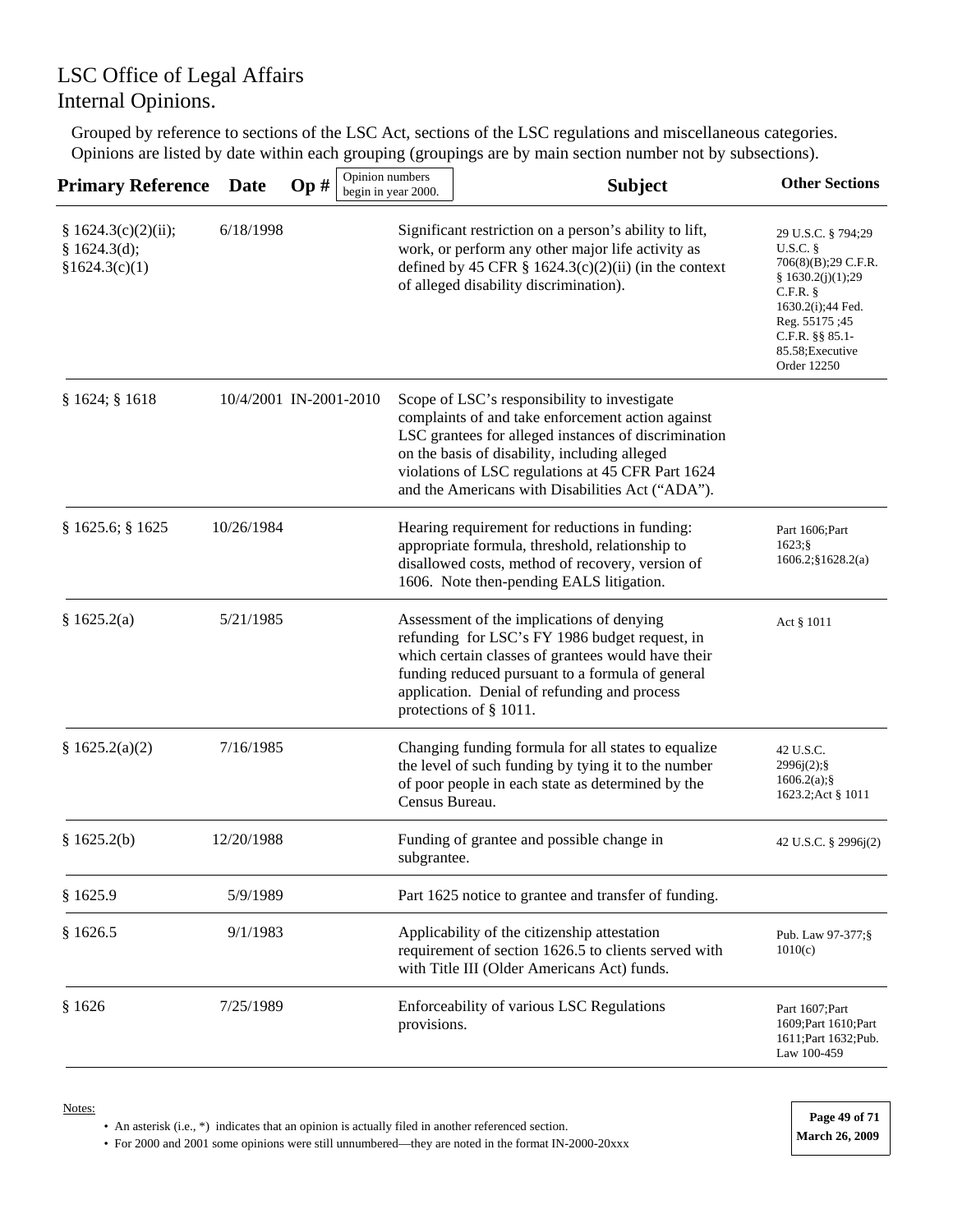Grouped by reference to sections of the LSC Act, sections of the LSC regulations and miscellaneous categories. Opinions are listed by date within each grouping (groupings are by main section number not by subsections).

| <b>Primary Reference</b>                    | <b>Date</b>            | Op# | Opinion numbers<br>begin in year 2000. |                | <b>Subject</b>                                                                                                                                           | <b>Other Sections</b>                                                                                                                                                                                       |
|---------------------------------------------|------------------------|-----|----------------------------------------|----------------|----------------------------------------------------------------------------------------------------------------------------------------------------------|-------------------------------------------------------------------------------------------------------------------------------------------------------------------------------------------------------------|
| \$1626                                      | 7/7/1999               |     |                                        | Eligibility).  | Interrelationship between part 1626 (Alien<br>Eligibility) and section $1611.5(c)$ (Group                                                                | Part 1611;§<br>1611.5(c)                                                                                                                                                                                    |
| \$1626.7                                    |                        |     |                                        | not available. | 3/6/2000 IN-2000-20xxx Written description of alien documentation to<br>demonstrate alien eligibility when a photocopier is                              | 45 C.F.R. §<br>1635.2(a)                                                                                                                                                                                    |
| \$1626.9                                    | 8/1/2000 IN-2000-2014  |     |                                        |                | § 1617 and representative actions that are not filed<br>or certified as class actions.                                                                   | 45 C.F.R. Part<br>1610;45 C.F.R. §<br>1610.1;45 C.F.R. §<br>1610.3;45 C.F.R.<br>Part 1611;45 C.F.R.<br>§ 1611.7;45 C.F.R.<br>$§$ 1611.8;45 C.F.R.<br>Part 1617;45 C.F.R.<br>Part 1636;45 C.F.R.<br>\$1636.2 |
| § 1626.5;<br>1626.11                        | 10/3/2000 IN-2000-2017 |     |                                        | employment.    | Representation of H-2A worker who has already left<br>the US. Representation of H-2A worker who has<br>legal issue regarding previous, not current, H-2A | 8 U.S.C. §<br>1101(a)(15)(h)                                                                                                                                                                                |
| \$1626                                      | 11/1/2000 IN-2000-2019 |     |                                        |                | Initiating claims for H-2A workers who have left<br>the country or have returned under new contract.                                                     |                                                                                                                                                                                                             |
| \$1626.6                                    | 1/5/2004 IN-2004-2001  |     |                                        |                | Use of other methods of verification listed in<br>1616.6 when a parent is unavailable to sign a<br>citizenship attestation form.                         |                                                                                                                                                                                                             |
| § 1626.3;<br>1626.4; § 1626.7;<br>\$1626.8; | 3/3/2004 IN-2004-2005  |     |                                        |                | PAI DV clinics and issues of services and eligibility<br>in situations involve LSC funds, non-LSC funds,<br>PAI cases and non-PAI cases.                 | 45 CFR Part 1614                                                                                                                                                                                            |
| \$1626.2                                    | 11/1/2004 IN-2004-2011 |     |                                        |                | Representation of unborn children of illegal aliens.                                                                                                     | Pub. L. 104-134                                                                                                                                                                                             |
| \$1626                                      | 7/14/2007 IN-2007-2003 |     |                                        | April 9, 1998) | 1626 eligibility screening of pro se litigants served<br>pursuant to contract (Review of OLA Opinion of                                                  |                                                                                                                                                                                                             |
| \$1627                                      | 1/5/1978               |     |                                        | organizations. | Use of program facilities by outside persons and/or                                                                                                      | § $1006(a)(1)(A)$                                                                                                                                                                                           |
| § 1627                                      | 7/12/1983              |     |                                        |                | Denial of approval of subgrant proposed under<br>1627 and denial of refunding under § 1011.                                                              | § 1011;§ 1002(6);§<br>$1006(a)(1)(A);$ §<br>1606.2(b)(2)                                                                                                                                                    |

Notes:

• An asterisk (i.e., \*) indicates that an opinion is actually filed in another referenced section.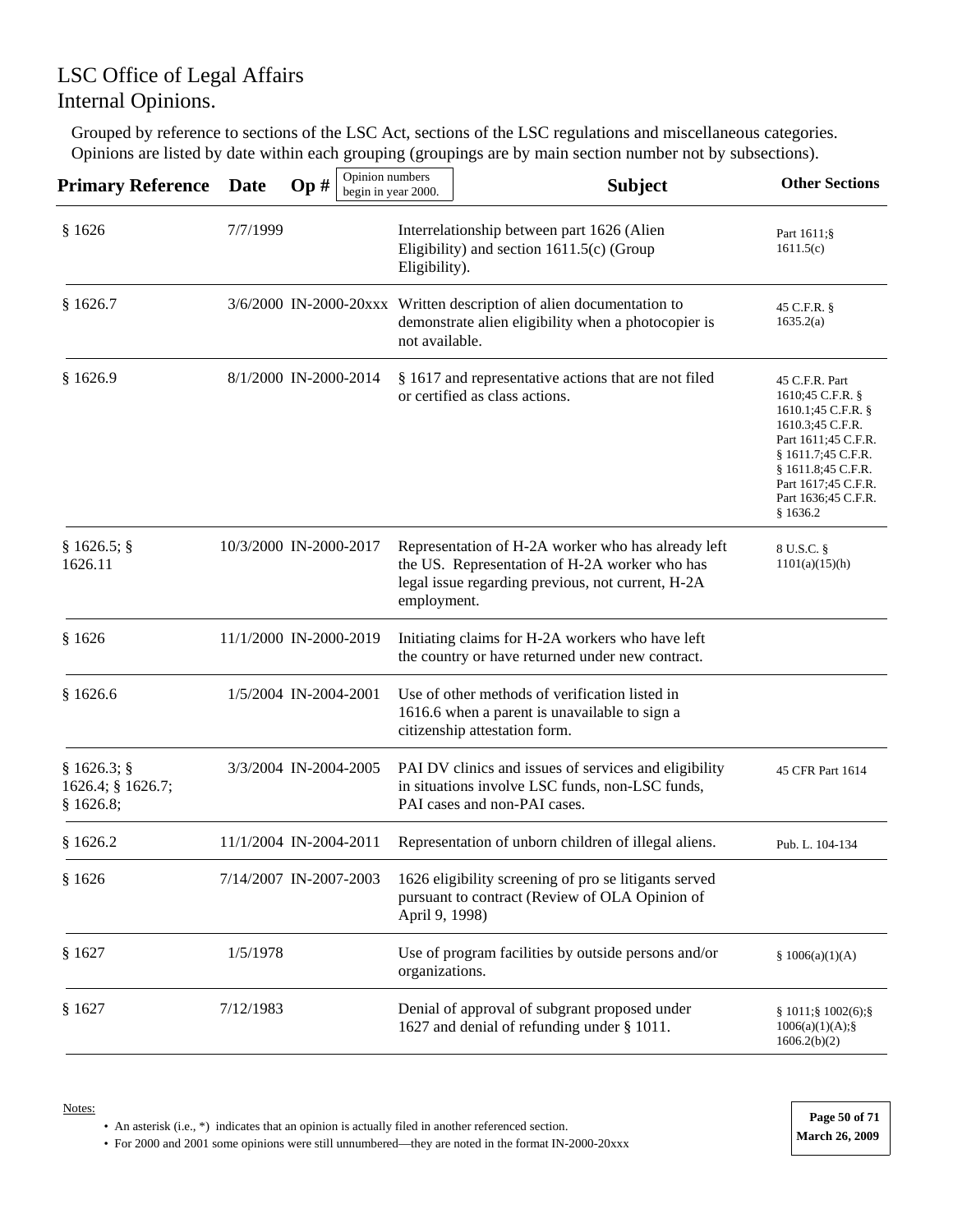Grouped by reference to sections of the LSC Act, sections of the LSC regulations and miscellaneous categories. Opinions are listed by date within each grouping (groupings are by main section number not by subsections).

| <b>Primary Reference</b>                    | <b>Date</b> | Op# | Opinion numbers<br>begin in year 2000. | <b>Subject</b>                                                                                                                                            | <b>Other Sections</b>                                                                                                                                                         |
|---------------------------------------------|-------------|-----|----------------------------------------|-----------------------------------------------------------------------------------------------------------------------------------------------------------|-------------------------------------------------------------------------------------------------------------------------------------------------------------------------------|
| \$1627                                      | 9/8/1983    |     |                                        | Subgrants, one-time funds, and recoverability of<br>subgranted funds.                                                                                     |                                                                                                                                                                               |
| § 1627                                      | 9/21/1983   |     | expenditures.                          | Promulgation of 1627; Limitations on the Transfer<br>of Corporation Funds and Membership Fees and<br>Dues; prior Corp approval for some recipient         | $$1001;\$<br>$1006(b)(1)(A);$ §<br>1006(b)(5);<br>1006(b)(1)(B);<br>1007(a)(4);<br>1007(a)(2)(B);<br>$1007(b)(1);$ §<br>$1007(a)(3)$ ;§<br>$1008(e);$ Part<br>1610; Part 1619 |
| § 1627                                      | 12/27/1983  |     |                                        | Transfer of excess fund balances as subgrant.<br>Program employee serving as general contractor on<br>the project of rebuilding program office buildings. | LSC "Instruction"<br>83-4                                                                                                                                                     |
| § 1627                                      | 7/27/1984   |     | subgrant?                              | Grantee arrangement with other provider--is it a                                                                                                          | Spending, Costs                                                                                                                                                               |
| § 1627.2(b)(2);<br>1627.2(b)(1);<br>1627    | 8/1/1984    |     |                                        | Grantee arrangement with other provider and<br>definition of subgrant.                                                                                    |                                                                                                                                                                               |
| § 1627;<br>1627.2(b)(1)                     | 8/1/1984    |     |                                        | Transfer of funds to private attorneys. Fee-for-<br>services agreements and prior approval. Staff<br>attorneys and PAI requirements.                      | § $1614.3(d)(9)$                                                                                                                                                              |
| § 1627.2(b)(1)                              | 9/24/1984   |     |                                        | Effect of transfer from a Recipient to a Subrecipient<br>and scope of 1627.                                                                               |                                                                                                                                                                               |
| § 1627.3(e)                                 | 9/27/1984   |     |                                        | 1627 and programs that subgrant to Bar<br>Associations, individual attorneys and law firms.<br>Monitoring of non-public funds of subrecipients.           | \$1010(c)                                                                                                                                                                     |
| § 1627.2(b)(1);<br>1627.3(e)                | 10/4/1984   |     | subgrant.                              | Transfers of money to private law firms or attorneys<br>to represent client of a recipient and meaning of                                                 | \$1010(c)                                                                                                                                                                     |
| $§ 1627.1;$ §<br>1627.2(b)(2);<br>1627.3(e) | 2/19/1985   |     |                                        | Effect of Non-Fund transfer (LSC funded assets)<br>from a recipient to a subrecipient (in response to<br>Sept 24, 1984 memo).                             |                                                                                                                                                                               |
| § 1627                                      | 3/22/1988   |     |                                        | Change in status of support center from a sub-<br>grantee to a direct grantee.                                                                            | 42 U.S.C. §<br>2996a(6);42 U.S.C.<br>§ 2996j;Pub. Law<br>No. 100-202                                                                                                          |

Notes:

• An asterisk (i.e., \*) indicates that an opinion is actually filed in another referenced section.

• For 2000 and 2001 some opinions were still unnumbered—they are noted in the format IN-2000-20xxx **March 26, 2009** 

**Page 51 of 71**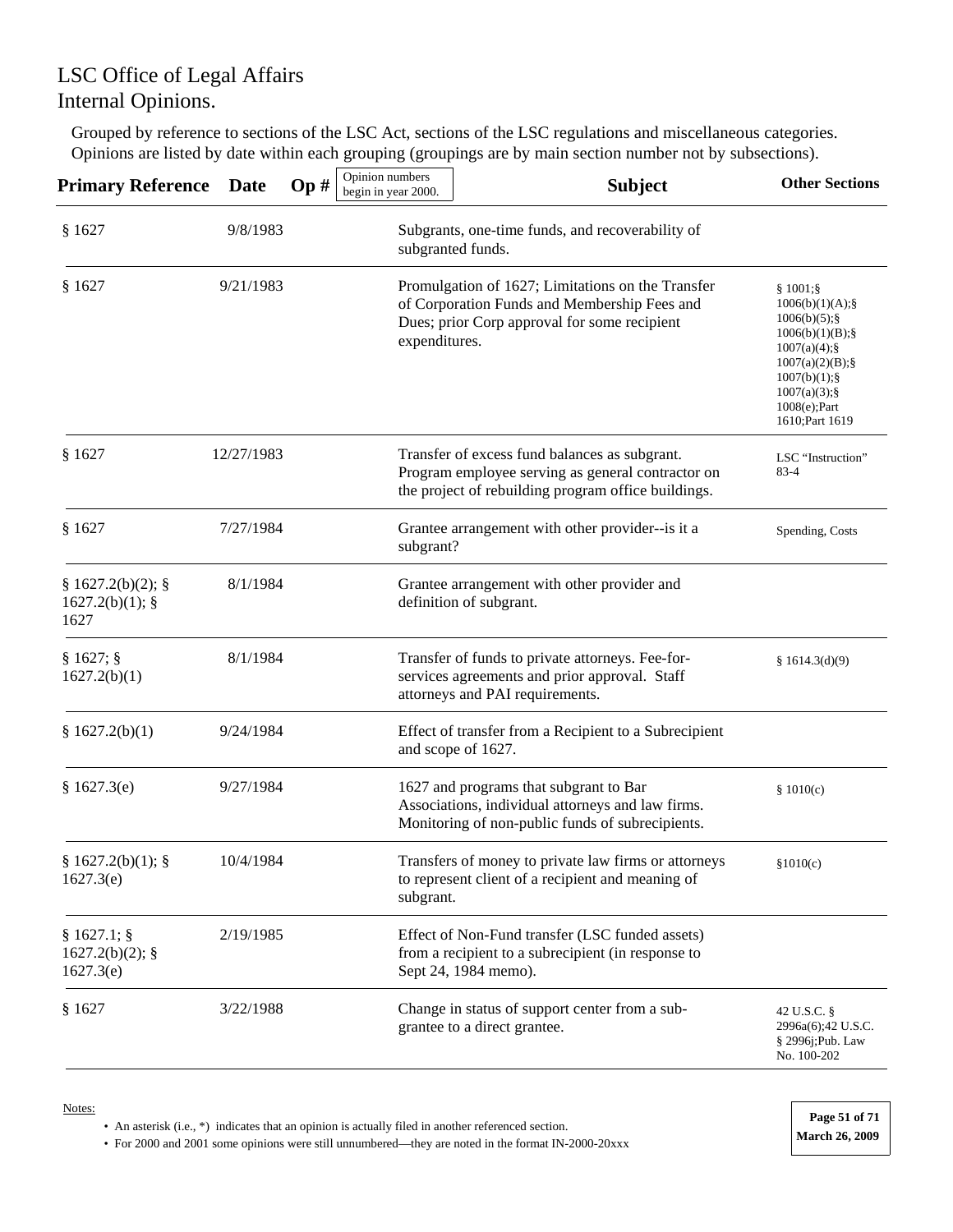Grouped by reference to sections of the LSC Act, sections of the LSC regulations and miscellaneous categories. Opinions are listed by date within each grouping (groupings are by main section number not by subsections).

| <b>Primary Reference</b>                             | <b>Date</b> | Op#                    | Opinion numbers<br>begin in year 2000. | <b>Subject</b>                                                                                                                                                                                               | <b>Other Sections</b>                                                                                                                          |
|------------------------------------------------------|-------------|------------------------|----------------------------------------|--------------------------------------------------------------------------------------------------------------------------------------------------------------------------------------------------------------|------------------------------------------------------------------------------------------------------------------------------------------------|
| § 1627                                               | 6/29/1988   |                        |                                        | Review of request for approval of subgrant. Use of<br>LSC or non-LSC funds for referral of cases not<br>handled by grantee.                                                                                  | 42 U.S.C. §<br>2996f(b)(3);42<br>U.S.C.<br>2996f(b)(1);42<br>U.S.C. $\S$ 2996j; $\S$<br>1614.2(c)                                              |
| § 1627.3; § 1627.3<br>(e); $§ 1627.5$                | 10/4/1988   |                        |                                        | LSC oversight regarding sub-recipient including<br>question of non-LSC funds.                                                                                                                                | $§ 1010(c)$ of LSC<br>Act;§ 1630.4(a)                                                                                                          |
| § 1627.1;<br>1627.3; § 1627;                         | 12/6/1988   |                        |                                        | Subgrant approval question.                                                                                                                                                                                  | \$1006(b)(1);<br>$1007(a)(3);$ §<br>$2996e(b)(1);$ §<br>$2996f(a)(3)$ ;Part<br>1606                                                            |
| § 1627                                               | 3/26/1992   |                        | PAI subgrant.                          | Allocability of salaries paid to professors under a                                                                                                                                                          | \$1006(e)(1);42<br>U.S.C.<br>2996a(7);45 C.F.R.<br>§ 1600.1, 1614.                                                                             |
| \$1627.2(b)(1)                                       | 10/26/1993  |                        |                                        | Part 1627 and meaning of "funds" and activity<br>expected to be conducted directly by the recipient<br>involving private law firm PAI client referral<br>system. Clarification of 8/12/93 memo.              | § 1614.3(a)                                                                                                                                    |
| \$1627.4(b)                                          | 2/10/1998   |                        | organization.                          | Dues provision in LSC's FY 1998 appropriations<br>act and payment of dues to professional                                                                                                                    | FY 1998<br>Appropriations; §<br>502;§ 505;Pub. Law<br>No. 104-134;62 Fed.<br>Reg. 19418                                                        |
| § 1627                                               | 4/20/1999   |                        |                                        | Scope of the fee-for-service exception.                                                                                                                                                                      |                                                                                                                                                |
| § 1627; § 1627.3;<br>§ 1627.2(b)(1);<br>1627.2(b)(2) | 6/25/1999   |                        | requirement.                           | Scope of the exception in $\S 1627.2(b)(1)$ .<br>Clarification of term "private law firm or attorney."<br>Legal assistance to an eligible client by a public<br>interest law firm with program funds and PAI | Part 1614;§<br>$1614.1(a)$ ; § 1600.1                                                                                                          |
| § 1627.2(b)(1);<br>1627.2(b)(2)                      |             | 4/28/2000 IN-2000-2009 |                                        | LSC funded technology resources shared with non-<br>grantees and 1610/1627 subsidies or transfers.                                                                                                           | 45 C.F.R. Part<br>1610;45 C.F.R. §<br>1610.2;45 C.F.R. §<br>1610.2(g); 45 C.F.R.<br>§ 1610.6;45 C.F.R.<br>\$1610.6(c);45<br>C.F.R. § 1610.8(a) |

Notes: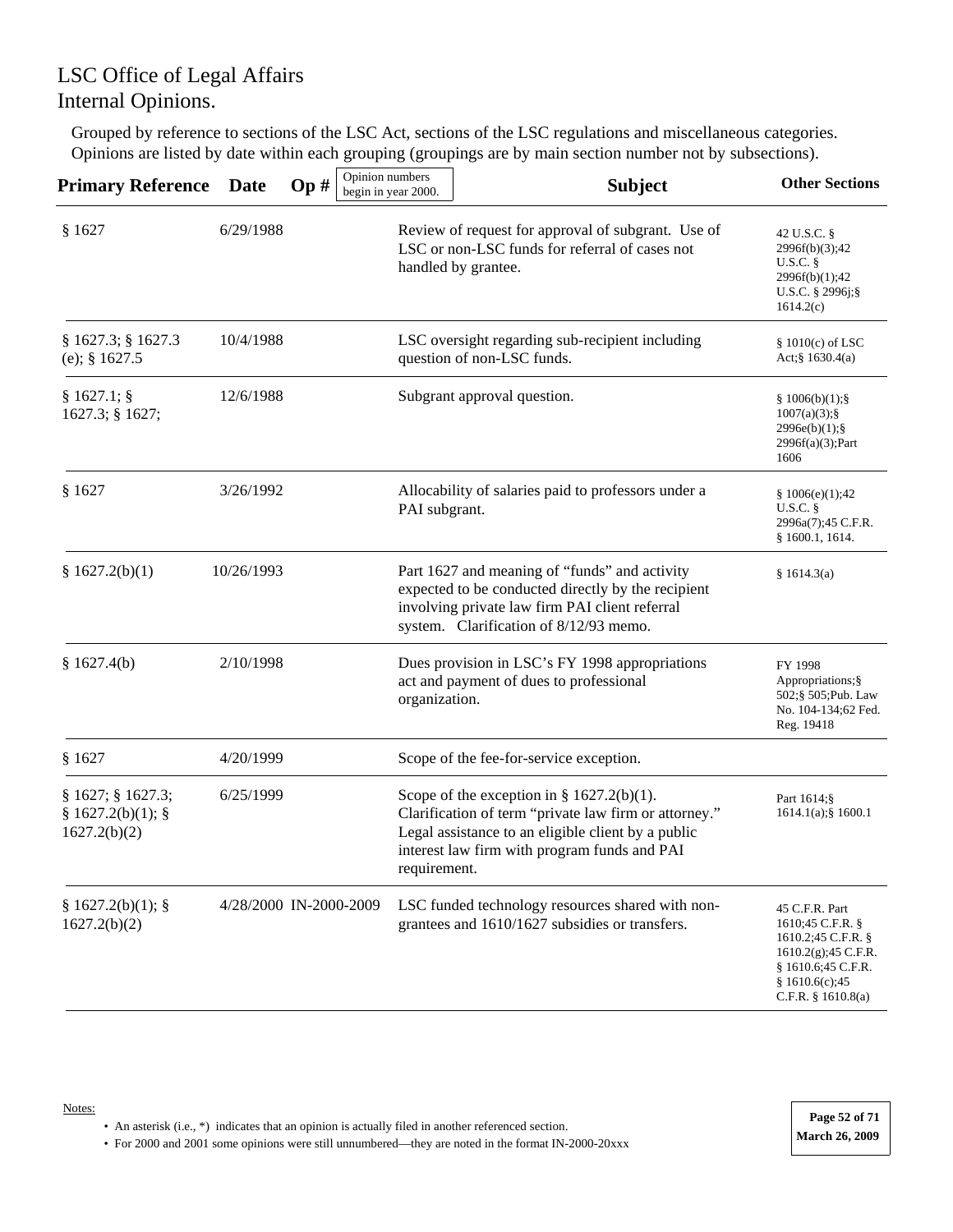Grouped by reference to sections of the LSC Act, sections of the LSC regulations and miscellaneous categories. Opinions are listed by date within each grouping (groupings are by main section number not by subsections).

| <b>Primary Reference</b>                          | <b>Date</b>             | Op#        | Opinion numbers | begin in year 2000. | <b>Subject</b>                                                                                                                                                                                                                                                                                                | <b>Other Sections</b>                                                                                                        |
|---------------------------------------------------|-------------------------|------------|-----------------|---------------------|---------------------------------------------------------------------------------------------------------------------------------------------------------------------------------------------------------------------------------------------------------------------------------------------------------------|------------------------------------------------------------------------------------------------------------------------------|
| § 1627; § 1627.1;<br>§1627.2(b);<br>§1627.2(b)(1) | 12/13/2002 IN-2002-2008 | (Released) |                 |                     | Transfer, Subgrant and Subsidy Considerations for<br>LSC Grantees Participating in Statewide Websites<br>using LSC funds. Use of LSC funds for non-<br>programmatic services outside of 1610 & 1627.<br>Subsidy analysis for participation in statewide<br>websites by LSC grantees. ** released externally** | §1610;§1610.1;§161<br>$0.2(g);$ §1610.3(g);§1<br>$610.8(a)(2);$ \$1610.8(<br>a)(3)                                           |
| \$1628                                            | 10/20/1980              |            |                 |                     | Recovery of fund balances and section 1011 hearing<br>requirements. (follow-up from Sept 12 memo).                                                                                                                                                                                                            | § 1011;42 U.S.C. §<br>$2996j$ ; §<br>1606.2(b)(2);42<br>U.S.C.<br>2996f(a)(3);§ 1606.3                                       |
| \$1628                                            | 12/18/1980              |            |                 |                     | ("Memo 151") Fund Balance Policies: question of<br>system of dealing with programs fund balances and<br>practice for $>10\%$ excess.                                                                                                                                                                          |                                                                                                                              |
| \$1628                                            | 5/5/1983                |            |                 |                     | Guidelines on fund balances (past and retroactively).                                                                                                                                                                                                                                                         | Several attached and<br>related letter<br>containing the<br>queries that inspired<br>the memo                                |
| \$1628                                            | 5/10/1983               |            |                 |                     | Waiver of fund balance.                                                                                                                                                                                                                                                                                       |                                                                                                                              |
| \$1628                                            | 5/19/1983               |            |                 |                     | Fund balances, waivers by regional offices, board<br>policies and honoring waivers.                                                                                                                                                                                                                           |                                                                                                                              |
| \$1628                                            | 9/8/1983                |            |                 |                     | Subgrants, one-time funds, and recoverability of<br>subgranted funds.                                                                                                                                                                                                                                         |                                                                                                                              |
| § 1628.2(a);<br>1628                              | 1/2/1985                |            |                 | LSC funding.        | Calculation of fund balances and various forms of                                                                                                                                                                                                                                                             |                                                                                                                              |
| \$1628                                            | 3/2/1989                |            |                 | followed.           | Recovery of fund balances when waiver terms not                                                                                                                                                                                                                                                               |                                                                                                                              |
| § 1628.2(2);<br>1628.2(3)                         | 1/10/1992               |            |                 |                     | Applicability of § 1628.2 to income earned from the<br>sale of publications. Also Part 1630 issue<br>governing the allowability of costs.                                                                                                                                                                     | Part 1630;§<br>$1630.4(e);$ §<br>$1630.4(g)$ ;51 Fed.<br>Reg. 29079;OMB<br>Circ. A-110 Attch<br>D;41 Fed. Reg. 146<br>(1976) |
| \$1628.1(b)                                       | 5/11/1998               |            |                 |                     | LSC has authority to waive a fund balance in excess<br>of 25% of LSC's grant. Use of recovered funds for<br>special one-time grants.                                                                                                                                                                          |                                                                                                                              |

• An asterisk (i.e., \*) indicates that an opinion is actually filed in another referenced section.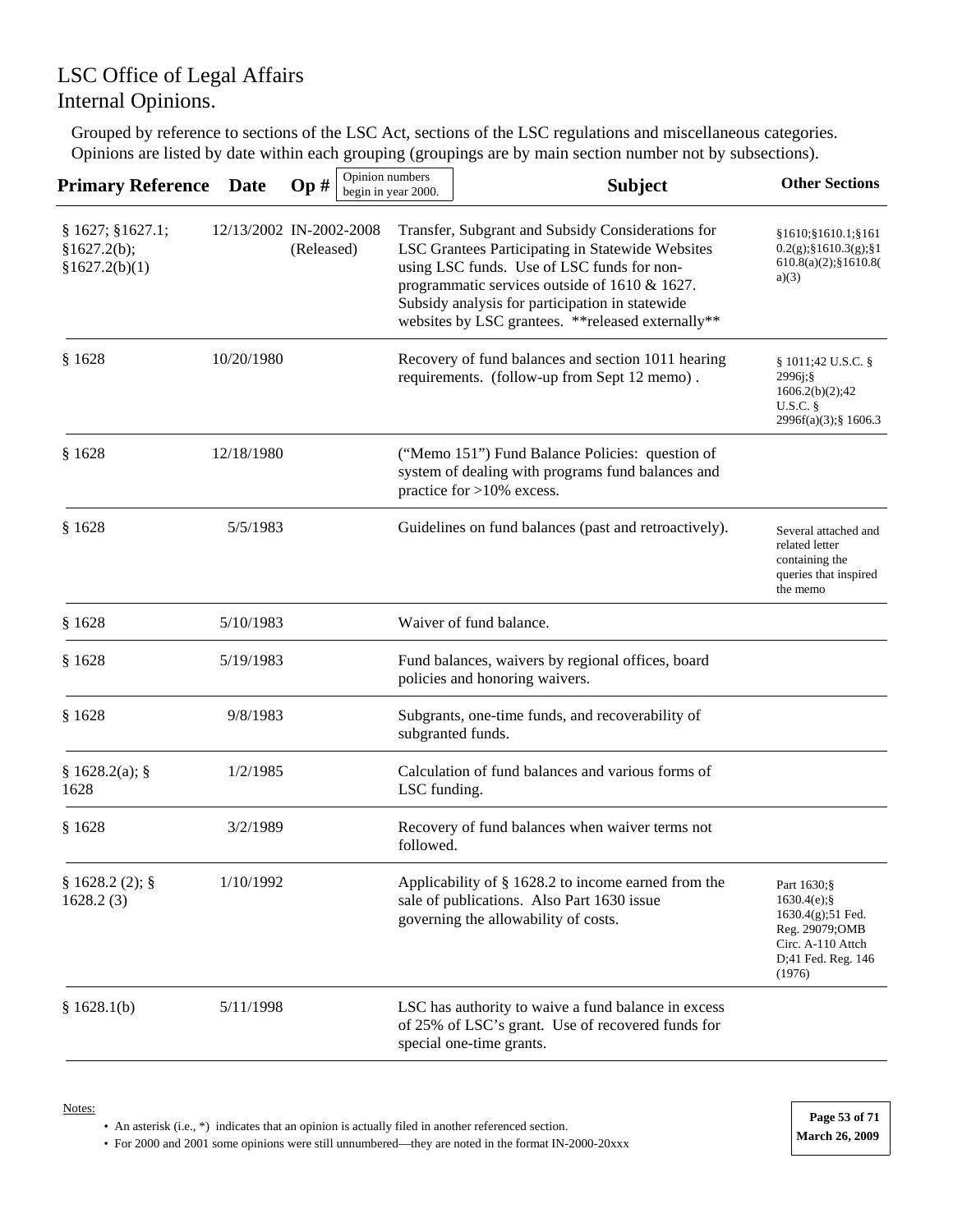Grouped by reference to sections of the LSC Act, sections of the LSC regulations and miscellaneous categories. Opinions are listed by date within each grouping (groupings are by main section number not by subsections).

| <b>Primary Reference</b>                                                                 | <b>Date</b>            | Op# | Opinion numbers | begin in year 2000. | <b>Subject</b>                                                                                                                                                                                                               | <b>Other Sections</b>                                                                                                                                                                    |
|------------------------------------------------------------------------------------------|------------------------|-----|-----------------|---------------------|------------------------------------------------------------------------------------------------------------------------------------------------------------------------------------------------------------------------------|------------------------------------------------------------------------------------------------------------------------------------------------------------------------------------------|
| \$1628                                                                                   | 12/3/2002 IN-2002-2007 |     |                 |                     | 1628 Evaluation of Fund Balances Where Non-<br>Surviving Entity Transfers Funds to Surviving Entity                                                                                                                          |                                                                                                                                                                                          |
| \$1628                                                                                   | 9/4/2004 IN-2004-2009  |     |                 |                     | Appropriations status of recovered funds.                                                                                                                                                                                    | § 1628, § 1630,<br>Appropriations Law                                                                                                                                                    |
| § 1630.4(a);<br>1630                                                                     | 10/4/1988              |     |                 |                     | LSC oversight regarding sub-recipient including<br>question of non-LSC funds.                                                                                                                                                | 45 C.F.R. §<br>1627.3(e);45 C.F.R.<br>$$1627.5$ ; $$1010(c)$                                                                                                                             |
| § 1630                                                                                   | 10/14/1988             |     |                 | "recipients."       | Questioned costs, transferred funds, meaning of<br>recipient, retroactive application of 1630,<br>restrictions on "funds" vs. restrictions on                                                                                | Part 1607; Part<br>1620; Part 1618;<br>Part 1621;§<br>1006(a)(1);<br>1007(b)(1);42<br>U.S.C.<br>2996a(6);42 U.S.C.<br>§ 2996 $e$ (a)(1)(A);42<br>U.S.C.<br>2996a(5);DC Code<br>$§12-301$ |
| § 1630.7(a);<br>$1630.7(b)$ ; §<br>$1630.7(c)$ ; §<br>$1630.4(a)(2)$ ; §<br>1630.4(a)(9) | 7/28/1989              |     |                 |                     | Review of questioned costs for automobile<br>allowance. Liquidation of LSC fund balance.                                                                                                                                     |                                                                                                                                                                                          |
| \$1630                                                                                   | 7/28/1989              |     |                 |                     | Real Property Purchase: (1) LSC liability for<br>mortgage payments; (2) authority to sign for LSC;<br>$(3)$ LSC's interests in the property; $(4)$<br>assignment/assumption of mortgage by new grantee<br>and LSC authority. | 44 Fed. Reg. 22525;                                                                                                                                                                      |
| § 1630;<br>$1630.4(e)$ ; §<br>1630.4(g);                                                 | 1/10/1992              |     |                 |                     | Applicability of § 1628.2 to income earned from the<br>sale of publications. Also Part 1630 issue<br>governing the allowability of costs.                                                                                    | § 1628.2(2);<br>1628.2 (3);51 Fed.<br>Reg. 29079;OMB<br>Circ. A-110 Attch<br>D;41 Fed. Reg. 146<br>(1976)                                                                                |
| § 1630.7                                                                                 | 2/7/1992               |     |                 | part 1630?          | Does proposed notice of questioned costs satisfy                                                                                                                                                                             |                                                                                                                                                                                          |
| \$1630                                                                                   | 3/4/1992               |     |                 |                     | Issues regarding purchases of real property using<br>LSC funds pursuant to 1630 and requirements.                                                                                                                            |                                                                                                                                                                                          |
| § 1630.5(b)(1);<br>$1630.5$ (b)(3); §<br>1630.5 $(c)$                                    | 5/8/1992               |     |                 | contracts.          | Review of guidance to grantees on purchase/lease<br>real property, personal property and consultant                                                                                                                          | \$1624.5(c)                                                                                                                                                                              |

Notes:

• An asterisk (i.e., \*) indicates that an opinion is actually filed in another referenced section.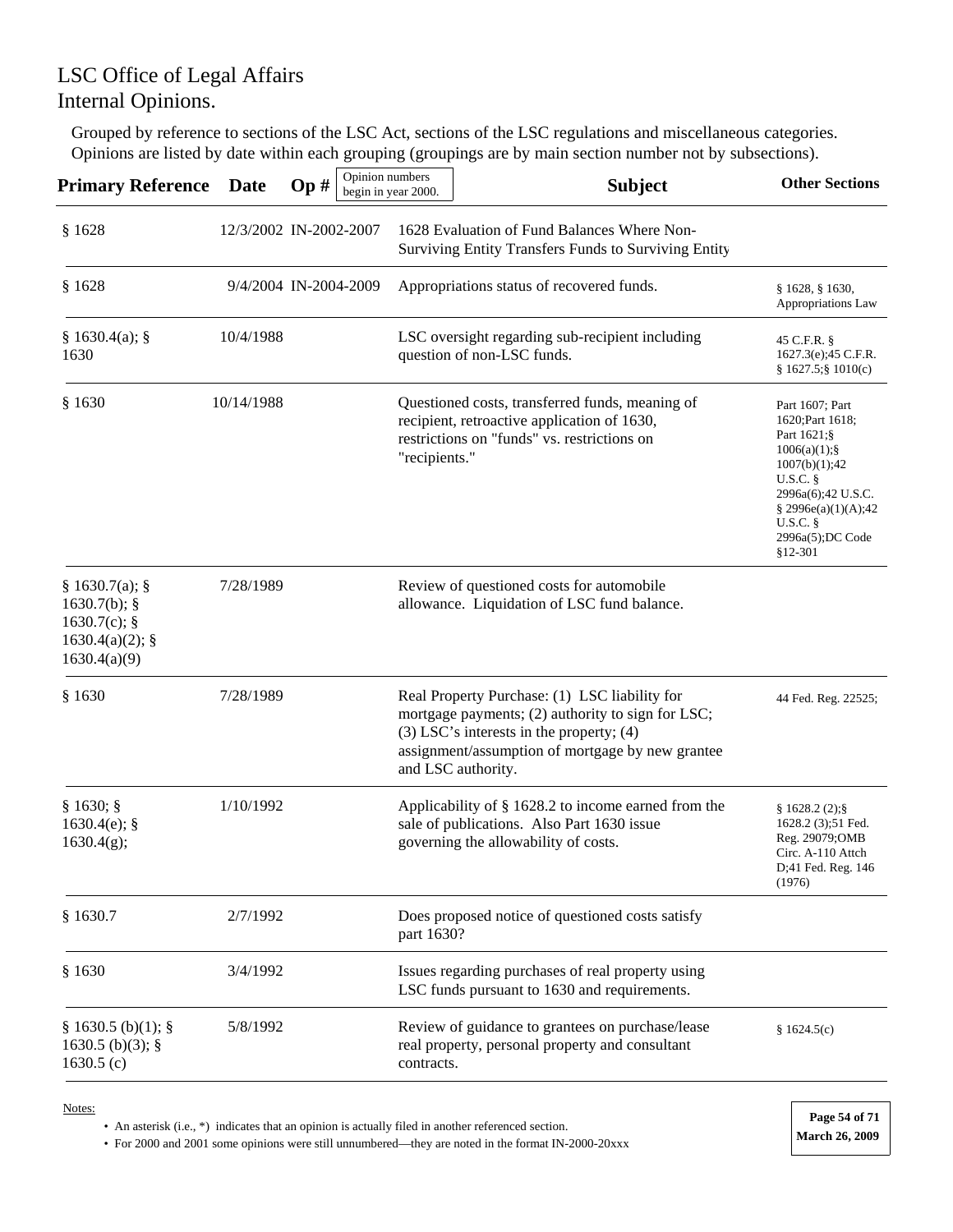Grouped by reference to sections of the LSC Act, sections of the LSC regulations and miscellaneous categories. Opinions are listed by date within each grouping (groupings are by main section number not by subsections).

| <b>Primary Reference</b>                                                                                                                             | <b>Date</b> | Op#                    | Opinion numbers<br>begin in year 2000. | <b>Subject</b>                                                                                           | <b>Other Sections</b>                                                                                                                                                                                                                      |
|------------------------------------------------------------------------------------------------------------------------------------------------------|-------------|------------------------|----------------------------------------|----------------------------------------------------------------------------------------------------------|--------------------------------------------------------------------------------------------------------------------------------------------------------------------------------------------------------------------------------------------|
| § 1630                                                                                                                                               | 3/18/1998   |                        | activities.                            | Use of LSC funds by LSC recipients for fundraising                                                       | Part 1612;62 Fed.<br>Reg. 68220;62 Fed.<br>Reg. 19400<br>(attached);OMB<br>Circular A-122;1981<br>Guide at 2-21;1986<br>Guide 2-1.10 (p)<br>20);1997 Guide                                                                                 |
| § 1630;<br>$1630.7(b)$ ; §<br>1630.7(a);<br>\$1630.7(c)                                                                                              | 7/22/1998   |                        |                                        | Part 1630 disallowed costs identified during audits.                                                     | <b>OMB</b> Circular A-<br>50:OMB Circular A-<br>133; OMB Circular I-<br>$133; IG$ Act<br>sections:: 5 U.S.C.<br>App. § 5(f);5 U.S.C.<br>App. $\S 5(f)(5);5$<br>U.S.C. App. $\S$<br>$5(f)(6)(B)$ ; Pub. Law<br>104-134; Pub. Law<br>105-119 |
| § 1630.3(a)(2);<br>1630.3(a)(3);<br>$1630.3(a)(4)$ ; §<br>$1630.3(b)$ ; §<br>$1630.3(c)$ ; §<br>$1630.5(b)(3)$ of<br>1986 version of<br>rule; § 1630 | 7/1/1999    |                        |                                        | Using LSC funds or non-LSC funds for fundraising<br>activities with other organizations.                 | 1610;1981 Guide 2-<br>21;1986 Guide 2-<br>1.10; AICPA Audit<br>& Accounting for<br><b>NPOs</b><br>(1996); Financial and<br><b>Accounting Guide</b><br>for NPOs (5th Ed)                                                                    |
| § 1630.3(a)(2);<br>1630.3(a)(3);<br>§1630.3(a)(4);<br>$1630.3(b)$ ; §<br>1630.3(c); $§$<br>$1630.5(b)(3)$ of<br>1986 version of<br>rule; § 1630      | 7/2/1999    |                        |                                        | Use of LSC funds for fundraising activities to<br>benefit another organization.                          | 1981 Guide 2-<br>21:1986 Guide 2-<br>1.10; AICPA Audit<br>& Accounting for<br><b>NPOs</b><br>(1996);Financial and<br><b>Accounting Guide</b><br>for NPOs (5th Ed)                                                                          |
| § 1630.3(a)(8);                                                                                                                                      |             | 3/1/2000 IN-2000-2006  | grant.                                 | Use of LSC funds as matching funds for federal                                                           | LSC Audit Guide<br>and Instruction 83-<br>8;51 Fed. Reg.<br>29076;65 Fed. Reg.<br>682                                                                                                                                                      |
| \$1630                                                                                                                                               |             | 8/29/2000 IN-2000-2022 |                                        | Evaluation of standard real property agreement.                                                          | Costs                                                                                                                                                                                                                                      |
| § 1630                                                                                                                                               |             | 2/26/2001 IN-2001-2002 | States.                                | Recipient use of any of its funds, LSC or other, in<br>connection with depositions outside of the United |                                                                                                                                                                                                                                            |

Notes:

• An asterisk (i.e., \*) indicates that an opinion is actually filed in another referenced section.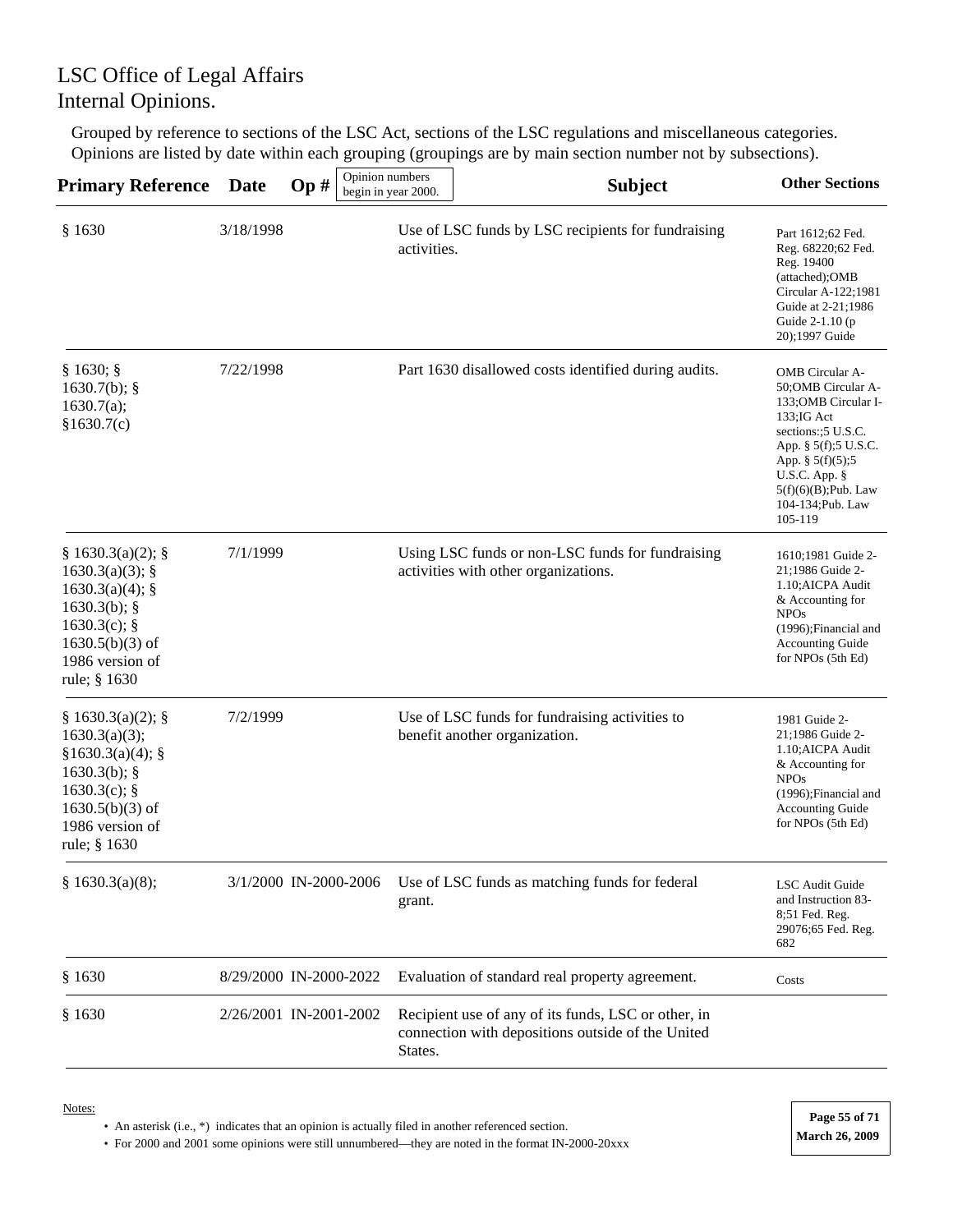Grouped by reference to sections of the LSC Act, sections of the LSC regulations and miscellaneous categories. Opinions are listed by date within each grouping (groupings are by main section number not by subsections).

| <b>Primary Reference</b> Date |                         | Op# | Opinion numbers | begin in year 2000. | <b>Subject</b>                                                                                                            | <b>Other Sections</b>                                                                                                 |
|-------------------------------|-------------------------|-----|-----------------|---------------------|---------------------------------------------------------------------------------------------------------------------------|-----------------------------------------------------------------------------------------------------------------------|
| § 1630                        | 11/13/2002 IN-2002-2006 |     |                 |                     | Use of fund balance by former grantee to make<br>retroactive deferred step salary increases.                              |                                                                                                                       |
| $§ 1630.2;$ §<br>1630.12      | 12/31/2002 IN-2002-2009 |     |                 |                     | Restrictions on Tribal grant derivative funds.                                                                            | § 1600.1; 1610.2;<br>1610.9; 1630.2;<br>$1630.12$ ; $\frac{1}{2}1010(c)$ ; $\frac{5}{2}$<br>504(d) (1996)<br>Approp). |
| § 1630                        | 9/4/2003 IN-2003-2007   |     |                 |                     | Property Management Standards for the Veterans<br>Consortium Grant.                                                       | Property, Veterans<br>Court                                                                                           |
| § 1630                        | 9/4/2004 IN-2004-2009   |     |                 |                     | Appropriations status of recovered funds.                                                                                 | § 1628, § 1630,<br>Appropriations Law                                                                                 |
| § 1630                        | 5/1/2007 IN-2007-2001   |     |                 | Grantee.            | Part 1642 Attorneys' Fees Improperly Obtained by a                                                                        | § 1642, § 1630, §<br>1630.11                                                                                          |
| § $1630.3(b)$                 | 8/7/2007 IN-2007-2004   |     |                 |                     | Whether the \$100.00 per diem allowance grantee<br>extends to its Board members is reasonable.                            | § 1607.5(a);<br>1630.3(b)                                                                                             |
| \$1630                        | 7/16/2008 IN-2008-2003  |     |                 |                     | Disallowed Costs for Cases involving Part 1642<br>Attorneys' Fees Violations                                              | \$1007(b)(1); 42<br>USC §2996f(b)(1)<br>\$1609<br>§1630<br>\$1642                                                     |
| \$1632                        | 2/20/1985               |     |                 |                     | Legislative redistricting cases.                                                                                          | \$1620                                                                                                                |
| § 1632                        | 7/25/1989               |     |                 | provisions.         | Enforceability of various LSC Regulations                                                                                 | Part 1607; Part<br>1609; Part 1610; Part<br>1611; Part 1626; Pub.<br>Law 100-459                                      |
| § 1632                        | 8/7/1989                |     |                 |                     | Notice of publication of final rule or 45 C.F.R. Part<br>1632 at 54 Fed. Reg. 31954 (August 3, 1989).                     | 54 Fed. Reg. 31954                                                                                                    |
| § 1632                        | 11/21/1991              |     |                 |                     | Redistricting regulation and pending cases.                                                                               |                                                                                                                       |
| § 1632;<br>1632.4(c)          | 2/4/1992                |     |                 |                     | Enforcement of Pending Redistricting Cases.                                                                               |                                                                                                                       |
| § 1632; § 1632                | 2/8/1993                |     |                 |                     | Review and options regarding grantee involvement<br>in redistricting activities and possible withdrawl.                   | TRLA v. LSC ;Form<br>J-9;OGC Memo to<br>MAC 11/21/91;                                                                 |
| § 1632                        | 6/3/1994                |     |                 |                     | Redistricting enforcement policy regarding<br>application to litigation begun before 8/2/91 and<br>D.C. Circuit position. |                                                                                                                       |

Notes:

• An asterisk (i.e., \*) indicates that an opinion is actually filed in another referenced section.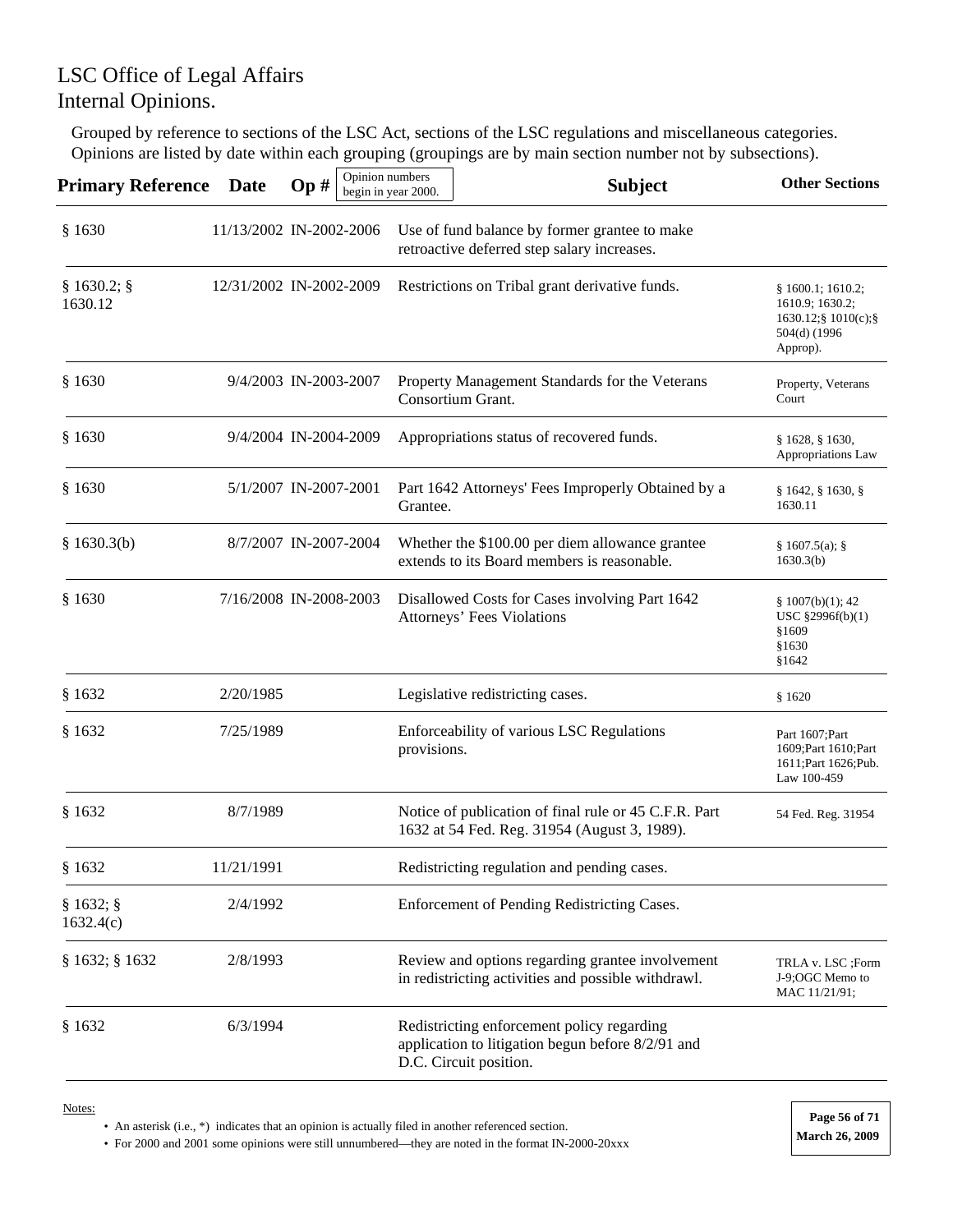Grouped by reference to sections of the LSC Act, sections of the LSC regulations and miscellaneous categories. Opinions are listed by date within each grouping (groupings are by main section number not by subsections).

| <b>Primary Reference</b>                                                      | <b>Date</b>             | Op# | Opinion numbers<br>begin in year 2000. | <b>Subject</b>                                                                                                                                                                                                                                                                  | <b>Other Sections</b>                        |
|-------------------------------------------------------------------------------|-------------------------|-----|----------------------------------------|---------------------------------------------------------------------------------------------------------------------------------------------------------------------------------------------------------------------------------------------------------------------------------|----------------------------------------------|
| § 1633                                                                        | 1/21/1999               |     |                                        | An overview of the prohibition in Part 1633.                                                                                                                                                                                                                                    |                                              |
| § 1634; § 1634.3                                                              | 9/15/1998               |     |                                        | Overlapping service areas for LSC grants.                                                                                                                                                                                                                                       |                                              |
| § 1634.8;<br>1634.11                                                          | 9/16/1998               |     |                                        | Notice requirement for grants or contracts awarded<br>by the Corporation under authority to take short-<br>term or iterim action.                                                                                                                                               |                                              |
| $§ 1634.11;$ §<br>1634.8                                                      | 9/16/1998               |     |                                        | Notice requirement for grants or contracts awarded<br>by the Corporation under authority to take short-<br>term or iterim action.                                                                                                                                               |                                              |
| § 1634;<br>$1634.2(c)$ ; §<br>$1634.2(d)$ ; §<br>$1634.3(b)$ ; §<br>1634.3(d) | 2/11/2000 IN-2000-2001  |     |                                        | Migrant grants and service areas including<br>multistate service areas.                                                                                                                                                                                                         | FY 1996                                      |
| \$1634.2(b)                                                                   | 2/14/2000 IN-2000-2002  |     |                                        | Participation by a recipient staff or board member<br>in the Technology Grants Consulting Group and<br>applications from that recipient for those grants.                                                                                                                       |                                              |
| \$1634.6                                                                      | 5/10/2001 IN-2001-2003  |     | completed.                             | Submission of Notices of Intent to Compete (NIC)<br>when current recipients are planning, but have not<br>yet finalized, engaging in a consolidation to create a<br>new entity and the consequences for participating in<br>the competition if the planned consolidation is not |                                              |
| § 1634.5; § 1334.6                                                            | 5/29/2001 IN-2001-2004  |     |                                        | Part 1634 Notice of Intent to Compete requirements<br>and applicant's status for incorporation and for<br>filing for tax-exempt status.                                                                                                                                         | 45 C.F.R. Part 1607                          |
| \$1634.11                                                                     | 10/22/2001 IN-2001-2011 |     |                                        | Application of Grant Assurance 15, Close-Out<br>Procedures and Recompetition Requirements to<br>Merging and Consolidating Programs                                                                                                                                              | \$1634.11                                    |
| § 1634                                                                        | 5/1/2007 IN-2007-2002   |     | Grant                                  | New Interim Funding After LSC Provided a Final                                                                                                                                                                                                                                  |                                              |
| § 1635.3(b)                                                                   | 10/18/1996              |     | funded activities.                     | Subgrantees and time records for LSC and non-LSC                                                                                                                                                                                                                                | 45 C.F.R. Part<br>1610;45 C.F.R. §<br>1610.2 |
| § 1635.3(b)(1)                                                                | 5/30/2000 IN-2000-2011  |     |                                        | Application of LSC's timekeeping regulation to<br>volunteer attorneys and paralegals.                                                                                                                                                                                           |                                              |

Notes:

• An asterisk (i.e., \*) indicates that an opinion is actually filed in another referenced section.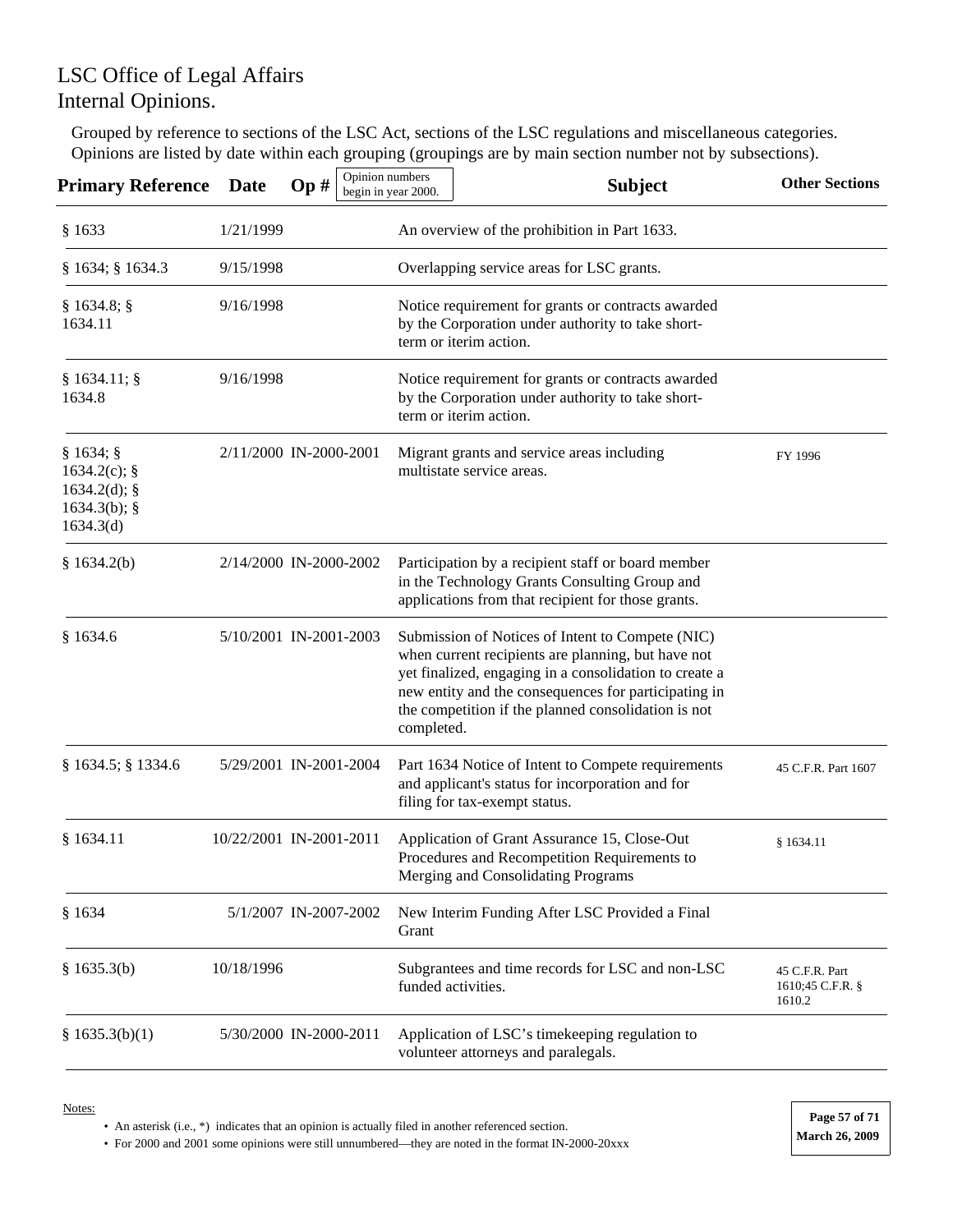Grouped by reference to sections of the LSC Act, sections of the LSC regulations and miscellaneous categories. Opinions are listed by date within each grouping (groupings are by main section number not by subsections).

| <b>Primary Reference</b> | <b>Date</b>             | Op# | Opinion numbers | begin in year 2000. | <b>Subject</b>                                                                                                                                                                                    | <b>Other Sections</b>                                                                                                                                                                                                                                                                                        |
|--------------------------|-------------------------|-----|-----------------|---------------------|---------------------------------------------------------------------------------------------------------------------------------------------------------------------------------------------------|--------------------------------------------------------------------------------------------------------------------------------------------------------------------------------------------------------------------------------------------------------------------------------------------------------------|
| § 1635                   | 10/27/2000 IN-2000-2018 |     |                 |                     | Collection of eligibility data from recipients for<br>services reported to LSC as "matters".                                                                                                      | 42 U.S.C. §<br>2996g(a);45 C.F.R.<br>Part 1620                                                                                                                                                                                                                                                               |
| § 1635                   | 1/16/2001 IN-2001-2001  |     |                 |                     | "Matters" and eligibility determinations.                                                                                                                                                         | 42 U.S.C. §<br>2996a(5), 1002(5);<br>42 U.S.C. §<br>$2996b(a)$ , 1003(a);<br>42 U.S.C. §<br>2996e(a)(1),<br>$1006(a)(1)$ ; 42<br>U.S.C.<br>$2996f(a)(2)$ ,<br>$1007(a)(2)$ ; 45<br>C.F.R. Part 1611,<br>$1611.5(a)$ ; 45 C.F.R.<br>Part 1620,<br>1620.3(a); 45 C.F.R.<br>§ 1620.3(a); 45<br>C.F.R. Part 1635 |
| \$1635.1                 | 10/25/2001 IN-2001-2013 |     |                 |                     | Degrees of specificity for recording timekeeping.                                                                                                                                                 |                                                                                                                                                                                                                                                                                                              |
| \$1636.2                 | 8/1/2000 IN-2000-2014   |     |                 |                     | § 1617 and representative actions that are not filed<br>or certified as class actions.                                                                                                            | 45 C.F.R. Part<br>1610;45 C.F.R. §<br>1610.1;45 C.F.R.<br>Part 1611;45 C.F.R.<br>§ 1611.7;45 C.F.R.<br>§ 1611.8;45 C.F.R.<br>§ 1611.9;45 C.F.R.<br>Part 1617;45 C.F.R.<br>§ 1617.2(a);45<br>C.F.R. Part 1626                                                                                                 |
| § 1637                   | 9/3/1998                |     |                 |                     | Local grant to serve clients found guilty of a crime<br>due to mental illness, but who are incarcerated in<br>penal institutions because locality has no separate<br>mental illness institutions. |                                                                                                                                                                                                                                                                                                              |
| § 1637                   | 10/20/1999              |     |                 |                     | Grantee contracting out for representation of HIV<br>positive prisoners under Part 1610 and Part 1637.                                                                                            | Part 1610; Attached<br>email<br>correspondence<br>containing the<br>official OGC<br>opinion; Attached<br>correspondence from<br>Atlanta                                                                                                                                                                      |
| § 1637                   | 12/30/2004 IN-2004-2012 |     |                 |                     | PAI private attorneys providing brief advice and<br>counsel to prisoners but not litigation services.                                                                                             | §1614                                                                                                                                                                                                                                                                                                        |
| \$1642.4(a)              | 4/6/1999                |     |                 |                     | Attorneys fees claims for case moving with attorney<br>between recipients.                                                                                                                        |                                                                                                                                                                                                                                                                                                              |

Notes:

• An asterisk (i.e., \*) indicates that an opinion is actually filed in another referenced section.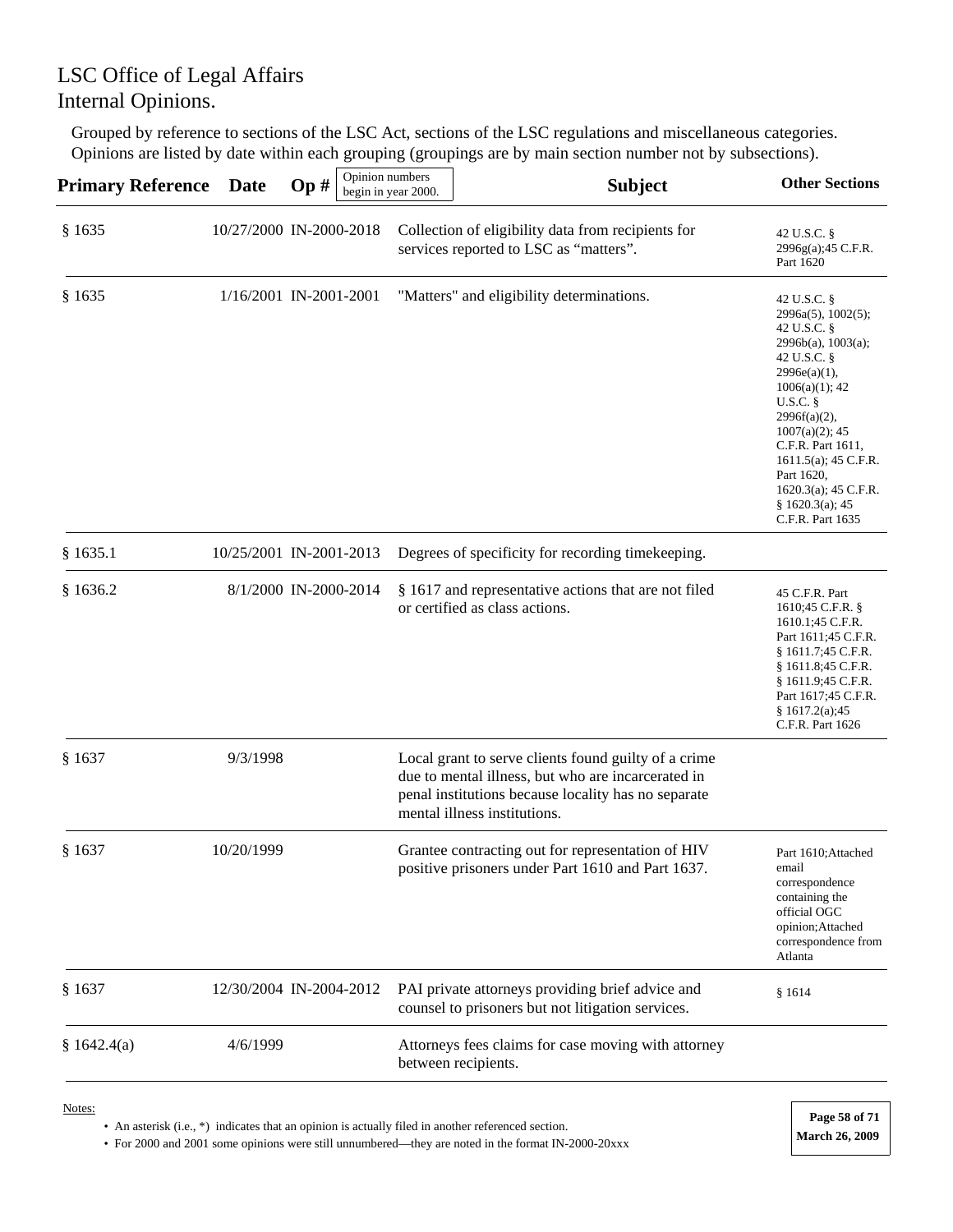Grouped by reference to sections of the LSC Act, sections of the LSC regulations and miscellaneous categories. Opinions are listed by date within each grouping (groupings are by main section number not by subsections).

| <b>Primary Reference</b>                | <b>Date</b> | Opinion numbers<br>Op#<br>begin in year 2000. |                   | <b>Subject</b>                                                                                                                                                      | <b>Other Sections</b>                                                                                                                                                                                                                                      |
|-----------------------------------------|-------------|-----------------------------------------------|-------------------|---------------------------------------------------------------------------------------------------------------------------------------------------------------------|------------------------------------------------------------------------------------------------------------------------------------------------------------------------------------------------------------------------------------------------------------|
| \$1642.4(b)                             |             |                                               |                   | 3/29/2001 IN-2001-20xxx Opinion regarding recipient's violation of<br>prohibition against private attorneys accepting<br>attorney's fees for judicare cases.        | 45 C.F.R. §<br>1610.7;45 C.F.R. §<br>1614.3(a); 45 C.F.R.<br>\$1614.4                                                                                                                                                                                      |
| § 1642;<br>$1642.2(a)$ ; §<br>1642.4(b) |             | 6/13/2001 IN-2001-2009                        | fee to recipient. | Fees restriction and judicare program through which<br>attorneys handling Social Security cases collect fees<br>from awarded benefits and then returns the judicare | 45 C.F.R. Part<br>1610;45 C.F.R. §<br>1610.2(b)(9);45<br>C.F.R. § 1610.7;45<br>C.F.R.<br>1610.7(a); 45 C.F.R.<br>\$1610.7(c);45<br>C.F.R. § 1614.3;45<br>C.F.R. § 1614.5;45<br>$C.F.R.$ §<br>1614.5(a);45 C.F.R.<br>§ 1614.5(b);45<br>C.F.R. $§$ 1614.5(d) |
| \$1642                                  |             | 7/15/2003 IN-2003-2004                        | grantees.         | Application of attorneys' fees rules on former                                                                                                                      | FY 1996 Approps<br>Act – Sec. $504(a)(13)$                                                                                                                                                                                                                 |
| \$1642.2                                |             | 1/31/2005 IN-2005-2002                        | Part 1642.        | $504(a)(13)$ and Part 1642 application to claims for<br>attorneys' fees pursuant to a contract between the<br>parties. Meaning of "common law" fees claims in       | FY 1996 Approps<br>Act – Sec. $504(a)(13)$                                                                                                                                                                                                                 |
| \$1642                                  |             | 12/16/2005 IN-2005-2004                       | attorneys.        | Costs and expenses under the "Pro Bono<br>Exception" to Part 1642 for uncompensated private                                                                         | § 1642; § 1614; §<br>1610; § 1610.7(a); §<br>$1610.8$ ; § 1610.7; §<br>$504(a)(13)$ ; §<br>$504(a)(6)$ ; § $504(a)$ ;<br>1006(a)(1)(A);<br>1612;                                                                                                           |
| \$1642                                  |             | 5/1/2007 IN-2007-2001                         | Grantee.          | Part 1642 Attorneys' Fees Improperly Obtained by a                                                                                                                  | § 1642, § 1630, §<br>1630.11                                                                                                                                                                                                                               |
| \$1642                                  |             | 1/16/2008 IN-2008-2002                        |                   | Are funds from state office for native population<br>tribal funds excempt from 1996 restrictions,<br>especially attorneys' fees.                                    | §1610<br>\$1642<br>§ 504 of 1996<br>Appropriation                                                                                                                                                                                                          |
| \$1642                                  |             | 7/16/2008 IN-2008-2003                        |                   | Disallowed Costs for Cases involving Part 1642<br>Attorneys' Fees Violations                                                                                        | § 1007(b)(1); 42<br>USC §2996f(b)(1)<br>§1609<br>§1630<br>§1642                                                                                                                                                                                            |
| §1627                                   | 1/5/1978    |                                               | organizations.    | Use of program facilities by outside persons and/or                                                                                                                 | \$1006                                                                                                                                                                                                                                                     |

Notes:

• An asterisk (i.e., \*) indicates that an opinion is actually filed in another referenced section.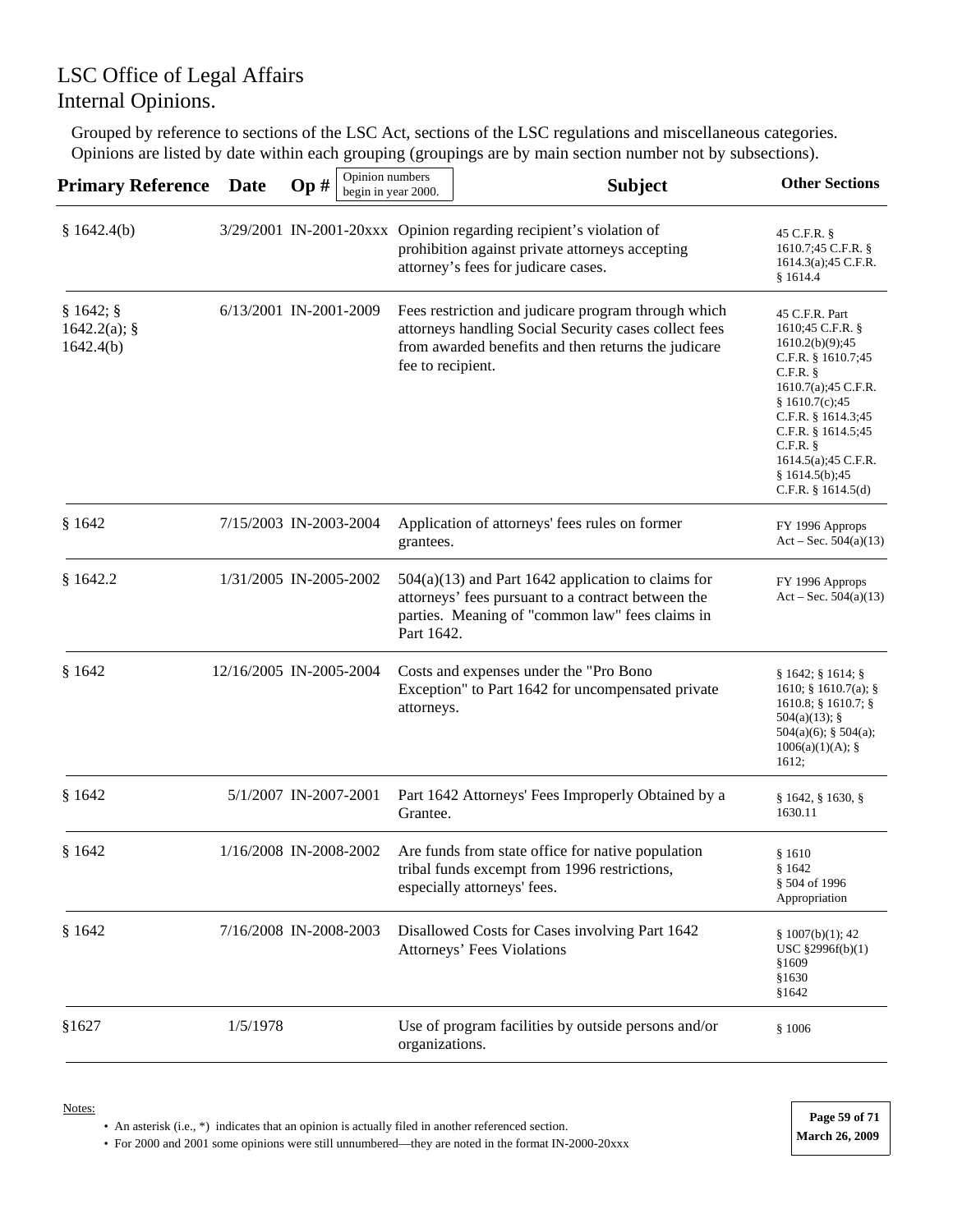Grouped by reference to sections of the LSC Act, sections of the LSC regulations and miscellaneous categories. Opinions are listed by date within each grouping (groupings are by main section number not by subsections).

| <b>Primary Reference</b> Date |          | $\mathbf{Op} \#$ | Opinion numbers<br>begin in year 2000. | <b>Subject</b>                                                                                               | <b>Other Sections</b> |
|-------------------------------|----------|------------------|----------------------------------------|--------------------------------------------------------------------------------------------------------------|-----------------------|
| \$1627                        | 8/1/1984 |                  |                                        | Agreement between Legal Aid Society of<br>Charleston (LSAC) and West Virginia Legal<br>Services Plan (WVLSP) |                       |

**Page 60 of 71**

• An asterisk (i.e., \*) indicates that an opinion is actually filed in another referenced section.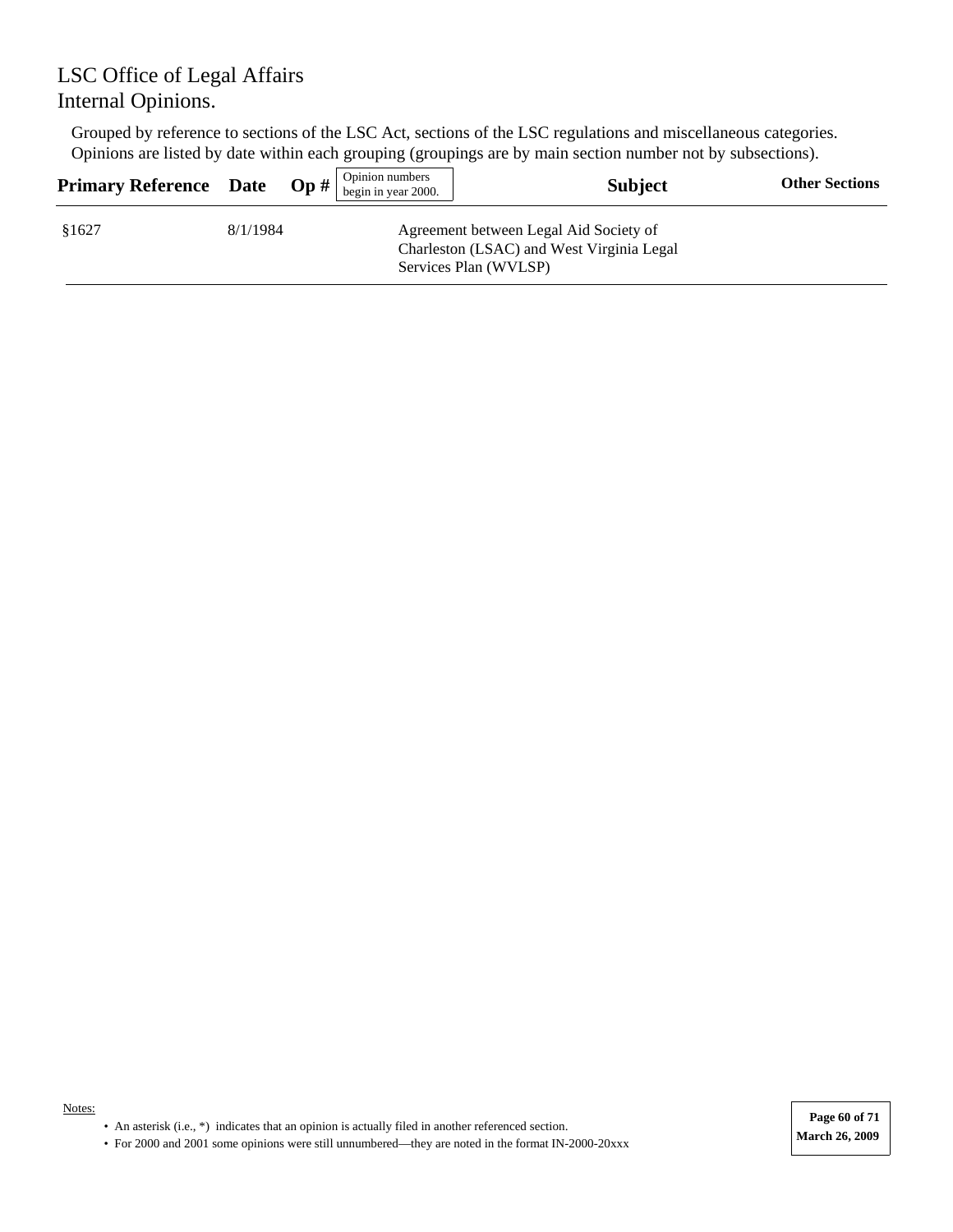Grouped by reference to sections of the LSC Act, sections of the LSC regulations and miscellaneous categories. Opinions are listed by date within each grouping (groupings are by main section number not by subsections).

| <b>Primary Reference</b>                   | <b>Date</b>             | Op#                                                       | Opinion numbers<br>begin in year 2000. |            | <b>Subject</b>                                                                                                                                                             | <b>Other Sections</b>                                                                                                                                  |
|--------------------------------------------|-------------------------|-----------------------------------------------------------|----------------------------------------|------------|----------------------------------------------------------------------------------------------------------------------------------------------------------------------------|--------------------------------------------------------------------------------------------------------------------------------------------------------|
| <b>Opinions by Topic/Misc.</b>             |                         |                                                           |                                        |            |                                                                                                                                                                            |                                                                                                                                                        |
|                                            | 2/1/2006 IN-2006-2001   |                                                           |                                        |            | Procedural Requirements for Changing Migrant and<br>Basic Field Service Areas.                                                                                             |                                                                                                                                                        |
|                                            | 10/24/2006 IN-2006-2002 |                                                           |                                        |            | Liability Issues Related to Inviting Other Tenants of<br>the Same Building into LSC's premises to<br>Participate in Weight Watchers.                                       |                                                                                                                                                        |
| $§ 502(2)(B)$ , Pub.<br>L. 104-134 (1996). | 1/14/2009 IN-2009-2001  |                                                           |                                        |            | Waiver of McCollum Amendment board member<br>bar associations attorney appointment requirement<br>for tribal advocates appointed to boards of Native<br>American programs. | \$1007(c);<br>§ 1607.3(b);<br>$§502(2)(B)$ , Pub. L.<br>104-134 (1996)                                                                                 |
| \$504(a)                                   | 12/16/2005 IN-2005-2004 |                                                           |                                        | attorneys. | Costs and expenses under the "Pro Bono<br>Exception" to Part 1642 for uncompensated private                                                                                | $§ 1642;$ $§ 1614;$ $§$<br>1610; $§ 1610.7(a);$<br>$1610.8$ ; § 1610.7; §<br>$504(a)(13)$ ; §<br>$504(a)(6)$ ; § $504(a)$ ;<br>1006(a)(1)(A);<br>1612; |
| <b>Access to Grantee</b><br>Information    |                         | **Released<br>Internal<br>Opinion.<br>by IN-2003-<br>2014 | **Superseded                           |            | 1/12/2000 IN-2000-20xxx Access to client names, CSR problem codes and<br>retainer agreements. . **Released Internal<br>Opinion. **Superseded by IN-2003-2014               | 42 U.S.C. §<br>$2996e(b)(3)$ ; 42<br>U.S.C. $\S$ 2996h(d);<br>Pub.L. No. 104-134,<br>§509(h), 110 Stat.<br>1321, 1321-59<br>(1996).                    |
| <b>Access to Grantee</b><br>Information    | 5/20/2002 IN-2002-2002  |                                                           |                                        |            | State rules of confidentiality and privilege and LSC<br>Access to Grantee Records.                                                                                         | FY 1996 Approps §<br>509(h)                                                                                                                            |
| <b>Access to Grantee</b><br>Information    | 4/11/2003 IN-2003-2003  |                                                           |                                        | privilege. | Followup on IN-2002-2001 LSC access to grantee<br>files considering professional responsibility and                                                                        | FY 1996 Approps §<br>509(h)                                                                                                                            |
| <b>Access to Grantee</b><br>Information    | 12/31/2003 IN-2003-2014 | **Released<br>Internal<br>Opinion.                        |                                        |            | Access to client names, CSR problem codes and<br>retainer agreements. **Released Internal Opinion.                                                                         | 42 U.S.C. §<br>2996e(b)(3); 42<br>U.S.C. $\S$ 2996h(d);<br>Pub.L. No. 104-134,<br>§509(h), 110 Stat.<br>1321, 1321-59<br>(1996).                       |
| <b>Access to Grantee</b><br>Information    | 1/16/2004 IN-2004-2002  |                                                           |                                        |            | Federal pre-emption and access under §509(h).                                                                                                                              | § 1006(b)(3), 1996<br>Appropriations<br>§509(h).                                                                                                       |

Notes:

• An asterisk (i.e., \*) indicates that an opinion is actually filed in another referenced section.

• For 2000 and 2001 some opinions were still unnumbered—they are noted in the format IN-2000-20xxx **March 26, 2009** 

**Page 61 of 71**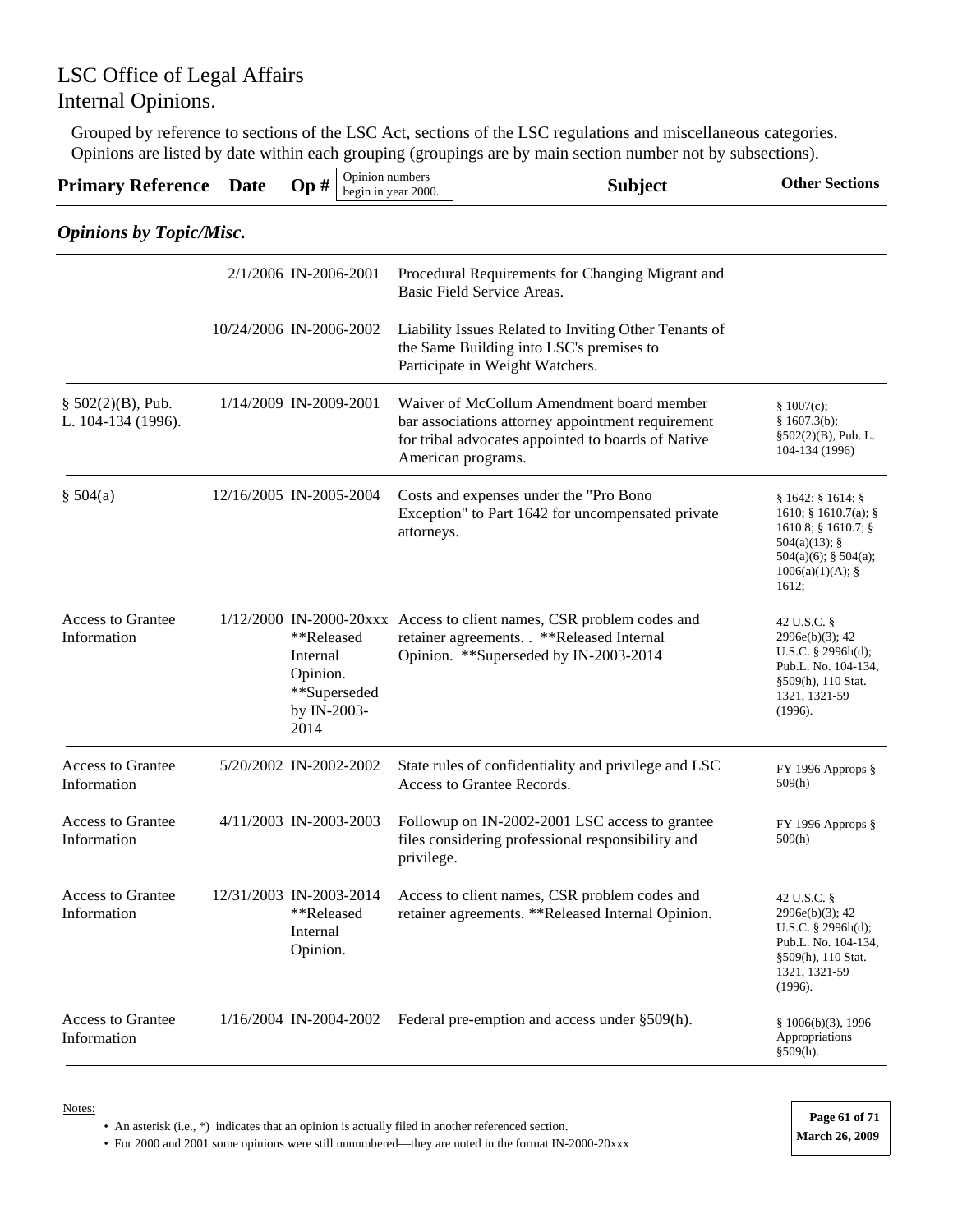Grouped by reference to sections of the LSC Act, sections of the LSC regulations and miscellaneous categories. Opinions are listed by date within each grouping (groupings are by main section number not by subsections).

| <b>Primary Reference</b>                | <b>Date</b> | Op#                     | Opinion numbers<br>begin in year 2000. | <b>Subject</b>                                                                                      | <b>Other Sections</b>                                                                                     |
|-----------------------------------------|-------------|-------------------------|----------------------------------------|-----------------------------------------------------------------------------------------------------|-----------------------------------------------------------------------------------------------------------|
| <b>Access to Grantee</b><br>Information |             | 1/21/2004 IN-2004-2003  | retainers.                             | Access to client file information in Florida--public<br>documents and summaries of services absent  | Access to grantee<br>informaiton, §<br>1006(b), §1611,<br>§1009(d), 1996<br>Appropriation §<br>$509(h)$ . |
| <b>Accounting Guide</b>                 | 8/15/1989   |                         |                                        | Standards of Review in the 9th Circuit.                                                             |                                                                                                           |
| <b>Accounting Guide</b>                 |             | 12/31/2002 IN-2002-2009 |                                        | Restrictions on Tribal grant derivative funds.                                                      | § 1600.1; 1610.2;<br>1610.9; 1630.2;<br>1630.12; § 1010(c);<br>§ 504(d) (1996<br>Approp).                 |
| Appropriations;                         | 8/18/1982   |                         |                                        | The Effect of Amendments Contained in<br>Appropriation Bills on Substantive Law.                    |                                                                                                           |
| Appropriations;                         | 11/29/1983  |                         |                                        | Additional Questions Regarding Interpretation of<br>the "Affirmative Rider" in H.R. 3222            |                                                                                                           |
| Appropriations;                         | 12/2/1983   |                         | 166                                    | Response to Five Questions Regarding<br>Interpretations of "Affirmative Rider" in Pub. L. 98-       |                                                                                                           |
| Appropriations;                         | 12/6/1983   |                         | contractors.                           | "Affirmative rider" on 1984 appropriation and<br>guarantees it may provide particular grantees/     |                                                                                                           |
| Appropriations;                         | 6/28/1985   |                         | Board.                                 | Appropriations restrictions on LSC's 1985 funding<br>and LSCRRC after Corporation has a confirmed   |                                                                                                           |
| Appropriations;                         | 10/6/1997   |                         | Transfers.                             | Federal Appropriations Law: Reprogramming and                                                       |                                                                                                           |
| Appropriations;                         | 12/31/1998  |                         |                                        | Opinion concerning the limited availability of the<br>Corporation's FY 1999 appropriations.         |                                                                                                           |
| Appropriations;                         | 4/28/1999   |                         |                                        | Reprogramming letter requirement when moving an<br>accounting function between offices.             |                                                                                                           |
| Appropriations;                         | 5/21/1999   |                         |                                        | Native American earmark and calculating individual<br>Native American grants.                       |                                                                                                           |
| Appropriations;                         |             | 3/22/2000 IN-2000-2007  |                                        | Native American earmark and possible restructuring<br>of Native American service areas and funding. |                                                                                                           |

Notes:

• An asterisk (i.e., \*) indicates that an opinion is actually filed in another referenced section.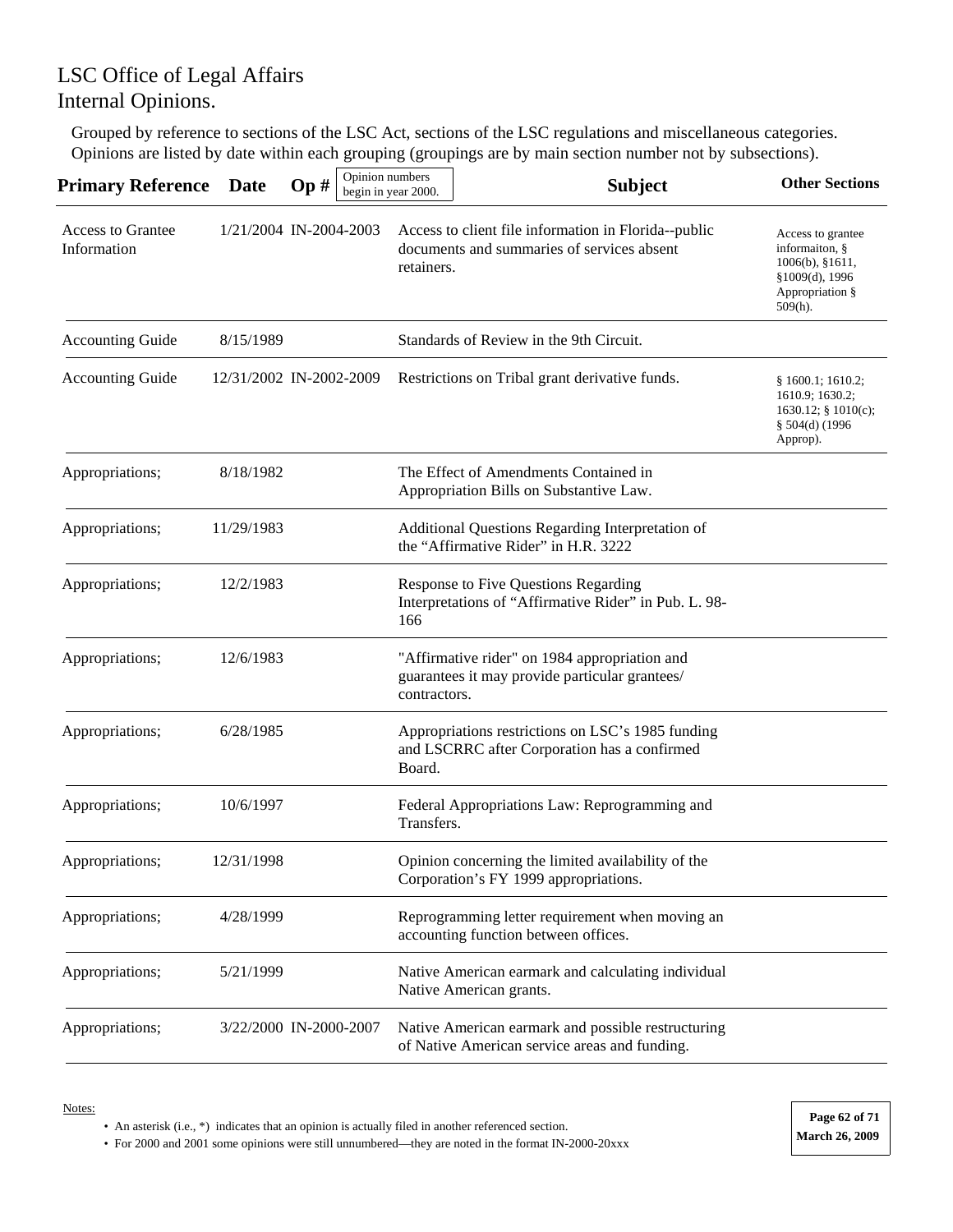Grouped by reference to sections of the LSC Act, sections of the LSC regulations and miscellaneous categories. Opinions are listed by date within each grouping (groupings are by main section number not by subsections).

| <b>Primary Reference</b>      | <b>Date</b>             | Op# | Opinion numbers | begin in year 2000. | <b>Subject</b>                                                                                                            | <b>Other Sections</b>                                      |
|-------------------------------|-------------------------|-----|-----------------|---------------------|---------------------------------------------------------------------------------------------------------------------------|------------------------------------------------------------|
| Appropriations;               | 4/10/2000 IN-2000-2008  |     |                 |                     | Proposed new Native American grant service areas.                                                                         |                                                            |
| Appropriations;               | 5/20/2002 IN-2002-2002  |     |                 |                     | State rules of confidentiality and privilege and LSC<br>Access to Grantee Records.                                        |                                                            |
| Appropriations;               | 11/6/2002 IN-2002-2005  |     |                 |                     | FY 2003 Migrant Funding and 1992 Larson-<br>Plascencia Study.                                                             |                                                            |
| Appropriations;               | 12/31/2002 IN-2002-2009 |     |                 |                     | Restrictions on Tribal grant derivative funds.                                                                            | § 1600.1; 1610.2;<br>1610.9; 1630.2;<br>1630.12; § 1010(c) |
| Appropriations;               | 9/24/2003 IN-2003-2008  |     |                 | purpose.            | Use or transfer of TIG funds allocated to grantees<br>for the annual TIG conference, but unused for that                  |                                                            |
| Appropriations;               | 10/21/2003 IN-2003-2010 |     |                 |                     | Use of recovered Native American funds for basic<br>field purposes and American earmark level.                            |                                                            |
| Appropriations;               | 11/10/2003 IN-2003-2011 |     |                 | resolution.         | Funding for first time grantee under a continuing                                                                         | $§1002(8);$ Pub. L.<br>$108 - 84$ (as<br>amended).         |
| Appropriations;               | 5/14/2004 IN-2004-2007  |     |                 | line and M&A.       | Allocating funds recovered from grantees--original                                                                        |                                                            |
| Appropriations;               | 9/4/2004 IN-2004-2009   |     |                 |                     | Appropriations status of recovered funds.                                                                                 | § 1628, § 1630,<br>Appropriations Law                      |
| Appropriations;               | 11/1/2004 IN-2004-2011  |     |                 |                     | Representation of unborn children of illegal aliens.                                                                      | 42 USC §1626.2,<br>110 Stat 1321                           |
| Appropriations;               | 1/28/2005 IN-2005-2001  |     |                 |                     | *Superceded by IN-2005-2001. Payment of<br>expenses related to mentoring pilot project.                                   |                                                            |
| Appropriations                | 8/11/2005 IN-2005-2003  |     |                 | project.            | Payment of expenses related to mentoring pilot                                                                            |                                                            |
| Costs– see also<br>"Spending" | 4/12/1983               |     |                 |                     | Disposition of questioned costs.                                                                                          |                                                            |
| Costs– see also<br>"Spending" | 1/3/1984                |     |                 |                     | Affect on Corporation's reversionary interest in real<br>and personal property upon recoupment from<br>subsequent grants. |                                                            |
| Costs– see also<br>"Spending" | 1/10/1984               |     |                 |                     | Questioned cost/LSC's reversionary interest                                                                               |                                                            |

Notes:

• An asterisk (i.e., \*) indicates that an opinion is actually filed in another referenced section.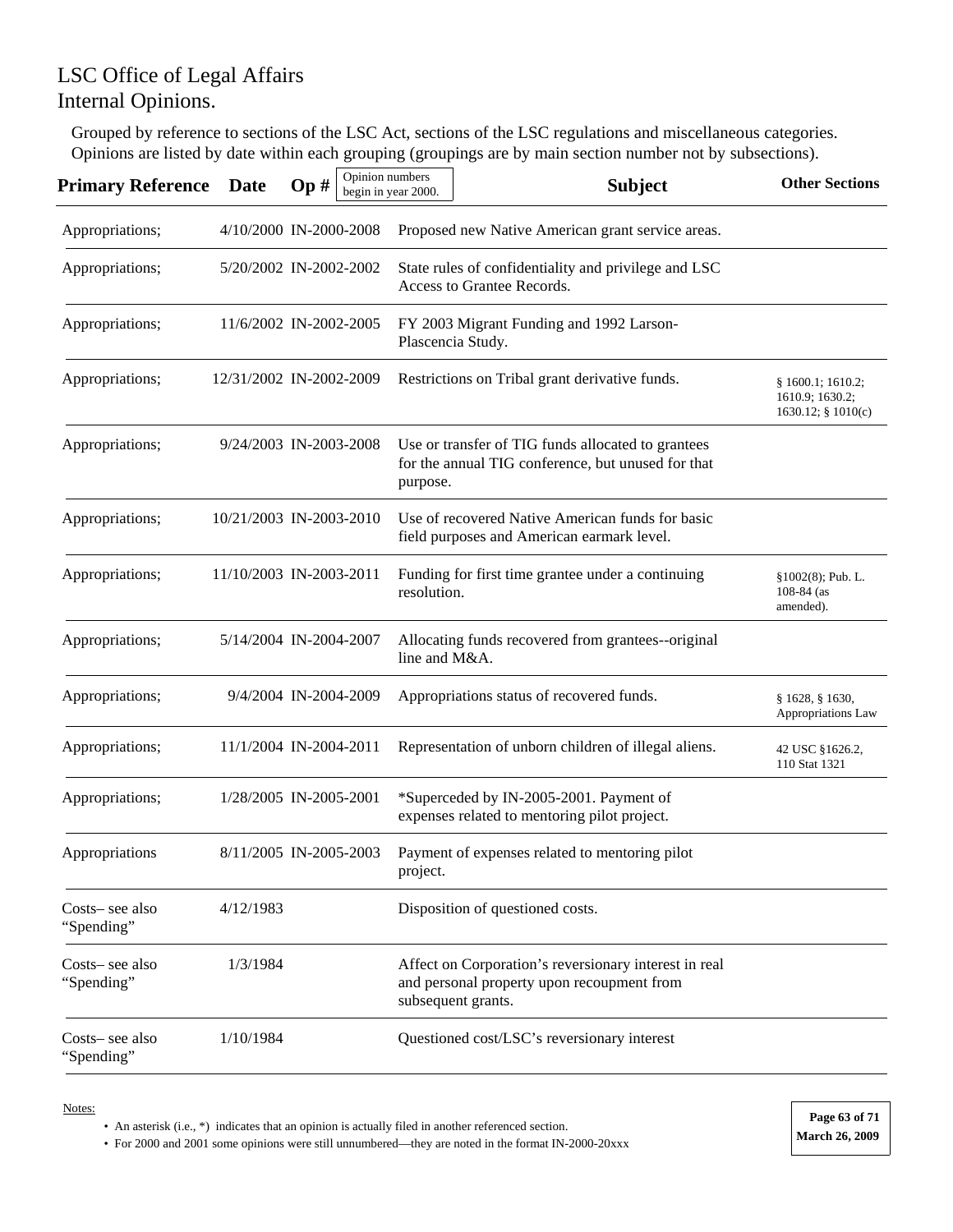Grouped by reference to sections of the LSC Act, sections of the LSC regulations and miscellaneous categories. Opinions are listed by date within each grouping (groupings are by main section number not by subsections).

| Primary Reference                              | <b>Date</b>            | Op# | Opinion numbers<br>begin in year 2000. | <b>Subject</b>                                                                                                                                                                                                                                                                                            | <b>Other Sections</b> |
|------------------------------------------------|------------------------|-----|----------------------------------------|-----------------------------------------------------------------------------------------------------------------------------------------------------------------------------------------------------------------------------------------------------------------------------------------------------------|-----------------------|
| Costs-see also<br>"Spending"                   | 6/12/1984              |     | earn it.                               | Questioned/disallowed costs when grantee<br>employee gets leave in advance and does not later                                                                                                                                                                                                             |                       |
| Costs– see also<br>"Spending"                  | 6/29/1984              |     | effectiveness.                         | Grantee Service Agreement regarding cost                                                                                                                                                                                                                                                                  |                       |
| Costs– see also<br>"Spending"                  | 7/20/1984              |     | LSC payment.                           | Questioned Costs: LSC's reversionary interest in<br>property when the funds used to purchase real<br>and/or personal property are recouped from a later                                                                                                                                                   |                       |
| Costs-see also<br>"Spending"                   | 7/27/1984              |     |                                        | Grantee arrangement with other provider and<br>definition of subgrant.                                                                                                                                                                                                                                    | 1627                  |
| Costs– see also<br>"Spending"                  | 7/23/1985              |     |                                        | Whether LSC should authorize payment of<br>consulting fees claimed by 2 recruiters working for<br>community lawyer fellowship program.                                                                                                                                                                    |                       |
| Costs– see also<br>"Spending"                  | 10/19/1988             |     | C.F.R. Part 1630.                      | Internal criteria for granting expenditures under 45                                                                                                                                                                                                                                                      |                       |
| Costs-see also<br>"Spending"                   | 10/7/1999              |     |                                        | Analysis of a questioned cost action taken by LSC<br>against and for certain fundraising activities<br>engaged in by recipient.                                                                                                                                                                           |                       |
| Costs-see also<br>"Spending"                   | 8/29/2000 IN-2000-2022 |     |                                        | Evaluation of standard real property agreement.                                                                                                                                                                                                                                                           | \$1630                |
| Indemnification of<br>Program Board<br>Members | 5/2/1977               |     |                                        | Grantee board member indemnification.                                                                                                                                                                                                                                                                     | § 1601.43; § 1607.6   |
| Indemnification of<br>Program Board<br>Members | 8/12/1985              |     | Misc.                                  | Various materials re: Indemnification presented at<br>the Salt Lake City Board Meeting: Selection of<br>Local Board Members. "Domination" of Local<br>Boards by Particular Groups. Applicability of Part<br>1607 where Services are provided by Delegate<br>Agencies or Subgrantees of Principle Grantee. |                       |
| <b>LSC</b><br>Extracurricular<br>Activities    | 10/29/1998             |     | fundraising drive                      | Permissible activities for the United Way                                                                                                                                                                                                                                                                 |                       |

Notes:

• An asterisk (i.e., \*) indicates that an opinion is actually filed in another referenced section.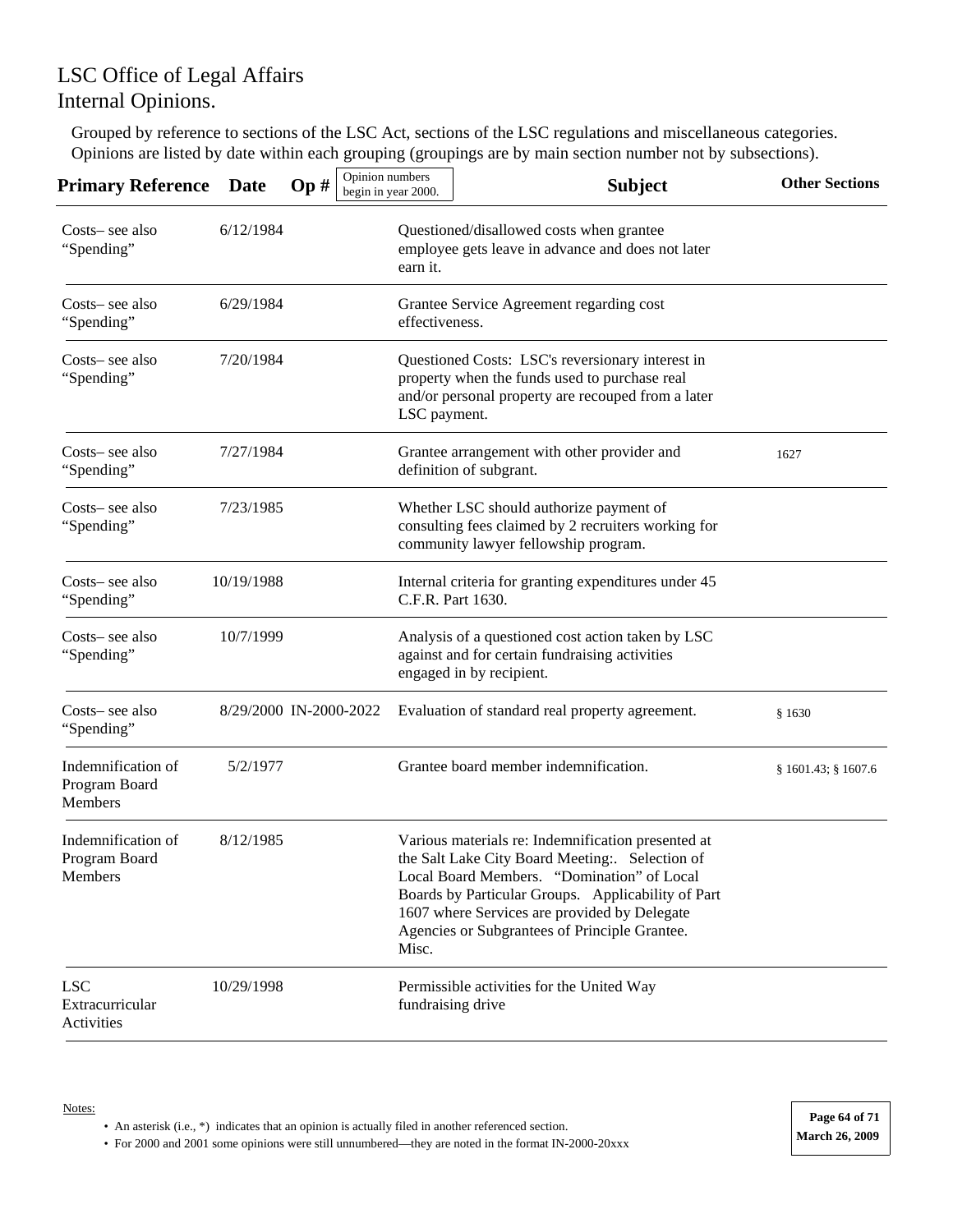Grouped by reference to sections of the LSC Act, sections of the LSC regulations and miscellaneous categories. Opinions are listed by date within each grouping (groupings are by main section number not by subsections).

| <b>Primary Reference</b> | <b>Date</b> | Op# | Opinion numbers<br>begin in year 2000. | <b>Subject</b>                                                                                                                                                                                                   | <b>Other Sections</b>                |
|--------------------------|-------------|-----|----------------------------------------|------------------------------------------------------------------------------------------------------------------------------------------------------------------------------------------------------------------|--------------------------------------|
| Personnel                | 3/21/1983   |     |                                        | Effect of Corporation Employment on Federal<br>Annuitants and pensions (ex-federal employees<br>with federal pensions taking permanent salaried<br>positions with the Corporation).                              | 5, U.S.C. § 8335, 5<br>U.S.C. § 8335 |
| Personnel                | 12/8/1983   |     |                                        | Deductions for Newly-hired Federal Employees:<br>Guidance concerning the applicability of social<br>security coverage to Corporation employees.                                                                  |                                      |
| Personnel                | 8/21/1986   |     |                                        | LSC and Frequent Flyer Programs                                                                                                                                                                                  |                                      |
| Personnel                | 4/23/1987   |     |                                        | LSC Compliance with employer verification<br>requirements under IRCA.                                                                                                                                            |                                      |
| Personnel                | 2/10/1988   |     | government.                            | Treatment of annual and sick leave of employees<br>who leave LSC for services in the federal                                                                                                                     |                                      |
| Personnel                | 2/25/1988   |     | contributions.                         | Memo on the time constraints under which LSC<br>must act to recoup an improper credit of<br>government contributions to the Thrift Savings Plan<br>for an employee who is ineligible to receive such             |                                      |
| Personnel                | 10/31/1988  |     |                                        | Travel reimbursements and compensation for LSC<br>consultants (independent contractors) on Internal<br>Revenue Service ("IRS") Form 1099.                                                                        |                                      |
| Personnel                | 4/14/1994   |     | housing.                               | Tax reporting and LSC payment for employee                                                                                                                                                                       |                                      |
| Personnel                | 3/14/1995   |     |                                        | LSC a role in the enforcement of the federal civil<br>rights statutes, in addition to the Rehabilitation Act<br>(by means of Part 1624 of the LSC regulations).                                                  |                                      |
| Personnel                | 9/10/1996   |     |                                        | FLSA and docking exempt LSC employees' leave<br>for absences from work for less than a day.                                                                                                                      |                                      |
| Personnel                | 11/19/1997  |     |                                        | Accrued vacation leave and the term "accrued<br>leave" in Sec. $7.3(G)$ of the Corporation's<br>Personnel Manual.                                                                                                |                                      |
| Personnel                | 6/18/1998   |     |                                        | Significant restriction on a person's ability to lift,<br>work, or perform any other major life activity as<br>defined by 45 CFR $\S$ 1624.3(c)(2)(ii) (in the context<br>of alleged disability discrimination). |                                      |

Notes:

• An asterisk (i.e., \*) indicates that an opinion is actually filed in another referenced section.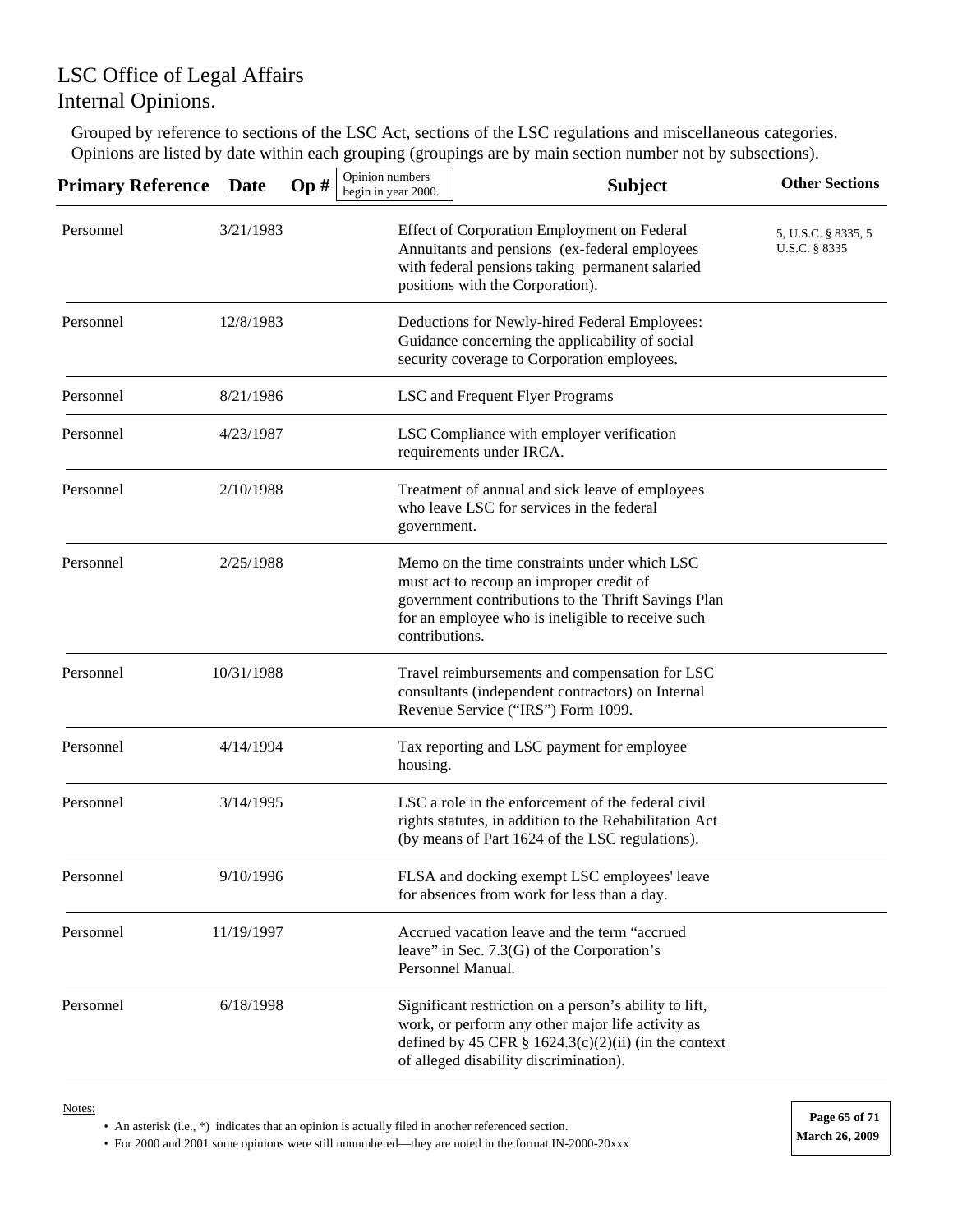Grouped by reference to sections of the LSC Act, sections of the LSC regulations and miscellaneous categories. Opinions are listed by date within each grouping (groupings are by main section number not by subsections).

| <b>Primary Reference</b> | <b>Date</b>            | Op# | Opinion numbers<br>begin in year 2000. |                 | <b>Subject</b>                                                                                                                                                                                                                                                                                                      | <b>Other Sections</b>           |
|--------------------------|------------------------|-----|----------------------------------------|-----------------|---------------------------------------------------------------------------------------------------------------------------------------------------------------------------------------------------------------------------------------------------------------------------------------------------------------------|---------------------------------|
| Personnel                | 12/31/1998             |     |                                        | garnishment.    | Disposable income, tax deductions, wage                                                                                                                                                                                                                                                                             |                                 |
| Personnel                | 1/12/1999              |     |                                        |                 | LSC authority to investigate a complaint concerning<br>wrongful termination.                                                                                                                                                                                                                                        |                                 |
| Personnel                | 3/19/1999              |     |                                        |                 | Role of the program's Executive Director and the<br>program's policies and procedures on handling<br>discrimination or harassment complaints.                                                                                                                                                                       |                                 |
| Personnel                | 10/5/1999              |     |                                        |                 | LSC obtaining verification of marital status or child<br>custody from LSC employees.                                                                                                                                                                                                                                |                                 |
| Personnel                | 7/19/2000 IN-2000-2021 |     |                                        | employees.      | Benefit coverage for long term temporary                                                                                                                                                                                                                                                                            |                                 |
| Personnel                | 9/27/2000 IN-2000-2016 |     |                                        | Area            | Tax Withholding for LSC EE Resident Out of Local                                                                                                                                                                                                                                                                    |                                 |
| Personnel                | 10/4/2001 IN-2001-2010 |     |                                        |                 | Scope of LSC's responsibility to investigate<br>complaints of and take enforcement action against<br>LSC grantees for alleged instances of discrimination<br>on the basis of disability, including alleged<br>violations of LSC regulations at 45 CFR Part 1624<br>and the Americans with Disabilities Act ("ADA"). | 45 CFR § 1624; 45<br>CFR § 1618 |
| Personnel                | 7/22/2003 IN-2003-2005 |     |                                        | requirements.   | Applicability of First Source Employment                                                                                                                                                                                                                                                                            |                                 |
| Personnel                | 7/23/2003 IN-2003-2006 |     |                                        | site shower.    | Workers compensation claims and use of LSC on-                                                                                                                                                                                                                                                                      | \$2996d(f)                      |
| Personnel                | 10/2/2003 IN-2003-2009 |     |                                        | 12/28/99 memo). | LSC President and locality pay. (Follow up on                                                                                                                                                                                                                                                                       |                                 |
| Policies /<br>Statements | 9/14/1999              |     |                                        |                 | Privacy Statement on LSC's Website                                                                                                                                                                                                                                                                                  |                                 |
| Program Audits           | 2/10/1988              |     |                                        | Reports.        | Request by Programs Seeking Status of Monitoring                                                                                                                                                                                                                                                                    |                                 |
| Program Bylaws           | 7/7/1988               |     |                                        | boards.         | State program requirement regarding client board<br>members and membership on local LSC recipient                                                                                                                                                                                                                   |                                 |

<sup>•</sup> An asterisk (i.e., \*) indicates that an opinion is actually filed in another referenced section.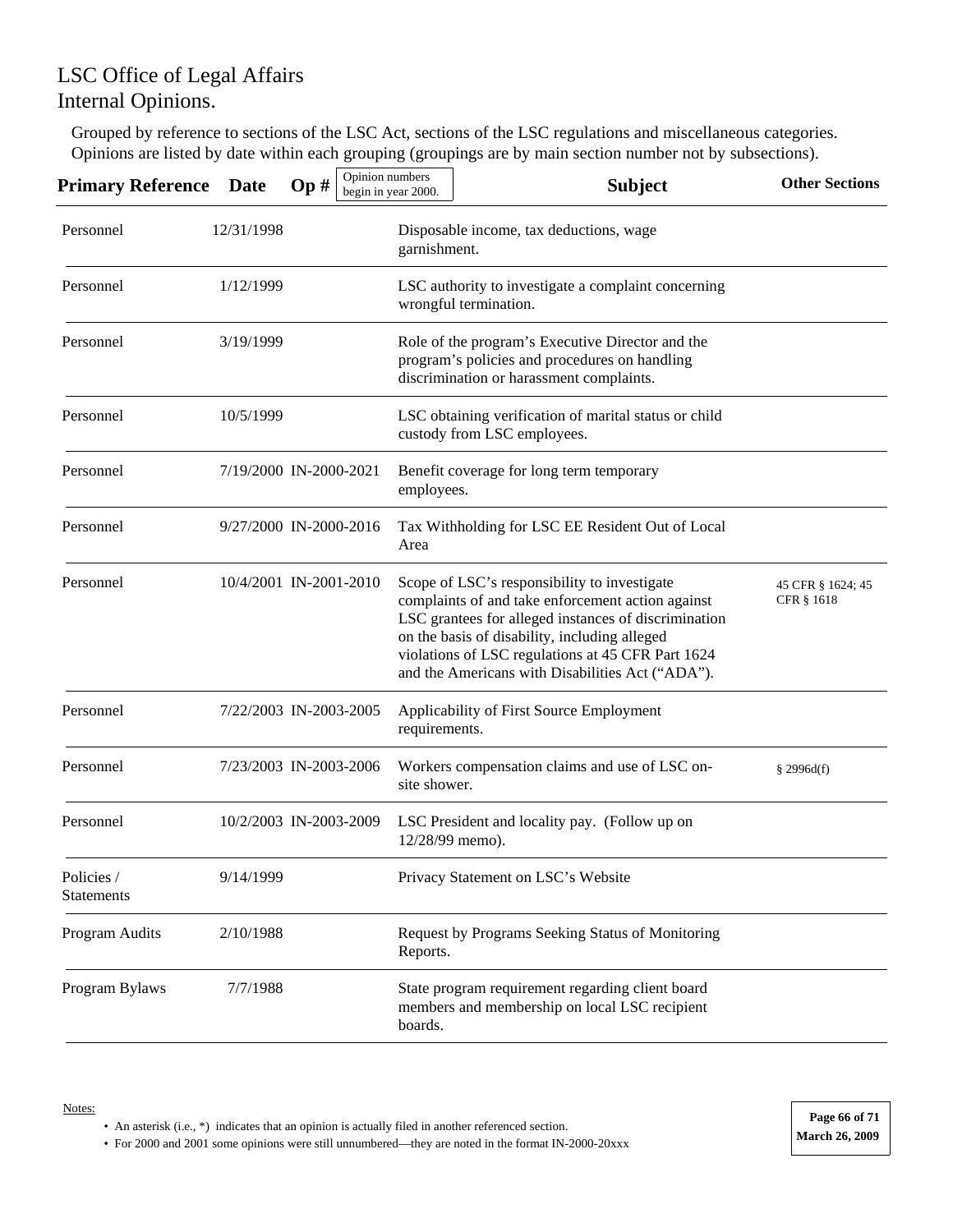Grouped by reference to sections of the LSC Act, sections of the LSC regulations and miscellaneous categories. Opinions are listed by date within each grouping (groupings are by main section number not by subsections).

| <b>Primary Reference</b>       | <b>Date</b> | Opinion numbers<br>Op#                       | begin in year 2000. | <b>Subject</b>                                                                                                                                                                              | <b>Other Sections</b> |
|--------------------------------|-------------|----------------------------------------------|---------------------|---------------------------------------------------------------------------------------------------------------------------------------------------------------------------------------------|-----------------------|
| Program Board<br><b>Issues</b> | 4/19/1989   |                                              |                     | Grantee board closed sessions.                                                                                                                                                              |                       |
| Program Board<br>Issues        | 12/22/1989  |                                              | Appointments        | Geographic Restrictions on Recipient Board                                                                                                                                                  |                       |
| Program Audits                 | 10/7/1992   |                                              |                     | Retention requirements for records relating to the<br>LSC's review of its grantee's fiscal records<br>including OIG records.                                                                |                       |
| Program Issues &<br>Questions  | 10/21/1998  |                                              |                     | Questions regarding the extent of the Executive<br>Director's control over an organization (unclear if<br>grantee or grantee affiliated client organization).                               |                       |
| Program Issues &<br>Questions  | 12/30/1998  |                                              |                     | Grantee pro se educational materials for persons<br>that have not been screened for eligibility. Timing<br>of referral activities in relation to intakes.                                   |                       |
| Program Audits                 | 1/25/1999   |                                              |                     | Use of LSC funds to pay for unacceptable audits.                                                                                                                                            |                       |
| Program Issues &<br>Questions  |             |                                              |                     | 2/7/2000 IN-2000-20xxx Clients seeking services from grantees outside of<br>clients' area of primary residence.                                                                             |                       |
| Program Audits                 |             | 2/15/2000 IN-2000-2004                       |                     | LSC authority regarding migrant subpopulation<br>grant fund balance return and providing it to new<br>migrant subpopulation grantee.                                                        |                       |
| Program Issues &<br>Questions  |             | 3/14/2001 IN-2001-20xxx Release of subgrant. |                     |                                                                                                                                                                                             |                       |
| Property<br>Management         | 7/20/1984   |                                              | LSC payment.        | Questioned Costs: LSC's reversionary interest in<br>property when the funds used to purchase real<br>and/or personal property are recouped from a later                                     |                       |
| Property<br>Management         | 8/1/1984    |                                              |                     | Agreement between Legal Aid Society of<br>Charleston (LSAC) and West Virginia Legal<br>Services Plan (WVLSP)                                                                                |                       |
| Property<br>Management         | 1/2/1986    |                                              |                     | General Review of (1) the provisional remedy of<br>attachment in advance of judgment; and (2) LSC's<br>reversionary interest in property purchased by LSC<br>grantees with LSC grant funds. |                       |

<sup>•</sup> An asterisk (i.e., \*) indicates that an opinion is actually filed in another referenced section.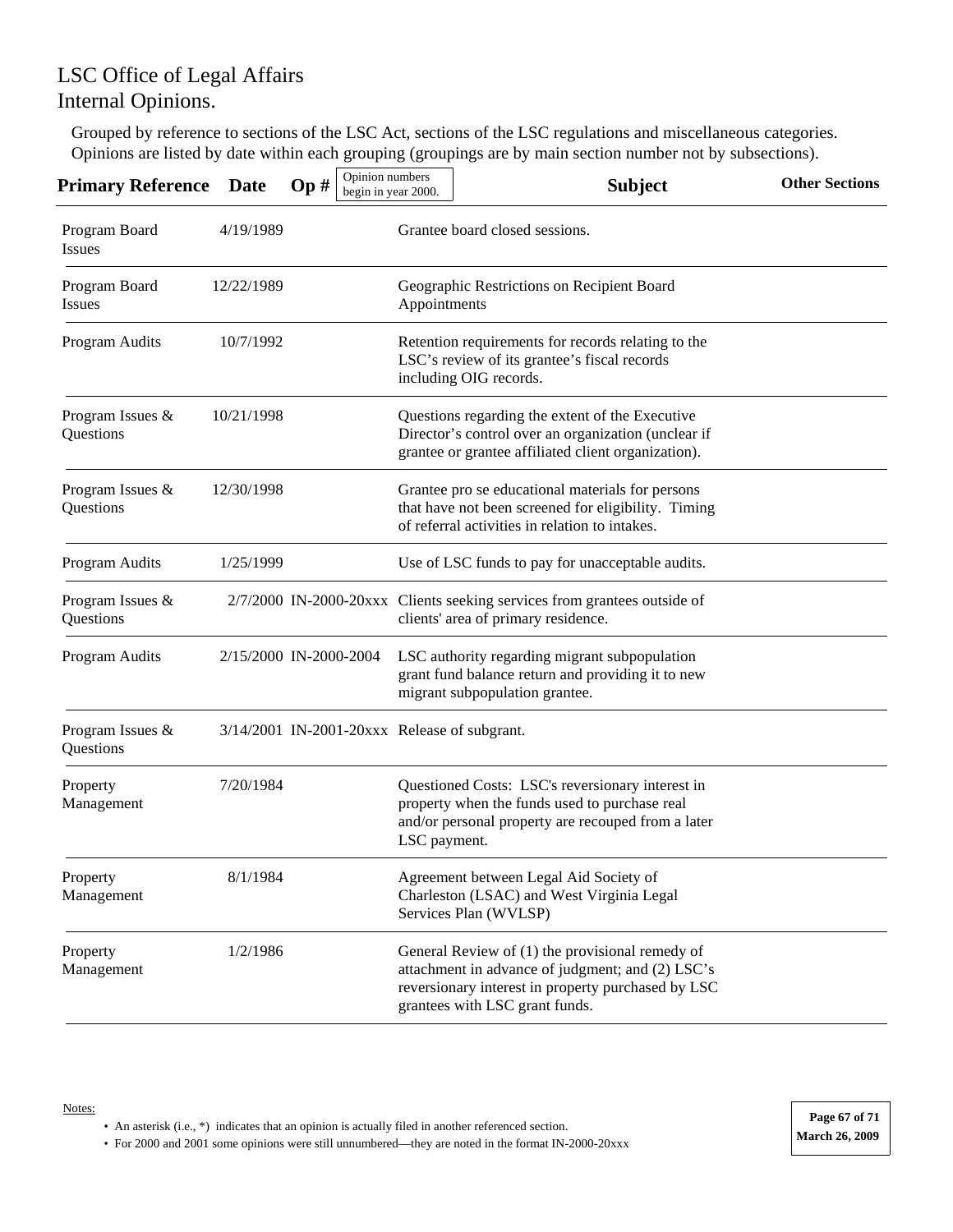Grouped by reference to sections of the LSC Act, sections of the LSC regulations and miscellaneous categories. Opinions are listed by date within each grouping (groupings are by main section number not by subsections).

| Primary Reference      | <b>Date</b> | Opinion numbers<br>Op# | begin in year 2000.                                                                                                                                                                                                          | <b>Subject</b>                                                                                                                                                                                                                                              | <b>Other Sections</b> |  |  |  |
|------------------------|-------------|------------------------|------------------------------------------------------------------------------------------------------------------------------------------------------------------------------------------------------------------------------|-------------------------------------------------------------------------------------------------------------------------------------------------------------------------------------------------------------------------------------------------------------|-----------------------|--|--|--|
| Property<br>Management | 3/1/1988    |                        | LSC Recipients.                                                                                                                                                                                                              | Property Management Guide: Status of 1979 LSC<br>Instruction, Property Management Program from                                                                                                                                                              |                       |  |  |  |
| Property<br>Management | 7/28/1989   |                        | Real Property Purchase: (1) LSC liability for<br>mortgage payments; (2) authority to sign for LSC;<br>$(3)$ LSC's interests in the property; $(4)$<br>assignment/assumption of mortgage by new grantee<br>and LSC authority. |                                                                                                                                                                                                                                                             |                       |  |  |  |
| Property<br>Management | 10/28/1994  |                        |                                                                                                                                                                                                                              | Clarification on the Corporation's Interest in Real<br>Property regarding recent agreements entered into<br>between LSC and its recipients authorizing the<br>purchase of real property with LSC funds that<br>define LSC's interest.                       |                       |  |  |  |
| Property<br>Management | 9/3/1998    |                        | property.                                                                                                                                                                                                                    | Affect of irregular execution of purchase of real                                                                                                                                                                                                           |                       |  |  |  |
| Property<br>Management | 1/7/1999    |                        |                                                                                                                                                                                                                              | Agreement Governing Transfer of Real Property.                                                                                                                                                                                                              |                       |  |  |  |
| Property<br>Management | 2/16/1999   |                        |                                                                                                                                                                                                                              | Enforceability of real property reversionary<br>interests in California.                                                                                                                                                                                    |                       |  |  |  |
| Property<br>Management | 7/12/1999   |                        |                                                                                                                                                                                                                              | LSC Reversionary Interest in Real Property                                                                                                                                                                                                                  |                       |  |  |  |
| Property<br>Management |             |                        | property.                                                                                                                                                                                                                    | 10/3/2000 IN-2000-20xxx LSC Approved Agreement Governing Purchase of<br>Real Property: and proportionate LSC interest in the                                                                                                                                |                       |  |  |  |
| Property<br>Management |             |                        | Value                                                                                                                                                                                                                        | 12/22/2000 IN-2000-20xxx Disposal of Property with No Current Monetary                                                                                                                                                                                      |                       |  |  |  |
| Property<br>Management |             | 5/7/2001 IN-2001-2006  | other recipients.                                                                                                                                                                                                            | LSC's equitable interest in a program's properties<br>and rights to force transfer of said properties to                                                                                                                                                    |                       |  |  |  |
| Property<br>Management |             | 5/31/2001 IN-2001-2007 | have subsumed.                                                                                                                                                                                                               | Revised Merger Related Successor-In-Interest<br>Agreement regarding transfer of LSC-purchased<br>property from non-surviving entities, and<br>accountability of surviving entities for problematic<br>close-out audits of non-surviving entities which they |                       |  |  |  |

#### Notes:

• An asterisk (i.e., \*) indicates that an opinion is actually filed in another referenced section.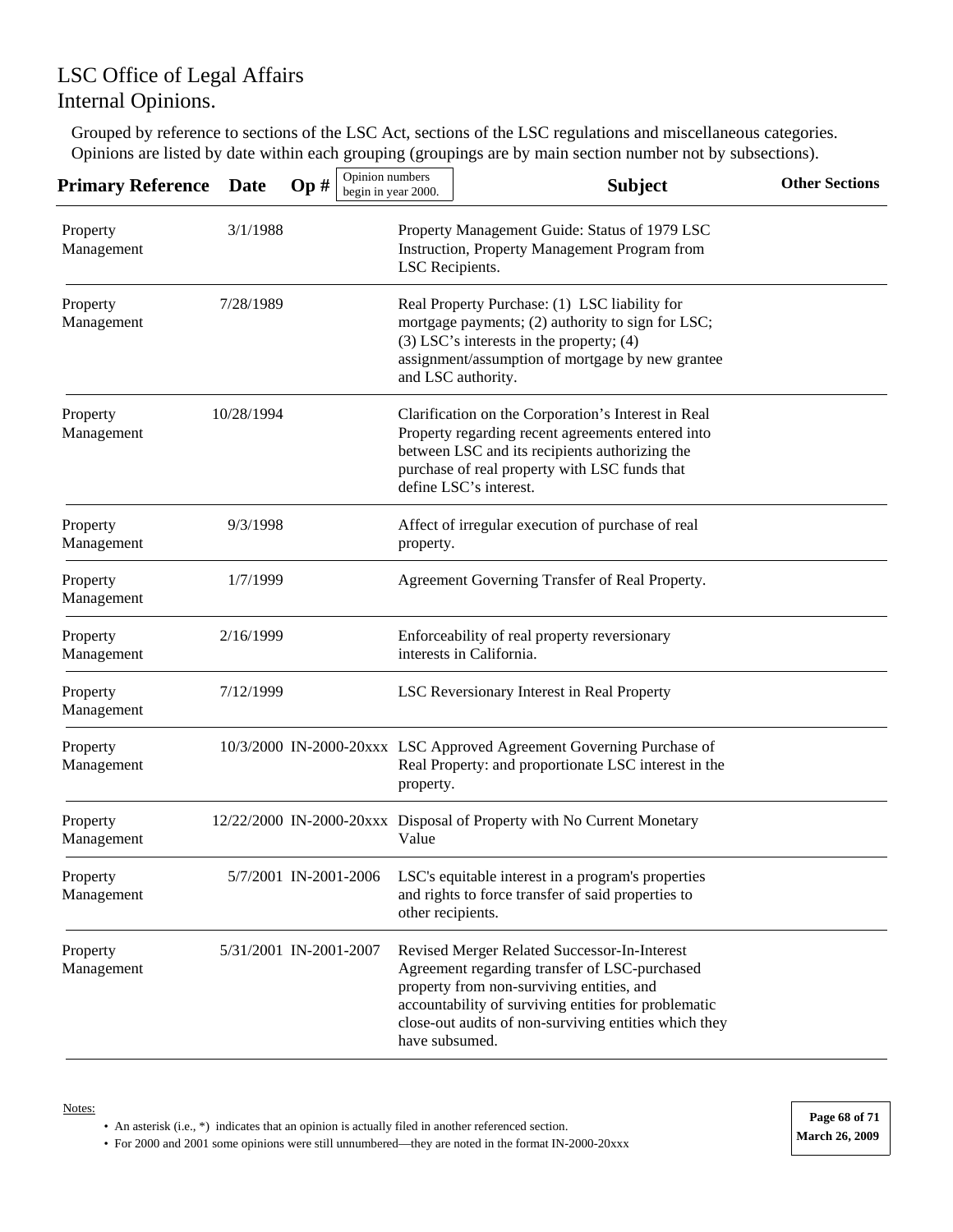Grouped by reference to sections of the LSC Act, sections of the LSC regulations and miscellaneous categories. Opinions are listed by date within each grouping (groupings are by main section number not by subsections).

| <b>Primary Reference</b>       | <b>Date</b>             | Op# | Opinion numbers<br>begin in year 2000. |                                                                          | <b>Subject</b>                                                                                                                                                                                         | <b>Other Sections</b>               |  |
|--------------------------------|-------------------------|-----|----------------------------------------|--------------------------------------------------------------------------|--------------------------------------------------------------------------------------------------------------------------------------------------------------------------------------------------------|-------------------------------------|--|
| Property<br>Management         | 6/7/2001 IN-2001-2008   |     |                                        |                                                                          | Transfer of former program's property, including<br>office furniture and perhaps a computer, to one of<br>the program's attorneys.                                                                     |                                     |  |
| Property<br>Management         | 9/4/2003 IN-2003-2007   |     |                                        |                                                                          | Property Management Standards for the Veterans<br>Consortium Grant.                                                                                                                                    | § 1630, Property,<br>Veterans Court |  |
| Pub. L. 102-229.               | 10/24/2006 IN-2006-2003 |     |                                        |                                                                          | Elimination of Competition in the Veterans Pro<br>Bono Grant Program.                                                                                                                                  |                                     |  |
| Regulations / Rule-<br>making  | 9/9/1988                |     |                                        |                                                                          | Retroactive Application of Agency Regulations:<br>Whether an agency may give retroactive effect to<br>substantive, i.e. legislative rules, promulgated<br>pursuant to the APA's rulemaking procedures. |                                     |  |
| Regulations / Rule-<br>making  | 5/1/1992                |     |                                        |                                                                          | Status of LSC regulations as of May 1992, -- FY<br>1992 appropriations act.                                                                                                                            |                                     |  |
| Retainer<br>Agreements         | 7/10/1991               |     |                                        | Retainer agreement and the transfer of abandoned<br>client funds.        |                                                                                                                                                                                                        |                                     |  |
| Retainer<br>Agreements         | 6/9/1993                |     |                                        |                                                                          | Procedures for Review of Retainer Agreements                                                                                                                                                           |                                     |  |
| Retainer<br>Agreements         | 8/13/1993               |     |                                        | LSC Act and regulations' minimum requirements<br>for retainer agreements |                                                                                                                                                                                                        |                                     |  |
| Retainer<br>Agreements         | 8/30/1999               |     |                                        |                                                                          | Model Client Retainer Agreement                                                                                                                                                                        |                                     |  |
| Review of<br>Complaints        | 7/14/1999               |     |                                        | clients.                                                                 | Review of complaints to LSC by opposing counsel<br>alleging the provision of incorrect legal advice to                                                                                                 |                                     |  |
| Review of<br>Complaints        |                         |     |                                        |                                                                          | 2/7/2000 IN-2000-20xxx Complaint against grantee alleging obstruction of<br>justice and ADA violation.                                                                                                 |                                     |  |
| Spending – See<br>also "Costs" | 4/20/1984               |     |                                        | hearings.                                                                | Corporation policy regarding reimbursing nominee<br>for travel expenses related to appointment and                                                                                                     | \$1007(c)                           |  |
| Spending – See<br>also "Costs" | 4/6/1988                |     |                                        |                                                                          | Funding for Native American ADR program when<br>legal services are provided by non-attorneys.                                                                                                          |                                     |  |
| Spending – See<br>also "Costs" | 6/17/1998               |     |                                        |                                                                          | LSC use of funds for Corporate representation.                                                                                                                                                         |                                     |  |

Notes:

• An asterisk (i.e., \*) indicates that an opinion is actually filed in another referenced section.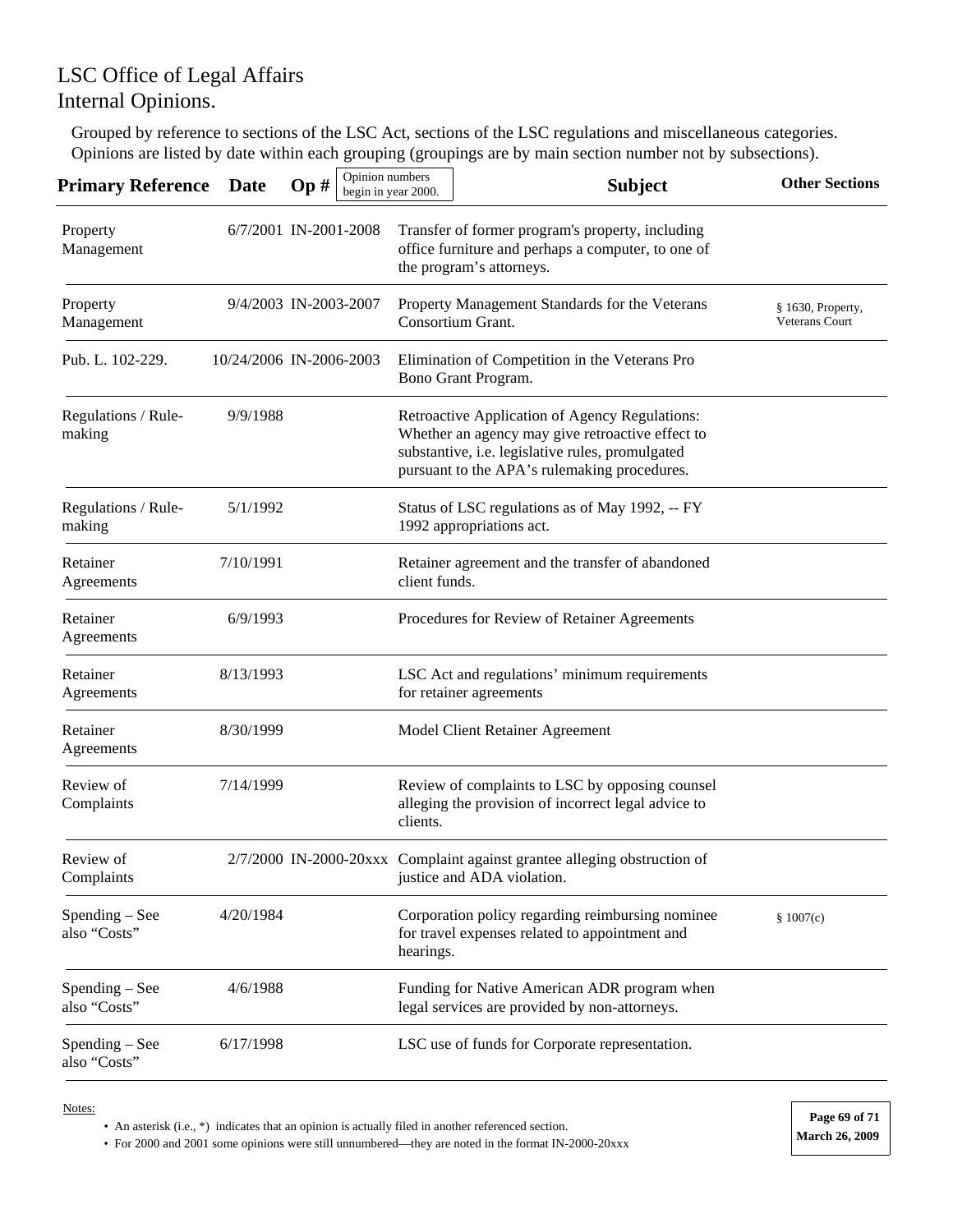## LSC Office of Legal Affairs Internal Opinions.

Grouped by reference to sections of the LSC Act, sections of the LSC regulations and miscellaneous categories. Opinions are listed by date within each grouping (groupings are by main section number not by subsections).

| <b>Primary Reference</b>       | Date                    | Op# | Opinion numbers | begin in year 2000. | <b>Subject</b>                                                                                                                  | <b>Other Sections</b>               |
|--------------------------------|-------------------------|-----|-----------------|---------------------|---------------------------------------------------------------------------------------------------------------------------------|-------------------------------------|
| Spending – See<br>also "Costs" | 10/7/1999               |     |                 |                     | Analysis of a questioned cost action taken by LSC<br>against and for certain fundraising activities<br>engaged in by recipient. |                                     |
| Spending - See<br>also "Costs" | 4/10/2000 IN-2000-2008  |     |                 | Areas.              | Proposed New Native American Grant Service                                                                                      |                                     |
| Spending – See<br>also "Costs" | 9/15/2000 IN-2000-2015  |     |                 |                     | Using LSC appropriated funds for flowers of thanks<br>outside of LSC for LSC related matters.                                   |                                     |
| Spending – See<br>also "Costs" | 12/22/2000 IN-2000-2020 |     |                 | Purposes            | Use of Technology Grant Funds for Administrative                                                                                |                                     |
| Spending – See<br>also "Costs" | 5/14/2004 IN-2004-2007  |     |                 | line and M&A.       | Allocating funds recovered from grantees--original                                                                              |                                     |
| Standards of<br>Review         | 8/15/1989               |     |                 |                     | Standards of Review in the 9th Circuit.                                                                                         |                                     |
| Tax Withholding                | 9/27/2000 IN-2000-2016  |     |                 |                     | LSC's obligation to withhold DC taxes from salary<br>when employee not domiciled in DC.                                         |                                     |
| <b>Veterans Court</b>          | 9/4/2003 IN-2003-2007   |     |                 |                     | Property Management Standards for the Veterans<br>Consortium Grant.                                                             | § 1630, Property,<br>Veterans Court |
| Misc.                          | 2/14/1985               |     |                 |                     | Funding formula for elderly law pilot programs -<br>P.L. 98-411 (FY 1985).                                                      |                                     |
| Misc.                          | 4/5/1985                |     |                 | exam.               | LSC responsibility regarding employee of recipient<br>terminated on account of second failure to pass bar                       |                                     |
| Misc.                          | 6/27/1985               |     |                 |                     | Client board member training grants                                                                                             |                                     |
| Misc.                          | 5/8/1987                |     |                 |                     | OCE Defective Copiers.                                                                                                          |                                     |
| Misc.                          | 6/17/1998               |     |                 | FOIA Appeal.        |                                                                                                                                 |                                     |
| Misc.                          | 6/19/1998               |     |                 |                     | P.L. 105-166 Lobbying Disclosure Technical<br>Amendments Act of 1998                                                            |                                     |
| Misc.                          | 12/18/1998              |     |                 |                     | FOIA Appeal; 98-58                                                                                                              |                                     |
| Misc.                          | 12/21/1998              |     |                 |                     | FOIA Appeal; 98-62                                                                                                              |                                     |
| Misc.                          | 10/4/1999               |     |                 |                     | Infringement of LSC Trademark                                                                                                   |                                     |

Notes:

• An asterisk (i.e., \*) indicates that an opinion is actually filed in another referenced section.

• For 2000 and 2001 some opinions were still unnumbered—they are noted in the format IN-2000-20xxx **March 26, 2009**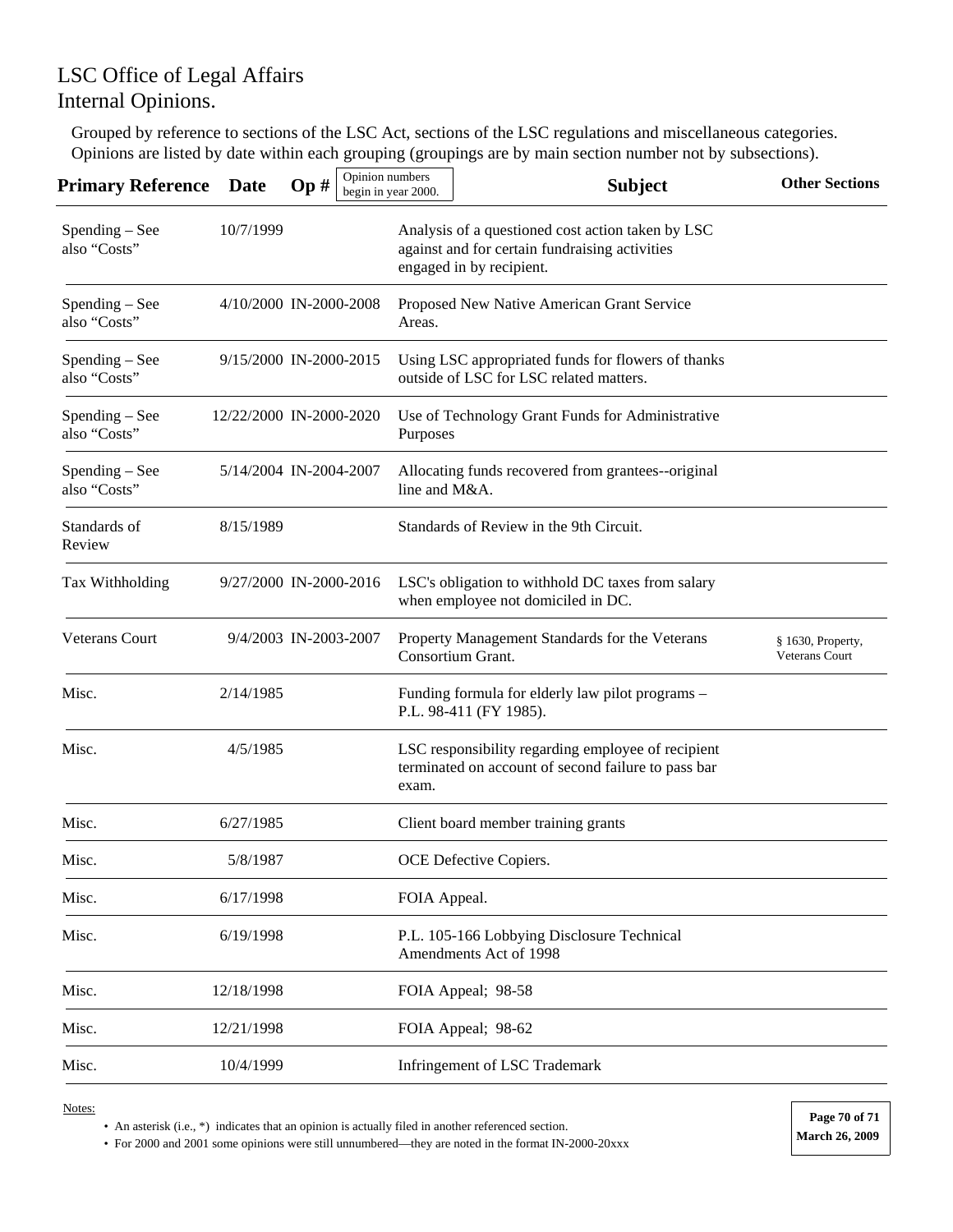## LSC Office of Legal Affairs Internal Opinions.

Grouped by reference to sections of the LSC Act, sections of the LSC regulations and miscellaneous categories. Opinions are listed by date within each grouping (groupings are by main section number not by subsections).

| <b>Primary Reference</b> | <b>Date</b> | Op#                     | Opinion numbers<br>begin in year 2000. | <b>Subject</b>                                                                                                                                       | <b>Other Sections</b>                                               |
|--------------------------|-------------|-------------------------|----------------------------------------|------------------------------------------------------------------------------------------------------------------------------------------------------|---------------------------------------------------------------------|
| Misc.                    |             | 2/15/2000 IN-2000-2004  |                                        | LSC authority regarding migrant subpopulation<br>grant fund balance return and providing it to new<br>migrant subpopulation grantee.                 |                                                                     |
| Misc.                    |             | 3/1/2000 IN-2000-2005   | or less).                              | Charging eligible clients a small fee or co-pay (\$50)                                                                                               | Misc.; 42 U.S.C. $\S$<br>2996a(3), 1002(3);<br>45 C.F.R. Part 1600; |
| Misc.                    |             | 5/30/2000 IN-2000-2010  |                                        | Effect of H.R. $4344 - A$ bill to limit venue of suits<br>brought by H-2A workers.                                                                   |                                                                     |
| Misc.                    |             |                         |                                        | 9/22/2000 IN-2000-20xxx Reporting of Over-Income Cases on the CSR                                                                                    |                                                                     |
| Misc.                    |             |                         |                                        | $5/16/2001$ IN-2001-20xxx Telecommunting in the Workplace Act -<br>Application to LSC                                                                |                                                                     |
| Misc.                    |             | 10/22/2001 IN-2001-2011 |                                        | Application of Grant Assurance 15, Close-Out<br>Procedures and Recompetition Requirements to<br>Merging and Consolidating Programs                   |                                                                     |
| Misc.                    |             | 10/25/2001 IN-2001-2012 |                                        | Transfer of grant application to the surviving entity<br>of an intended merger.                                                                      |                                                                     |
| Misc.                    |             | 2/28/2003 IN-2003-2002  |                                        | Loan repayment assistance program and option of<br>withholding portions of grants to provide directly to<br>staff attorneys due to tax consequences. |                                                                     |
| Misc.                    |             | 7/22/2003 IN-2003-2005  | Requirements.                          | Applicability of First Source Employment                                                                                                             |                                                                     |

• An asterisk (i.e., \*) indicates that an opinion is actually filed in another referenced section.

• For 2000 and 2001 some opinions were still unnumbered—they are noted in the format IN-2000-20xxx **March 26, 2009**